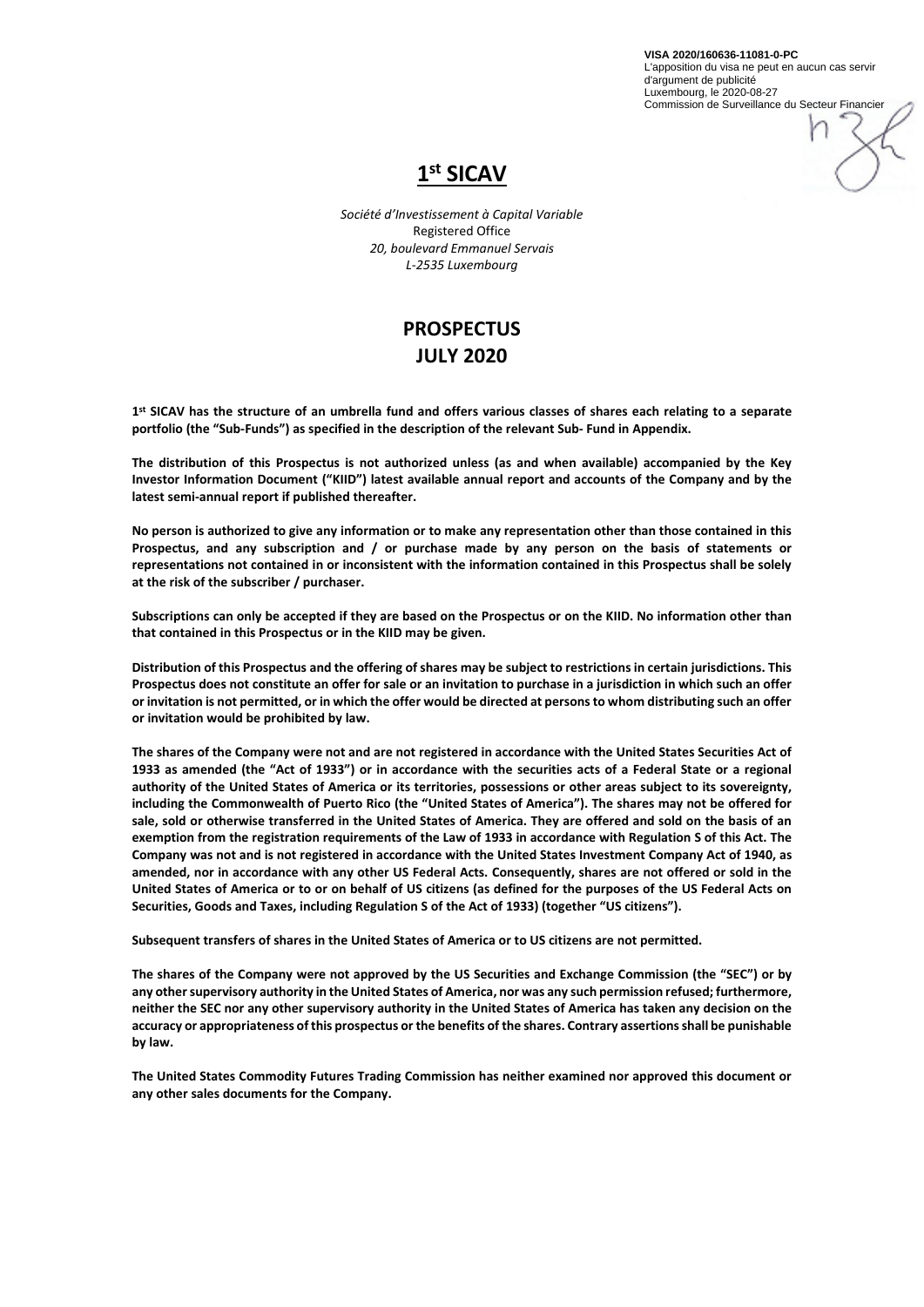# **GENERAL PART**

#### **INTRODUCTION**

#### **The Company**

1st SICAV (the "**Company**") is organised in Luxembourg as a *société d'investissement à capital variable* ("**SICAV**") and qualifies as a collective investment undertaking under Part I of the Luxembourg law of 17 December 2010 (the "**2010 Law**"). The Company qualifies as an undertaking for collective investment in transferable securities under article 1(2) of the Directive 2009/65/EC (the "**UCITS Directive**") and may therefore be offered for sale in any EU Member State, on the basis of a mere notification procedure.

The Company is presently structured as an umbrella fund with the ability to provide investors with investment opportunities in a variety of Sub-Funds. The registration of the Company does not constitute a warranty by any supervisory authority as to the performance or the quality of the Shares issued by the Company. Any representation to the contrary is un-authorized and unlawful.

The Company has been established for an indefinite term.

This Prospectus consists of a general part (the "**General Part**"), containing all provisions which are applicable to all Sub-Funds and appendices (the "**Appendices**"), describing the Sub-Funds and containing any provisions applicable to them. The complete Prospectus contains the Appendices for all Sub-Funds, and is available for inspection at the registered office of the Company.

Prospectuses containing only one or several Sub-Fund Appendices may be prepared. The Prospectus may be amended or supplemented at any time. In that case, the investors will be informed accordingly.

The Board of Directors may issue several classes of shares (the "**Classes of Shares**") for each Sub- Fund, each with different minimum subscription, dividend policies, fee structures or other characteristics and which may be denominated in various currencies. A separate net asset value per share (the "**Net Asset Value**") shall be calculated for each issued Class of Shares in relation to each Sub-Fund. The different features of each Class of Shares available relating to a Sub-Fund are described in detail in the description of the relevant Sub-Fund Appendix.

The liabilities of each Sub-Fund shall be segregated on a Sub-Fund by Sub-Fund basis with third party creditors having recourse only to the assets of the Sub-Fund concerned.

The Reference Currency of the Company is EUR.

In addition, a KIID is made available at latest the launch date of each relevant Share Class. Before subscription, the KIID shall be provided to the investor.

The capital of the Company is divided into shares (the "**Shares**") of no par value and is at any time equal to the total net assets of the Company.

Any holder of Shares of the Company (a "**Shareholder**") may request the redemption of all orsome of his Shares by the Company on each valuation day (the "**Valuation Day**") on which a Shareholder may subscribe, redeem or convert shares as specified in the description of the relevant Appendix and, subject to certain guidelines (detailed in the section entitled "*Redemption of Shares by the Company*"), the Company is obliged to redeem the Shares. The redemption price of such Shares (the "**Redemption Price**") shall be equal to the Net Asset Value per Share less a redemption charge (if any) as specified in the relevant Sub-Fund Appendix.

The mechanism for the calculation of the Issue Price per Share, plus the imposition of a subscription charge (if any), is set out in each case in the description of the relevant Appendix.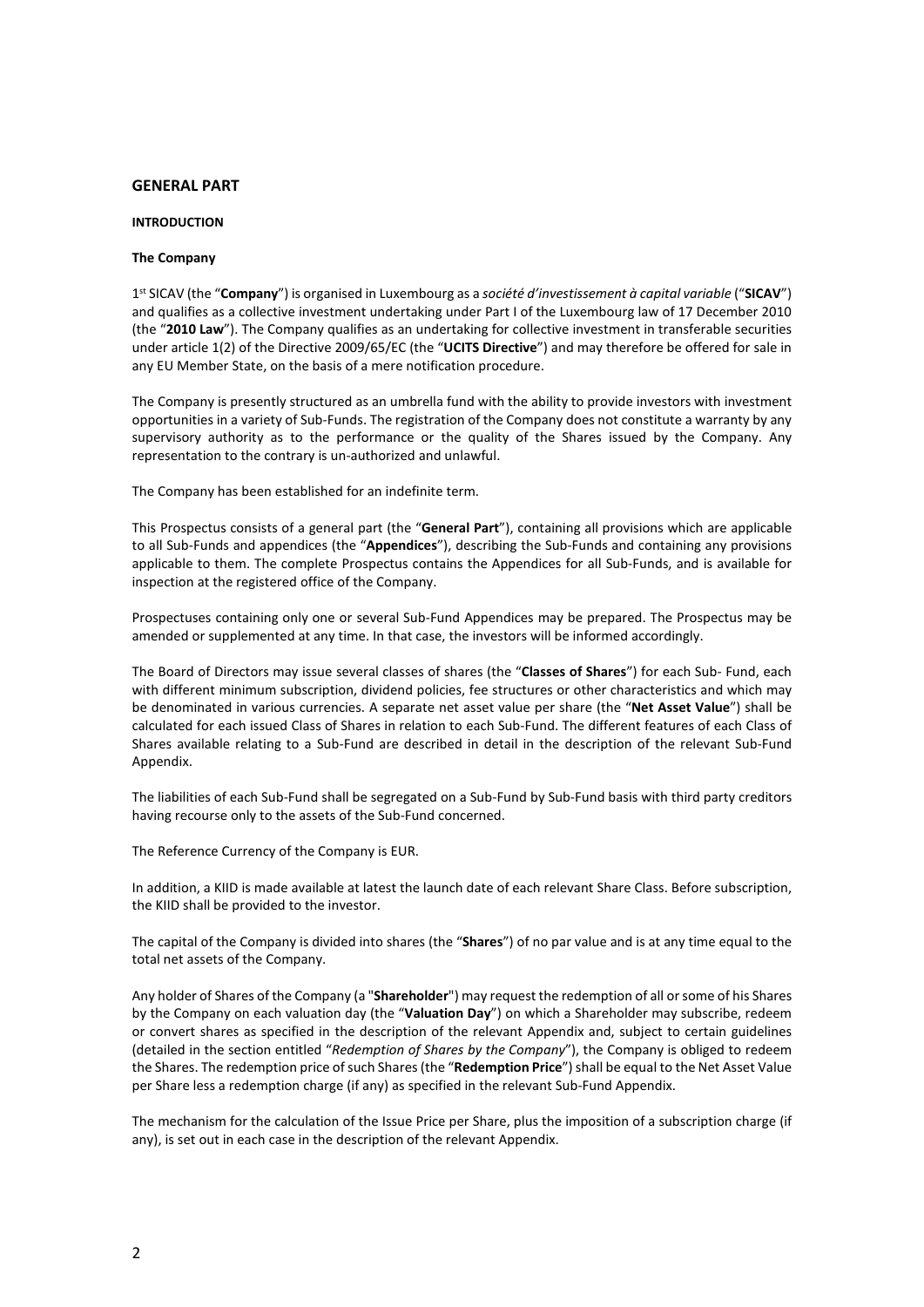The articles of incorporation of the Company (the "**Articles of Incorporation**") contain certain provisions granting to the board of directors of the Company (the "**Board of Directors**") the power to impose restrictions on the holding and acquisition of Shares (see section entitled "*Restrictions on Ownership of Shares*"). If a person subsequently becomes the owner of Shares in a situation described in the Company's Articles of Incorporation and if such fact comes to the attention of the Company, the Shares owned by that person may be compulsorily redeemed by the Company.

Prospective subscribers/purchasers of Shares must themselves obtain all necessary information as to the legal requirements, exchange control regulations and applicable taxes in the countries of their respective citizenship, residence or domicile.

# **IMPORTANT INFORMATION**

Statements made in this Prospectus are based on the law and practice in force in the Grand Duchy of Luxembourg at the date of this Prospectus and are subject to changes therein. This Prospectus in its current version may be amended and updated in the future. All decisions to subscribe or purchase Shares are deemed to be made solely on the basis of the information contained in this Prospectus and the KIID accompanied by the latest available annual report of the Company containing its audited accounts, and by the latest available semi-annual report, if published thereafter. All other information given or representations made by any person must be regarded as un-authorized.

The Management Company and the Company reserve the right to reject, at their sole discretion, any subscription request for Shares and to accept any application in part only. The Company and the Management Company do not permit practices related to market timing and reserve the right to reject subscription and conversion orders from investors who the Company or the Management Company suspect of using such practices and to take the appropriate measures to protect other investors of the Company.

This Prospectus does not constitute an offer or solicitation by anyone in any jurisdiction in which such offer or solicitation is not lawful or in which the person making such offer or solicitation is not qualified to do so or to anyone to whom it is unlawful to make such offer or solicitation.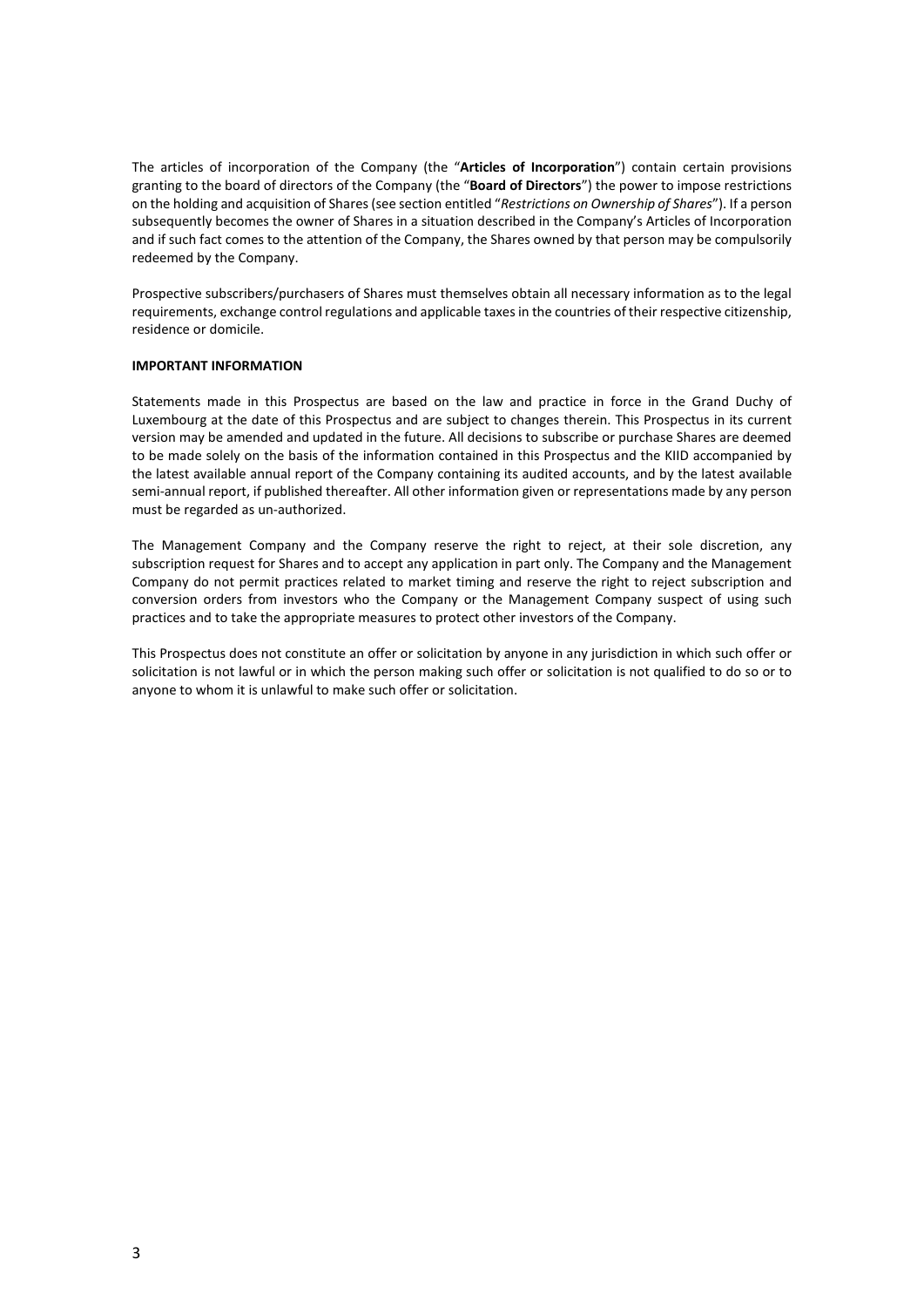# **List of available Sub-Funds under 1st SICAV**

**Sub Fund 1 - 1st SICAV ITALY**

**Sub Fund 2 - 1st SICAV EUROPE SMALL CAP (Dormant)**

**Sub-Fund 3 - 1st SICAV ATHENA BALANCED**

**Sub-Fund 4 - 1st SICAV HESTIA CONSERVATIVE**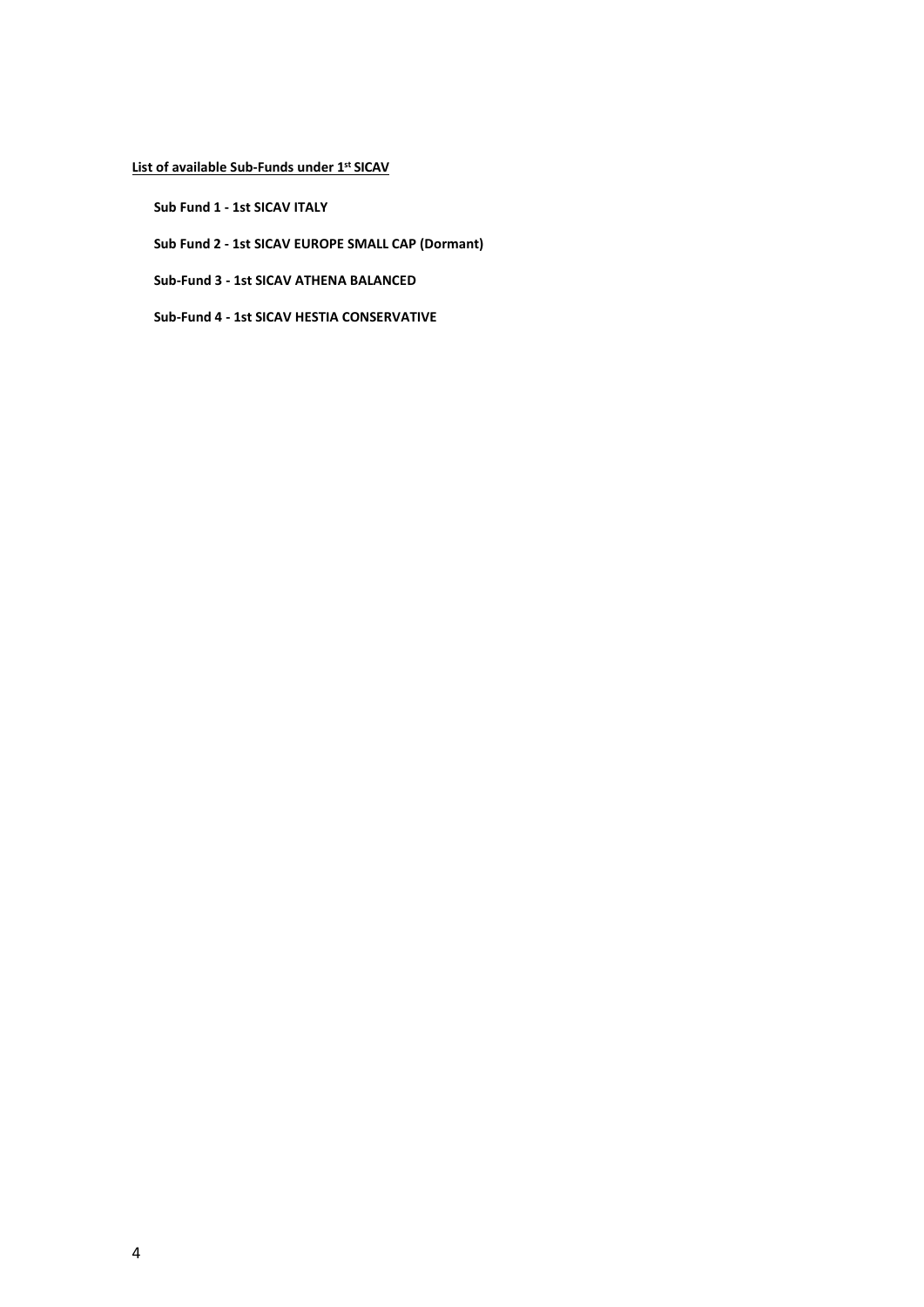# **Trading Policy**

Market timing/short term trading generally. The Company discourages short-term or excessive trading, often referred to as "market timing", and intends to seek to restrict or reject such trading or take other action, as described below, if in the judgment of the Company's Board or the Management Company such trading may interfere with the efficient management of the portfolio of any Portfolio, may materially increase the respective Portfolio's transaction costs, administrative costs or taxes, or may otherwise be detrimental to the interests of the Company and its Shareholders.

Market timing consequences. If information regarding an Investor's activity in the Company is brought to the attention of the Board of the Company or the Management Company and based on that information the Company, the Management Company or their agents in their sole discretion conclude that such trading may be detrimental to the Company as described in this Market Timing Trading policy, the Company may temporarily or permanently bar an Investor's future purchases into the Company or, alternatively, may limit the amount, number or frequency of any future purchases and/or the method by which a Shareholder may request future purchases and sales (including purchases and/or sales by a switch or transfer between the Portfolios of the Company.

In considering an Investor's trading activity, the Company may consider, among other factors, the Investor's trading history both directly and, if known, through financial intermediaries, in the Company.

#### **Market timing through financial intermediaries.**

Investors are subject to this policy whether they are a direct Shareholder of the Company or are investing indirectly in the Company through a financial intermediary such as a bank, an insurance company, an investment advisor, or any other Distributor that acts as Nominee for Investors subscribing the Shares in their own name but on behalf of its customers (the Shares being held in an "omnibus holding").

While the Management Company will encourage financial intermediaries to apply the Company's Market Timing Trading policy to their customers who invest indirectly in the Company, the Management Company is limited in its ability to monitor the trading activity or enforce the Company's Market Timing Trading policy with respect to customers of financial intermediaries.

For example, should it occur, the Management Company may not be able to detect market timing that may be facilitated by financial intermediaries or made difficult to identify in the omnibus/Nominee accounts used by those intermediaries for aggregated purchases, switches and sales on behalf of all their customers.

More specifically, unless the financial intermediaries have the ability to apply the Company's Market Timing Trading policy to their customers through such methods as implementing short-term trading limitations or restrictions, monitoring trading activity for what might be market timing, the Management Company may not be able to determine whether trading by customers of financial intermediaries is contrary to the Company's Market Timing Trading policy.

# **Risks from market timers.**

Depending on various factors, including the size of the Company, the amount of assets the Investment Manager typically maintains in cash or cash equivalents and the euro, Japanese yen or US dollar amount and number and frequency of trades, short-term or excessive trading may interfere with the efficient management of the Company's portfolio, increase the Company's transaction costs, administrative costs and taxes and/or impact Company`s performance.

In addition, if the nature of the Company's portfolio holdings expose the Company to Investors who engage in the type of market timing trading that seeks to take advantage of possible delays between the change in the value of a Company's portfolio holdings and the reflection of the change in the Net Asset Value of the Company's Shares, sometimes referred to as "arbitrage market timing", there is the possibility that such trading, under certain circumstances, may dilute the value of Company`s Shares if selling Investors receive proceeds (and buying Investors receive Shares) based upon Net Asset Value which do not reflect appropriate fair value prices. Arbitrage market timers may seek to exploit possible delays between the change in the value of a Company's portfolio holdings and the Net Asset Value of the Company's Shares in Company that hold significant investments in foreign securities because certain foreign markets close several hours ahead of the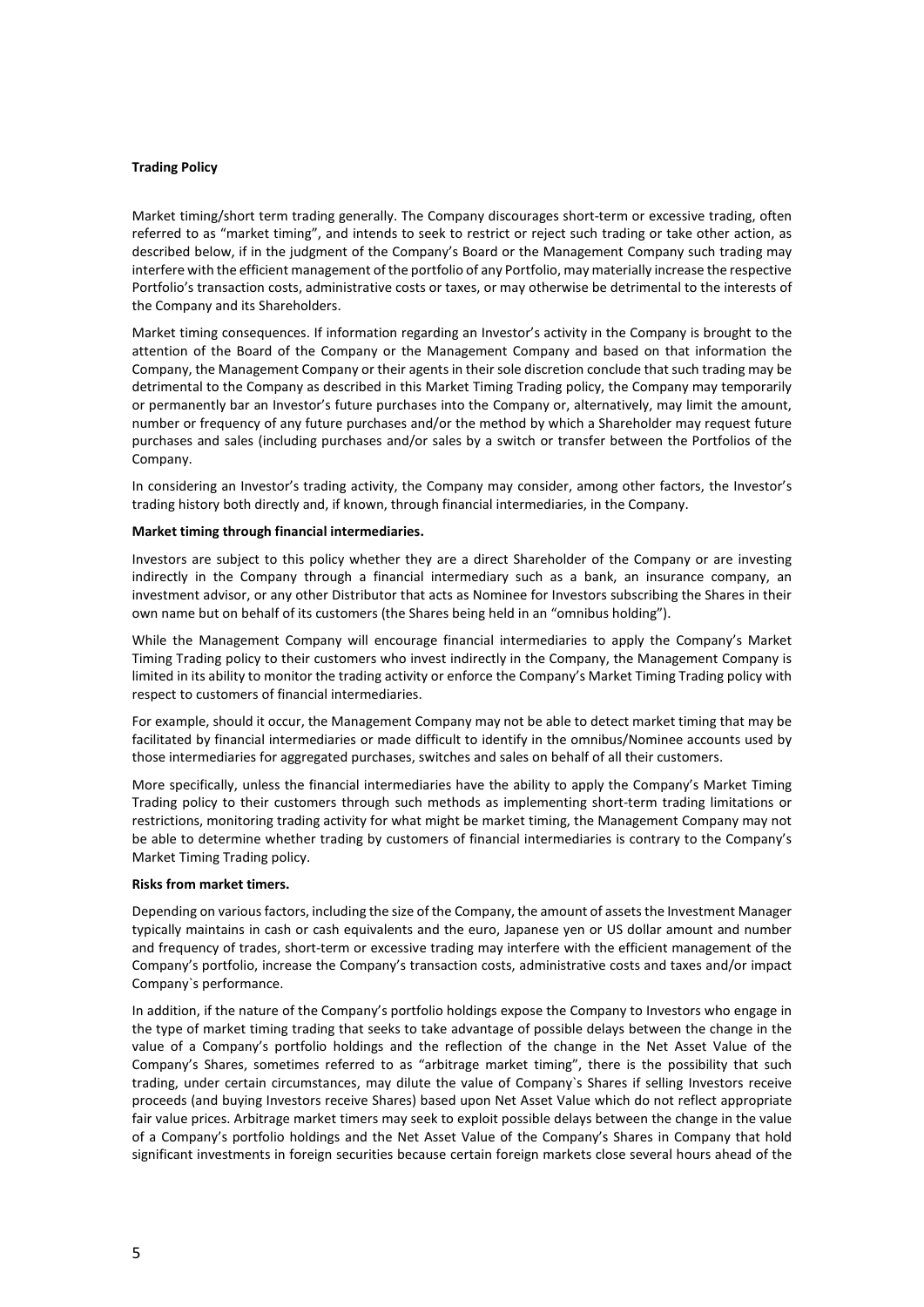US markets, and in Funds that hold significant investments in small-cap securities, high-yield ("junk") bonds and other types of investments which may not be frequently traded.

The Company and the Management Company are currently using several methods to reduce the risk of market timing. These methods include:

• reviewing Investor activity for excessive trading and

• committing staff to selectively review on a continuing basis recent trading activity in order to identify trading activity that may be contrary to this Market Timing Trading policy.

Though these methods involve judgments that are inherently subjective and involve some selectivity in their application, the Company seeks to make judgments and applications that are consistent with the interests of the Company's Investors. There is no assurance that the Company or its agents will gain access to any or all information necessary to detect market timing in omnibus holdings. While the Company will seek to take actions (directly and with the assistance of financial intermediaries) that will detect market timing, the Company cannot represent that such trading activity can be completely eliminated.

Revocation of market timing trades. Transactions placed in violation of the Company's Market Timing Trading policy are not necessarily deemed accepted by the Company and may be cancelled or revoked by the Company or the Management Company on the Valuation Days following receipt by the Management Company.

# **Listing**

Each Sub-Fund could be listed, negotiated on a Regulated Market, and settled, according to the local Law and to the Market Regulation.

Consequently, some rules set forth in this prospectus may be not applicable for listed share classes in favour of the application of laws and regulations of the relevant Regulated Market.

The settlement for listed share classes should take place not later than three (3) business days following the relevant Valuation Date according to the calendar of the relevant Regulated Market.

# **Data Protection**

In compliance with the Luxembourg applicable data protection laws and regulations, including but not limited to the Regulation n°2016/679 of 27 April 2016 on the protection of natural persons with regard to the processing of personal data and on the free movement of such data (the "**GDPR**"), as such applicable laws and regulations may be amended from time to time (collectively hereinafter referred to as the **Data Protection Laws**), the Company, acting as data controller (the "**Data Controller**") processes personal data in the context of the investments in the Company. The term "processing" in this section has the meaning ascribed to it in the Data Protection Laws.

# **CATEGORIES OF PERSONAL DATA PROCESSED**

Any personal data as defined by the Data Protection Laws (including but not limited to the name, e-mail address, postal address, date of birth, marital status, country of residence, identity card or passport, tax identification number and tax status, contact and banking details including account number and account balance, resume, invested amount and the origin of the funds) relating to (prospective) investors who are individuals and any other natural persons involved in or concerned by the Company's professional relationship with investors, as the case may be, including but not limited to any representatives, contact persons, agents, service providers, persons holding a power of attorney, beneficial owners and/or any other related persons (each a "**Data Subject**") provided in connection with (an) investment(s) in the Company (hereinafter referred to as the "**Personal Data**") may be processed by the Data Controller.

# **PURPOSES OF THE PROCESSING**

The processing of Personal Data may be made for the following purposes (the "**Purposes**"):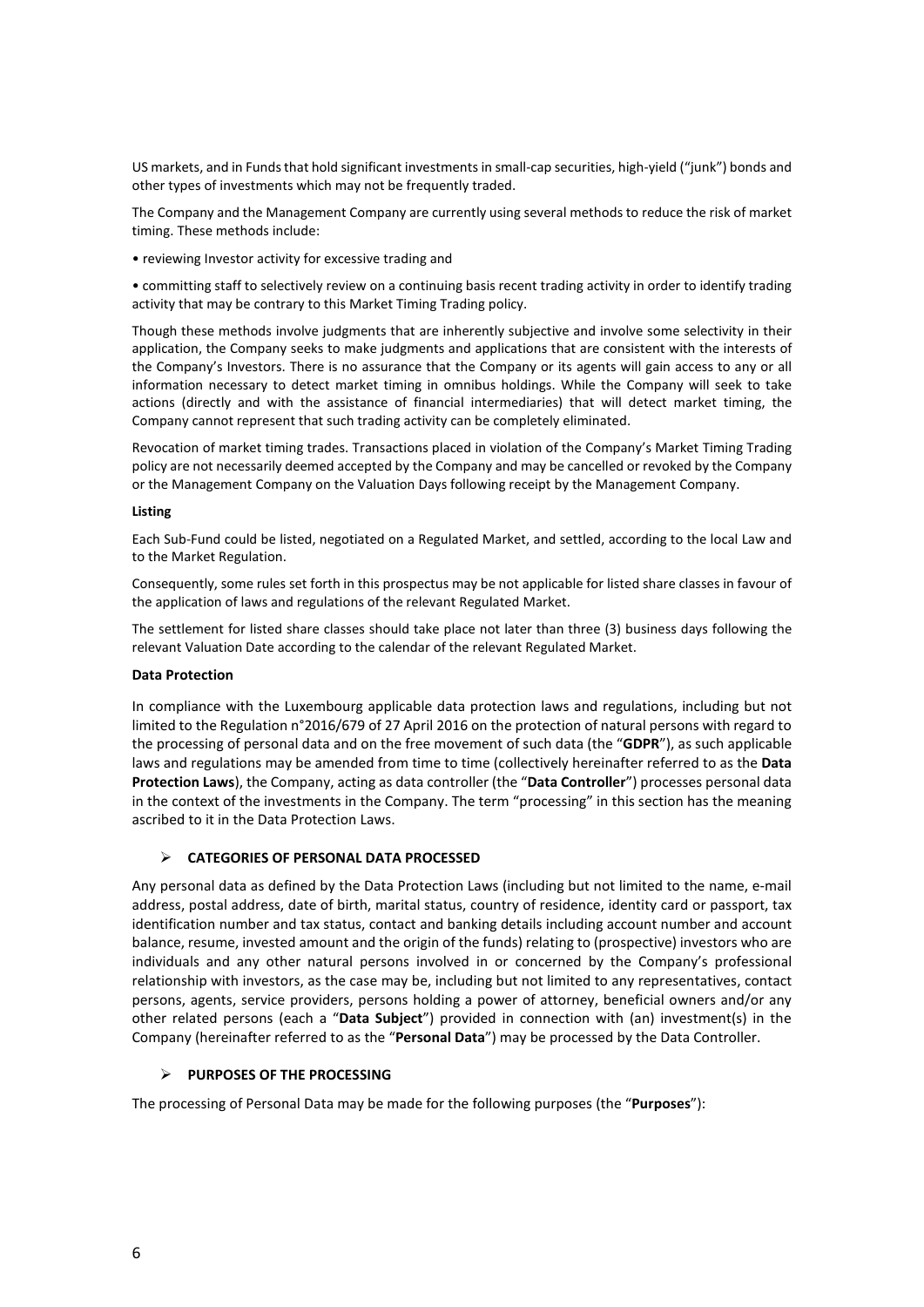# **a) For the performance of the contract to which the investor is a party or in order to take steps at the investor's request before entering into a contract**

This includes, without limitation, the provision of investor-related services, administration of the shareholdings in the Company, handling of subscription, redemption and conversion orders, maintaining the register of shareholders, management of distributions, sending of notices, information and communications and more generally performance of service requests from and operations in accordance with the instructions of the investor.

The provision of Personal Data for this purpose:

- has a contractual nature or is a requirement necessary for the Company to enter into a contractual relationship with the investor; and
- is mandatory;

# **b) For compliance with legal and/or regulatory obligations**

This includes (without limitation) compliance:

- with legal and/or regulatory obligations such as obligations on anti-money laundering and fight against terrorism financing, obligations on protection against late trading and market timing practices, accounting obligations;
- with identification and reporting obligations under foreign account tax compliance act (the "**FATCA**") and other comparable requirements under domestic or international exchange tax information mechanism such as the Organisation for Economic Co-operation and Development (the "**OECD**") and EU standards for transparency and automatic exchange of financial account information in tax matters (the "**AEOI**") and the common reporting standard (the "**CRS**") (hereinafter collectively referred to as "**Comparable Tax Regulations**"). In the context of FATCA and/or Comparable Tax Regulations, the Personal Data may be processed and transferred to the Luxembourg tax authorities who, in turn and under their control, may transfer such Personal Data to the competent foreign tax authorities, including, but not limited to, the competent authorities of the United States of America;
- with requests from, and requirements of, local or foreign authorities.

The provision of Personal Data for this purpose has a statutory/regulatory nature and is mandatory. In addition to the consequences mentioned at the end of this point 2, not providing Personal Data in this context may also result in incorrect reporting and/or tax consequences for the investor;

# **c) For the purposes of the legitimate interests pursued by the Company**

This includes the processing of Personal Data for risk management and for fraud prevention purposes, improvement of the Company's services, disclosure of Personal Data to Processors (as defined below) for the purpose of effecting the processing on the Company's behalf. The Company may also use Personal Data to the extent required for preventing or facilitating the settlement of any claims, disputes or litigations, for the exercise of its rights in case of claims, disputes or litigations or for the protection of rights of another natural or legal person.

The provision of Personal Data for this purpose:

- has a contractual nature or is a requirement necessary for the Company to enter into a contractual relationship with the investor; and
- is mandatory;

**and/or**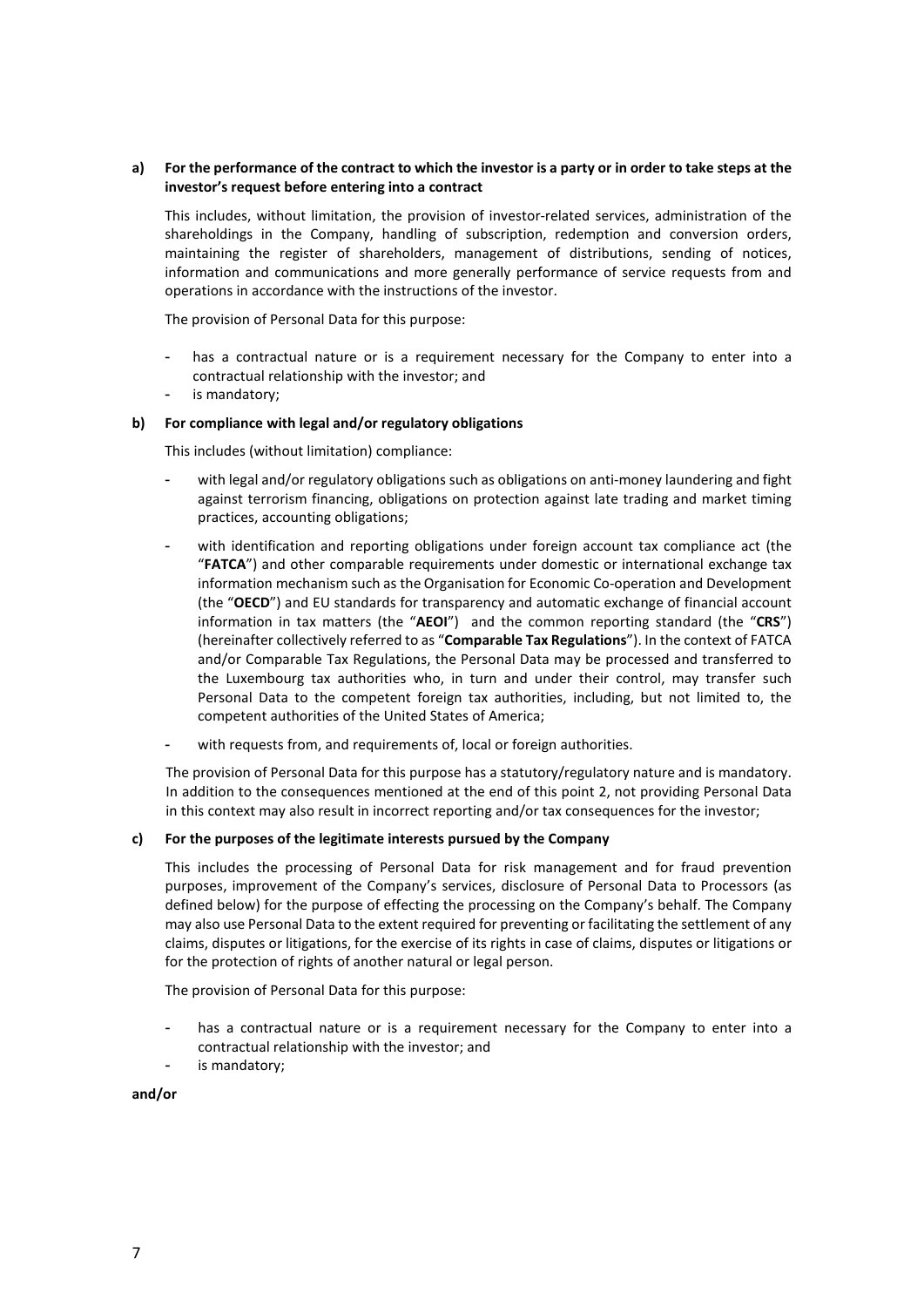# **d) For any other specific purpose to which the Data Subject has consented**

This covers the use and further processing of Personal Data where the Data Subject has given his/her explicit consent thereto, which consent may be withdrawn at any time, without affecting the lawfulness of processing based on consent before its withdrawal.

**Not providing Personal Data for the Purposes under items a) to c) hereabove or the withdrawal of consent under item d) hereabove may result in the impossibility for the Company to accept the investment in the Company and/or to perform investor-related services, or ultimately in termination of the contractual relationship with the investor.** 

# **DISCLOSURE OF PERSONAL DATA TO THIRD PARTIES**

The Personal Data may be transferred by the Company, in compliance with and within the limits of the Data Protection Laws, to its delegates, service providers or agents, such as (but not limited to) the Management Company, the Domiciliary Agent, the Auditor, other entities directly or indirectly affiliated with the Company and any other third parties who process the Personal Data for providing their services to the Company, acting as data processors (collectively hereinafter referred to as "**Processors"**).

Such Processors may in turn transfer Personal Data to their respective agents, delegates, service providers, affiliates, such as (but not limited to) the Administrative Agent, the Registrar and Transfer Agent, the Global Distributor, acting as sub-processors (collectively hereinafter referred to as "**Sub-Processors"**).

Personal Data may also be shared with service providers processing them on their own behalf as data controllers and third parties as may be required by applicable laws and regulations (including but not limited to administrations, local or foreign authorities (such as competent regulator, tax authorities, judicial authorities, etc)).

Personal Data may be transferred to any of these recipients in any jurisdiction including outside of the European Economic Area (the "**EEA**"). The transfer of Personal Data outside of the EEA may be made to countries ensuring (based on the European Commission's decision) an adequate level of protection or to other countries not ensuring such adequate level of protection. In the latter case, the transfer of Personal Data will be protected by appropriate or suitable safeguards in accordance with Data Protection Laws, such as standard contractual clauses approved by the European Commission. The Data Subject may obtain a copy of such safeguards by contacting the Company.

# **RIGHTS OF THE DATA SUBJECTS IN RELATION TO THE PERSONAL DATA**

Under certain conditions set out by the Data Protection Laws and/or by applicable guidelines, regulations, recommendations, circulars or requirements issued by any local or European competent authority, such as the Luxembourg data protection authority (the *Commission Nationale pour la Protection des Données* – "**CNPD**") or the European Data Protection Board, each Data Subject has the rights:

- to access his/her Personal Data and to know, as the case may be, the source from which his/her Personal Data originate and whether they came from publicly accessible sources;
- to ask for a rectification of his/her Personal Data in cases where they are inaccurate and/or incomplete,
- to ask for a restriction of processing of his/her Personal Data,
- to object to the processing of his/her Personal Data,
- to ask for erasure of his/her Personal Data, and
- to data portability with respect to his/her Personal Data.

Further details regarding the above rights are provided for in Chapter III of GDPR and in particular articles 15 to 21 of GDPR.

No automated decision-making is conducted.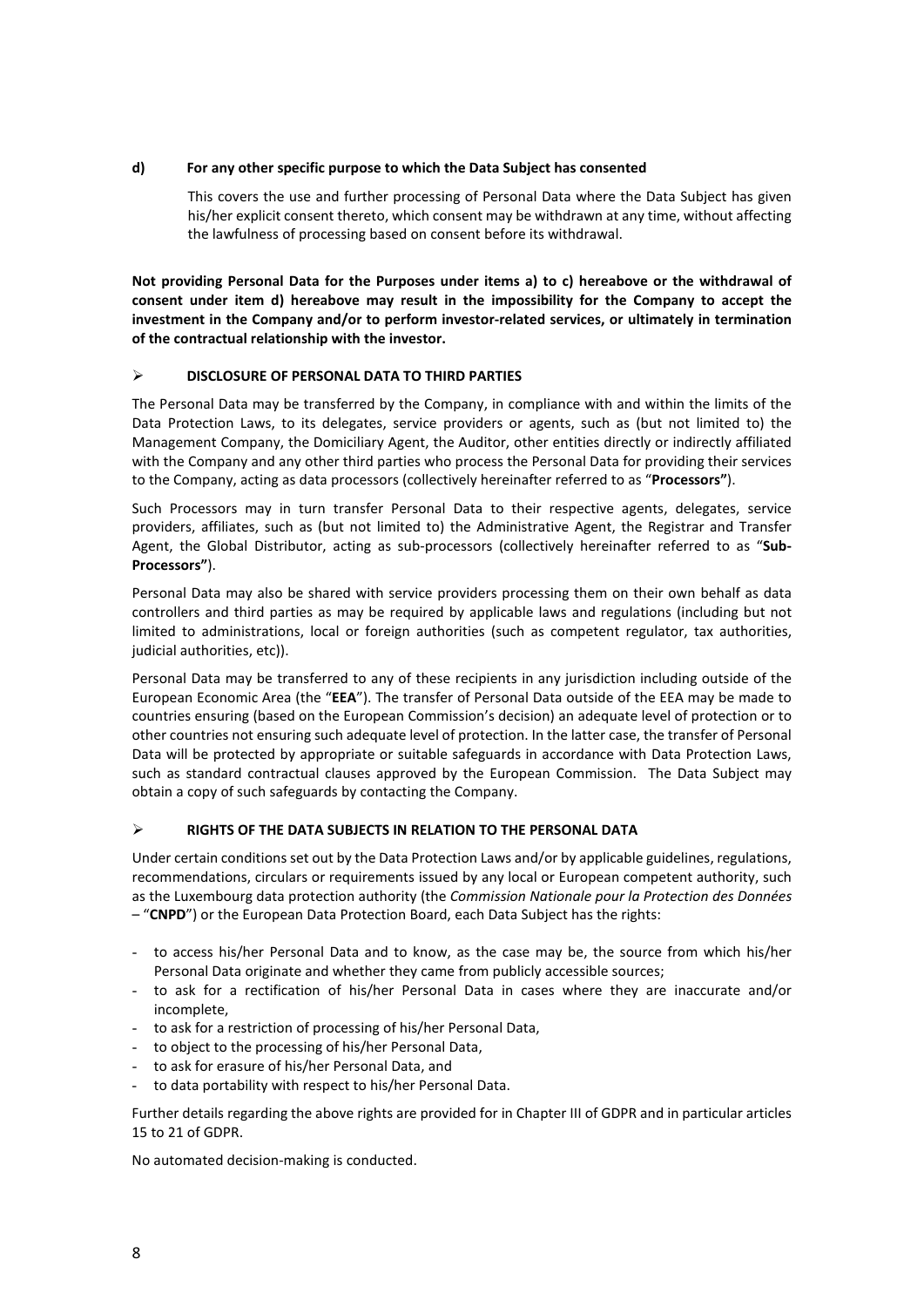To exercise the above rights and/or withdraw his/her consent regarding any specific processing to which he/she has consented, the Data Subject may contact the Company's data protection officer at the following address: info@pharusmanco.lu

In addition to the rights listed above, should a Data Subject consider that the Company does not comply with the Data Protection Laws, or has concerns with regard to the protection of his/her Personal Data, the Data Subject is entitled to lodge a complaint with the CNPD.

# **INFORMATION ON DATA SUBJECTS RELATED TO THE INVESTOR**

To the extent the investor provides Personal Data regarding Data Subjects related to him/her/it (e.g. representatives, beneficial owners, contact persons, agents, service providers, persons holding a power of attorney, etc.), the investor acknowledges and agrees that: (i) such Personal Data has been obtained, processed and disclosed in compliance with any applicable laws and regulations and its/his/her contractual obligations; (ii) the investor shall not do or omit to do anything in effecting this disclosure or otherwise that would cause the Company, the Processors and/or Sub-Processors to be in breach of any applicable laws and regulations (including Data Protection Laws); (iii) the processing and transferring of the Personal Data as described herein shall not cause the Company, the Processors and/or Sub-Processors to be in breach of any applicable laws and regulations (including Data Protection Laws); and (iv) without limiting the foregoing, the investor shall provide, before the Personal Data is processed by the Company, the Processors and/or Sub-Processors, all necessary information and notices to such Data Subjects concerned, in each case as required by applicable laws and regulations (including Data Protection Laws) and/or its/his/her contractual obligations, including information on the processing of their Personal Data as described in this data protection section. The investor will indemnify and hold the Company, the Processors and/or Sub-Processors harmless for and against all financial consequences that may arise as a consequence of a failure to comply with the above requirements.

# **DATA RETENTION PERIOD**

Personal Data will be kept in a form which permits identification of Data Subjects for at least a period of ten (10) years after the end of the financial year to which they relate or any longer period as may be imposed or permitted by applicable laws and regulations, in consideration of the legal limitation periods (including for litigation purposes).

# **RECORDING OF TELEPHONE CONVERSATIONS**

Investors, including the Data Subjects related to him/her/it (who will be individually informed by the investors in turn) are also informed that for the purpose of serving as evidence of commercial transactions and/or any other commercial communications and then preventing or facilitating the settlement of any disputes or litigations, their telephone conversations with and/or instructions given to the Company, the Management Company, the Depositary Bank, the Domiciliary Agent, the Administrative Agent, the Registrar and Transfer Agent, and/or any other agent of the Company may be recorded in accordance with applicable laws and regulations. These recordings are kept during a period of seven (7) years or any longer period as may be imposed or permitted by applicable laws and regulations, in consideration of the legal limitation periods (including for litigation purposes). These recordings shall not be disclosed to any third parties, unless the Company, the Management Company, the Depositary Bank, the Domiciliary Agent, the Administrative Agent, the Registrar and Transfer Agent and/or any other agent of the Company is/are compelled or has/have the right to do so under applicable laws and/or regulations in order to achieve the purpose as described in this paragraph.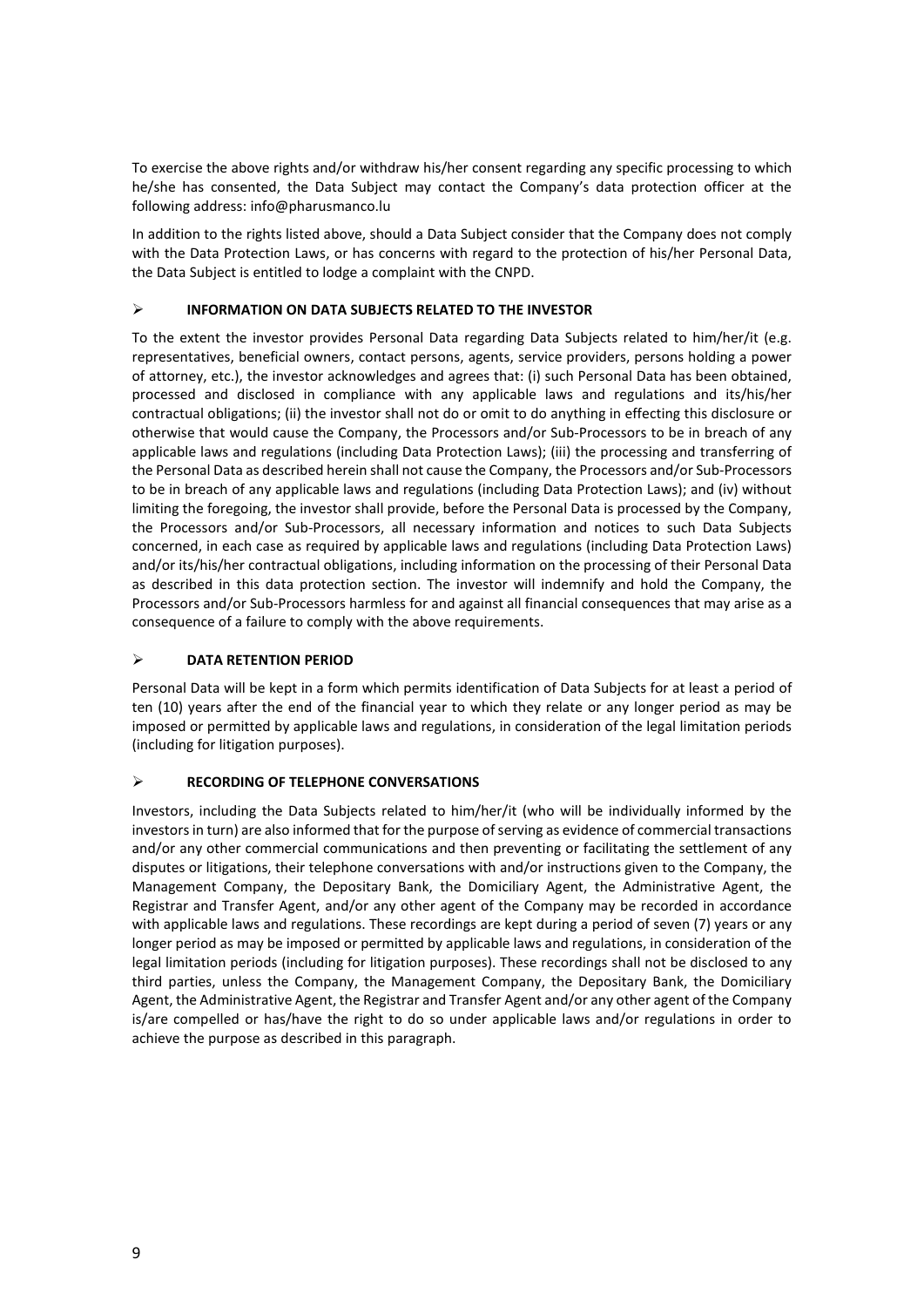# **MANAGEMENT AND ADMINISTRATION THE COMPANY**

# **1st SICAV**

20, boulevard Emmanuel Servais L-2535 Luxembourg

# **DIRECTORS OF THE COMPANY**

Chairman of the Board

Mr. Federico Costalonga FS First Solution Ltd (Structured Products)

Mr. Riccardo Frasca CEO FS First Solution Ltd (Structured Products)

Mr. Davide Pasquali Pharus Management S.A.

# **MANAGEMENT COMPANY**

Pharus Management Lux S.A. 16 Avenue de la Gare L. 1610 Luxembourg Grand Duchy of Luxembourg

# **Day-to-Day Managers of the Management Company:**

- Luigi Vitelli Chief Executive Officer Pharus Management Lux S.A., Luxembourg
- Marco Petronio Conducting Officer Pharus Management Lux S.A., Luxembourg

# **DIRECTORS OF THE MANAGEMENT COMPANY**

Chairman of the Board

Mr. Davide Berra Pharus Management S.A., Via Pollini, 7 CH-6850 – Mendrisio (Switzerland)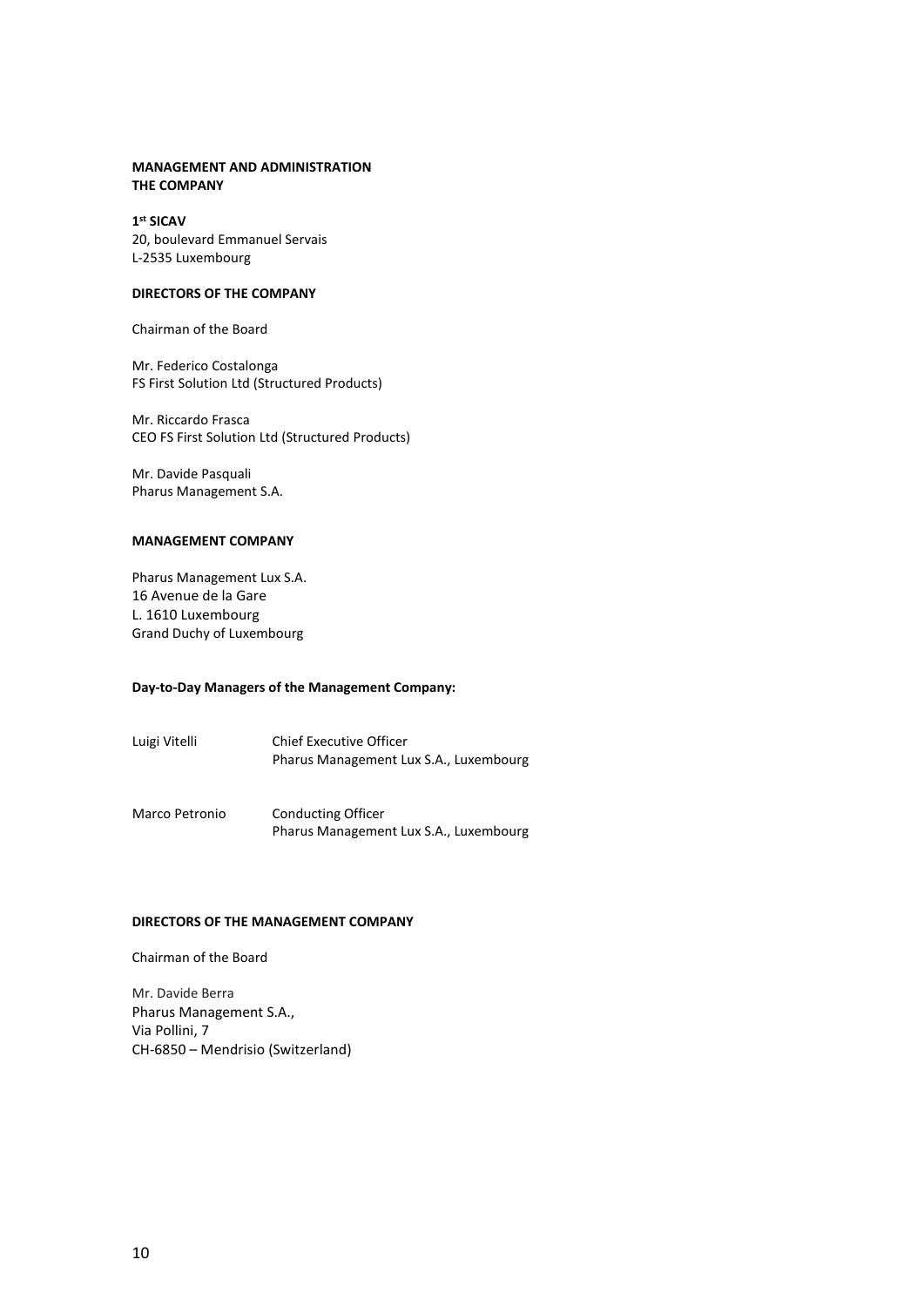#### **Members of the Board**

Mr. Davide Pasquali Pharus Management S.A., Via Pollini, 7 CH-6850 – Mendrisio (Switzerland)

Mr. Sebastiano Musumeci Pharus Management S.A., Via Pollini, 7 CH-6850 – Mendrisio (Switzerland)

Mr. Luigi Vitelli Pharus Management Lux S.A., 16 Avenue de la Gare L-1610 Luxembourg

# **DEPOSITORY BANK and DOMICILIARY AGENT**

Edmond de Rothschild (Europe) 20, boulevard Emmanuel Servais L-2535 Luxembourg

# **CENTRAL ADMINISTRATION AGENT (REGISTRAR, TRANSFER, PAYING AND ADMINISTRATIVE AGENT)**

Edmond de Rothschild Asset Management (Luxembourg) 20, boulevard Emmanuel Servais L-2535 Luxembourg

#### **INVESTMENT MANAGERS**

(as described in respect of each Sub-Fund in the relevant Sub-Fund Appendix)

# **AUDITOR**

**Ernst & Young S.A.** 7, Rue Gabriel Lippmann, Parc d'Activité Syrdall 2, L-5365 Munsbach Luxembourg,

(\*Up-to-date information on the equity capital of the Management Company and Depositary and on the board members is provided in the latest Annual and Semi-Annual Reports.)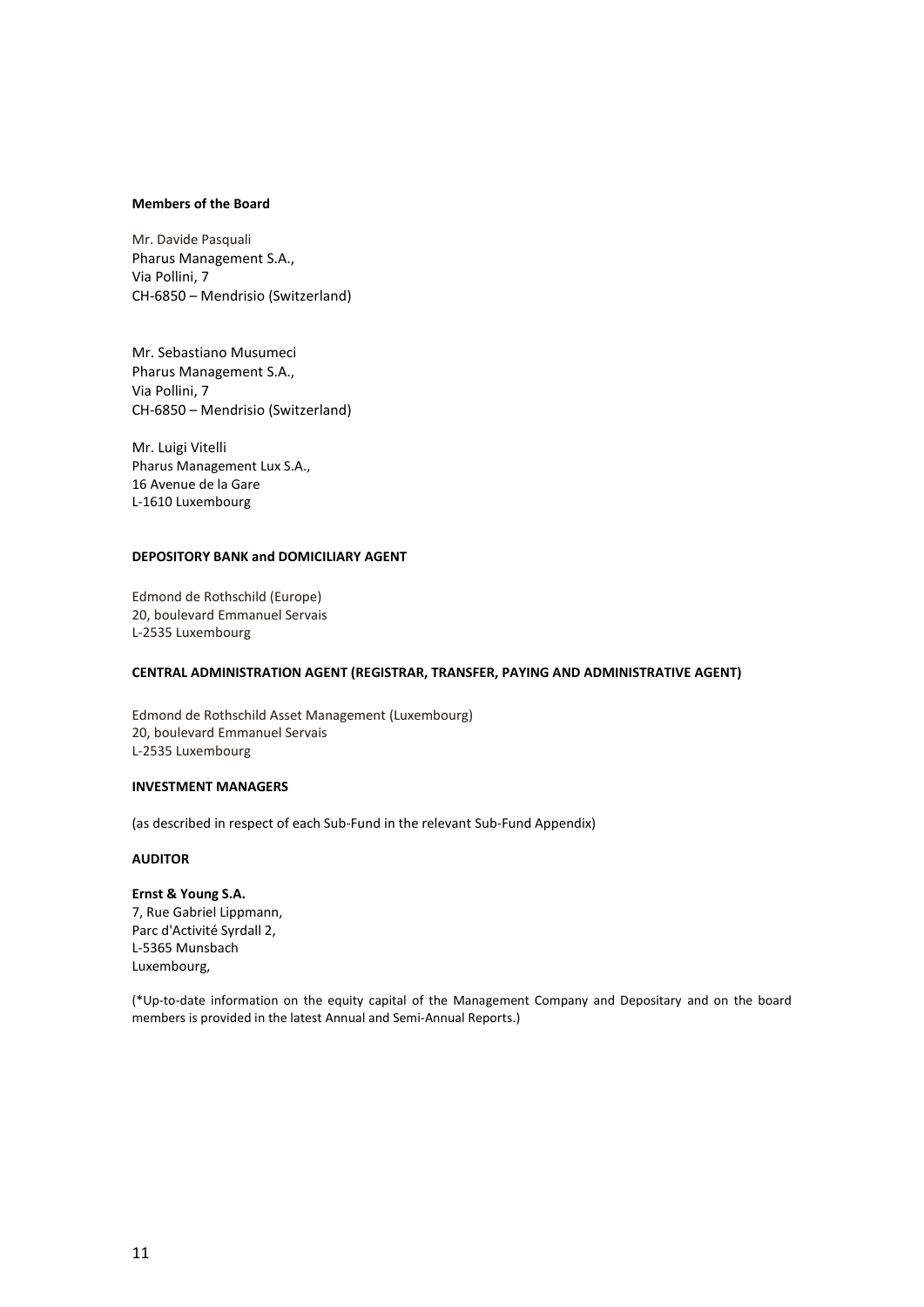#### **THE COMPANY**

#### **General**

The Company was incorporated in Luxembourg on 28.02.2017 and is registered at the Register of Commerce and Companies of Luxembourg under number B 213151. The Articles of Incorporation have been published in the Mémorial, Recueil Spécial des Sociétés et Associations (the "**Mémorial**") on 10.03.2017.

The minimum share capital of the Company is the equivalent of EUR 1,250,000, which shall be reached within six (6) months from its constitution.

The Company's registered office is

# **20, boulevard Emmanuel Servais L-2535 Luxembourg**

The Company has adopted the status of an investment company with variable capital and qualifies as a collective investment undertaking under Part I of the 2010175.

The Company has designated Pharus Management Lux S.A., 16 Avenue de la Gare L. 1610 Luxembourg as its Management Company.

The Company has an unlimited life. The financial year of the Company is from January 1 $st$  to December 31 $st$ . of each year.

# **THE MANAGEMENT COMPANY**

The Company is managed by Pharus Management Lux S.A. (the "**Management Company**"), which is subject to the provisions of Chapter 15 of the 2010 Law.

Pharus Management Lux S.A., a public limited company subject to the laws of the Grand Duchy of Luxembourg was established on 03.07.2017 in Luxembourg for an indefinite term. It has its registered office at 16 Avenue de la Gare. The Management Company's articles of association have been filed with the commercial register of the District Court of Luxembourg and were published in Mémorial C on 04.07.2017. The last amendment to the articles of association was published in Mémorial C on 11.07.2014.

The object of the Management Company is the formation and management of investment funds subject to Luxembourg law and the performance of all activities associated with the launch and management of these funds. The Management Company can perform any other transactions and take any other measures that promote its interests or promote or are in any other way useful for its object, and are in accordance with Chapter 15 of the 2010 Law. The names and sales documentation for all of the funds managed by the Management Company are available at the Management Company's registered office.

Monies received by 1<sup>st</sup> SICAV are used to purchase securities and other legally permissible assets in accordance with the investment policy set down in the Prospectus.

Furthermore, the Management Company can obtain advice from one or more investment advisers and/or may appoint different Investment Managers that receive a fee from the assets of the Company in return.

# Remuneration policy of the Management Company

The Management Company has in place a remuneration policy which is consistent with, and promotes, sound and effective risk management and that neither encourage risk taking which is inconsistent with the risk profiles of the sub-funds, the Prospectus and the Articles of Incorporation nor impair compliance with the Management Company's duty to act in the best interest of the Fund and of its Shareholders.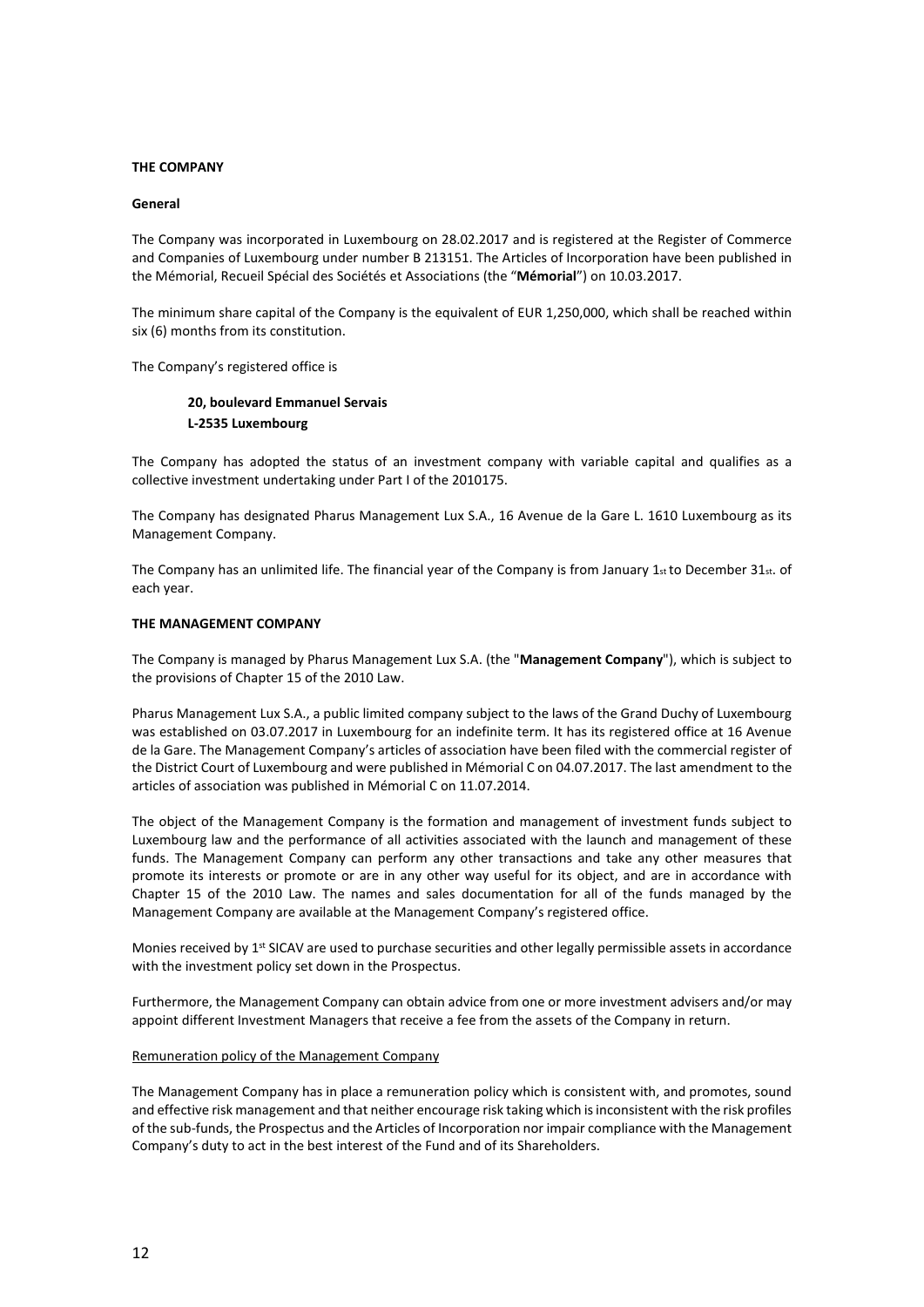The remuneration policy of the Management Company is in line with the business strategy, objectives, values and interests of the Management Company and of the other UCITS that it managed and of the interest of the Fund, and includes measures to avoid conflicts of interest.

The assessment of performance is set in a multiyear framework appropriate to the holding period recommended to the investors of the UCITS managed by the Management Company in order to ensure that the assessment process is based on the longer team performance of the Fund and its investment risks and that the actual payment of performance based components of remuneration is spread over the same period.

Due to the Management Company`s remuneration policy it is ensured the fixed and variable components of total remuneration are appropriately balanced and the fixed remuneration component represents a sufficiently high proportion of the total remuneration to allow the operation of a fully flexible policy on variable components, including the possibility to pay no variable remuneration component.

The remuneration policy of the Management Company has been adopted by its board of directors of the Management Company and is reviewed at least annually.

Details of the up-to-date remuneration policy of the Management Company, including, but not limited to, a description of how remuneration and benefits are calculated, the identity of persons responsible for awarding the remuneration and benefits, including the composition of the remuneration committee (if any), are available on:

A paper copy of such document is available free of charge from the Management Company upon request.

# **INVESTMENT MANAGERS**

The Management Company may appoint different Investment Managers (each, an "**Investment Manager**") as shall be indicated in the relevant Sub-Fund Appendix.

Each Investment Manager will, subject to the overall responsibility and control of the Management Company, provide investment advice and take responsibility for the day-to-day discretionary management of the assets of the Company.

A description of each Investment Manager is set forth in the relevant Sub-Fund Appendix. Pursuant to the terms of each relevant investment management agreement (the "**Investment Management Agreement**"), each Investment Manager, in accordance with the investment objective and policies of the relevant Sub-Fund adopted by the Company, manages the investment and reinvestment of the assets of such Sub-Fund and is responsible for placing orders for the purchase and sale of investments with brokers, dealers and counterparties selected by it at its discretion.

The Investment Managers may be entitled to receive an investment management fee calculated and payable as set out in the relevant Sub-Fund Appendix. A performance fee (the "**Performance Fee**") may also become payable to an Investment Manager on the terms set out in the description of the Sub- Fund in the relevant Sub-Fund Appendix.

# **INVESTOR PROFILE**

The investor profile of each Sub-Fund is described in the relevant Sub-Fund Appendix of this Prospectus.

# **GENERAL INVESTMENT OBJECTIVES AND POLICY**

The investment objective and policy of each Sub-Fund is set forth in the description of the relevant Appendix.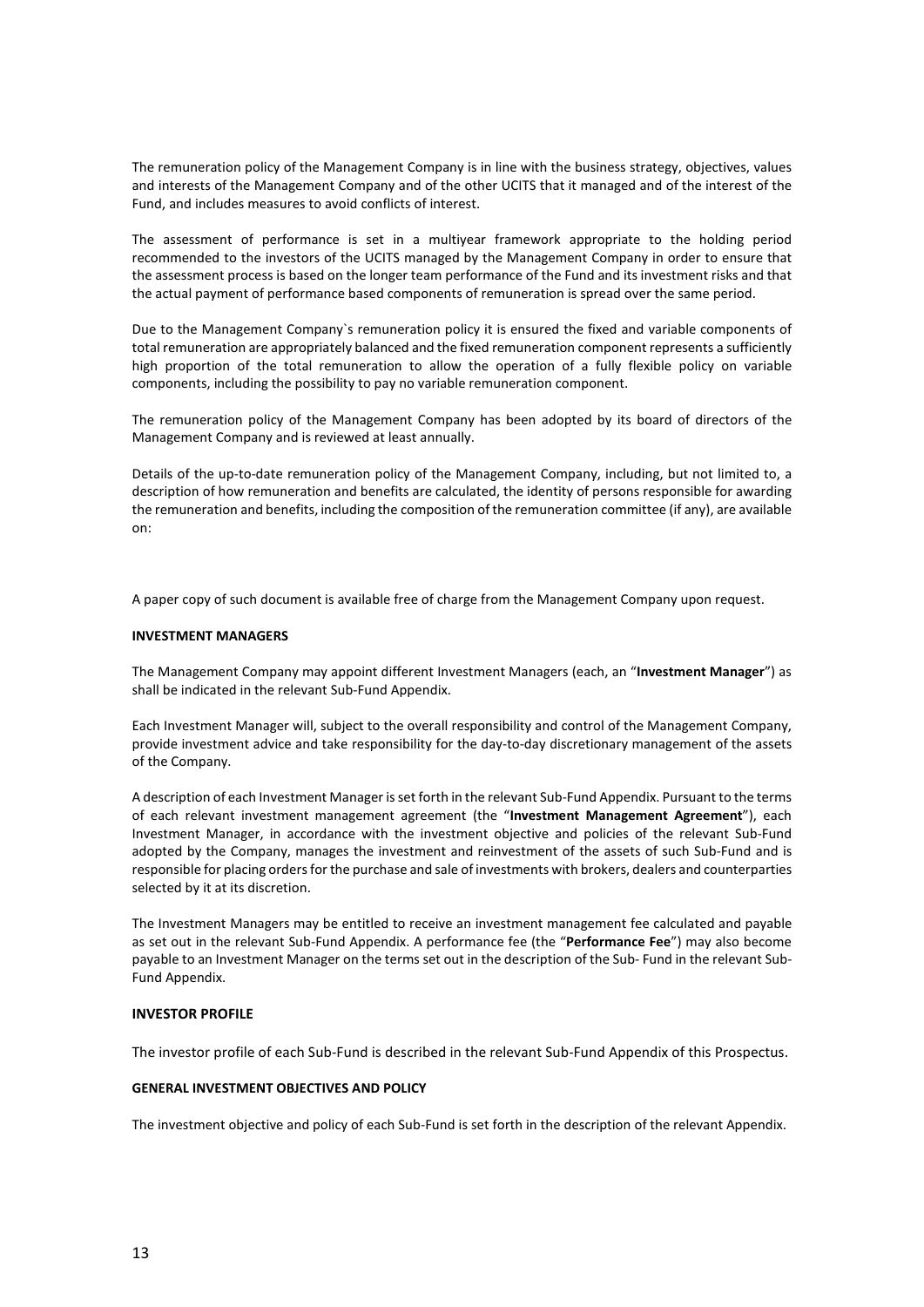**Although the Company will do its utmost to achieve the investment objectives of each Sub- Fund, there can be no guarantee to which extent these objectives will be reached.**

**Consequently, the net asset values of the Shares may increase or decrease and positive or negative returns of different levels may arise**.

#### **1. Eligible investments**

- (a) The Company will invest only in:
- (i) Eligible transferable securities and money market instruments, which consists in:

– transferable securities and money market instruments admitted to or dealt in on a stock exchange in an eligible state (within the meaning of Directive 2004/39/EC) (the "**Eligible State**", being any member of the Organization for Economic Co-operation and Development (the "**OECD**") and any other country of Europe, North and South America, Africa, Asia and the Pacific Basin);

– transferable securities and money market instruments dealt in on another regulated market (the "Regulated Market") in an Eligible State, which operates regularly and is recognized and open to the public;

(ii) recently issued eligible transferable securities and money market instruments PROVIDED THAT:

– the terms of issue include an undertaking that application will be made for admission to official listing on a stock exchange or to another regulated market which operates regularly and is recognized and open to the public, provided that the choice of the stock exchange or the market has been provided for in the constitutional documents of the Company; and

– such admission is secured within one year of issue;

PROVIDED THAT the Company may also invest in transferable securities and money market instruments which are not eligible transferable securities and money market instruments provided that the total of such investments other than eligible transferable securities and money market instruments shall not exceed 10 per cent of the net assets of the relevant Sub-Fund;

(iii) UCITS authorized according to Directive 2009/65/EC, as may be amended from time to time and/or other UCIs within the meaning of Article 1, paragraph (2) first and second indents of said Directive, should they be situated in an EU Member State or not, PROVIDED THAT:

– such other UCIs are authorized under laws which provide that they are subject to supervision considered by the *Commission de Surveillance du Secteur Financier* (the "**CSSF**") to be equivalent to that laid down in EU Community law, and that co-operation between authorities is sufficiently ensured;

– the level of protection for shareholders in the other UCIs is equivalent to that provided for shareholders in a UCITS and in particular that the rules on asset segregation, borrowing, lending, uncovered sales of transferable securities and money market instruments are equivalent to the requirements of Directive 2009/65/EC, as may be amended from time to time;

– the business of the other UCIs is reported in half-yearly and annual reports to enable an assessment to be made of the assets and liabilities, income and operations over the reporting period;

– no more than 10 per cent of the UCITS's or the other UCI's assets, whose acquisition is contemplated, can, according to their constitutional documents, be invested in aggregate in units of other UCITS or other UCIs;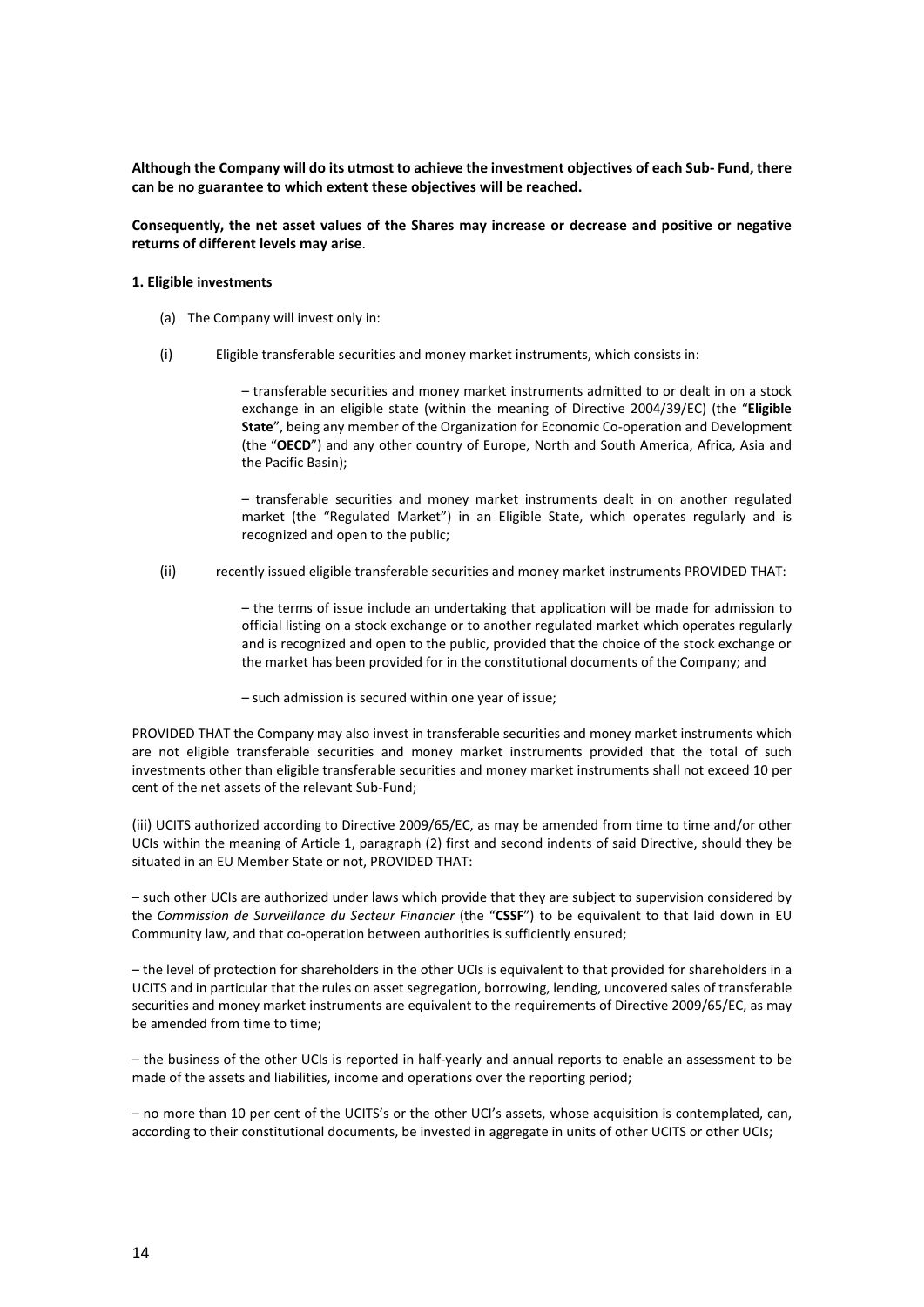A Sub-Fund can, under the conditions provided for in article 181 paragraph 8 of the 2010 Law, invest in Shares issued by one or several other Sub-Funds.

(iv) deposits with credit institutions which are repayable on demand or have the right to be withdrawn, and maturing in no more than twelve months, provided that the credit institution has its registered office in an EU Member State or, if the registered office of the credit institution is situated in a non-EU Member State, provided that it is subject to prudential rules considered by the CSSF as equivalent to those laid down in EU law.

(v) financial derivative instruments, including equivalent cash-settled instruments, dealt in on a Regulated Market; and/or financial derivative instruments dealt in over the counter (the "**OTC Derivatives**"), PROVIDED THAT:

– the underlying consists of instruments covered by Article 41, paragraph (1) of the 2010 Law, financial indices, interest rates, foreign exchange rates or currencies, in which the Company may invest according to its investment objectives as stated in the constitutive documents of the Company;

– the counterparties to OTC Derivative transactions are financial institutions subject to prudential supervision, and belonging to the categories approved by the CSSF; and

– the OTC Derivatives are subject to reliable and verifiable valuation on a daily basis and can be sold, liquidated or closed by an offsetting transaction at any time at their fair value at the Company's initiative;

(vi) money market instruments other than those dealt in on a Regulated Market, which are liquid and whose value can be determined with precision at any time, if the issue or issuer of such instruments is itself regulated for the purpose of protecting investors and savings, and PROVIDED THAT they are:

– issued or guaranteed by a central, regional or local authority or central bank of an EU Member State, the European Central Bank, the European Union or the European Investment Bank, a non-EU Member State or, in the case of a federal state, by one of the members making up the federation, or by a public international body to which one or more EU Member States belong; or

– issued by a company any securities of which are dealt in on a Regulated Market; or

– issued or guaranteed by an establishment subject to prudential supervision, in accordance with criteria defined by EU Law, or by an establishment which is subject to and complies with prudential rules considered by the CSSF to be at least as stringent as those laid down by EU Law; or

– issued by other bodies belonging to the categories approved by the CSSF provided that investments in such instruments are subject to investor protection equivalent to that laid down in the first, the second and the third indents above in this paragraph (vi) and provided that the issuer is a company whose capital and reserves amount to at least ten million Euros (Euro 10,000,000) and which presents and publishes its annual accounts in accordance with the fourth Directive 78/660/EU, is an entity which, within a group of companies which includes one or several listed companies, is dedicated to the financing of the group or is an entity which is dedicated to the financing of securitization vehicles which benefit from a banking liquidity line.

(b) However, the Company may acquire movable and immovable property which is essential for the direct pursuit of its business.

(c) the Sub-Fund may invest up to 10% of its net assets in securities and money market instruments other than those named in 1 (a).

(d) The Sub-Fund may hold ancillary liquid assets.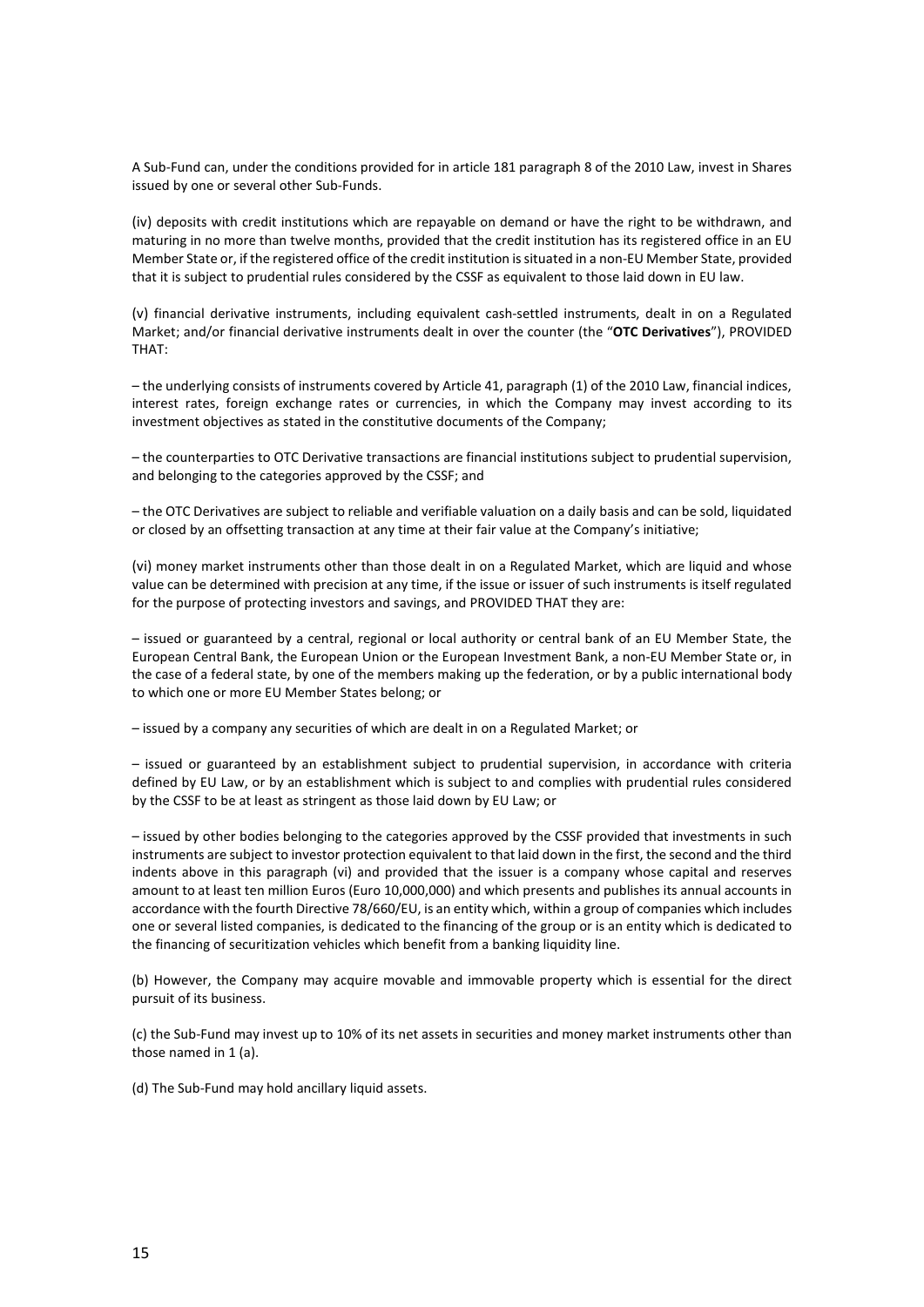#### **2. Investment restrictions**

(a) The Company may invest no more than 10 per cent of the net assets of the relevant Sub-Fund in transferable securities and money market instruments issued by the same issuing body. The Company may not invest more than 20 per cent of the net assets of the relevant Sub-Fund in deposits made with the same body.

The risk exposure to a counterparty of the Company in an OTC Derivative transaction, a security lending transaction or a repurchase agreement (or reverse repurchase agreement) may not exceed 10 per cent of the net assets of the relevant Sub-Fund when the counterparty is a credit institution referred to in paragraph (1) (a) (iv) above or 5 per cent of the net assets of the relevant Sub-Fund in other cases.

(b) The total value of the transferable securities and money market instruments held by the Company in the issuing bodies in each of which it invests more than 5 per cent of the net assets of the relevant Sub-Fund must not exceed 40 per cent of the net assets of the relevant Sub-Fund. This limitation does not apply to deposits made with financial institutions subject to prudential supervision and to OTC Derivatives with such institutions. Notwithstanding the individual limits laid down in paragraph 2(a) above, the Company may not combine:

– investments in transferable securities or money market instruments issued by a single body;

- deposits made with a single body; and/or
- exposure arising from OTC Derivative transactions undertaken with a single body,

in excess of 20 per cent of the net assets of the relevant Sub-Fund.

(c) The limit laid down in paragraph 2 (a), first sentence is increased to a maximum of 35 per cent if the transferable securities and money market instruments are issued or guaranteed by an EU Member State, its local authorities, by a non-EU Member State or by public international bodies of which one or more EU Member States are members.

(d) The limit laid down in paragraph 2 (a), first sentence is raised to a maximum of 25 per cent for certain Transferable Debt Securities if they are issued by a credit institution having its registered office in an EU Member State and which is subject, by law, to special public supervision designed to protect the holders of Transferable Debt Securities. In particular, sums deriving from the issue of such Transferable Debt Securities must be invested pursuant to the 2010 Law in assets which, during the whole period of validity of such Transferable Debt Securities, are capable of covering claims attaching to the Transferable Debt Securities and which, in the event of bankruptcy of the issuer, would be used on a priority basis for the reimbursement of the principal and payment of the accrued interest.

When the Company invests more than 5 per cent of its net assets in such Transferable Debt Securities as referred to in the preceding paragraph and issued by one issuer, the total value of these investments may not exceed 80 per cent of the value of the relevant Sub-Fund's net assets.

(e) The transferable securities and money market instruments referred to in paragraphs 2 (c) and 2 (d) are not taken into account for the purpose of applying the limit of 40 per cent referred to in paragraph 2 (b). The limits set out in paragraphs 2 (a), (b), (c) and (d) may not be combined; thus investments in transferable securities or money market instruments issued by the same body, in deposits or derivative instruments made with this body carried out in accordance with paragraphs 2 (a), (b), (c) and (d) shall under no circumstances exceed in total 35 per cent of the net assets of the relevant Sub-Fund.

Companies which are included in the same group for the purposes of consolidated accounts, as defined in Directive 83/349/EU, as amended, or in accordance with recognized international accounting rules are regarded as a single body for the purpose of calculating the limits contained in paragraphs 2 (a) to (e).

The Company may invest in aggregate up to 20 per cent of the net assets of the relevant Sub-Fund in transferable securities and money market instruments within the same group.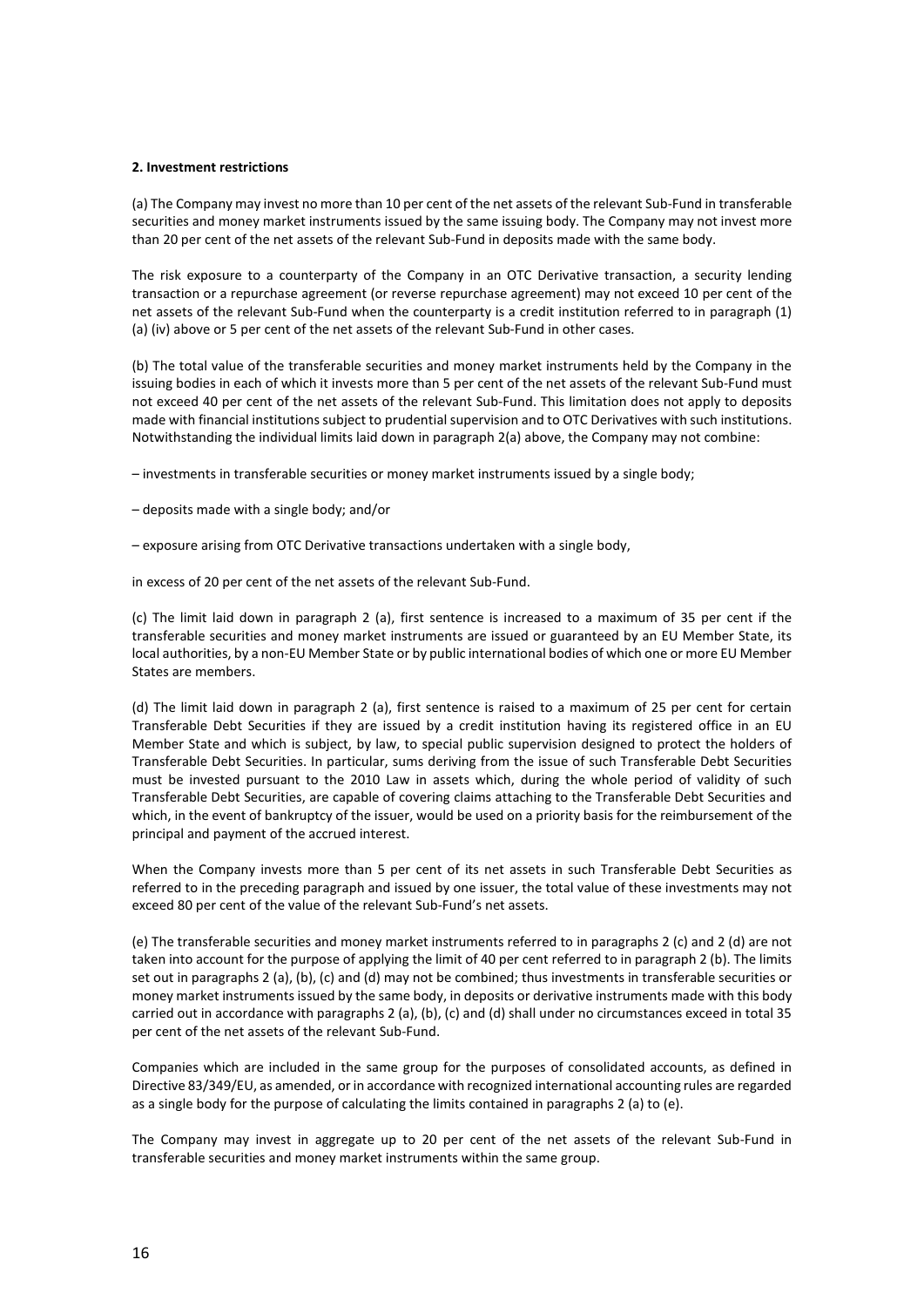(f) **Notwithstanding paragraphs 2 (a) to (e) above, the Company is authorized to invest in accordance with the principle of risk spreading up to 100 per cent of the net assets of the relevant Sub-Fund in transferable securities and money market instruments issued or guaranteed by an EU Member State, by its local authorities, by another member of the OECD or by public international bodies of which one or more EU Member States are members, provided that the Company holds transferable securities from at least six different issues and transferable securities from one issue do not account for more than 30 per cent of the total net assets of the relevant Sub-Fund.**

(i) The Company or the Management Company may not acquire any shares carrying voting rights which would enable it to exercise significant influence over the management of an issuing body.

(ii) Moreover, the Company may acquire no more than:

10 per cent of the non-voting shares of the same issuer;

10 per cent of the Transferable Debt Securities of the same issuer;

25 per cent of the units of the same UCITS and/or other UCI;

10 per cent of the money market instruments issued by the same issuer.

(iii) The limits laid down in the second, third and fourth indents may be disregarded at the time of acquisition if at that time the gross amount of Transferable Debt Securities or money market instruments or the net amount of the transferable securities in issue cannot be calculated.

(iv) The limits contained in paragraphs (g) (i) and (d) (ii) are waived as regards:

- transferable securities and money market instruments issued or guaranteed by a EU Member State or its local authorities;
- transferable securities and money market instruments issued or guaranteed by a non-Member State of the European Union;
- transferable securities and money market instruments issued by public international bodies of which one or more EU Member States are members;
- shares held by UCITS in the capital of a company incorporated in a non-Member State of the European Union which invests its assets mainly in the transferable securities of issuing bodies having their registered office in that State, where under the legislation of that State, such a holding represents for the UCITS the only way in which it can invest in the transferable securities of issuing bodies of that State. This derogation, however, shall apply only if in its investment policy the company from the nonmember State of the European Union complies with the limits laid down in Articles 43 and 46 and Article 48, paragraphs (1) and (2) of the 2010 Law. Where the limits set in Articles 43 and 46 of the 2010 Law are exceeded, Article 49 of the 2010 Law shall apply mutatis mutandis;
- shares held by one or several investment companies in the capital of subsidiary companies carrying on only the business of management, advice or marketing in the country where the subsidiary is located, in regard to the repurchase of units at unit-holders' request exclusively on its or their behalf.

(g)

(i) The Company shall not acquire securities which entail unlimited liability;

(ii) The Company's assets must not be invested in real estate, precious metals, precious metal contracts, commodities or commodities contracts;

(iii) The Company shall not acquire shares or units of UCITS and/or other UCIs for more than 10% of a single Sub-Fund's assets.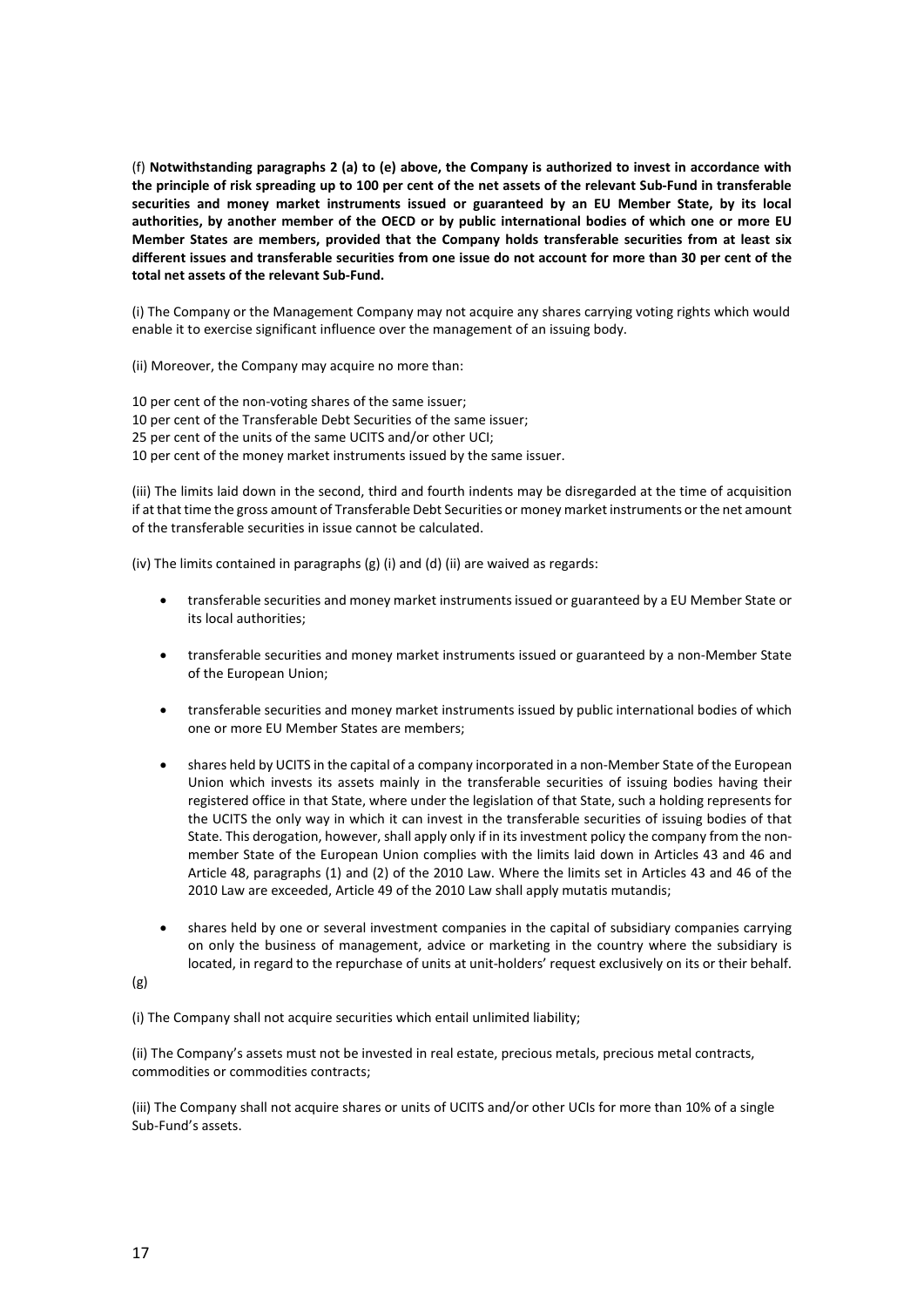The investment policy of a Sub-Fund may derogate from the preceding restriction, provided that in such event the Company shall not invest more than 20 per cent of the net assets of the relevant Sub-Fund in a single UCITS or UCI as defined in point 1 (a) (iii) above. For the purposes of applying this investment limit, each compartment of a UCITS or UCI with multiple compartments shall be considered as a separate issuer, provided that the principle of segregation of liabilities of the different compartments is ensured in relation to third parties.

Investments in other UCIs may not exceed in aggregate 30 per cent of the net assets of the relevant Sub-Fund. When the Company has acquired units of UCITS and/or other UCIs, the assets of the respective UCITS or other UCIs do not have to be combined for the purposes of the limits laid down in paragraphs 2 (a) to (e) above.

Notwithstanding the above, the Board of Directors may decide, under the conditions provided for in Chapter 9 of the 2010 Law, that a Sub-Fund (the "**Feeder**") may invest 85% or more of its assets in units of another UCITS (the "**Master**") authorised according to Directive 2009/65/EC (or a Sub-Fund of such UCI).

No subscription or redemption fees may be charged to the Company if the Company invests in the units of UCITS and/or other UCIs that are managed, directly or by delegation, by the Management Company or the investment manager (the "**Investment Manager**", as further defined in the relevant Appendix) or by any other company with which the Management Company or the Investment Manager is linked by common management or control, or by a substantial direct or indirect holding. If the Company invests a substantial proportion of its net assets in other UCITS and/or UCIs then it shall disclose in its prospectus the maximum level of the management fees that may be charged both to the Company and to the other UCITS and/or UCIs in which it intends to invest. In its annual report the Company shall indicate the maximum percentage of management fees charged both to the Company itself and to the UCITS and/or other UCI in which it invests;

(iv) purchase any Eligible Transferable Securities or Money Market Instruments on margin or make short sales of Eligible Transferable Securities or Money Market Instruments or maintain a short position. Deposits or other accounts in connection with derivative contracts such as option, forward or financial futures contracts, permitted within the limits described above, are not considered margins for this purpose;

(v) borrow amounts in excess of 10 per cent of the net assets of the relevant Sub- Fund, taken at market value at the time of the borrowing provided that the borrowing is on a temporary basis; provided however that the Company may borrow amounts in excess of 10 per cent of the net assets of the Company, provided that the borrowing is to make possible the acquisition of immovable property essential for the direct pursuit of the Company's business; in such latter case these borrowings may not in any case exceed in total 15 per cent of the net assets of the Company;

(vi) mortgage, pledge, hypothecate or in any manner encumber as security for indebtedness any securities owned or held by the Company, except as may be necessary in connection with the borrowings permitted by paragraph (e) above, on terms that the total market value of the securities so mortgaged, pledged, hypothecated or transferred shall not exceed that proportion of the Company's assets necessary to secure such borrowings; the deposit of securities or other assets in a separate account in connection with repurchase, reverse purchase agreements and derivative contracts such as option, forward or financial futures transactions shall not be considered to be mortgage, pledge, hypothecation or encumbrance for this purpose;

(vii) the Management Company and the Company may not, without prejudice to the application of Articles 41 and 42 of the 2010 Law, grant loans or act as a guarantor on behalf of third parties; the above paragraph shall not prevent the Company from acquiring transferable securities, money market instruments or other financial instruments referred to in Article 41, paragraph (1), items e), g) and h) of the 2010 Law which are not fully paid;

(viii) the Management Company and the Company may not carry out uncovered sales of transferable securities, money market instruments or other financial instruments referred to in Article 41, paragraph (1), items e), g) and h) of the 2010 Law;

- make investments in any assets involving the assumption of unlimited liability;
- underwrite transferable securities of other issuers;
- enter into securities lending transactions, repurchase agreements or reverse repurchase agreements except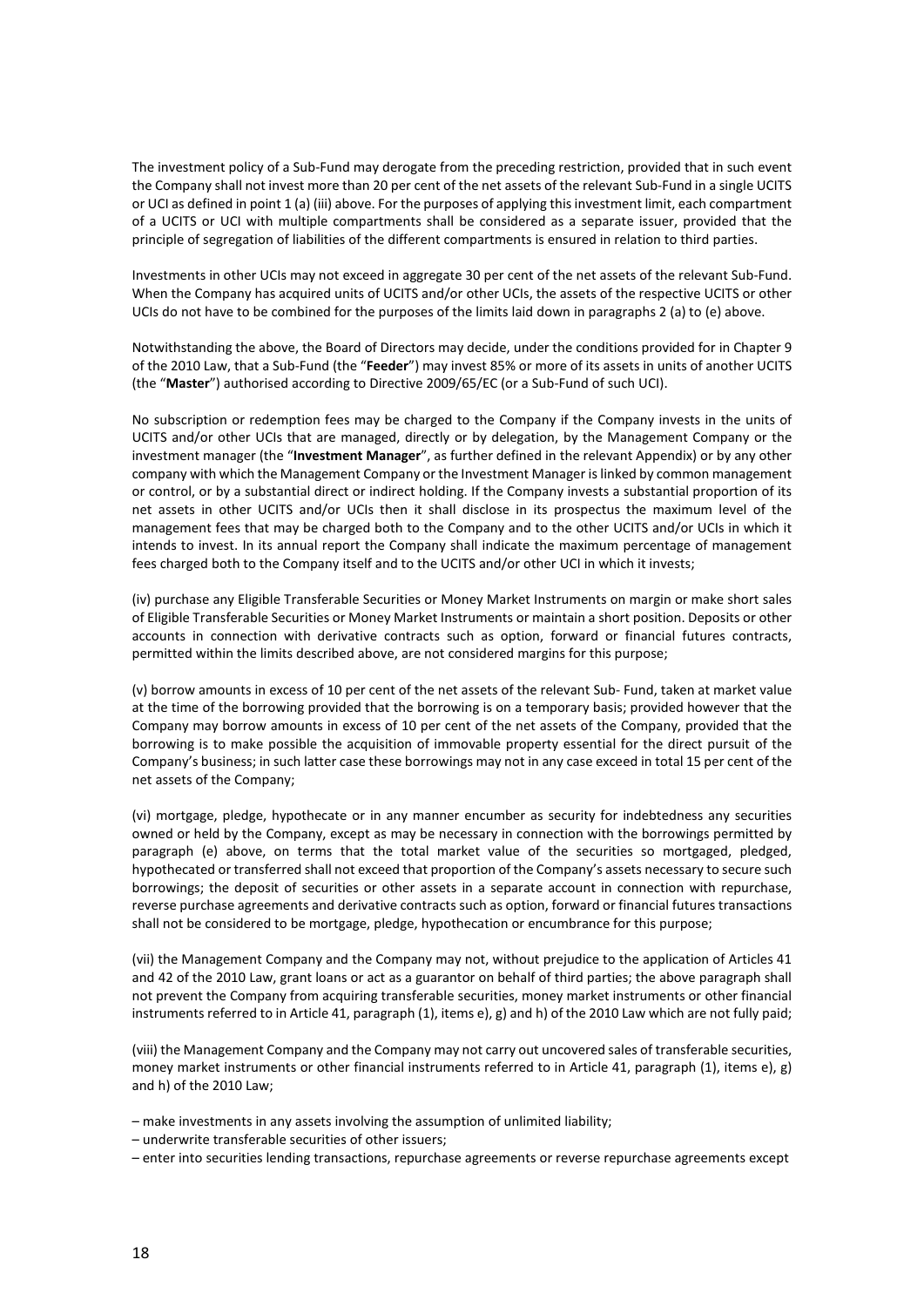if and to the extent the Company complies with provisions of CSSF Circular 14/592 on rules applicable to undertakings for collective investment when they employ certain techniques and instruments relating to transferable securities and money market instruments.

The Company does not necessarily need to comply with the limits laid down in this section when exercising subscription rights attaching to transferable securities or money market instruments which form part of its assets. While ensuring observance of the principle of risk-spreading, the Company may derogate from Articles 43, 44, 45 and 46 of the 2010 Law for a period of six months following the date of its authorization.

If the limits referred to in the paragraph above are exceeded for reasons beyond the control of the Company or as a result of the exercise of subscription rights, it must adopt as a priority objective for its sales transactions the remedying of that situation, taking due account of the interests of its shareholders.

# **Benchmark regulation**

Benchmarks are used for the calculation of the performance fee for the Sub-Funds 1St SICAV – Italy and 1ST SICAV – Europe Small Cap.

| Indice                      | Administrator | Status ESMA Register |
|-----------------------------|---------------|----------------------|
| FTSE Italia All-Share Index | FTSE Russell  | Not register         |
| Eurostoxx600 index          | Stoxx Limited | Not register         |

In accordance with the provisions of the Regulation (EU) 2016/1011 of the European Parliament and of the Council of 8 June 2016 on indices used as benchmarks in financial instruments and financial contracts or to measure the performance of investment funds (the **Benchmark Regulation**"), the Administrators are not yet included in the Register of Administrator held by the ESMA and shall apply for authorization or registration to the competent authority before the end of the transitional period ending on 1 January 2020. Once the administrators included in the Register, the Prospectus will be amended accordingly.

According to art 28-2 of Benchmark Regulation, the Management Company has produced and maintained a written plan setting out the actions that they would take in the event that a benchmark materially changes or ceases to be provided. The plan is available free of charge at the office of the Management Company.

# **FINANCIAL TECHNIQUES AND INSTRUMENTS**

# **1. General principle**

The Company must employ a risk-management process which enables it to monitor and measure at any time the risk of the positions and their contribution to the overall risk profile of the portfolio; it must employ a process for accurate and independent assessment of the value of OTC derivative instruments. It must communicate to the CSSF regularly and in accordance with the detailed rules defined by the latter, the types of derivative instruments, the underlying risks, the quantitative limits and the methods which are chosen in order to estimate the risks associated with transactions in derivative instruments.

The Company may employ securities financing transactions (the "**SFTs**") as described in section "SFTs and TRS" hereunder and derivative instruments relating to transferable securities and money market instruments amongst others for hedging purposes, efficient portfolio management, duration management or other risk management of the portfolio as described here below.

When these operations concern the use of derivative instruments, these conditions and limits shall conform to the provisions laid down in section "Investment Restrictions".

However, the overall risk exposure related to financial derivative instruments will not exceed the total net asset value of the Company.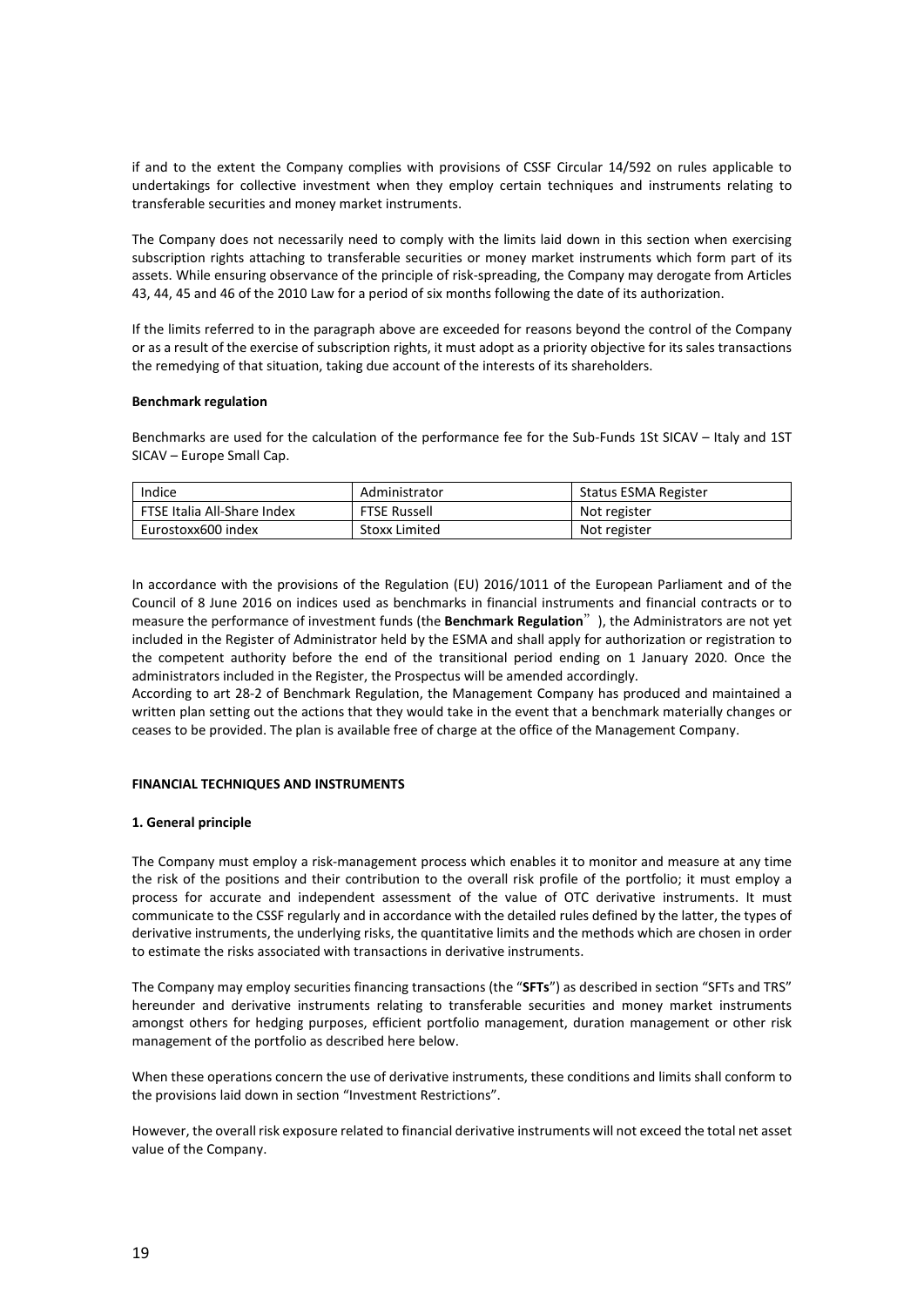This means that the global exposure relating to the use of financial derivative instruments may not exceed 100% of the net asset value of the Company and, therefore, the overall risk exposure of the Company may not exceed 200% of its net asset value on a permanent basis.

Each sub-fund will employ the commitment or VAR approach to calculate their global exposure accordingly to the risk profile of the Sub-Fund.

Under no circumstances shall these operations cause a Sub-Fund to diverge from its investment objectives.

A Sub-Fund may also invest in OTC financial derivative instruments including but not limited to non-deliverable forwards, total return swaps, interest rate swaps, currency swaps, swaptions, credit default swaps, and credit linked note for either investment or for hedging purposes.

In doing so, the Sub-Fund shall comply with applicable restrictions and in particular with ESMA guidelines on exchange traded funds (the "**ETFs**") and other UCITS issues as described in CSSF circular 14/592 and with EU Regulation 2015/2365 on transparency of securities financing transactions and of reuse of 25 November 2015 and CSSF Circulars CSSF 08/356, CSSF 11/512 CSSF 14/592. (the "**SFTR**").

The risk exposures to a counterparty arising from OTC financial derivative transactions and efficient portfolio management techniques should be combined when calculating the counterparty risk limits of Article 52 of Directive 2009/65/EC.

In no case the use of financial derivatives instruments or other financial techniques and financial instruments may lead the Company to diverge from its investment objectives as expressed in the Prospectus.

When entering into Total Return Swaps (the "**TRS**") arrangements, which for sake of clarity, also need to comply with the provisions applicable to TRS under the SFTR, or investing in other derivative financial instruments having similar characteristics to TRS, the Company must respect the limits of diversification referred to in Articles 43, 44, 45, 46 and 48 of the 2010 Law.

Likewise, in accordance with Article 42 (3) of the 2010 Law and Article 48 (5) of CSSF Regulation 10-4, the Company must ensure that the underlying exposures of the TRS (respectively other similar financial instrument) are taken into account in the calculation of the investment limits laid down in Article 43 of the 2010 Law.

The Management Company may not enter into swap transactions unless it ensures that the level of its exposure to the swaps is such that it is able, at all times, to have sufficient liquid assets available to meet its redemption obligations and the commitments arising out of such transactions.

The counterparties will be leading financial institutions specialized in this type of transaction and subject to prudential supervision. These counterparties do not have discretionary power over the composition or management of the investment portfolio of the Sub-Fund or over the underlying assets of the derivative financial instruments.

Combined risk exposure to a single counterparty may not exceed 10% of the respective Sub-Fund assets when the counterparty is a credit institution referred to in article 41 paragraph (1) (f) of the 2010 Law or 5% of its assets in any other cases.

The rebalancing frequency for an index that is the underlying asset for a financial derivative is determined by the provider of the index in question. The costs for such rebalancing are estimated to a leverage of 4bps.

The TRS and other derivative financial instruments that display the same characteristics shall confer to the Company a right of action against the counterparty in the swap or in the derivative financial instrument, and any eventual insolvency risk of the counterparty may make it impossible for the payments envisioned to be received.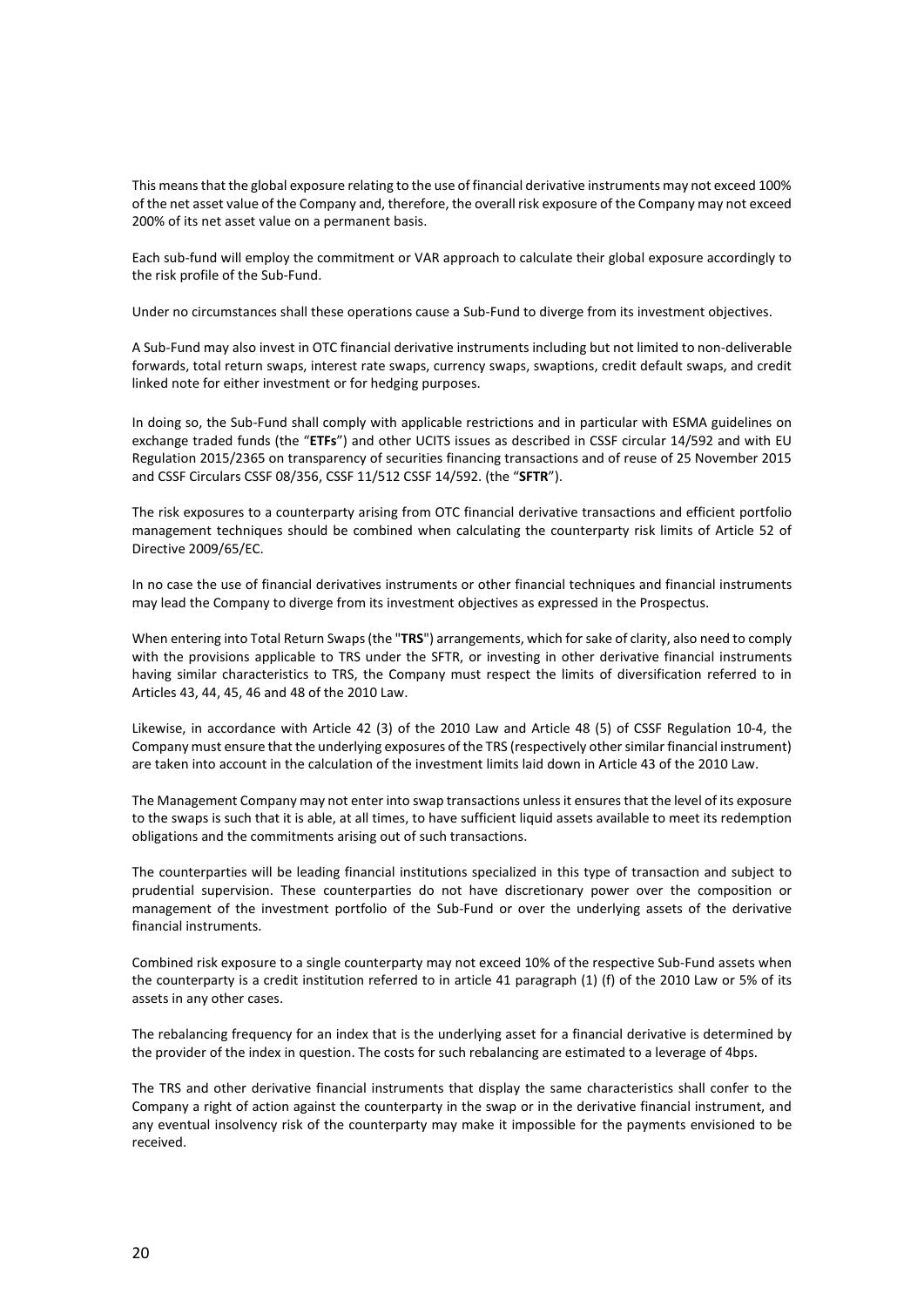The total commitment arising from total return swap transactions of a particular Sub-Fund shall be the market value of the underlying assets used for such transactions at inception.

The net exposure of total return swap transactions in conjunction with all exposures resulting from the use of options, interest rate swaps and financial futures may not in respect of each Sub-Fund exceed at any time the Net Asset Value of such Sub-Fund.

The total return swap transactions to be entered into will be marked to market daily using the market value of the underlying assets used for the transaction in accordance with the terms of the swap agreement.

Typically investments in total return swap transactions will be made in order to adjust regional exposures, limit settlement and custodian risks as well as repatriation risk in certain markets and to avoid costs and expenses related to direct investments or sale of assets in certain jurisdictions as well as foreign exchange restrictions.

Furthermore, the Company may, for efficient portfolio management purposes, exclusively resort to securities lending and borrowing and repurchase agreement transactions, provided that the rules described here-below are complied with.

# **2. SFTs and TRS**

# **2.1 General provisions related to SFTs and TRS**

The Company will make use of the following SFTs:

- "**securities lending" or "securities borrowing**" means a transaction by which a counterparty transfers securities subject to a commitment that the borrower will return equivalent securities on a future date or when requested to do so by the transferor, that transaction being considered as securities lending for the counterparty transferring the securities and being considered as securities borrowing for the counterparty to which they are transferred;
- "**repurchase agreement transaction**" means a transaction governed by an agreement by which a counterparty transfers securities or guaranteed rights relating to title to securities where that guarantee is issued by a recognized exchange which holds the rights to the securities and the agreement does not allow a counterparty to transfer or pledge a particular security to more than one counterparty at a time, subject to a commitment to repurchase them, or substituted securities of the same description at a specified price on a future date specified, or to be specified, by the transferor, being a repurchase agreement for the counterparty selling the securities and a reverse repurchase agreement for the counterparty buying them;
- **"buy-sell back transaction**" or "**sell-buy back transaction**" means a transaction by which a counterparty buys or sells securities, commodities, or guaranteed rights relating to title to securities, agreeing, respectively, to sell or to buy back securities, or such guaranteed rights of the same description at a specified price on a future date, that transaction being a buy-sell back transaction for the counterparty buying the securities, or guaranteed rights, and a sell-buy back transaction for the counterparty selling them, such buy- sell back transaction or sell-buy back transaction not being governed by a repurchase agreement or by a reverse- repurchase agreement within the meaning of a transaction governed by an agreement by which a counterparty transfers securities or guaranteed rights relating to title to securities where that guarantee is issued by a recognized exchange which holds the rights to the securities and the agreement does not allow a counterparty to transfer or pledge a particular security to more than one counterparty at a time, subject to a commitment to repurchase them, or substituted securities of the same description at a specified price on a future date specified, or to be specified, by the transferor, being a repurchase agreement for the counterparty selling the securities and a reverse repurchase agreement for the counterparty buying them;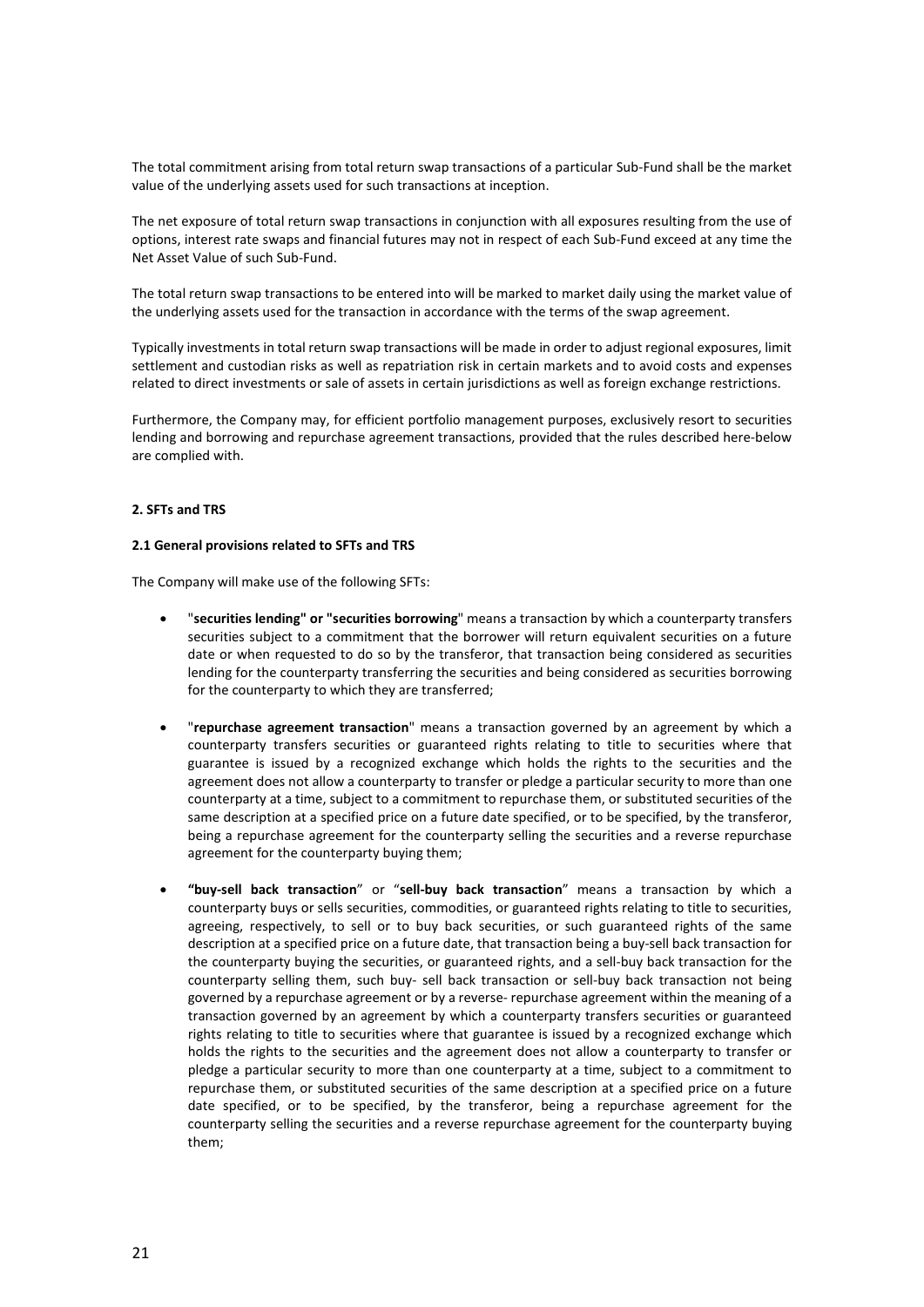• "**margin lending transaction**" means a transaction in which a counterparty extends credit in connection with the purchase, sale, carrying or trading of securities, but not including other loans that are secured by collateral in the form of securities.

The Company may enter into credit derivatives contracts. Credit derivatives are transactions which are designed to isolate and transfer the credit risk associated with a third party (the reference entity) or a basket/index of reference entities. Such credit default products will typically be divided into two categories, **namely "funded" and "unfunded"**, depending on whether or not the credit protection seller makes an initial principal payment in respect of the reference asset.

# **There are many ways in which this can be done, which essentially involve four types of transaction.**

**The first type**, credit default products, consists of transactions under which the parties' obligations depend on whether a "credit event" has occurred in relation to the reference asset. The credit events are specified in the contract and are intended to identify the occurrence of a significant deterioration in the creditworthiness of the reference asset. On settlement, credit default products may be cash settled or involve the physical delivery of an obligation of the reference entity following a default. In entering into these credit default products, the Issuer may be a credit protection buyer or a credit protection seller.

**The second type consists of total return swaps (the "TRS")** which means total return swap, i.e., a derivative contract as defined in point (7) of Article 2 of Regulation (EU) No 648/2012 in which one counterparty transfers the total economic performance, including income from interest and fees, gains and losses from price movements, and credit losses, of a reference obligation to another counterparty.

When entering into the TRS arrangements, which for sake of clarity, also need to comply with the provisions applicable to TRS under the SFTR, or investing in other derivative financial instruments having similar characteristics to TRS, the Company must respect the limits of diversification referred to in Articles 43, 44, 45, 46 and 48 of the 2010 Law.

Likewise, in accordance with Article 42 (3) of the 2010 Law and Article 48 (5) of CSSF Regulation 10-4, the Company must ensure that the underlying exposures of the TRS (respectively other similar financial instrument) are taken into account in the calculation of the investment limits laid down in Article 43 of the 2010 Law.

The Management Company may not enter into swap transactions unless it ensures that the level of its exposure to the swaps is such that it is able, at all times, to have sufficient liquid assets available to meet its redemption obligations and the commitments arising out of such transactions.

The counterparties will be leading financial institutions specialized in this type of transaction and subject to prudential supervision.

These counterparties do not have discretionary power over the composition or management of the investment portfolio of the Sub-Fund or over the underlying assets of the derivative financial instruments.

Combined risk exposure to a single counterparty may not exceed 10% of the respective Sub-Fund assets when the counterparty is a credit institution referred to in article 41 paragraph (1) (f) of the 2010 Law or 5% of its assets in any other cases.

The rebalancing frequency for an index that is the underlying asset for a financial derivative is determined by the provider of the index in question. The costs for such rebalancing are estimated to an average of 4bps.

The TRS and other derivative financial instruments that display the same characteristics shall confer to the Company a right of action against the counterparty in the swap or in the derivative financial instrument, and any eventual insolvency risk of the counterparty may make it impossible for the payments envisioned to be received.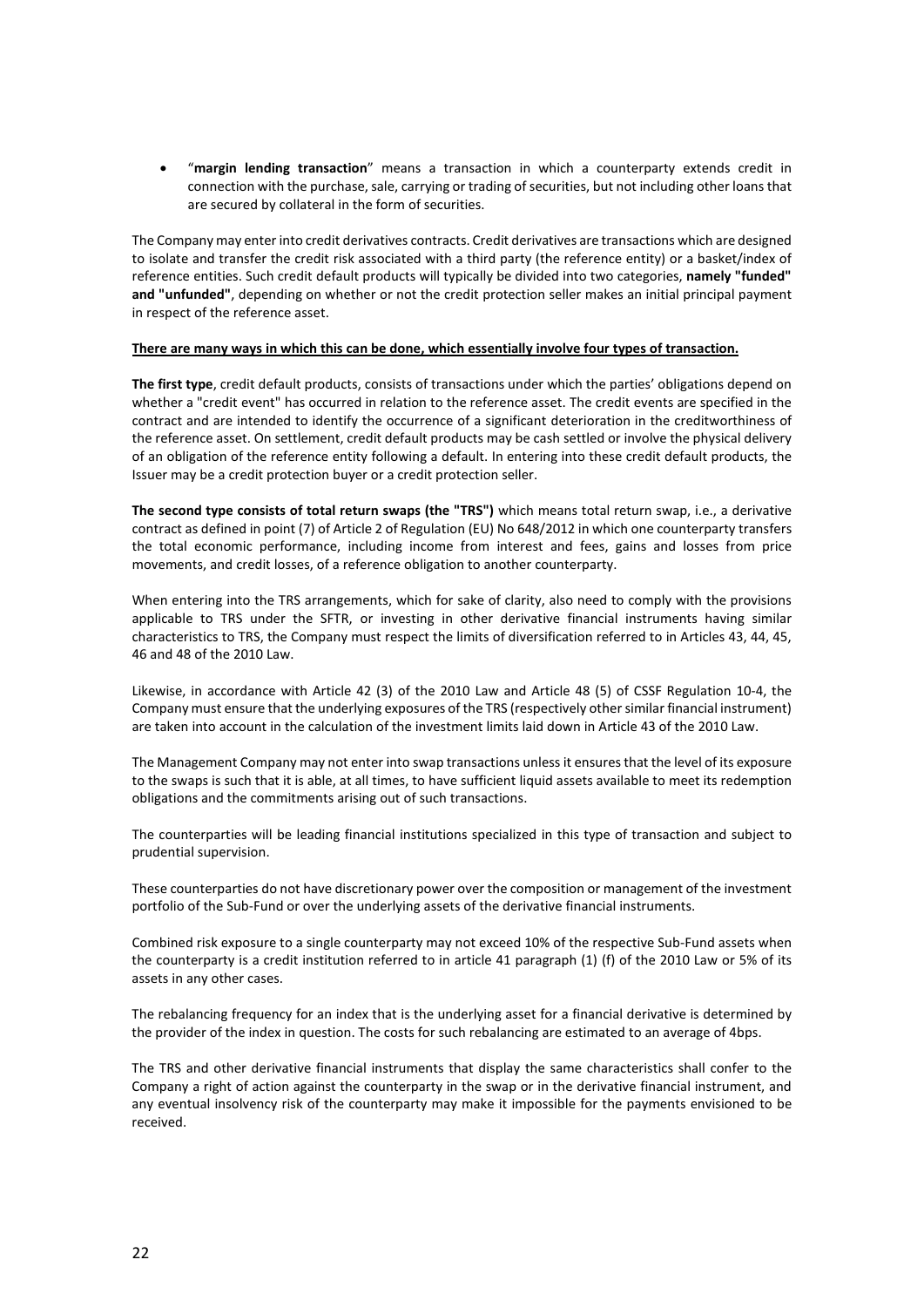The total commitment arising from total return swap transactions of a particular Sub-Fund shall be the market value of the underlying assets used for such transactions at inception.

The net exposure of total return swap transactions in conjunction with all exposures resulting from the use of options, interest rate swaps and financial futures may not in respect of each Sub-Fund exceed at any time the Net Asset Value of such Sub-Fund.

The total return swap transactions to be entered into will be marked to market daily using the market value of the underlying assets used for the transaction in accordance with the terms of the swap agreement.

Typically investments in total return swap transactions will be made in order to adjust regional exposures, limit settlement and custodian risks as well as repatriation risk in certain markets and to avoid costs and expenses related to direct investments or sale of assets in certain jurisdictions as well as foreign exchange restrictions.

**The third type**, credit spread derivatives, are credit protection transactions under which the payments may be made by either a credit spread or protection buyer or seller depending on the relative credit standings of two or more reference assets, measuring the market value of a particular asset against the market value of another asset, one of which typically being of "benchmark" quality, i.e. of a highly creditworthy obligor, such as a sovereign entity.

**The fourth type**, credit spread options, are credit derivatives designed to hedge against or take advantage of changes in credit spreads under which a reference credit instrument or index is selected and the strike spread, exercise date(s) and maturity date are set. The pay-off is based on whether the actual spot spread of the reference credit instrument or index as at the option exercise date is greater or less than the strike spread. The transaction may be either based on changes in a credit spread of a reference credit instrument or index against a market benchmark (e.g. LIBOR or U.S. Treasuries) or changes in the relative spread between two credit instruments or indices or a combination thereof.

All credit derivative risks are monitored and included at their full underlying value (including the underlying assets in inventory and the associated loan as a liability) for the purpose of maintaining compliance with investment restrictions.

Furthermore, the Company may, for efficient portfolio management purposes, exclusively resort to securities lending and borrowing and repurchase agreement transactions, provided that the rules described here below are complied with.

The Company and any of its Sub-funds may employ SFTs for reducing risks (hedging), generating additional capital or income or for cost reduction purposes.

Any use of SFTs for investment purposes will be in line with the risk profile and risk divarication rules applicable to the Company and any of its Sub-Funds.

The maximum and expected proportion (i) of assets that may be subject to SFT and TRS and (ii) for each type of assets that are subject to TRS or SFT will be set out for each Sub-fund in the relevant Special Section.

If a Sub-fund intends to make us of SFT and TRS, the relevant Special Section will include the disclosure requirements of the SFTR.

The assets that may be subject to SFTs and TRS are limited to:

- short term bank certificates or money market instruments such as defined within Directive 2007/16/EC of 19 March 2007 implementing Council Directive 85/611/EEC on the coordination of laws, regulations and administrative provisions relating to certain UCITS as regards the clarification of certain definitions;
- bonds issued or guaranteed by a Member State of the OECD or by their local public authorities; or by supranational institutions and undertakings with EU, regional or world-wide scope;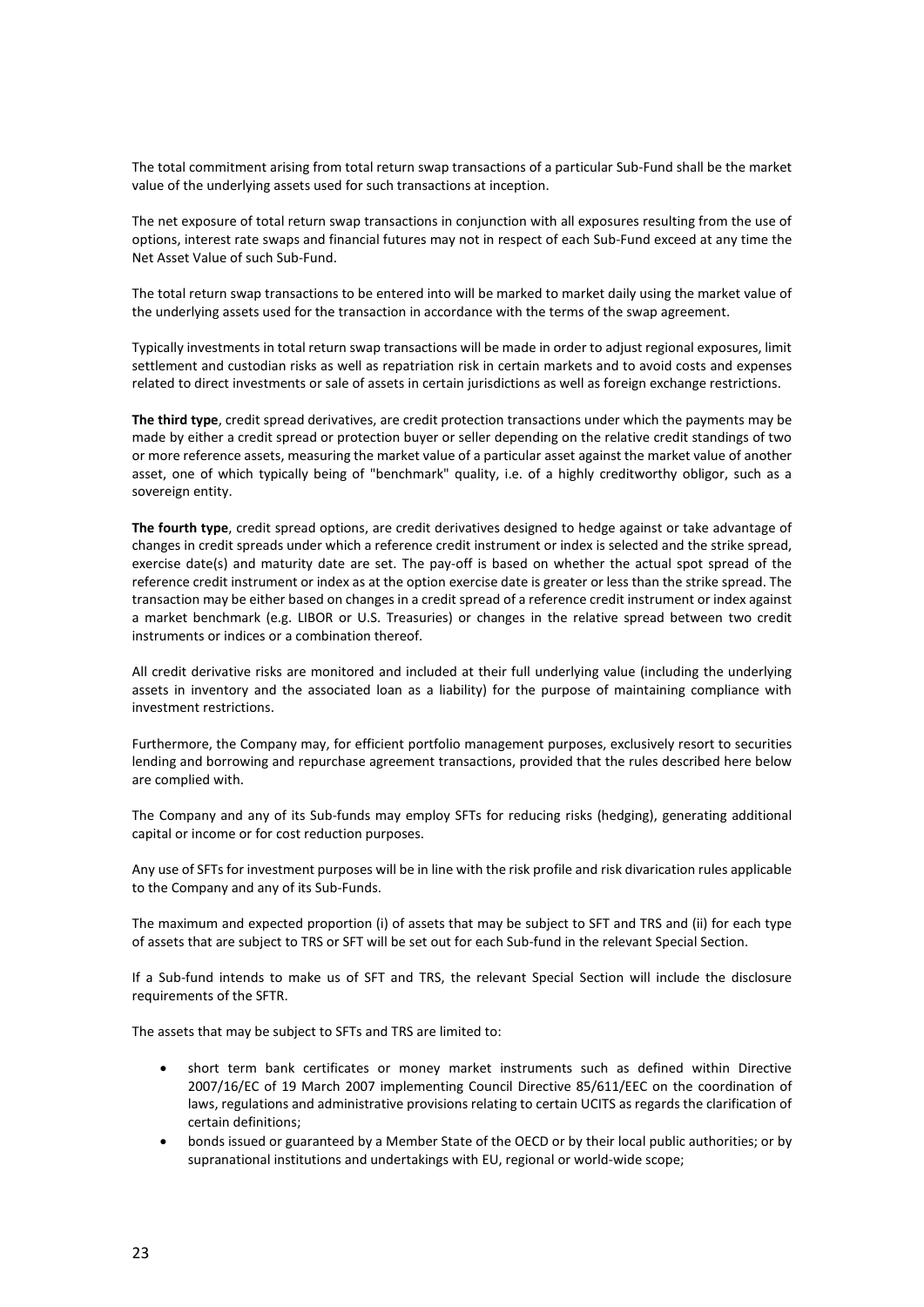- shares or units issued by money market UCIs calculating a daily net asset value and being assigned a rating of AAA or its equivalent;
- bonds issued by non-governmental issuers offering an adequate liquidity;
- shares quoted or negotiated on a regulated market of a European Union Member State or on a stock exchange of a Member State of the OECD, on the condition that these shares are included in a main index.

The maximum proportion of assets under management of the Company that can be subject to SFTs and TRS is as follows:

| Securities lending         | 50%  |
|----------------------------|------|
| Securities borrowing       | 10%  |
| Repurchase agreements      | 20%  |
| Buy-sell back transaction  | 20%  |
| Sell-buy back transaction  | 20%  |
| Margin lending transaction | 20%  |
| <b>TRS</b>                 | 100% |
|                            |      |

At the time of the current prospectus applicable the current expected proportion of assets under management that will be subject to SFTs and TRS is as follows:

| Securities lending         | በ% |
|----------------------------|----|
| Securities borrowing       | 0% |
| Repurchase agreements      | 0% |
| Buy-sell back transaction  | 0% |
| Sell-buy back transaction  | 0% |
| Margin lending transaction | 0% |
| <b>TRS</b>                 | በ% |

The counterparties to the SFTs and TRS will be selected on the basis of very specific criteria taking into account notably their legal status, country of origin, and minimum credit rating. The Company will therefore only enter into SFTs and TRS with such financial defined in Art 3 of the **REGULATION (EU) 2015/2365 OF THE EUROPEAN PARLIAMENT AND OF THE COUNCIL of 25 November 2015 on transparency of securities financing transactions and of reuse and amending Regulation (EU) No 648/2012. Further such** financial and nonfinancial counterparties have to be subject to prudential supervision rules considered by the CSSF as equivalent to those prescribed by EU law and approved by the board of directors of the Management Company, and who are based on a regulated market of a European Union Member State or on a stock exchange of a Member State of the OECD.

The Company will collateralize its SFTs and TRS pursuant to the provisions set forth hereunder in section **"Collateral Management and Policy".**

The risks linked to the use of SFTs and TRS as well as risks linked to collateral management, such as operational, liquidity, counterparty, custody and legal risks and, where applicable, the risks arising from its reuse are further described hereunder in section **"Risk Factors".**

The assets of a Sub-Fund that are subject to SFTs and TRS, and any collateral received, are held by the Depositary. Where there is a title transfer, the collateral received must be held by the Depositary. The Depositary may delegate the custody of the collateral to a sub-depositary but it will retain overall responsibility for the custody of the collateral. For other types of collateral arrangement, the collateral can be held by a third party depositary which is subject to prudential supervision, and which is unrelated to the provider of the collateral.

The Depositary will further ensure, in accordance with the requirements of the UCITS Directive that the assets of the Company held in custody by the Depositary shall not be reused by the Depositary or by any third party to whom the custody function has been delegated for their own account.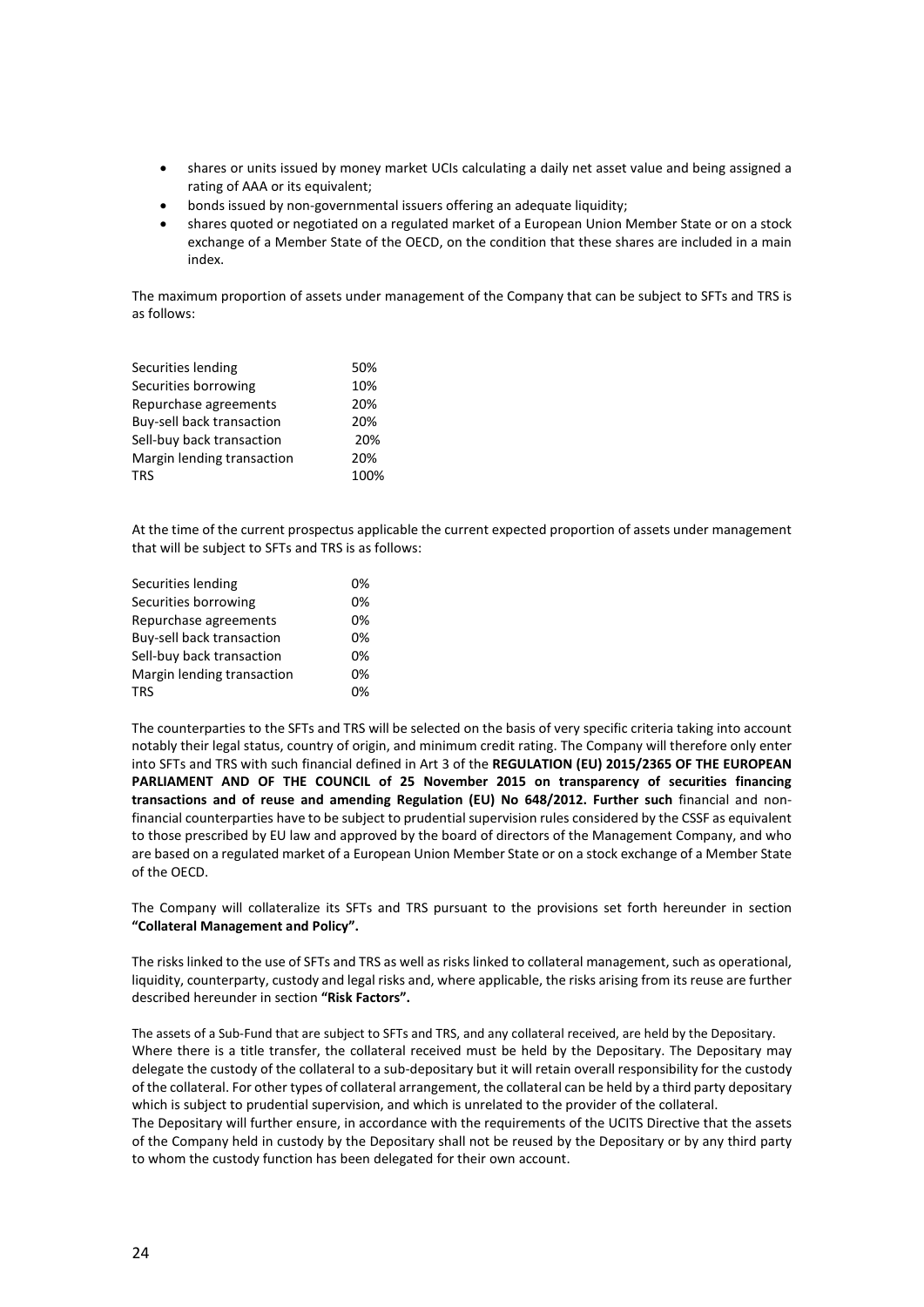The Company`s assets may be reused for the account of the Company where:

a) the reuse of the assets is executed for the account of the Company;

b) the Depositary is carrying out the instructions of the Management Company;

c) the reuse is for the benefit of the Company and in the interest of the shareholders; and

d) the transaction is covered by high quality and liquid collateral received by the Company under a title transfer arrangement with a market value at all times at least equivalent to the market value of the reused assets plus a premium.

# **Policy on sharing of return generated by SFTs and TRS**

All revenues arising from SFTs and TRS, net of direct and indirect operational costs and fees, will be returned to the Company.

Notwithstanding this, fees, commissions, costs or expenses may be paid to "SFT Agents" of the Company as normal compensation of their services (Hereafter referred to as operational costs).

SFT Agent means any person involved in SFTs and/or TRSs as securities lending agent, broker, collateral agent or service provider and that is paid fees, commissions, costs or expenses out of the Company's assets or any Sub-fund's assets (which can be the counterparty of a Sub-fund in an SFT and/or a TRS).

SFT Agents are not related parties to the Investment Manager or the Management Company.

The SFT Agents that will charge operational costs and the amount of such costs will be disclosed in the annual report of the Company.

These operational costs may reach a maximum of 50% of revenues arising from efficient portfolio management techniques and do not include hidden revenues.

# **2.2 Securities Lending and Borrowing**

The Company in order to achieve a positive return in absolute terms may enter into securities lending transactions and borrowing transaction provided that they comply with the SFTR and the provisions set forth in CSSF's Circular 08/356, CSSF's Circular 14/592 and ESMA Guidelines 2014/937 concerning the rules applicable to undertakings for collective investment when they use certain techniques and instruments relating to transferable securities and money market instruments, as amended from time to time, as follows:

i. The Company may only lend or borrow securities through a standardized system organized by a recognized clearing institution or through a first class financial institution specializing in this type of transaction approved by the board of directors of the Management Company. In all cases, the counterparty to the securities lending or borrowing agreements must be subject to prudential supervision rules considered by the CSSF as equivalent to those prescribed by EU law. In case the aforementioned financial institution acts on its own account, it is to be considered as counterparty in the securities lending agreement. If the Company lends its securities to entities that are linked to the Company by common management or control, specific attention has to be paid to the conflicts of interest which may result therefrom.

ii. As part of lending transactions, the Company must in principle receive an appropriate collateral, the value of which at the conclusion of the contract must be at least equal to the global valuation of the securities lent. At maturity of the securities lending transaction, the appropriate collateral will be remitted simultaneously or subsequently to the restitution of the securities lent.

iii. All assets received by the Company in the context of efficient portfolio management techniques should be considered as collateral. The collateral which must comply with the conditions set forth below under section "**Collateral Management and Policy".**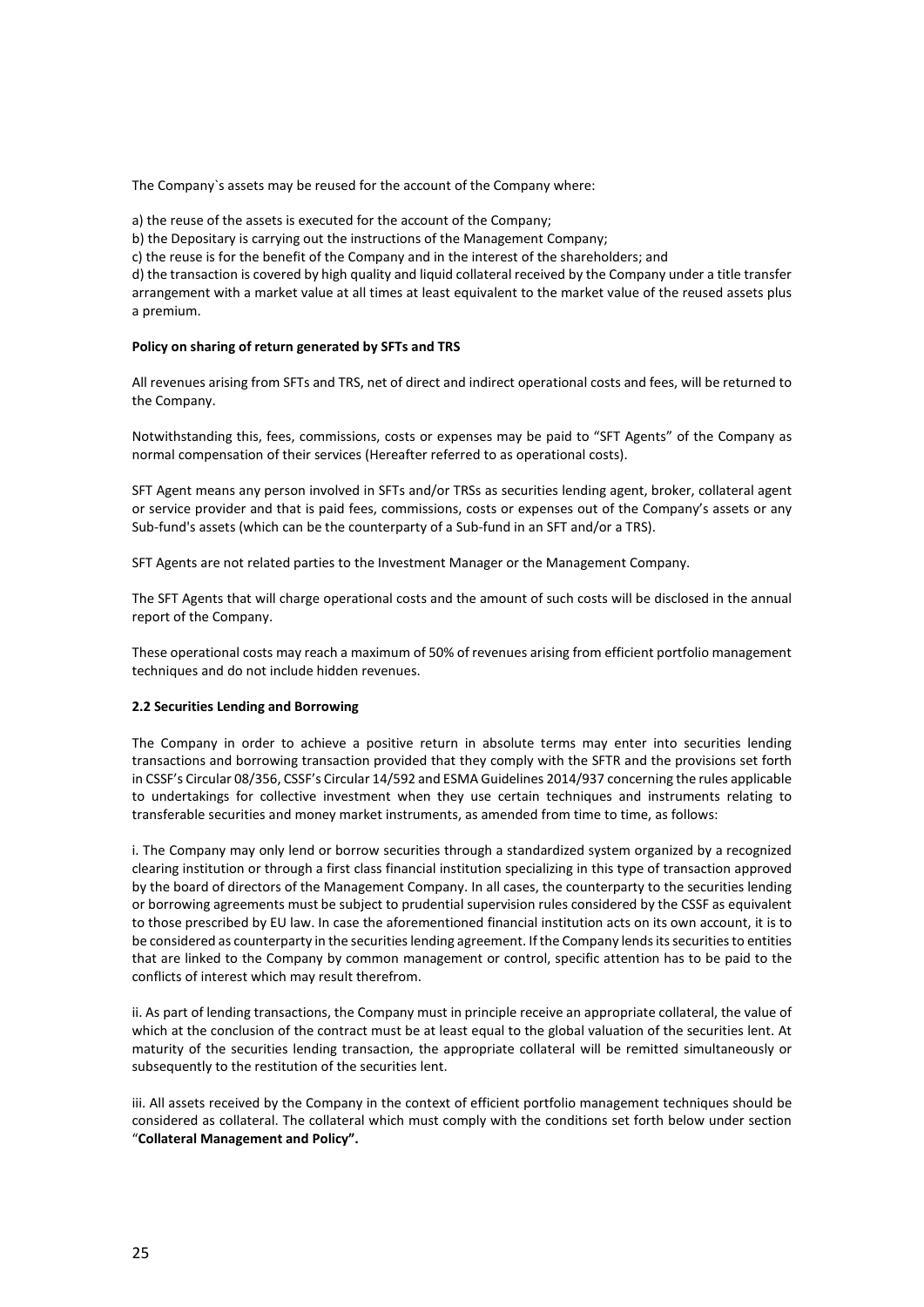iv. In case of a standardized securities lending system organized by a recognized clearing institution or in case of a lending system organized by a financial institution subject to prudential supervision rules considered by the CSSF as equivalent to those prescribed by EU law and specialized in this type of transactions, securities lent may be transferred before the receipt of the guarantee if the intermediary in question assures the proper completion of the transaction. Such intermediary may, instead of the borrower, provide to the Company a guarantee which the value at conclusion of the contract must be at least equal to the total value of the securities lent.

v. The Company must ensure that the volume of the securities lending transactions is kept at an appropriate level or that it is entitled to request the return of the securities lent in a manner that enables it, at all times, to meet its redemption obligations and that these transactions do not jeopardize the management of Company's assets in accordance with its investment policy.

vi. With respect to securities lending, the Company will generally require the borrower to post collateral representing, at any time during the lifetime of the agreement, at least the total value of the securities lent (interest, dividends and other potential rights included) as further described hereunder in section "**Collateral Management and Policy**".

vii. Borrowing transactions may not exceed 50% of the global valuation of the securities portfolio of each Sub-Fund. Each Sub-Fund may borrow securities under the following circumstances in connection with the settlement of a sale transaction: (a) during a period the securities have been sent out for re-registration; (b) when the securities have been loaned and not returned in time; (c) to avoid a failed settlement when the Depositary fails to make delivery; and (d) as a technique to meet its obligation to deliver the securities being the object of a repurchase agreement when the counterparty to such agreement exercises its right to repurchase these securities, to the extent such securities have been previously sold by the relevant Sub-Funds.

viii. The Company ensures that it is able at any time to recall any security that has been lent or terminate any securities lending transaction into which it has entered; and

**Pharus Management Lux S.A., as Management Company of the Company, does not act as securities lending agent.** If Pharus Management Lux S.A. takes over this function and activity, the Prospectus will be updated accordingly.

The Company's annual report will provide details on the depositary of the Company, provided they receive direct and indirect operational costs and fees.

# **2.3 Repurchase Agreement Transactions**

The Company may on an ancillary basis, in order to achieve a positive return in absolute terms may enter into repurchase agreement transactions, which consist of the purchase and sale of securities with a clause reserving the seller the right or the obligation to repurchase from the acquirer the securities sold at a price and term specified by the two parties in their contractual arrangement.

The Company can act either as purchaser or seller in repurchase agreement transactions or a series of continuing repurchase transactions. Its involvement in such transactions is, however, subject to the following rules:

i. The Company may enter into these transactions only if the counterparties to these transactions are subject to prudential supervision rules considered by the CSSF as equivalent to those prescribed by EU law and approved by the board of directors of the Management Company.

ii. At the maturity of the contract, the Company must ensure that it has sufficient assets to be able to settle the amount agreed with the counterparty for the restitution of the Company. The Company must take care to ensure that the volume of the repurchase agreement transactions is kept at a level such that it is able, at all times, to meet its redemption obligation towards shareholders.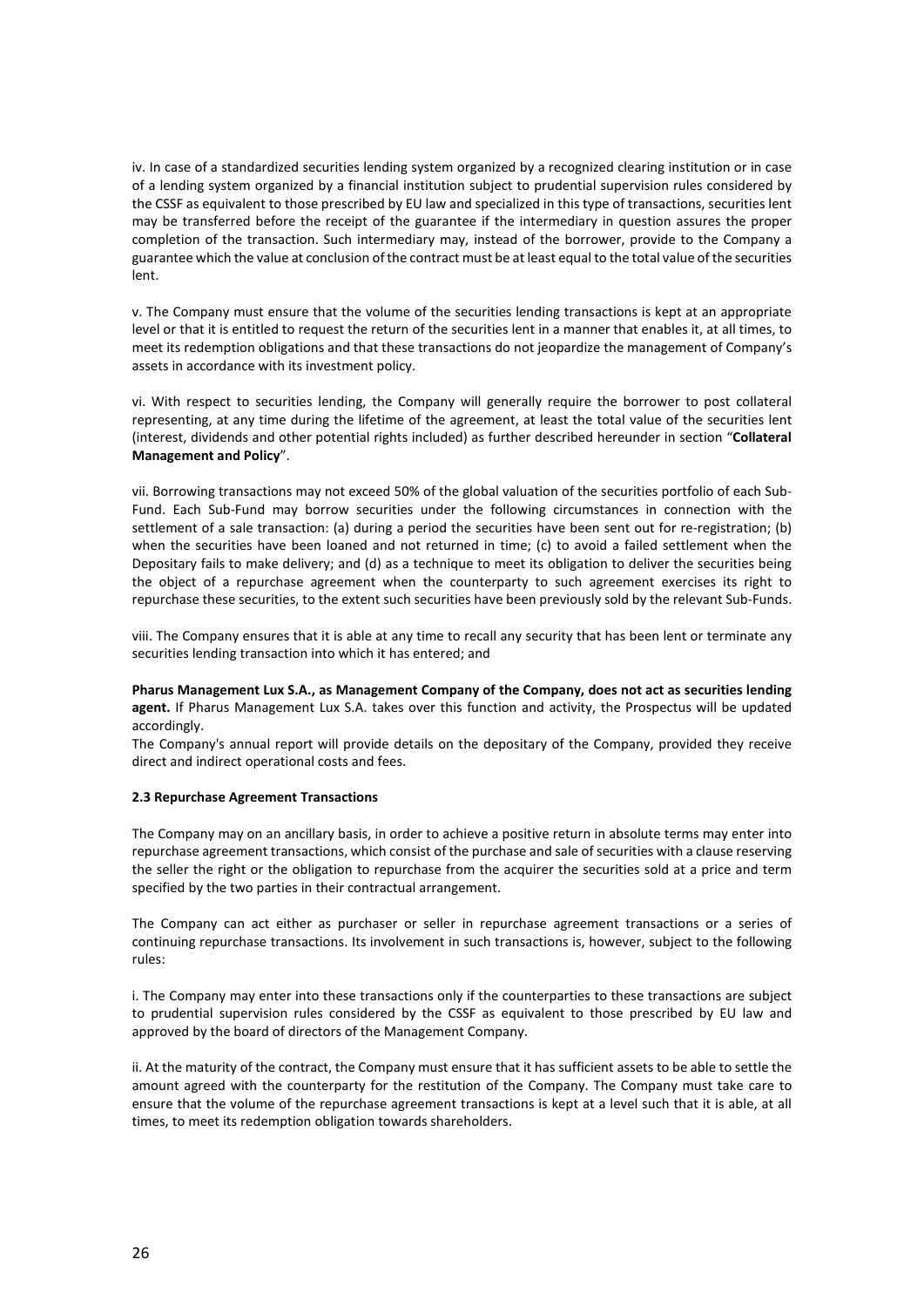iii. The Company must ensure that it is able at any time to recall the full amount of cash or to terminate the reverse repurchase agreement on either an accrued basis or a mark-to-market basis. When the cash is recallable at any time on a mark-to-market basis, the mark-to-market value of the reverse repurchase agreement must be used for the calculation of the Net Asset Value of the relevant Sub-Funds.

iv. The Company must further ensure that it is able at any time to recall any securities subject to the repurchase agreement or to terminate the repurchase agreement into which it has entered.

v. Repurchase agreement and reverse repurchase agreements will generally be collateralized as further described hereunder in section "**Collateral Management and Policy**", at any time during the lifetime of the agreement, at least their notional amount.

vi. The securities purchased with a repurchase option or through a reverse repurchase agreement transaction must be in accordance with the Sub-Fund investment policy and must, together with the other securities that it holds in its portfolio, globally comply with its investment restrictions.

Fixed- term repurchase and reverse repurchase agreements that do not exceed seven (7) days are to be considered as arrangements on terms that allow the assets to be recalled at any time by the Company.

# **3. Disclosure to Investors**

In connection with the use of techniques and instruments ant Company, will, in its financial reports, disclose the following information:

- the exposure obtained through efficient portfolio management techniques;
- the identity of the counterparty(ies) to these efficient portfolio management techniques;
- the type and amount of collateral received by the UCITS to reduce counterparty exposure;
- the use of TRS and SFTs pursuant to the SFTR.
- the revenues arising from efficient portfolio management techniques for the entire reporting period together with the direct and indirect operational costs and fees incurred.

# **4. Collateral Management and Policy**

As security for any SFTs and OTC financial derivatives transactions, the relevant Sub-Fund will obtain collateral, under the form of bonds (bonds issued or guaranteed by a Member State of the OECD or by their local public authorities; or by supranational institutions and undertakings with EU, regional or world-wide scope) and cash, covering at least the market value of the financial instruments object of SFTs and OTC financial derivatives transactions.

# **Collateral received must at all times meet the following criteria:**

(a) Liquidity: Collateral must be sufficiently liquid in order that it can be sold quickly at a robust price that is close to its pre-sale valuation.

(b) Valuation: Collateral must be capable of being valued on at least a daily basis and must be marked to market daily, it being understood that the Company does not intend to make use of daily variation margins.

(c) Issuer credit quality: The Company will ordinarily only accept very high quality collateral.

(d) Safe-keeping: Collateral must be transferred to the Depositary or its agent.

(e) Enforceable: Collateral must be immediately available to the Company without recourse to the counterparty, in the event of a default by that entity.

(f) Non-Cash collateral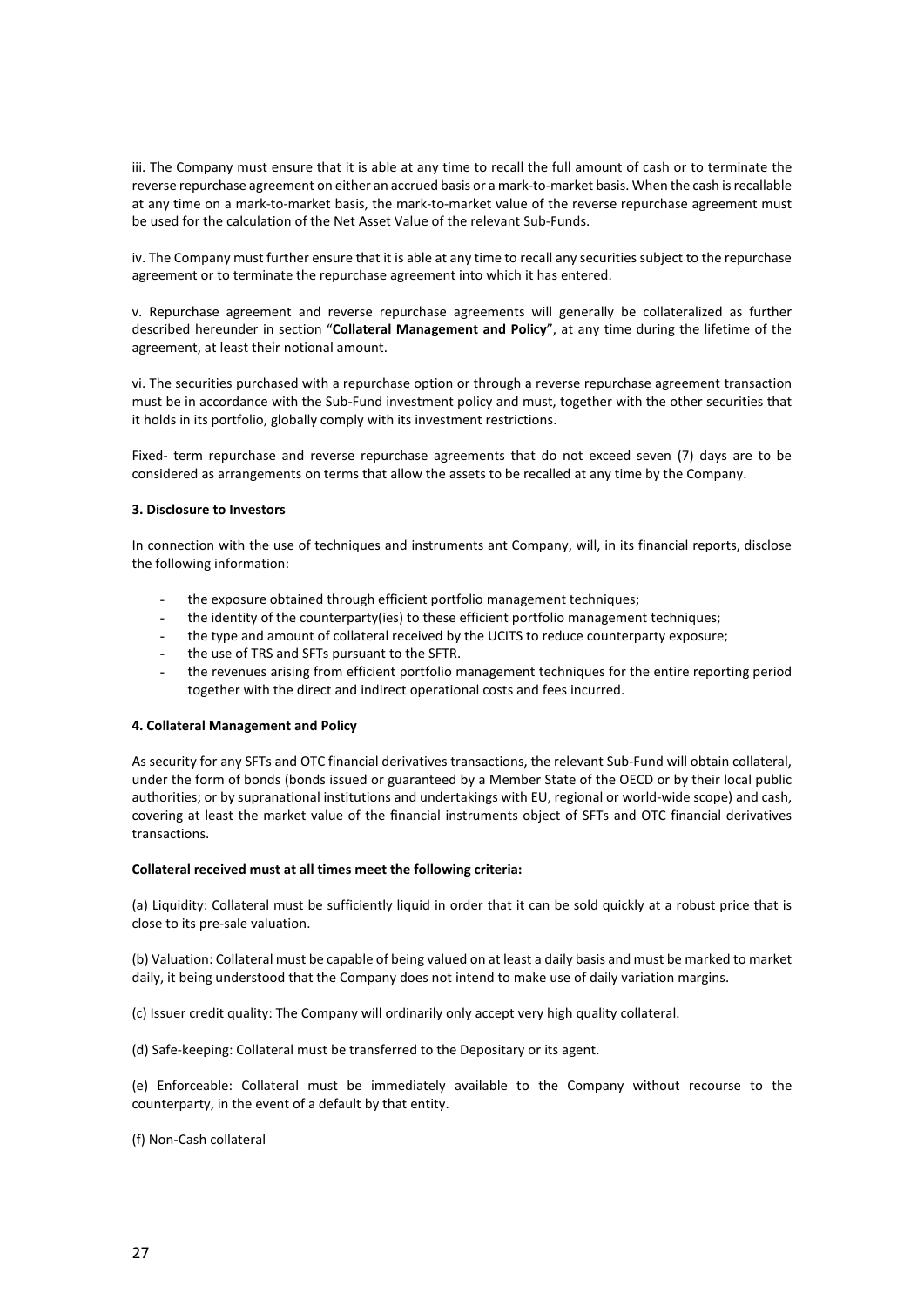1. cannot be sold, pledged or re-invested;

- 2. must be issued by an entity independent of the counterparty; and
- 3. must be diversified to avoid concentration risk in one issue, sector or country.

(g) The maturity of the non-cash collateral shall be a maximum of 5 years.

(h) Cash Collateral can only be:

placed on deposit with entities prescribed in Article 41(f) of the Law;

- invested in high-quality government bonds;
- used for the purpose of reverse repurchase transactions provided the transactions are with credit institutions subject to prudential supervision and the Company is able to recall at any time the full amount of cash on accrued basis;
- invested in short-term money market funds as defined in ESMA's Guidelines on a Common Definition of European Money Market Funds. Each Sub-Fund may reinvest cash which it receives as collateral in connection with the use of techniques and instruments for efficient portfolio management, pursuant to the provisions of the applicable laws and regulations, including CSSF Circular 08/356, as amended by CSSF Circular 11/512 and the ESMA Guidelines.

Re-invested cash collateral will expose the Sub-Fund to certain risks such as foreign exchange risk, the risk of a failure or default of the issuer of the relevant security in which the cash collateral has been invested. Reinvested cash collateral should be diversified in accordance with the diversification requirements applicable to non-cash collateral.

Each Sub-Fund must make sure that it is able to claim its rights on the guarantee in case of the occurrence of an event requiring the execution thereof. Therefore, the guarantee must be available at all times, either directly or through the intermediary of a first class financial institution or a wholly-owned subsidiary of this institution, in such a manner that the Sub-Fund is able to appropriate or realize the assets given as guarantee, without delay, if the counterparty does not comply with its obligation to return the securities. During the duration of the agreement, the guarantee cannot be sold or given as a security or pledged.

- (i) Collateral diversification (asset concentration) collateral should be sufficiently diversified in terms of country, markets and issuers. The criterion of sufficient diversification with respect to issuer concentration is considered to be respected if the Company receives from a counterparty of efficient portfolio management and over-the-counter financial derivative transactions a basket of collateral with a maximum exposure to a given issuer of 20% of its net asset value. When the Company is exposed to different counterparties, the different baskets of collateral should be aggregated to calculate the 20% limit of exposure to a single issuer. By way of derogation from this sub-paragraph, a UCITS may be fully collateralized in different transferable securities and money market instruments issued or guaranteed by a Member State, one or more of its local authorities, a third country, or a public international body to which one or more Member States belong. Such a UCITS should receive securities from at least six different issues, but securities from any single issue should not account for more than 30% of the UCITS' net asset value.
- (ii) UCITS that intend to be fully collateralized in securities issued or guaranteed by a Member State should disclose this fact in the prospectus of the UCITS. UCITS should also identify the Member States, local authorities, or public international bodies issuing or guaranteeing securities which they are able to accept as collateral for more than 20% of their net asset value.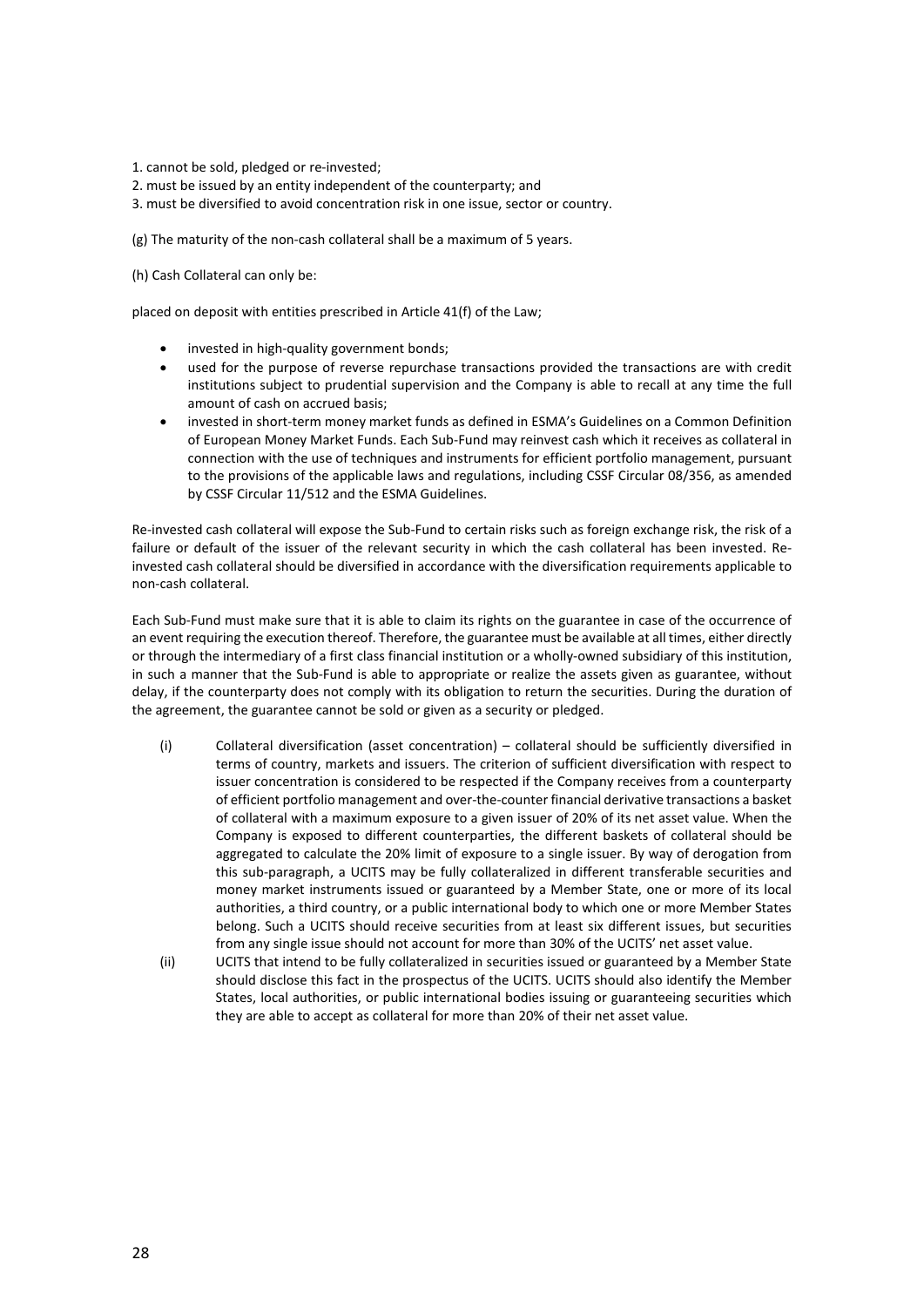#### **5. Haircut Policy**

The Company has set up, in accordance with the Circular 14/592, a clear haircut policy adapted for each class of assets received as collateral mentioned above. Such policy takes account of the characteristics of the relevant asset class, including the credit standing of the issuer of the collateral, the price volatility of the collateral and the results of any stress tests which may be performed in accordance with the stress testing policy.

When entering into securities lending and borrowing transactions, each Sub-Fund must receive, in principle, a guarantee the value of which is, during the lifetime of the lending agreement, at least equivalent to 105% of the global valuation (interests, dividends and other possible rights included) of the securities lent, depending on the degree of risk that the market value of the assets included in the guarantee may fall:

- Government bonds with maturity up to 1 year: Haircut between 0 and 2%
- Government bonds with maturity of more than 1 year: Haircut between 0% and 5%
- Corporate bonds: Haircut between 6% and 10%
- Cash: 0%

When entering into repurchase or reverse repurchase transactions, each Sub-Fund will obtain the following collateral covering at least the market value of the financial instrument object of the transaction:

- Government bonds with maturity up to 1 year: Haircut between 0 and 5%
- Government bonds with maturity of more than 1 year: Haircut between 0 and 5%
- Corporate bonds: Haircut between 6% and 10%

- Cash: 0%

When entering into OTC transaction each Sub-Fund must receive or pay a guarantee managed by the Credit Support Annex (CSA) to the ISDA in place with each counterparty and it will obtain the following collateral covering at least the market value of the financial instrument object of the OTC transaction:

#### - Cash: 0%

- Government bonds with maturity up to 1 year: Haircut between 0 and 2%
- Government bonds with maturity of more than 1 year: Haircut between 0 and 5%

Any haircuts applicable to collateral are agreed conservatively with each OTC financial derivative counterparty on case by case basis. They will vary according to the terms of each collateral agreement negotiated and prevailing market practice and conditions. Collateral received or paid by the Company shall predominantly be limited to cash and government bonds according to the CSA.

All assets received in the context of Management of collateral for OTC financial derivative transactions and efficient portfolio management techniques in accordance with the Circular 14/592 will be considered as collateral and will comply with the criteria set up above.

All collateral used to reduce counterparty risk exposure will comply with the following criteria at all times:

For all the sub-funds receiving collateral for at least 30% of their assets, the Company will set up, in accordance with the Circular 14/592, an appropriate stress testing policy to ensure regular stress tests under normal and exceptional liquidity conditions to assess the liquidity risk attached to the collateral.

The Company must proceed on a daily basis to the valuation of the guarantee received or paid, using available market prices and taking into account appropriate discounts which will be determined in according to the CSA for each asset class based on its haircut policy. The policy takes into account a variety of factors, depending on the nature of the collateral received, such as the issuer's credit standing, the maturity, currency, price volatility of the assets.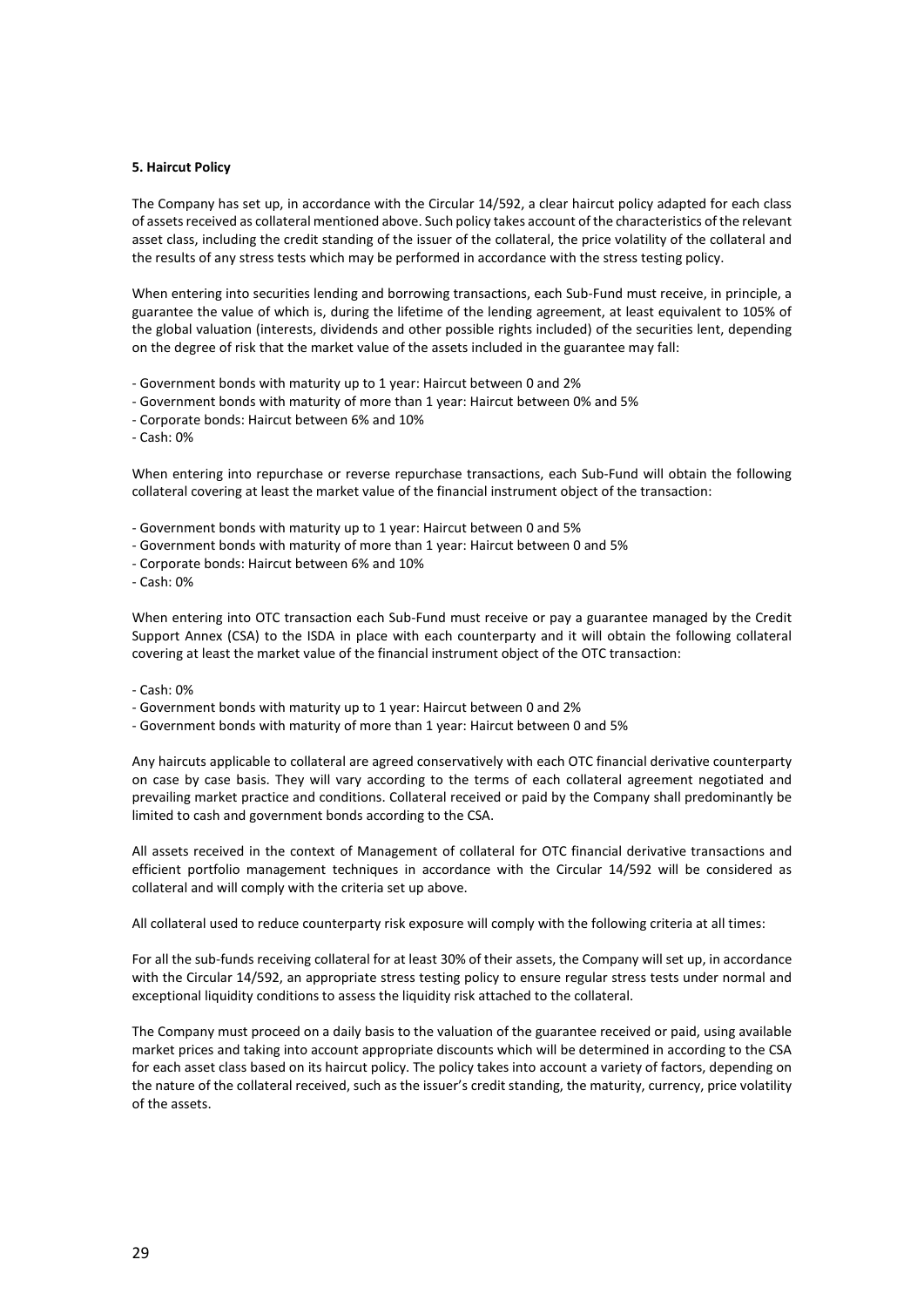# **6. Currency Hedging**

In order to protect its present and future assets and liabilities against the fluctuation of currencies, the Company may enter into transactions the object of which is the purchase or the sale of forward foreign exchange contracts, the purchase or the sale of call options or put options in respect of currencies, the purchase or the sale of currencies forward or the exchange of currencies on a mutual agreement basis provided that these transactions be made either on exchanges or over-the-counter with first class financial institutions specializing in these types of transactions and being participants of the over-the counter markets.

The objective of the transactions referred to above presupposes the existence of a direct relationship between the contemplated transaction and the assets or liabilities to be hedged and implies that, in principle, transactions in a given currency, including a currency bearing a substantial relation to the value of the reference currency (i.e. currency of denomination) of the relevant Sub-Fund -known as "hedging by proxy"- may not exceed the total valuation of the assets and liabilities held in such currency nor may they, as regards their duration, exceed the period where such assets are held or anticipated to be acquired or for which such liabilities are incurred or anticipated to be incurred.

In its financial reports, the Company must indicate for the different categories of transactions involved, the total amount of commitments incurred under such outstanding transactions as of the reference date for such financial reports.

# **THE INVESTMENT MANAGERS**

The Management Company may appoint different Investment Managers (each, an "**Investment Manager**") as shall be indicated in the relevant Sub-Fund Appendix. Each Investment Manager will, subject to the overall responsibility and control of the Management Company, provide investment advice and take responsibility for the day-to-day discretionary management of the assets of the Company.

A description of each Investment Manager is set forth in the relevant Appendix of each Sub-Fund.

Pursuant to the investment management agreements (the "**Investment Management Agreements**"), each Investment Manager, in accordance with the investment objective and policies of the relevant Sub-Fund adopted by the Company, manages the investment and reinvestment of the assets of such Sub-Fund and is responsible for placing orders for the purchase and sale of investments with brokers, dealers and counterparties selected by it at its discretion.

Under the Investment Management Agreements, each of the Investment Managers is entitled to receive an investment management fee calculated and payable as set out in the Appendix of the relevant Sub- Fund. A performance fee (the "**Performance Fee**") may also become payable on the terms set out in the description of the Sub-Fund in the relevant Appendix.

# **THE DEPOSITARY AND PAYING AGENT, DOMICILIARY AGENT**

By an agreement dated 28.02.2017 as amended from time to time (the "**Depositary Bank Agreement**"), Edmond de Rothschild (Europe) has been appointed by the Fund as depositary bank of the Fund.

Pursuant to the Depositary Bank Agreement, Edmond de Rothschild (Europe) is also acting as domiciliary agent of the Fund (the "**Domiciliary Agent**").

Edmond de Rothschild (Europe) is a bank organized as a société anonyme under the laws of the Grand Duchy of Luxembourg and regulated by the CSSF. Its registered office is at 20, boulevard Emmanuel Servais, L-2535 Luxembourg. It is a wholly-owned subsidiary of Edmond de Rothschild (Suisse) S.A.

The Depositary Bank Agreement provides that it will remain in force for an unlimited period and that it may be terminated by either party at any time upon 90 days' written notice.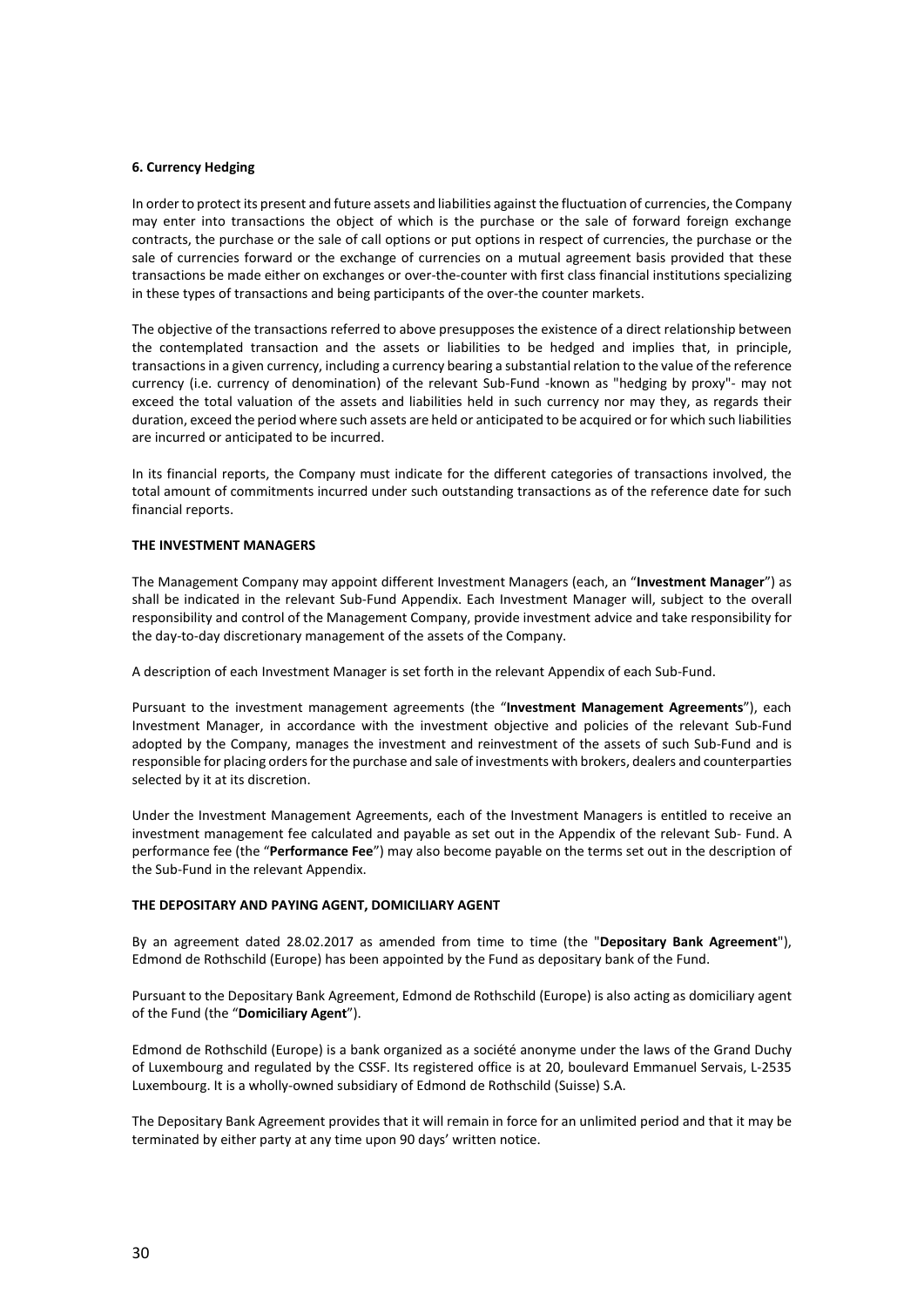The Depositary Bank Agreement is governed by the laws of Luxembourg and the courts of Luxembourg shall have exclusive jurisdiction to hear any disputes or claims arising out of or in connection with the Depositary Bank Agreement.

In consideration of the services rendered, Edmond de Rothschild (Europe) Bank receives a fee as detailed in section CHARGES OF THE COMPANY of this Prospectus.

The Depositary Bank shall assume its functions and responsibilities in accordance with the Law of 2010 and the Depositary Bank Agreement. With respect to its duties under the Law of 2010, the Depositary Bank shall ensure the safekeeping of the Fund's assets. The Depositary Bank has also to ensure that the Fund's cash flows are properly monitored in accordance with the Law of 2010.

In addition, the Depositary Bank shall also ensure:

- that the sale, issue, repurchase, redemption and cancellation of the Shares of the Fund are carried out in accordance with Luxembourg law and the Articles of Incorporation of the Fund;
- that the value of the Shares of the Fund is calculated in accordance with Luxembourg law and the Articles of Incorporation of the Fund;
- to carry out the instructions of the Fund and the Management Company, unless they conflict with Luxembourg law or the Articles of Incorporation of the Fund;
- that in transactions involving the Fund's assets any consideration is remitted to the Fund within the usual time limits; that the Fund's incomes are applied in accordance with Luxembourg law and the Articles of Incorporation of the Fund.

The Depositary Bank shall be liable to the Fund or to the Shareholders for the loss of the Fund's financial instruments held in custody by the Depositary Bank or its delegates to which it has delegated its custody functions. A loss of a financial instrument held in custody by the Depositary Bank or its delegate shall be deemed to have taken place when the conditions of article 18 of the Commission Delegated Regulation (EU) of 17 December 2015 supplementing Directive 2009/65/EC of the European Parliament and of the Council with regard to obligations of depositaries (the "UCITS Delegated Regulation") are met. The liability of the Depositary Bank for losses other than the loss of the Fund's financial Instruments held in custody shall be incurred pursuant to the provisions of the Depositary Bank Agreement.

In case of loss of the Fund's financial instruments held in custody by the Depositary Bank or any of its delegates, the Depositary Bank shall return financials instruments of identical type or the corresponding amount to the Fund without undue delay. However, the Depositary Bank's liability shall not be triggered provided the Depositary can prove that all the following conditions are met:

- (i) the event which led to the loss is not the result of any act or omission of the Depositary or of any of its delegates;
- (ii) the Depositary could not have reasonably prevented the occurrence of the event which led to the loss despite adopting all precautions incumbent on a diligent depositary as reflected in common industry practice;
- (iii) the Depositary could not have prevented the loss despite rigorous and comprehensive due diligence as documented in accordance with point (c) of article 19 (1) of the UCITS-CDR.

The requirements referred to in points (i) and (ii) in this paragraph may be deemed to be fulfilled in the following circumstances:

(a) natural events beyond human control or influence;

(b) the adoption of any law, decree, regulation, decision or order by any government or governmental body, including any court or tribunal, which impacts the Company's financial instruments held in custody; (c) war, riots or other major upheavals. .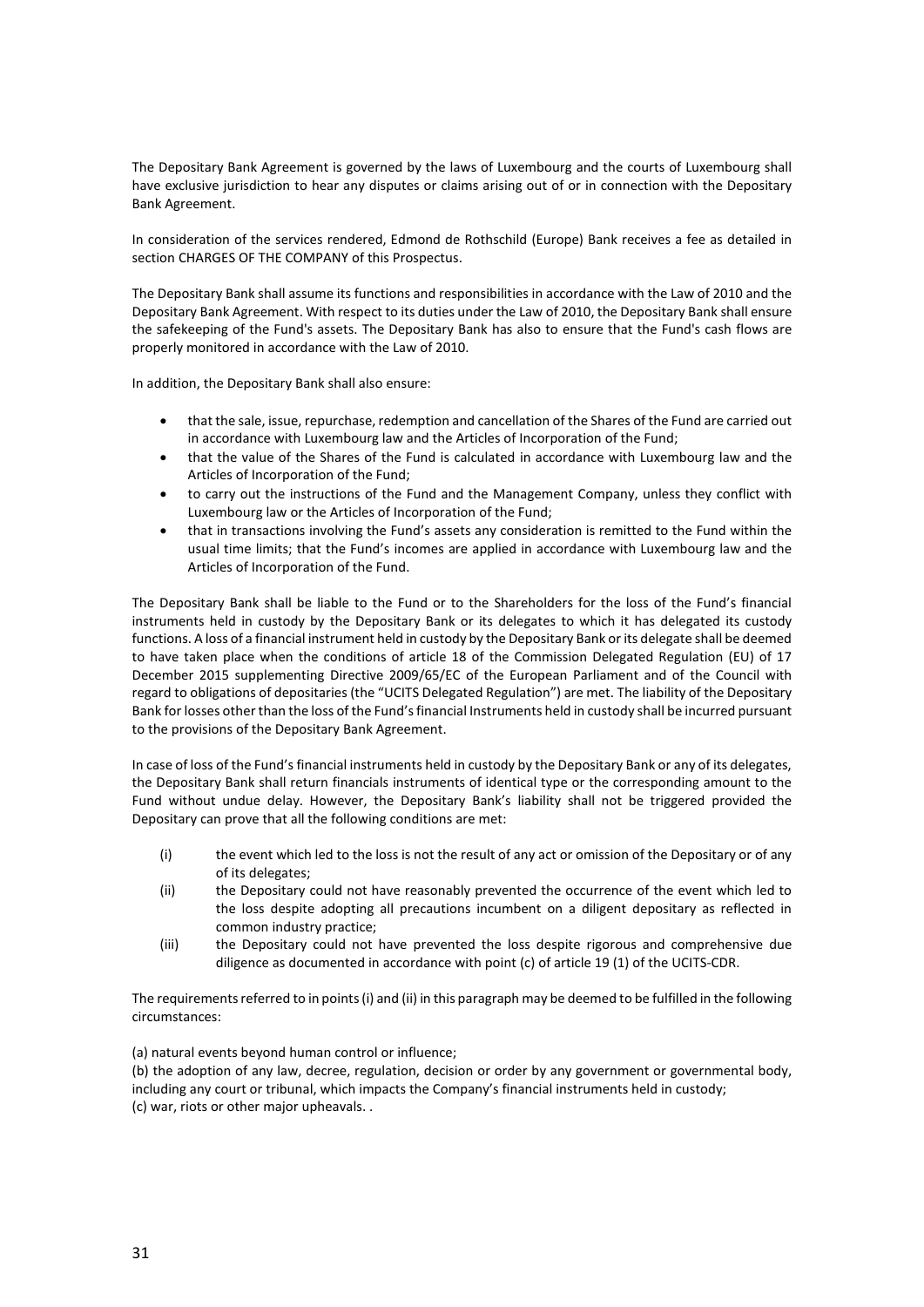The requirements referred to in points (i) and (ii) in the previous paragraph shall not be deemed to be fulfilled in cases such as an accounting error, operational failure, fraud, failure to apply the segregation requirements at the level of the Depositary or any of its delegates.

The Depositary may delegate its safekeeping duties with respect to the Company's financial instruments held in custody or any other assets (except for the cash) in accordance with the UCITS Directive, the UCITS-CDR and applicable law. The Depositary Bank's liability shall not be affected by any delegation of its custody functions. An up-to-date list of the third-party delegates (including the global sub-custodian) appointed by the Depositary Bank and of the delegates of these third-party delegates (including the global sub-custodian) is available on the following website:

[http://www.edmond-de-rothschild.com/site/Luxembourg/en/asset-management/terms-and-conditions.](http://www.edmond-de-rothschild.com/site/Luxembourg/en/asset-management/terms-and-conditions)

In carrying out its functions, the Depositary Bank shall act honestly, fairly, professionally, independently and solely in the interest of the Fund and the Shareholders of the Fund.

Potential conflicts of interest may nevertheless arise from time to time from the provision by the Depositary Bank and/or its affiliates and/or sub-custodians of other services to the Fund, the Management Company and/or other parties. For example, the Depositary Bank may act as depositary bank of other funds. It is therefore possible that the Depositary Bank (or any of its affiliates and/or sub-custodians) may in the course of its business have conflicts or potential conflicts of interest with those of the Fund and/or other funds for which the Depositary Bank (or any of its affiliates and/or sub-custodians) acts.

Where a conflict or potential conflict of interest arises, the Depositary Bank will have regard to its obligations to the Fund and will treat the Fund and the other funds for which it acts fairly and such that, so far as is reasonably practicable, any transactions are effected on terms which are not materially less favorable to the Fund than if the conflict or potential conflict had not existed. Such potential conflicts of interest are identified, managed and monitored in various other ways including, without limitation, the hierarchical and functional separation of the Depositary Bank's functions from its other potentially conflicting tasks and by the Depositary Bank adhering to its own conflicts of interest policy.

A description of the conflicts of interest that may arise in relation to the Depositary Bank services, if any, including the identification of the conflicts of interest in relation to the appointment of third-party delegates (including the global sub-custodian) will be made available to the Fund's Shareholders on request at the Fund's registered office.

Under no circumstances shall the Depositary Bank be liable to the Fund, the Management Company or any other person for indirect or consequential damages and the Depositary Bank shall not in any event be liable for the following direct losses: loss of profits, loss of contracts, loss of goodwill, whether or not foreseeable, even if the Depositary Bank has been advised of the likelihood of such loss or damage and regardless of whether the claim for loss or damage is made in negligence, for breach of contract or otherwise.

The Depositary Bank is not involved, directly or indirectly, with the business affairs, organisation, sponsorship or management of the Fund. The Depositary Bank shall not have any investment decision-making role in relation to Fund. Decisions in respect of the purchase and sale of assets for the Fund, the selection of investment professionals and the negotiation of commission rates are made by the Fund and/or the Management Company and/or their delegates. Shareholders may ask to review the Depositary Bank Agreement at the registered office of the Fund should they wish to obtain additional information as regards the precise contractual obligations and limitations of liability of the Depositary Bank.

The fees and charges of the Depositary Bank in connection with its services are borne by the Fund in accordance with common practice in Luxembourg.

Edmond de Rothschild (Europe), in any capacity shall not be liable for the contents of this Prospectus and will not be liable for any insufficient, misleading or unfair information contained in the Prospectus.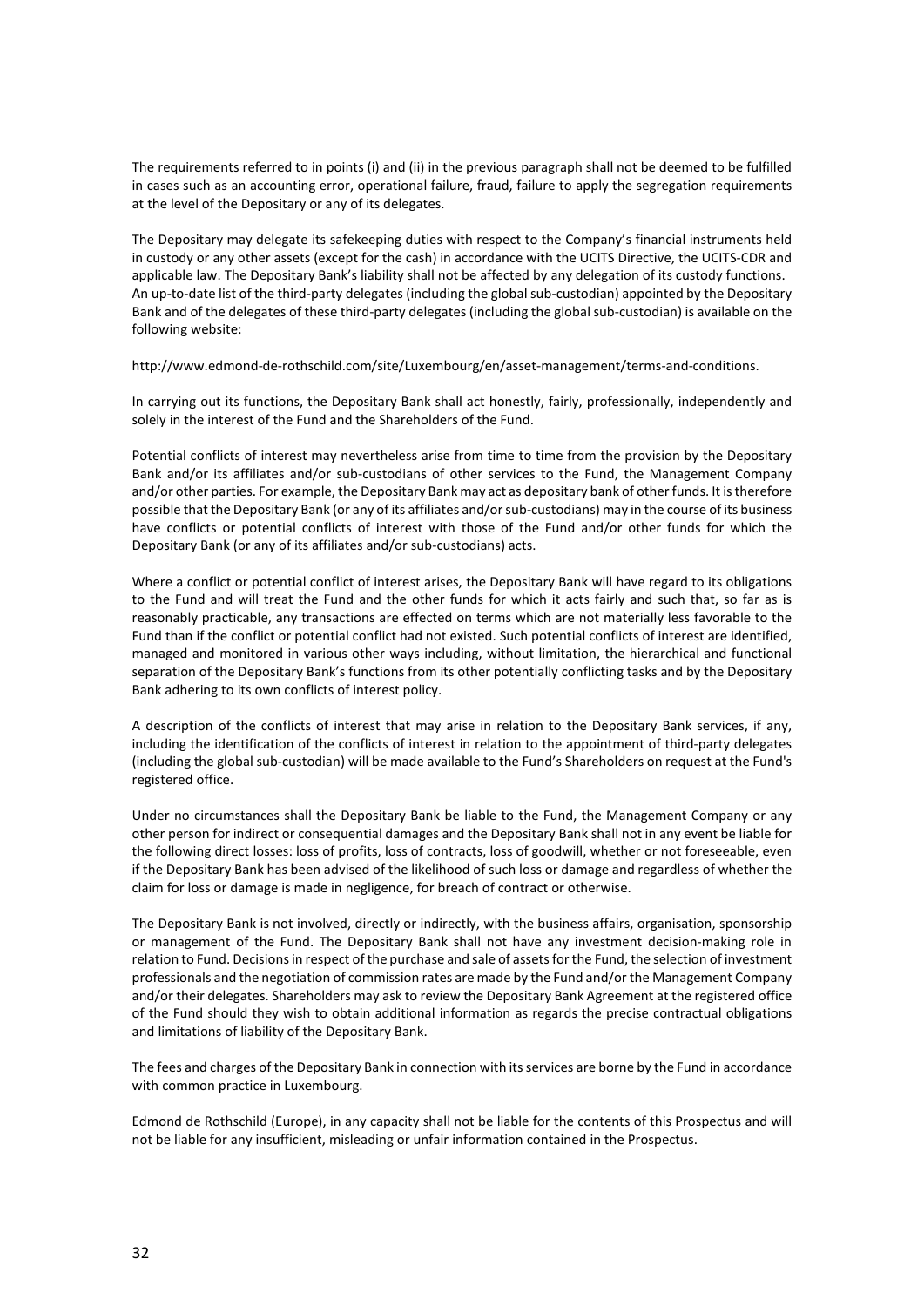#### **THE CENTRAL ADMINISTRATION, TRANSFER AND REGISTRAR AGENT**

Pursuant to a Central Administration Agreement dated 28.02.2017, the Fund and the Management Company have appointed Edmond de Rothschild Asset Management (Luxembourg) as administrative, paying and registrar and transfer agent of the Fund (the "**Administrative Agent**").

Edmond de Rothschild Asset Management (Luxembourg) is in charge of processing of the issue, redemption and conversion of the Shares and settlement arrangements thereof, keeping the register of the Fund's Shareholders, calculating the Net Asset Value, maintaining the records, and other general functions as more fully described in the Central Administration Agreement.

The Administrative Agent will not be liable for the investment decisions regarding the Fund nor the consequences of such investment decisions on the Fund's performance and they are not responsible for the monitoring of the compliance of the Fund's investments with the rules contained in its Articles and/or its Prospectus and/or in any investment management agreement(s) concluded between the Fund/the Management Company and any investment manager(s).

The Central Administration Agreement provides that it will remain in force for an unlimited period and that it may be terminated by either party at any time upon 90 days' written notice.

In consideration of the services rendered, the Administrative Agent receives a fee as detailed in section CHARGES OF THE COMPANY of this Prospectus.

The Administrative Agent may delegate all or part of its functions to one or more sub-contractor(s) which, in view of functions to be delegated, has/have to be qualified and competent for performing them. The Administrative Agent's liability shall not be affected by such delegation to one or more sub-contractor(s)".

The Administrative Agent shall not be liable for the contents of this Prospectus and will not be liable for any insufficient, misleading or unfair information contained in this Prospectus.

# **INDEPENDENT AUDITOR**

**Ernst & Young S.A.** with registered office in the Grand Duchy of Luxembourg 7, Rue Gabriel Lippmann, Parc d'Activité Syrdall 2, L-5365 Munsbach Luxembourg.

# **RISK MANAGEMENT PROCEDURE**

The Management Company has issued a risk management procedure describing all of the framework conditions, processes, measures, activities and structures that are relevant to the efficient and effective implementation and improvement of the risk management and risk reporting system. Pursuant to the 2010 Law and applicable regulatory circulars issued by the CSSF, the Management Company regularly sends a report to the CSSF about the risk management procedure that is applied. The regulatory circulars issued by the CSSF describe the code of conduct that undertakings for collective investment in transferable securities have to comply with as regards the application of a risk management procedure and the use of derivative financial instruments. In the regulatory circular of the CSSF, funds which are subject to Part 1 of the 2010 Law are referred to supplementary information on the use of a risk management procedure as defined in Article 42 (1) of the 2010 Law and on the use of derivative financial instruments as defined in Article 41 (1) g of that law.

The risk management policies mentioned in the regulatory circular must enable, among other things, the measurement of the market risk (including the overall risk), which could be significant for the relevant Sub-Fund in view of its investment objectives and strategies, the management style and methods used for the management of the relevant Sub-Fund and the valuation processes and which could therefore have a direct impact on the interests of the shareholders of the relevant Sub-Fund being managed.

To this end, the Management Company employs the following methods provided for in accordance with the legal requirements: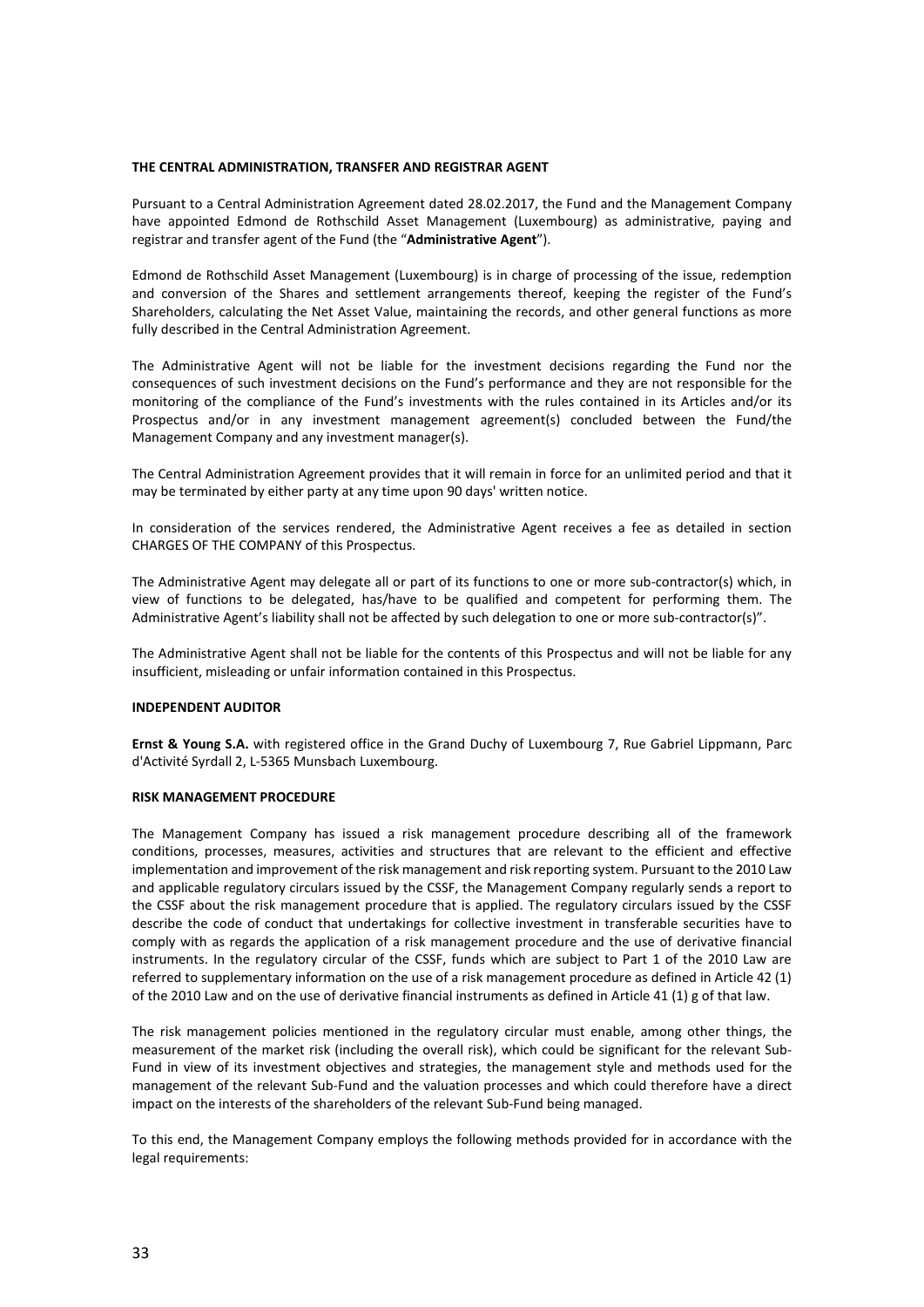#### *Commitment Approach:*

In the "Commitment Approach", the positions from derivative financial instruments are converted into their equivalent positions in the underlying assets using the delta approach (in the case of options). Netting and hedging effects between derivative financial instruments and their underlying assets are taken into account in the process. The total of these equivalent positions in the underlying assets may not exceed the total net value of the relevant Sub-Fund's portfolio.

#### *VaR Approach:*

The Value-at-Risk (VaR) ratio is a mathematical and statistical concept, which is used as a standard measure of risk in the financial sector. The VaR indicates a portfolio's possible loss during a certain period of time (called the holding period), where there is a specific probability (called the confidence level) that it will not be exceeded.

#### *Relative VaR Approach:*

In the relative VaR approach, the VaR (confidence level 99%, 1 day holding period, 1 year observation period) of the relevant Sub-Fund may not exceed the VaR of a reference portfolio by more than double in relation to the market risk potential of derivative-free reference assets. With this approach, the reference portfolio is strictly a representation of the relevant Sub-Fund's investment policy.

#### *Absolute VaR Approach:*

In the absolute VaR approach, the VaR (99% confidence level, 1 day holding period, 1 year observation period) of the relevant Sub-Fund may not exceed 20 % of the relevant Sub-Fund's assets.

#### *Leverage:*

The use of derivatives can have a major impact, either positive or negative, on the value of the relevant Sub-Fund's assets. In order to represent this as a percentage, the leverage is calculated. This percentage figure expresses by how much a portfolio would rise or fall if derivative positions were to be used. To determine the leverage, the nominal values of the derivatives are calculated with the sum of notionals and compared with the existing portfolio.

In the case of Sub-Funds that have not yet been launched, the anticipated leverage is initially estimated. The estimate is made using assumptions that take account of the relevant Sub-Fund's strategy.

Please note that irrespective of the upper limits of the market risk arising from the relative VaR calculation (max. 200%) as set out in the legislation, the leverage effect can turn out to be higher since its calculation is based on sum of notionals of the derivatives held by the relevant Sub-Fund. Any possible reinvestment effects arising from securities in repurchase agreements are also taken into account.

The actual leverage effect, on the other hand, is subject to fluctuations on the security markets over the course of time and can therefore also turn out to be higher as a result of exceptional market conditions.

Specific Information and the description of the Risk Management Procedure for each Sub-Fund will be described in the description of the Appendix relating to the relevant Sub-Fund.

#### **RISK FACTORS**

The following statements are intended to inform Shareholders of the uncertainties and risks associated with investments and transactions in transferable securities, money market instruments, structured financial instruments and other financial derivative instruments. Shareholders should remember that the price of Shares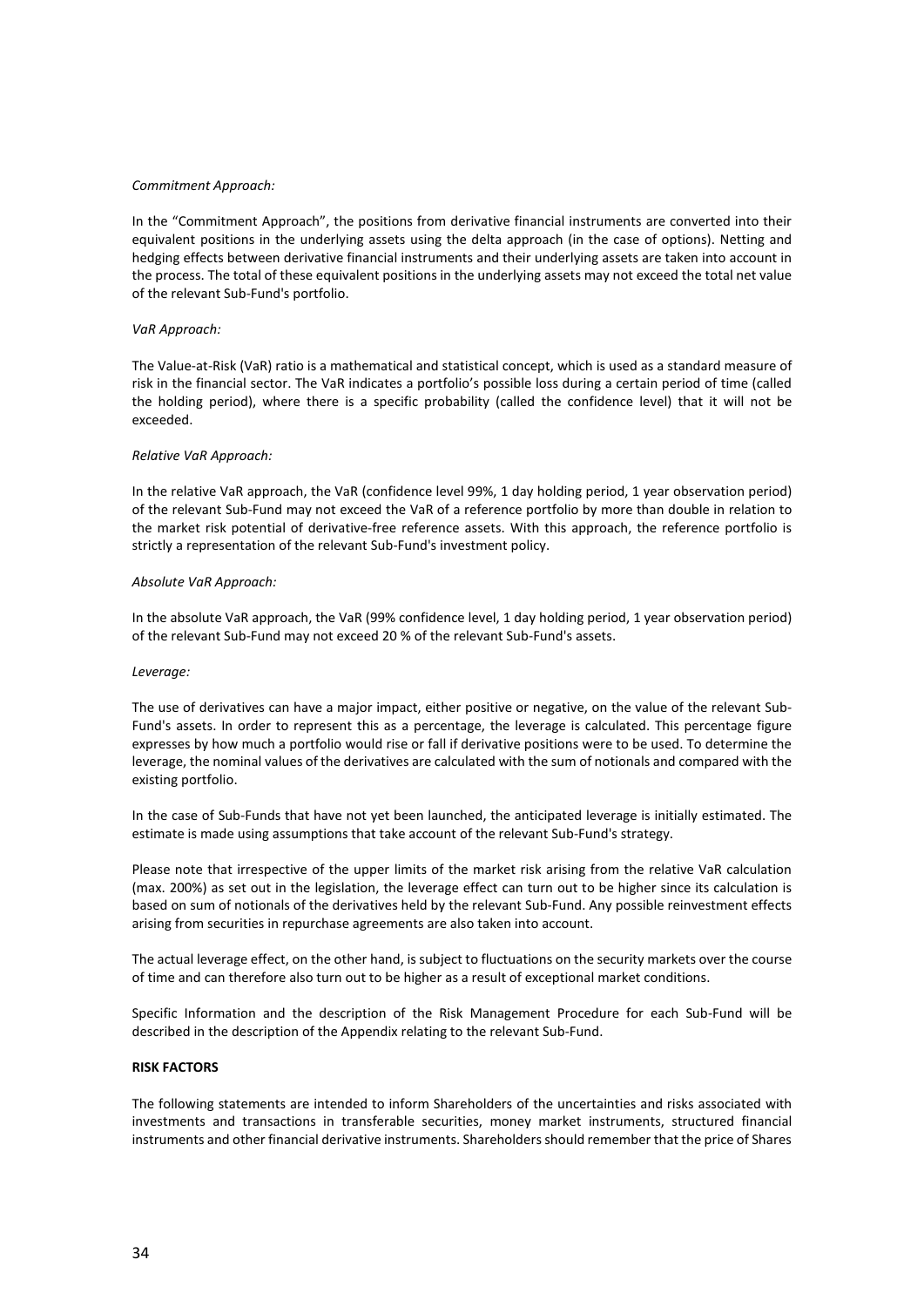and any income from them may fall as well as rise and that Shareholders may not get back the full amount invested.

# **Past performance is not necessarily a guide to future performance and Shares should be regarded as a medium to long-term investment**.

Where the currency of the relevant Sub-Fund varies from the investor's currencies, or where the currency of the relevant Sub- Fund varies from the currencies of the markets in which the Sub-Fund invests, the prospect of additional loss (or the prospect of additional gain) to the investor is greater than the usual risks of investment.

Investment objectives express an intended result but there is **no guarantee** that such a result will be achieved. Depending on market conditions and the macro- economic environment, investment objectives may become more difficult or even impossible to achieve.

# **There is no express or implied assurance as to the likelihood of achieving the investment objective for a Sub-Fund**.

The investment performance of each Sub-Fund is directly related to the investment performance of the underlying investments held by such Sub-Fund. The ability of a Sub-Fund to meet its investment objective depends upon the allocation of the Sub-Fund's assets among the underlying investments and the ability of an underlying investment to meet its own investment objective. It is possible that an underlying investment will fail to execute its investment strategies effectively. As a result, an underlying investment may not meet its investment objective, which would affect the Sub-Fund's investment performance.

# **Risks associated with Sub-Fund shares**

The investment in sub-fund shares is a form of investment that is characterized by the principle of risk spreading. It cannot, however, be ruled out that the risks associated with an investment in sub-fund shares, which result in particular from the investment policy of the relevant Sub-Fund, the value of assets contained in the relevant Sub-Fund and the share business, might exist. Sub-fund shares are comparable with securities as regards their opportunities and risks and in particular also in combination with instruments and techniques, where applicable. In the case of sub-funds shares denominated in foreign currencies, there are exchange rate opportunities and risks. It must also be considered that such shares are subject to a so-called transfer risk. The purchaser of shares will only achieve a profit on the sale of his shares if their growth in value exceeds the frontend load paid on their purchase, taking into account the redemption commission. The front-end load can reduce the performance for the investor or even lead to losses in the case of only short periods of investment. A loss risk can be associated with the custody of assets, especially abroad, which can result from the insolvency, breaches of the duty of care or abusive conduct of the custodian or a sub-custodian (custodial risks). The Company may become the victim of fraud or other criminal activities. It may sustain losses through misunderstandings or errors by employees of the management company or external third parties or be damaged by external events such as natural disasters (operational risks).

# **Risks associated with the assets of the Company Counterparty Risk**

The Company will be subject to the risk of the inability of any counterparty to perform with respect to transactions, whether due to insolvency, bankruptcy or other causes.

# **Risk Considerations applicable to the use of derivatives**

While the prudent use of derivatives can be beneficial, derivatives also involve risks different from, and, in certain cases, greater than, the risks presented by more traditional investments. Investment in derivatives may add volatility to the performance of the Sub-Funds and involve peculiar financial risks.

The following is a summary of the risk factors and issues concerning the use of derivatives instruments (FDI) that investors should understand before investing in the Company.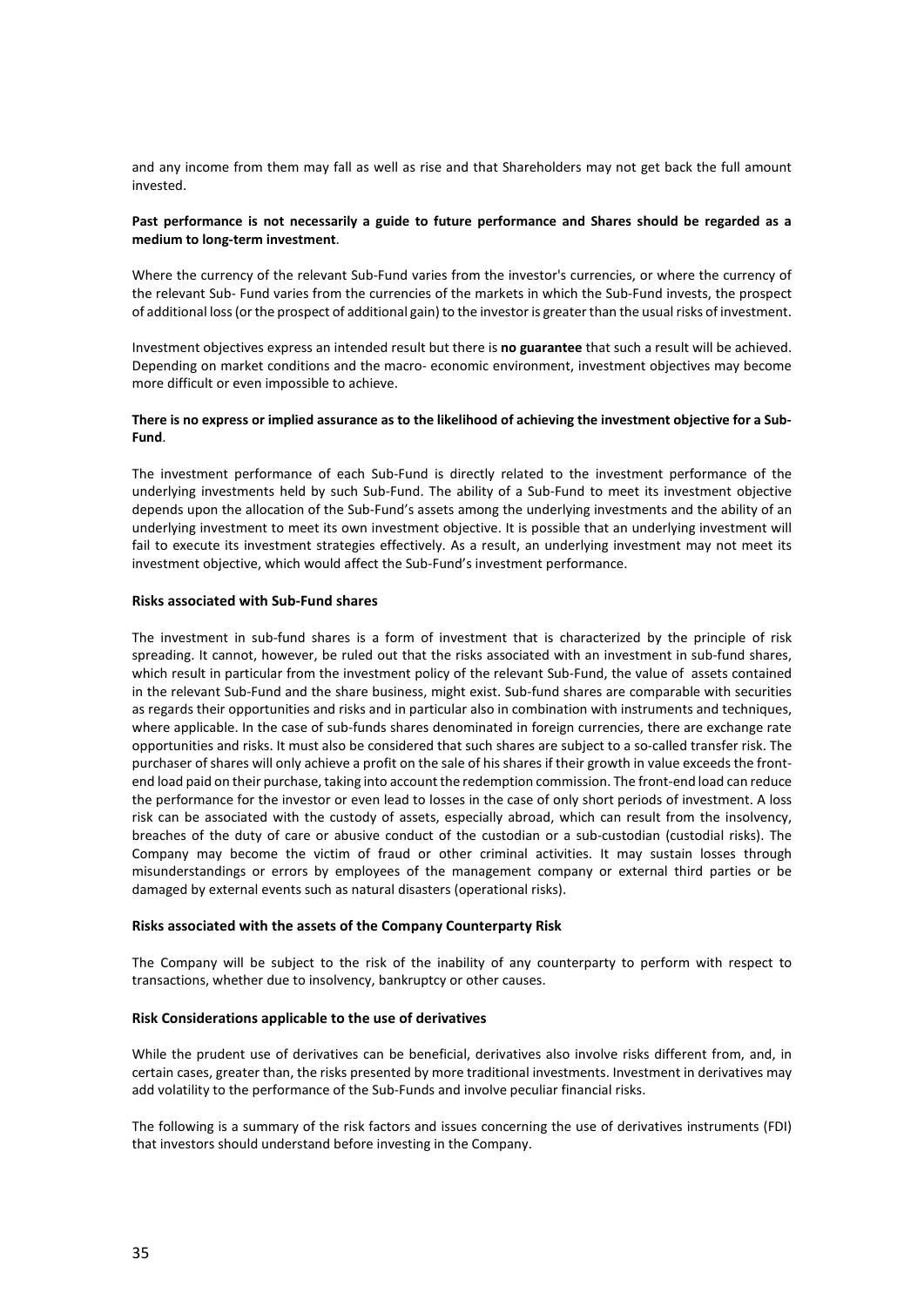# **Market Risk**

This is a general risk that applies to all investments meaning that the value of a particular derivative may change in a way which may be detrimental to the Company's interests.

# **Control and Monitoring**

Derivative products are highly specialized instruments that require investment techniques and risk analysis different from those associated with equity and fixed income securities.

The use of derivative techniques requires an understanding not only of the underlying assets of the derivative but also of the derivative itself, without the benefit of observing the performance of the derivative under all possible market conditions. In particular, the use and complexity of derivatives require the maintenance of adequate controls to monitor the transactions entered into, the ability to assess the risk that a derivative adds to a Company and the ability to forecast the relative price, interest rate or currency rate movements correctly.

# *Legal risk*

There may be a risk of loss due to the unexpected application of a law or regulation, or because contracts are not legally enforceable or documented correctly.

There may be a risk from uncertainty due to legal actions or uncertainty in the applicability or interpretation of contracts, laws or regulations.

The use of Over the Counter (the "**OTC**") derivatives, such as forward contracts, swap agreements and contracts for difference, will expose the Sub-Funds to the risk that the legal documentation of the contract may not accurately reflect the intention of the parties.

The terms of Over the Counter Financial Derivative Instrument (the "**OTC FDI**") are generally established through negotiation between the parties thereto.

While therefore more flexible, OTC FDI may involve greater legal risk than exchange-traded instruments, which are standardized as to the underlying instrument, expiration date, contract size and strike price, as there may be a risk of loss if the OTC FDI are deemed not to be legally enforceable or are not documented correctly. There may also be a legal or documentation risk that the parties to the OTC FDI may disagree as to the proper interpretation of its terms. If such a dispute occurs, the cost and unpredictability of the legal proceedings required for a Fund to enforce its contractual rights may lead the Fund to decide not to pursue its claims under the OTC FDI. A Fund thus assumes the risk that it may be unable to obtain payments owed to it under OTC arrangements, and that those payments may be delayed or made only after the Fund has incurred the costs of litigation. Further, legal, tax and regulatory changes could occur which may adversely affect a Fund. The regulatory and tax environment for FDI is evolving, and changes in the regulation or taxation of FDI may adversely affect the value of such instruments held by the Fund and the Fund's ability to pursue its trading strategies.

# **Risk linked to the reuse of collateral or any guarantee granted under any leveraging arrangement**

Investors should take explicitly into account the risk of reuse of collateral or and any guarantee granted under any leveraging arrangement.

# **Liquidity Risk**

Liquidity risk exists when a particular instrument is difficult to purchase or sell. If a derivative transaction is particularly large or if the relevant market is illiquid, it may not be possible to initiate a transaction or liquidate a position at an advantageous price (however, the Company will only enter into OTC derivatives if it is allowed to liquidate such transactions at any time at fair value).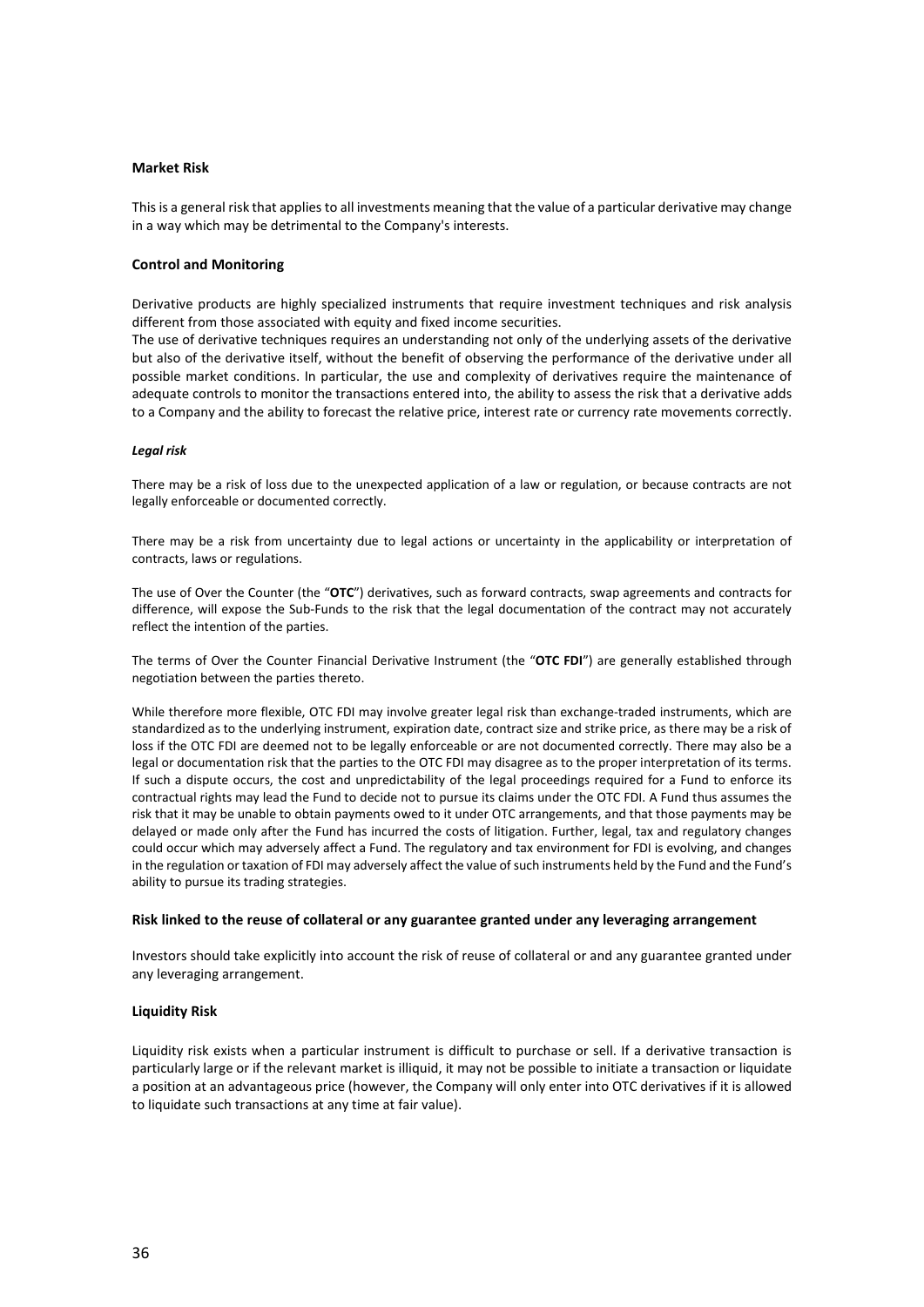### **Counterparty Risk**

The Company may enter into transactions in OTC markets, and the Sub-Funds may incur losses through their commitments vis-à-vis a counterparty on the techniques described above, in particular its swaps, TRS ("TRS"), forwards, in the event of the counterparty's default or its inability to fulfil its contractual obligations. This will expose the Company to the credit of its counterparties and their ability to satisfy the terms of such contracts. In the event of a bankruptcy or insolvency of a counterparty, the Company could experience delays in liquidating the position and significant losses, including declines in the value of its investment during the period in which the Company seeks to enforce its rights, inability to realize any gains on its investment during such period and fees and expenses incurred in enforcing its rights. There is also a possibility that the above agreements and derivative techniques are terminated due, for instance, to bankruptcy, supervening illegality or change in the tax or accounting laws relative to those at the time the agreement was originated.

#### **Securities Lending, Repurchase Agreements and Reverse Repurchase Transactions**

The principal risk when engaging in securities lending, repurchase or reverse repurchase transactions is the risk of default by a counterparty who has become insolvent or is otherwise unable or **refuses to honor**its obligations to return securities or cash to the Sub-Fund as required by the terms of the transaction. Counterparty risk is mitigated by the transfer or pledge of collateral in favor of the Sub-Fund.

However, securities lending, repurchase or reverse repurchase transactions may not be fully collateralized.

Fees and returns due to the Sub-Fund under securities lending, repurchase or reverse repurchase transactions may not be collateralized. In addition, the value of collateral may decline between collateral rebalancing dates or may be incorrectly determined or monitored. In such a case, if a counterparty defaults, the Sub-Fund may need to sell non-cash collateral received at prevailing market prices, thereby resulting in a loss to the respective Sub-Fund. A Sub-Fund may also incur a loss in reinvesting cash collateral received. Such a loss may arise due to a decline in the value of the investments made. A decline in the value of such investments would reduce the amount of collateral available to be returned by the Sub-Fund to the counterparty as required by the terms of the transaction. The Sub-Fund would be required to cover the difference in value between the collateral originally received and the amount available to be returned to the counterparty, thereby resulting in a loss to the Sub-Fund.

Securities lending, repurchase or reverse repurchase transactions also entail operational risks such as the nonsettlement or delay in settlement of instructions and legal risks related to the documentation used in respect of such transactions.

The Company may enter into securities lending, repurchase or reverse repurchase transactions with other companies. Affiliated counterparties, if any, will perform their obligations under any securities lending, repurchase or reverse repurchase transactions concluded with the Company in a commercially reasonable manner. In addition, the Investment Manager will select counterparties and enter into transactions in accordance with best execution and at all times in the best interests of the respective Sub-Fund and its Shareholders. However, Shareholders should be aware that the Investment Manager may face conflicts between its role and its own interests or that of affiliated counterparties.

#### **Operational & Custody Risk:**

Operational risk is the risk of contract on financial markets, the risk of back office operations, custody of securities, as well as administrative problems that could cause a loss to the sub funds. This risk could also result from omissions and inefficient securities processing procedures, computer systems or human errors.

#### **Risk of relating to the use of Total Return Swaps**

Because it does not involve physically holding the securities, synthetic replication through total return (or unfunded swaps) and fully-funded swaps can provide a means to obtain exposure to difficult-to-implement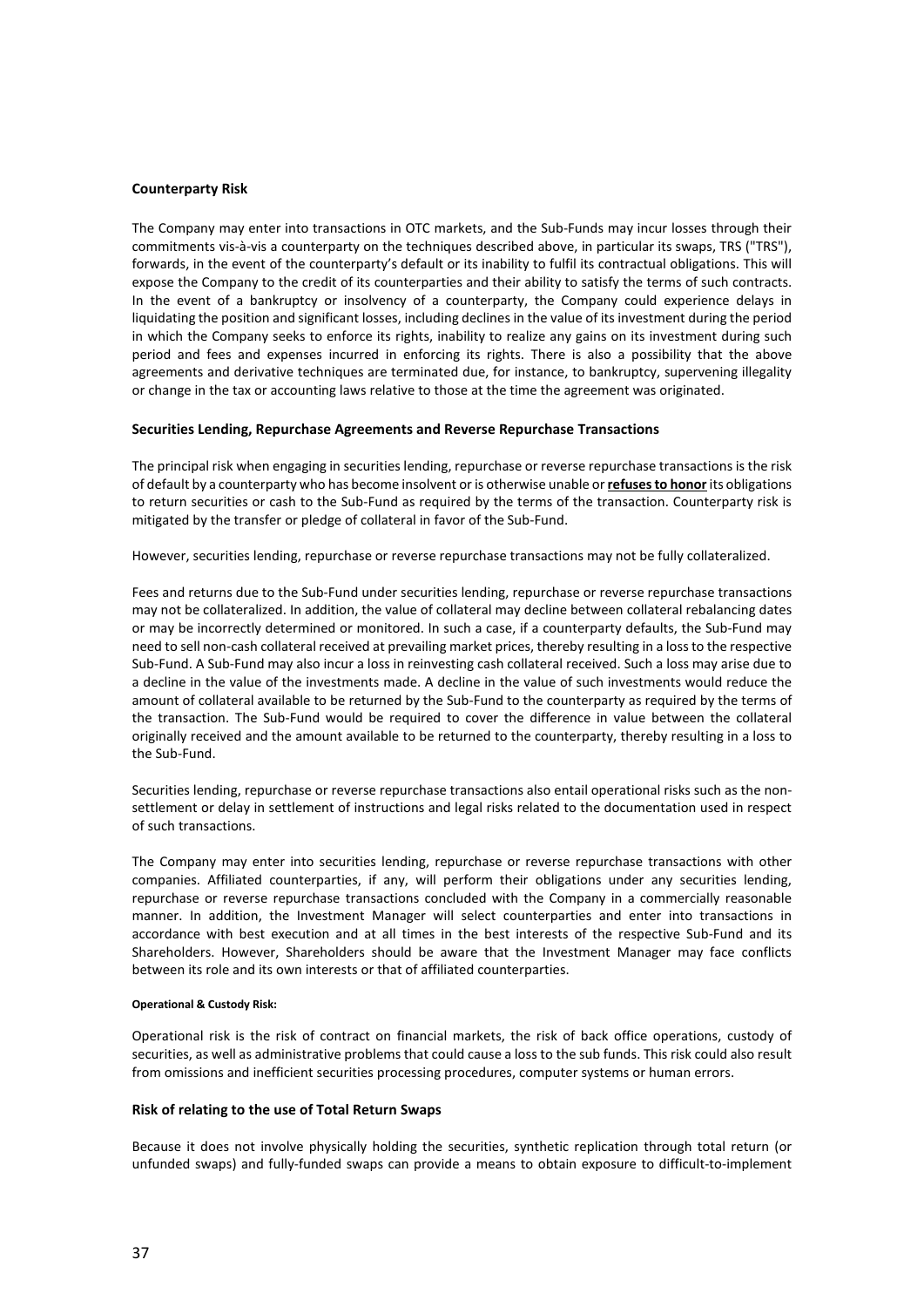strategies that would otherwise be very costly and difficult to have access to with physical replication. Synthetic replication therefore involves lower costs than physical replication.

Synthetic replication however involves counterparty risk. If the Sub-fund engages in OTC Derivatives, there is the risk – beyond the general counterparty risk – that the counterparty may default or not be able to meet its obligations in full.

Where the Company and any of its Sub-funds enters into TRSs on a net basis, the two payment streams are netted out, with Company or each Sub-Fund receiving or paying, as the case may be, only the net amount of the two payments. Total return swaps entered into on a net basis do not involve the physical delivery of investments, other underlying assets or principal. Accordingly, it is intended that the risk of loss with respect to TRSs is limited to the net amount of the difference between the total rate of return of a reference investment, index or basket of investments and the fixed or floating payments. If the other party to a TRS defaults, in normal circumstances the Company's or relevant Sub-fund's risk of loss consists of the net amount of total return payments that the Company or Sub-Fund is contractually entitled to receive.

# **Special risk consideration regarding investments in high yield debt securities**

Certain High Yield Bonds are speculative, involve comparatively greater risks than higher quality securities, including price volatility, and may be questionable as to principal and interest payments.

The attention of the potential Investor is drawn to the type of high-risk investment that the Portfolios are authorised to make when they invest in High Yield Bonds.

Compared to higher-rated securities, lower-rated High Yield Bonds generally tend to be more affected by economic and legislative developments, changes in the financial condition of their issuers, have a higher incidence of default and be less liquid.

The Portfolios may also invest in High Yield Bonds placed by emerging market issuers that may be subject to greater social, economic and political uncertainties or may be economically based on relatively few or closely interdependent industries.

Corporate Debt Securities may bear Fixed Coupon or Fixed and Contingent Coupon or Variable Coupon and may involve equity features such as conversion or exchange rights or warrants for the acquisition of stock of the same or a different issuer (e.g. synthetic convertibles) or participation based on revenue, sales or profits.

# **Other Risks**

Other risks in using derivatives include the risk of differing valuations of derivatives arising out of different permitted valuation methods and the inability of derivatives to correlate perfectly with underlying securities, rates and indices. Many derivatives, in particular OTC derivatives, are complex and often valued subjectively and the valuation can only be provided by a limited number of market professionals which may act as counterparties to the transaction to be valued. Inaccurate valuations can result in increased cash payment requirements to counterparties or a loss of value to a Company.

However, this risk is limited as the valuation method used to value OTC derivatives must be verifiable by an independent auditor.

# **Counterparty Default**

In general, there is less regulation and supervision of transactions in the OTC markets (in which forward and option contracts, credit default swaps, total return swaps and certain options on currencies and other financial derivative instruments are generally traded) than of transactions entered into on organized stock exchanges. In addition, many of the protections afforded to participants on some organized exchanges, such as the performance guarantee of an exchange clearinghouse, may not be available in connection with OTC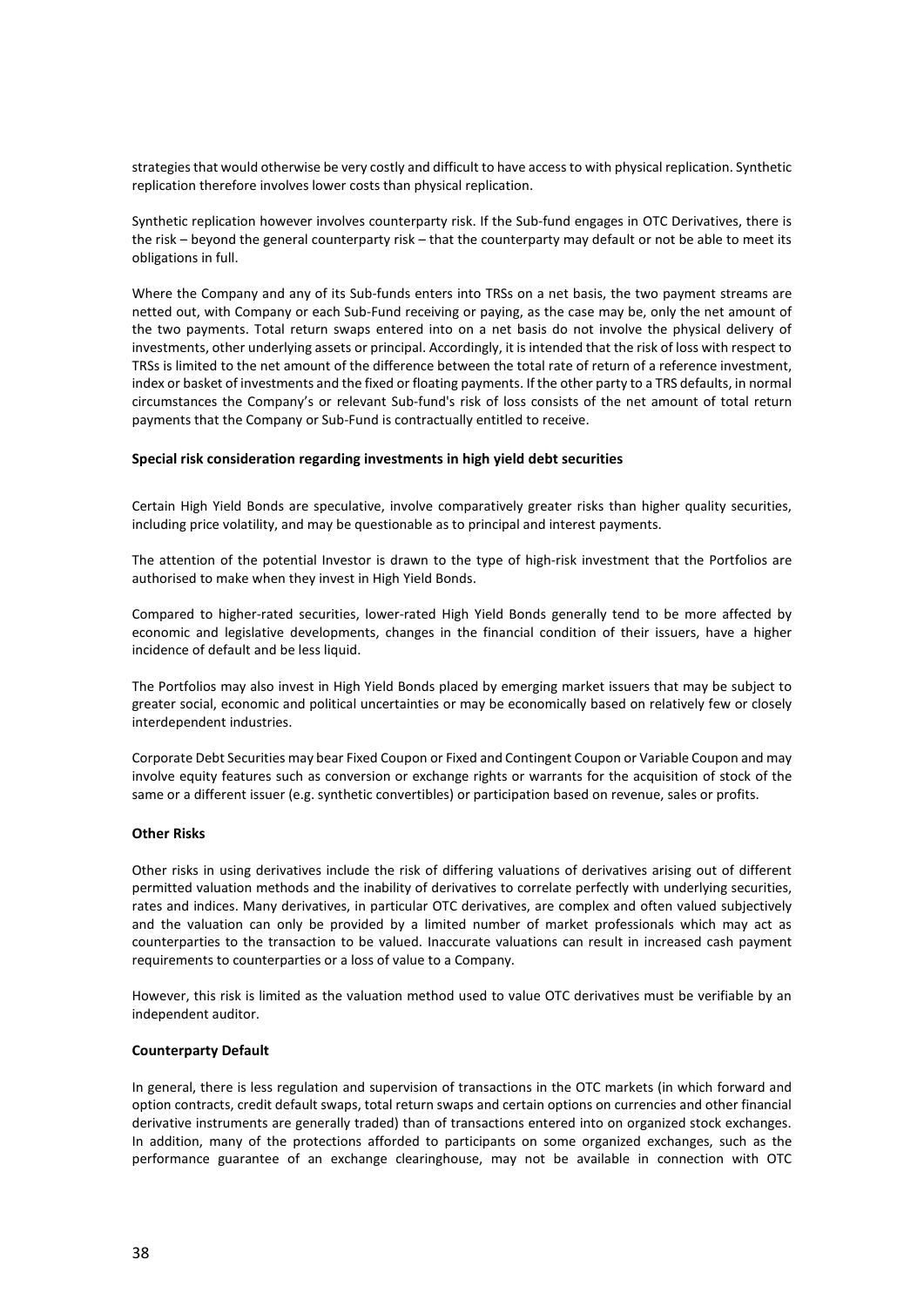transactions. Therefore, a Sub-Fund entering into OTC transactions will be subject to the risk that its direct counterparty will not perform its obligations under the transactions and that the Sub-Fund will sustain losses. The Sub-Fund will only enter into transactions with counterparties which it believes to be creditworthy, and may reduce the exposure incurred in connection with such transactions through the receipt of letters of credit or collateral from certain counterparties. In addition, as the OTC market may be illiquid, it might not be possible to execute a transaction or liquidate a position at the price it may be valued in the Sub-Fund.

# **Concentration risk**

A risk can arise from a concentration of investment in certain assets or markets. Then the Company is particularly heavily dependent on the performance of these assets or markets.

# **General security risks**

When selecting the assets the expected performance of the assets is in the foreground. At the same time it must be considered that securities also bear risks as well as the opportunities of price gains and revenue, since the prices can fall below acquisition prices.

# **Company-specific risks**

Company-specific risks describe the risks, which have directly and indirectly to do with the Company itself. This means in particular the situation of the Company in the market environment, management decisions and similar circumstances that directly concern the Company. Among the general conditions are especially the inflation rate, the level of base rates, fiscal and legal conditions and the general market psychology. It can be observed over and over again that shares or whole stock markets are subject to considerable price fluctuations and evaluation fluctuations without the general conditions changing.

# **Special features of shares**

Shares and securities with share-like character (e.g. index certificates) are subject to large price fluctuations from experience. Therefore they offer opportunities of considerable price gains, which are nevertheless set against comparable risks. Influencing factors on share prices are primarily the profit performance of individual companies and sectors as well as whole-economy developments and political perspectives, which determine the expectations on the security markets and thereby the formation of rates.

# **Special features of fixed interest securities**

Influencing factors on price changes of fixed interest securities are primarily the interest rate developments on the capital markets, which in turn are influenced by whole-economy factors. When capital market interest rates rise, fixed interest securities can suffer falls in prices, while they can report price increases when capital market interest rates fall. The price changes are also dependent on the term or remaining term of the fixed interest securities. As a rule fixed interest securities with shorter terms exhibit lower price risks than fixed interest securities with longer terms. On the other hand, however, lower yields and higher reinvestment costs have to be taken into account due to the more frequent maturities of the security portfolio.

# **The creditworthiness risk**

Even with the careful selection of the securities to be purchased, the creditworthiness risk, i.e. the loss risk through inability of issuers to pay (issuer risk), cannot be ruled out.

# **The credit risk**

The Company can invest part of its assets in government and company bonds. The issuers of these bonds can become insolvent in some circumstances, whereby the value of the bonds can be lost wholly or partly. Because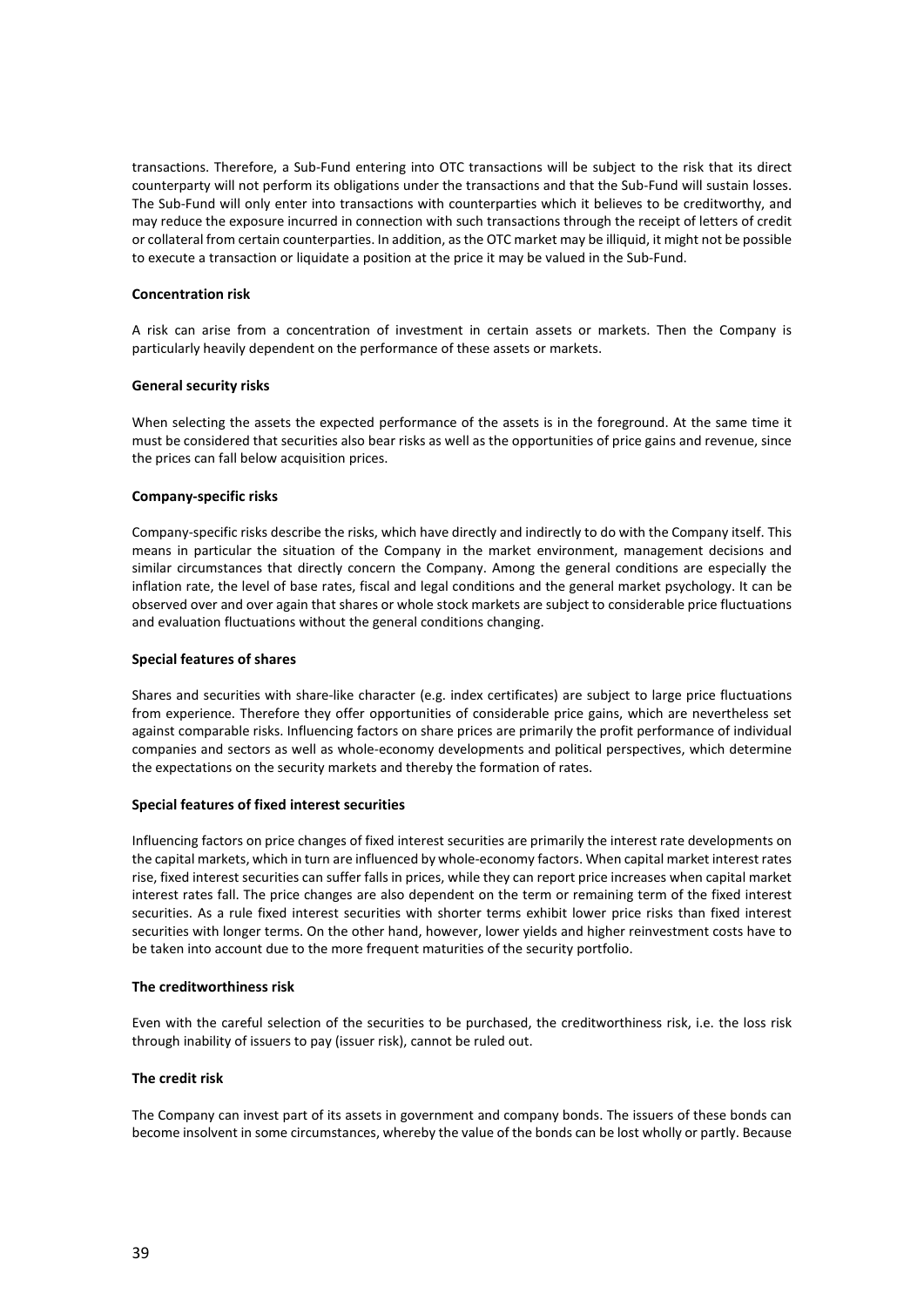of the dependence on the creditworthiness of the issuer and the general market liquidity there can be increased volatility.

# **Country risk**

To the extent that a Sub-Fund focuses on certain countries within the context of its investment, this also reduces the spread of risks. As a result of this the relevant Sub-Fund is dependent to a particular extent on the development of single or related countries or on the companies registered or active in these countries.

#### **Risks in Investing in Emerging Markets**

The political and economic situation in countries with emerging markets can be subject to significant and rapid changes. Such countries may be less stable politically and economically in comparison to more developed countries and be subject to a considerable risk of price fluctuations. This instability is caused among other things by authoritarian governments, military involvement in political and economic decision making, hostile relations with neighboring states, ethnic and religious problems and racial conflicts, etc. These, as well as unexpected political and social developments, can have an effect on the value of the investments of the Company in these countries and also affect the availability of the investments. Moreover the payment of earnings from the redemption of shares of the Company investing in the emerging market can be delayed in some circumstances. Due to the fact that the security markets are very inexperienced in some of these countries and that the number of the tradable volumes can possibly be limited, there may be increased illiquidity of the Company as well as an increased amount of administration that must be carried out before the acquisition of an investment.

Investments issued by companies domiciled in countries with emerging markets can be affected by the fiscal policy. At the same time it must be noted that no provision is made to safeguard existing standards. This means that fiscal provisions especially can be changed at any time and without prior notice, and in particular retroactively. Such revisions can have negative effects for the investors in certain circumstances.

#### **Special features of structured products**

When investing in certificates and structured products, the risk characteristics of derivatives and other special investment techniques and financial instruments must be considered as well as the risk characteristics of securities. Generally they are also exposed to the risks of their underlying markets and/or underlying instruments and therefore often entail increased risks. Potential risks of such instruments can arise for example from the complexity, non-linearity, high volatilities, low liquidity, limited means for valuation, risk of absence of income, or even total loss of the invested capital or from the counterparty risk.

# **Currency risks**

When investing in foreign currencies and in transactions in foreign currencies there are chances and risks of changes in exchange rates. It must also be borne in mind that investments in foreign currencies are subject to a so-called transfer risk.

# **Currency hedging transactions**

Currency hedging transactions serve to reduce exchange rate risks. Because these hedging transactions can occasionally only partially protect the Company's assets or protect against exchange rate losses to a limited extent it can, however, not be ruled out that exchange rate changes can negatively influence the performance of the Company's assets.

### **Forward exchange contracts**

The costs and possibly losses arising from forward exchange contracts and/or the acquisition of corresponding option rights and warrants, reduce the performance of the Company. Transactions with forwards, particularly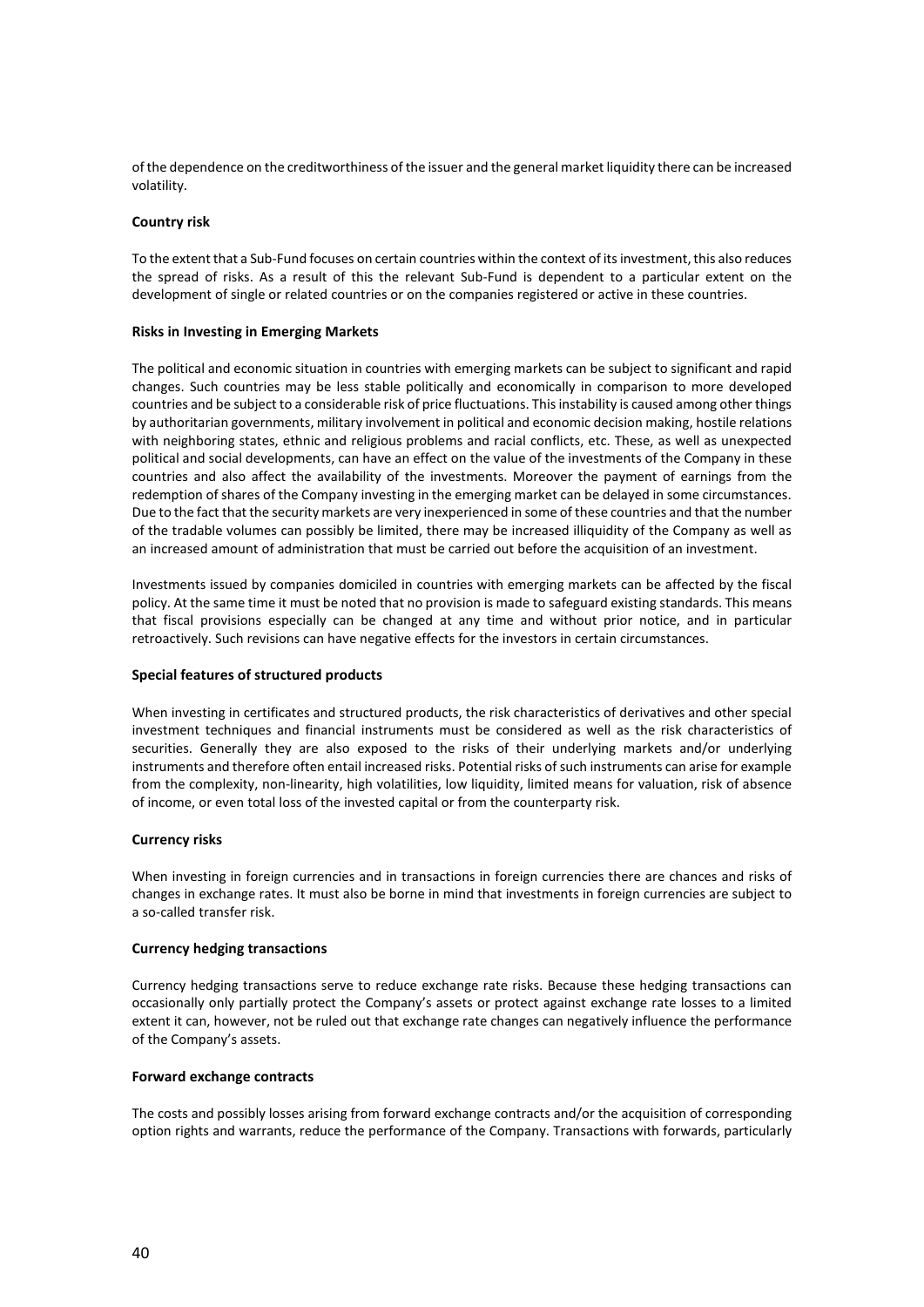those traded over the counter, bear an increased counterparty risk. In the event that its counterparty fails it is possible that the Company will not receive the expected payments or counter values. This can lead to a loss.

### **Risk associated with the use of securities lending transactions and repos**

In the event of default by the counterparty of a securities lending transaction or repo, the respective Sub-Fund may suffer a loss to the extent that the income from the sale of collateral held by the Sub- Fund in connection with the securities lending transaction or repo is less than the securities handed over.

In addition, the Sub-Fund may also suffer losses as a result of the bankruptcy or other corresponding similar proceedings against the counterparty of the securities lending transaction or repo or any other form of failure to comply with the return of securities, such as the loss of interest or loss of the respective security as well as default and enforcement costs in connection with the securities lending transaction or repo. It is to be assumed that the use of an acquisition with a repurchase option or a reverse repurchase agreement and securities lending agreement will have no significant effect on the performance of the relevant Sub-Fund.

However, this use may have a significant effect — which may be either positive or negative — on the net asset value of the Sub-Fund.

# **Note on borrowing by the Fund**

The interest accrued for borrowing reduces the performance of the Fund. These burdens are, however, set against the opportunity of increasing the income of the Fund by raising credit.

# **Measures for risk reduction and risk avoidance**

The Management Company and/or Investment Manager try to optimise the opportunity/risk ratio of a security investment using modern analysis methods. At the same time the Fund's liquid funds serve the goal of the investment policy by reducing the influence of possible price reductions in the security investments within a framework of shifting and temporary higher cash balances. Nevertheless no assurance can be given that the goals of the investment policy will be achieved.

# **Credit Default Swaps**

Credit Default Swaps (CDS) normally serve to protect from creditworthiness risks, which arise for an investor or a fund from the purchase of bonds and from lending. These are agreements between two parties, whereby the secured party makes premium payments to the security provider over the term of the cover so that he will be compensated for losses in the future (credit default payment), if the creditworthiness of the issuer should deteriorate or the issuer fails (credit event). The counterparties are first class financial institutions, which are specialised in such transactions.

# **Selection of Investments**

Shareholders will not have control over the allocations among Sub-Fund's eligible investments. By investing in the Shares, Shareholders are depending substantially on the ability of the investment manager and Management Company with respect to the selection of investments to which the assets of the Sub-Funds will be allocated.

# **Warrants Risk**

Investment in and holding of warrants may result in increased volatility of the Net Asset Value of certain Dedicated Funds, which may make use of warrants, and accordingly is accompanied by a higher degree of risk.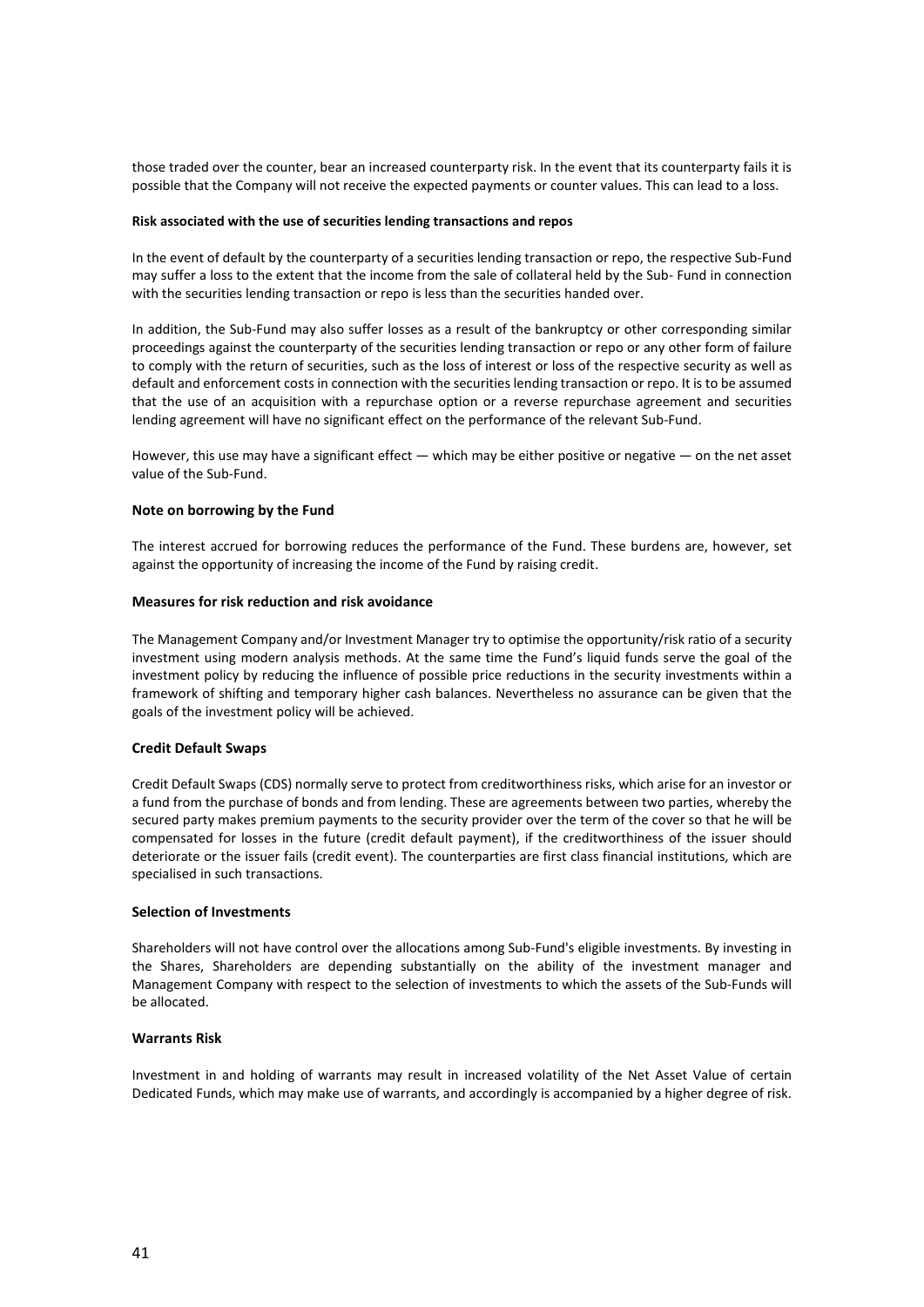# **Historical Performance**

The past performance of the Sub-Funds or any other investment vehicle managed by the Management Company or an Investment Manager or any of their affiliates is not meant to be an indication of its potential future performance. The nature of, and risk associated with, the Sub-Fund may differ substantially from those investments and strategies undertaken historically by the Management Company or the relevant Investment Manager, their affiliates or the Sub-Funds. In addition, market conditions and investment opportunities may not be the same for the Sub-Funds as they had been in the past, and may be less favorable. Therefore, there can be no assurance that Sub-Fund's assets will perform as well as the past investments managed by the Management Company or the relevant Investment Manager or its affiliates. It is possible that significant disruptions in, or historically unprecedented effects on, the financial markets and/or the businesses in which the Sub-Funds invests in may occur, which could diminish any relevance the historical performance data of the Sub-Funds may have to the future performance of the Sub-Funds.

# **Specific risks inherent with investing in the Sub-Funds are described in the relevant Appendix of this Prospectus**.

#### **ISSUE OF SHARES BY THE COMPANY**

All the Shares are issued and redeemed at an unknown Net Asset Value.

Whenever the Company issues Shares, the issue price per Share shall (the "**Issue Price**") be based on the Net Asset Value per Share for the relevant Sub-Fund calculated in the manner set out under "*Determination of the Net Asset Value"*.

The latest Issue and Redemption Prices are made public at the registered office of the Company.

The Company or the Management Company may fix a minimum subscription amount for each Sub- Fund which, if applicable, is indicated in the description of the relevant Appendix.

The Company or the Management Company reserve the right from time to time to waive any requirements relating to the minimum subscription amount as and when it determines in its reasonable discretion and by taking into consideration the equal treatment of Shareholders.

The mechanism for the calculation of the Issue Price, plus the imposition of a subscription charge (if any), is set out in each case in the description of the relevant Appendix. The subscription charge(s) goes to the relevant Sub-Fund and/or to the distributor (as determined in the relevant Sub-Fund Appendix) and it can be waived, provided that all investors having filed a subscription request for the same Valuation Day in the same circumstances are treated equally. Subject as set out in the relevant

Appendix, the Issue Price shall be rounded to 2 decimals and any related subscription amounts will be rounded to the next currency unit. No issue of Shares shall be effected by the Company unless the price for the relevant Shares has been received by the Central Administration Registrar and Transfer Agent. Payment of Shares must in principle be made in the currency of each Sub-Fund, as described in the relevant Appendix. The Company or the Management Company may, in their discretion, decide to accept payment by contribution of assets in compliance with the investment policy and the investment objective of the relevant Sub-Fund. The valuation of any such subscription in kind will be confirmed in a report prepared by the Company's auditor, to the extent required by Luxembourg law.

The issue and redemption of shares take place at an unknown net asset value.

Purchase and sales orders for shares which have been received by 16.00 pm (Luxembourg time) on a valuation day on which the Central Administration Registrar and Transfer Agent has taken receipt of the order, will be settled on the basis of the issue and redemption price for this valuation day.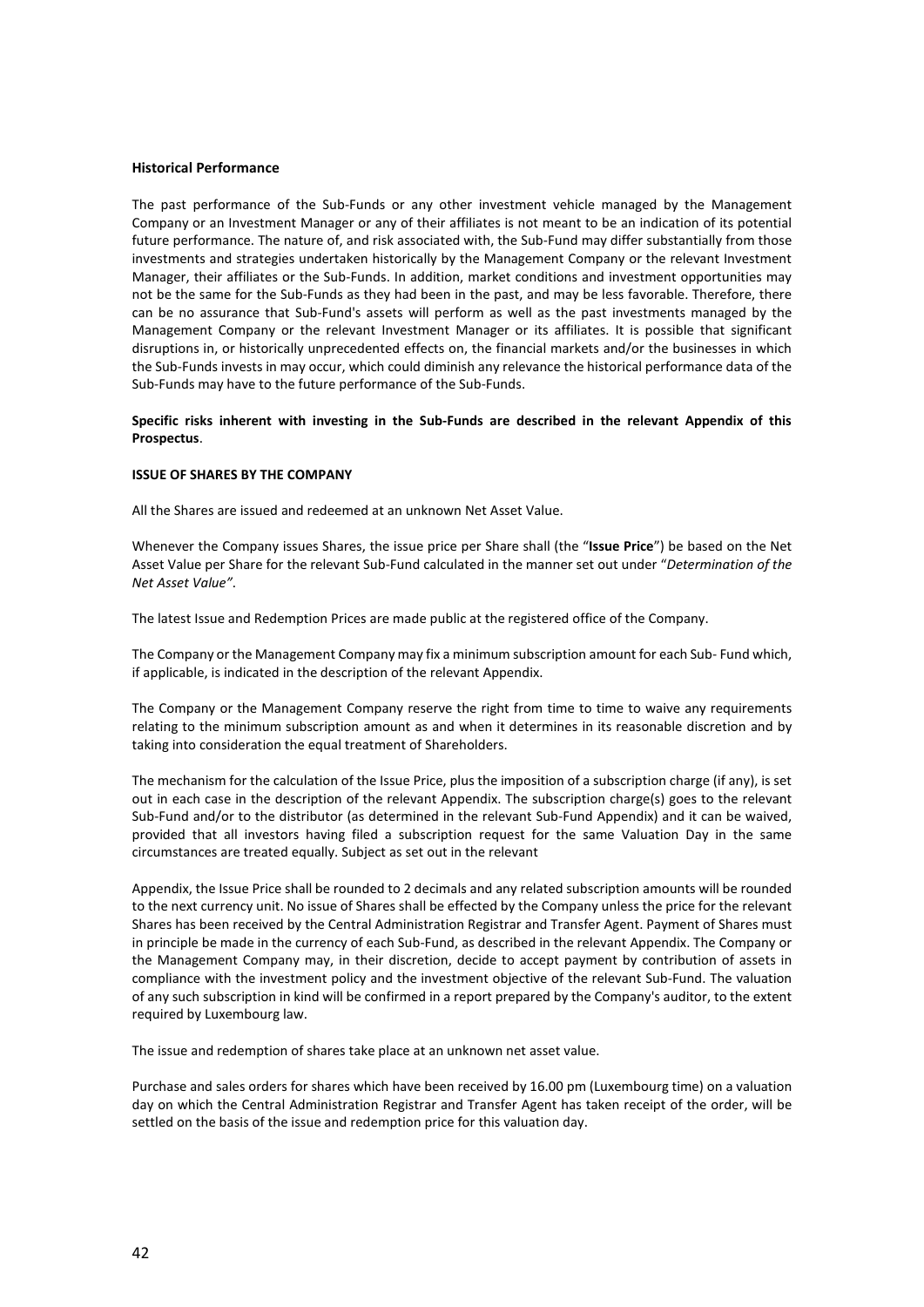Purchase and sales applications, which are received after 16.00 pm (Luxembourg time) at the Central Administration Registrar and Transfer Agent will be settled on the basis of the issue and redemption price of the next valuation day.

As a result of Luxembourg anti-money laundering laws the Central Administration Registrar and Transfer Agent shall require that an application to subscribe Shares be accompanied by appropriate documents, as defined in the appendix to the subscription form, enabling the Central Administration Registrar and Transfer Agent to check the identity of the investors. The Central Administration Registrar and Transfer Agent reserves the right to delay the processing of an application until receipt of satisfactory documentary evidence or information for the purpose of compliance with applicable laws.

The Subscription Price, payable in the Reference Currency of the relevant Class, must be paid by the investor and received by the Central Administration Registrar and Transfer Agent within three (3) Business Days after the Valuation Day.

The Company and the Management Company may at their entire discretion refuse subscription requests and any acceptance of a subscription request is conditional upon receipt of cleared subscription funds. Persons the subscription of which has been refused and that have already paid will be reimbursed by money transfer (without interest) made at the entire risk of the relevant person.

Notwithstanding the foregoing, the Company draws the investors' attention to the fact that any investor will only be able to fully exercise his investor rights directly against the Company, (notably the right to participate in general shareholders' meetings) if the investor is registered himself and in his own name in the shareholders' register. In cases where an investor invests in the Company through an intermediary investing into the Company in his own name but on behalf of the investor, it may not always be possible for the investor to exercise certain shareholder rights directly against the Company. Investors are advised to take advice on their rights.

# **SHAREHOLDER CONFIRMATIONS**

Shares will be issued in registered shares form. The Shares are evidenced by entries in the Company's register of Shareholders. Confirmations of shareholdings will be issued and delivered at the latest the first business day (the "**Business Day**"), being a day (other than a Saturday or Sunday) on which commercial banks and foreign exchange markets settle payments in Luxembourg and Italy, or as specified in the description of the relevant Appendix) following the execution of the subscription order. Shares may be issued with fractions of up to three (3) decimals (0,001) or such other fractions as specified in the description of the relevant Appendix.

No share certificates will be delivered.

Shares may further be issued in global certificated form and shall be traded via Euroclear and Clearstream or any other approved clearing system.

# **REDEMPTION OF SHARES BY THE COMPANY**

All the Shares are redeemed at an unknown Net Asset Value.

Any Shareholder may request the redemption of Shares on every Valuation Day of the relevant Sub-Fund provided that such request must be received in writing by fax or letter by the Company, a distributor (as detailed in the description of the relevant Appendix) or the Central Administration Central Administration Registrar and Transfer Agent accompanied by the relevant Share certificates, if any, and the documents evidencing any transfer of Shares within the time limit applicable to the relevant Sub-Fund (and Class) as specified in the relevant Appendix. If the request is received outside this time limit, the Central Administration Registrar and Transfer Agent shall defer the redemption until the following Valuation Day. The Company must accept such request and redeem the Shares so tendered, provided that the Company shall not be bound to redeem more than 10 per cent of the total number of Shares of the relevant Sub-Fund or Class of Shares then in issue and outstanding. Requests for the redemption of Shares received by the Company or by the Central Administration Registrar and Transfer Agent are irrevocable. Any Shares redeemed by the Company will be cancelled.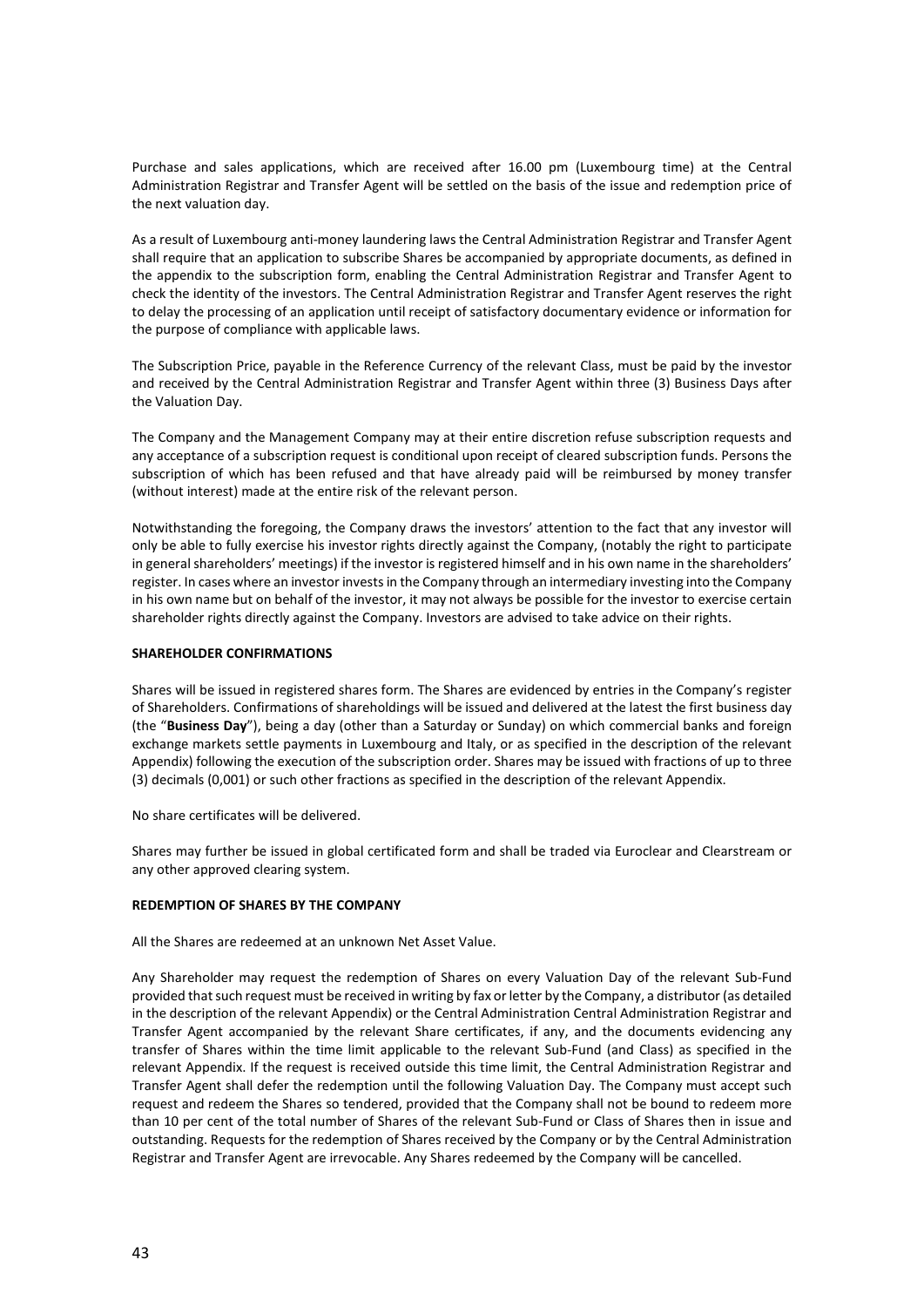A redemption charge as described in the relevant Appendix (if any) can be levied. The redemption charge may be allocated to the relevant Sub-Fund and/or the distributor, as shall be set forth in the description of the relevant Appendix. It may be waived provided that all Shareholders who have filed a redemption request for the same Valuation Day under the same circumstances are treated equally.

Redemption requests must be received by the Central Administration Registrar and Transfer Agent or the Company no later than 16 p.m. (Luxembourg time) on relevant Valuation Day. Redemption proceeds will be paid not later than the Payment Date. Order confirmation notices will be sent to Shareholders at the latest the first Business Day following the execution of the redemption request.

Save as set out in the relevant Appendix, redemption requests should state the number, form, Class and the name of the Sub-Fund of the Shares to be redeemed as well as the necessary references enabling the payment of the redemption proceeds. Order confirmation notices will be sent to the Shareholders at the latest the first Business Day following the execution of the redemption request.

The Company is not obliged to redeem more than 10% of the shares issued to date on a valuation day.

If redemption applications for a larger number of shares than stated is received by the Company on a valuation day, the company reserves the right to postpone the redemption of shares, which exceed 10% of the shares issued to date, until the fourth (4) valuation day following that one. On such following Valuation Days such requests shall be complied with in priority to later requests.

The Redemption Price to be paid by the Company for the redemption of its Shares shall be equal to the Net Asset Value per Share (see the section entitled "*Determination of Net Asset Value*") on the applicable Valuation Day in respect of which redemption is made, less a redemption charge (if any) as specified in relevant Appendix. Subject as set out in the relevant Appendix, the Redemption Price will be rounded to two decimals and redemption proceeds will be rounded to the next currency unit. The Redemption Price shall be payable in the currency of Sub-Funds indicated in the relevant Appendix.

The Redemption Price may be higher or lower than the subscription price paid by the Shareholder at the time of subscription/purchase depending on whether the Net Asset Value per Share has appreciated or depreciated.

The Redemption Price shall be paid within such period after the relevant Valuation Day or after the date by which the Share certificates (if issued) have been received by the Company as shall be set forth in the description of the relevant Appendix.

The Management Company shall use its best efforts to maintain an appropriate level of liquidity in its assets so that the redemption of the Shares can, under normal circumstances, be made without delay upon request by the Shareholders.

If, however, in exceptional circumstances which are outside the control of the Management Company or of the Company the liquidity of the portfolio of each Sub-Fund's assets is not sufficient to enable the payment to be made within the normal period, such payment shall be made as soon as reasonably practicable thereafter.

Shareholders should note that if an application for redemption relates to a partial redemption of an existing holding and the remaining balance within the existing holding is below the minimum holding requirement, the Company may redeem all the existing holding. The minimum holding requirement for any Class is indicated in the relevant Appendix.

As a result of the Luxembourg anti-money laundering laws, the Central Administration Registrar and Transfer Agent shall require that a request for the redemption of Shares be accompanied by appropriate documents enabling the Central Administration Registrar and Transfer Agent to check the identity of Shareholders and to complete the investors AML and KYC documentation as detailed in the subscription form. The Central Administration Registrar and Transfer Agent reserves the right to delay the processing of a request until receipt of satisfactory documentary evidence or information for the purpose of compliance with applicable laws.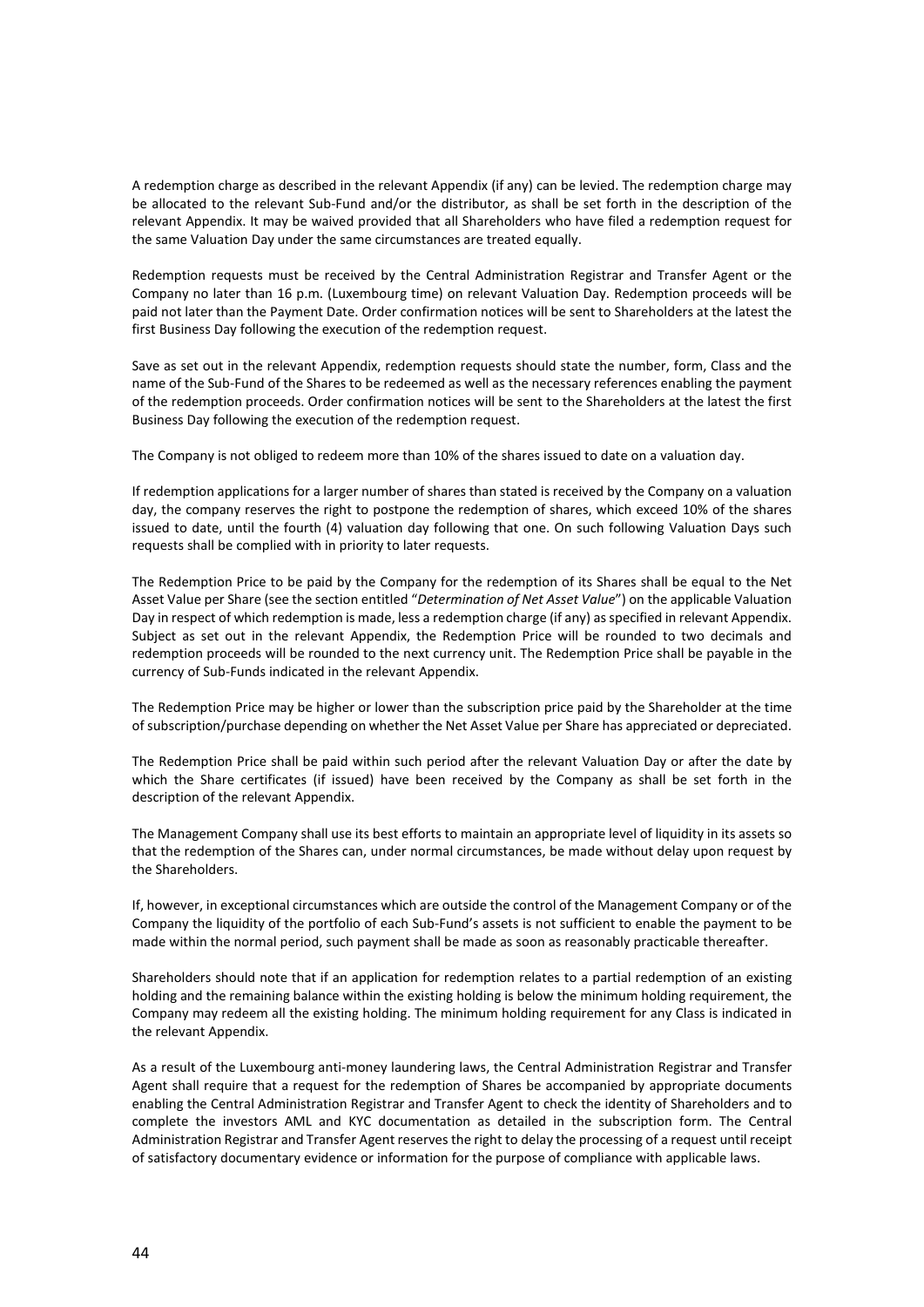The Redemption Price may, upon demand by a Shareholder, and if the Company agrees, also be satisfied by allocation of securities equal in value of the Redemption Price. The securities vested by the Company in a Shareholder in lieu of the Redemption Price shall be determined as concerns their nature and type on an equitable basis and without prejudicing the interests of the other Shareholders. The value of any securities vested by the Company or contributed to the Company shall be confirmed in a valuation report by the independent auditor of the Company.

**Unless the redeeming Shareholder is registered in the Company's register, proper evidence of transfer or assignment must be sent with the redemption request, to the Company or the Central Administration Registrar and Transfer Agent or the relevant distributor (as detailed in the relevant Appendix).**

# **CONVERSION OF SHARES**

In principle, any Shareholder may request the conversion of all or part of his Shares of any Sub-Fund into Shares of any other existing Sub-Fund, as detailed in the relevant Appendix. Conversions into other Classes are possible if so specified in the relevant Appendix, it being noted that any conversion into another Sub-Fund or Class may only take place provided all conditions for the holding of the new Sub- Fund or Class are fulfilled by the relevant Shareholder. Prior to converting any Shares, Shareholders should consult with their tax and financial advisers in relation to the legal, tax, financial or other consequences of converting such Shares.

# **Application for Conversions**

Conversion applications shall be made in writing by fax or letter to the Central Administration Registrar and Transfer Agent, a distributor (as detailed in the relevant Appendix) or the Company stating which Shares are to be converted. The Management Company may also decide that applications for conversion may be made by electronic file transfer.

The application for conversion must include (i) the monetary amount the Shareholder wishes to convert or (ii) the number of Shares the Shareholder wishes to convert, together with the Shareholder's personal details and Shareholder's account number. Failure to provide any of the above information may result in delay of the application for conversion while verification is being sought from the Shareholder. The period of notice is the same as for applications for redemption save as otherwise set out in the relevant Appendix.

Conversions may result in the application of a conversion charge as shall be detailed in the appendix, which will be based on the Net Asset Value per Share of the Shares the Shareholder wishes to convert from and, unless otherwise provided in the Appendix relating to the relevant Sub-Fund, goes to the Sub-Fund and/or Class from which they are converted. No redemption charge will be due upon the conversion of Shares. The Company may waive the conversion charge, provided that all investors having filed a conversion request for the same Valuation Day and for the same circumstances are treated equally.

Shareholders should note that if an application for conversion relates to a partial conversion of an existing holding and the remaining balance within the existing holding is below the minimum holding requirement, the Company will convert all the existing holding.

Applications for conversion on any Valuation Day received by the Central Administration Registrar and Transfer Agent by the deadline specified in the relevant Appendix prior to a day that is a Valuation Day for both Sub-Funds concerned will be processed on that Valuation Day based on the Net Asset Value per Share calculated on the valuation day r. Any applications received after the deadline will be processed on the next day that is a Valuation Day for both Sub-Funds concerned on the basis of the Net Asset Value per Share calculated on such Valuation Day.

# **Conversion Formula**

The rate at which all or part of the Shares in relation to a given original Sub-Fund are converted into Shares relating to a new Sub-Fund, or all or part of the original Shares of a particular Class are converted into a new Class in relation to the same Sub-Fund, is determined in accordance with the following formula: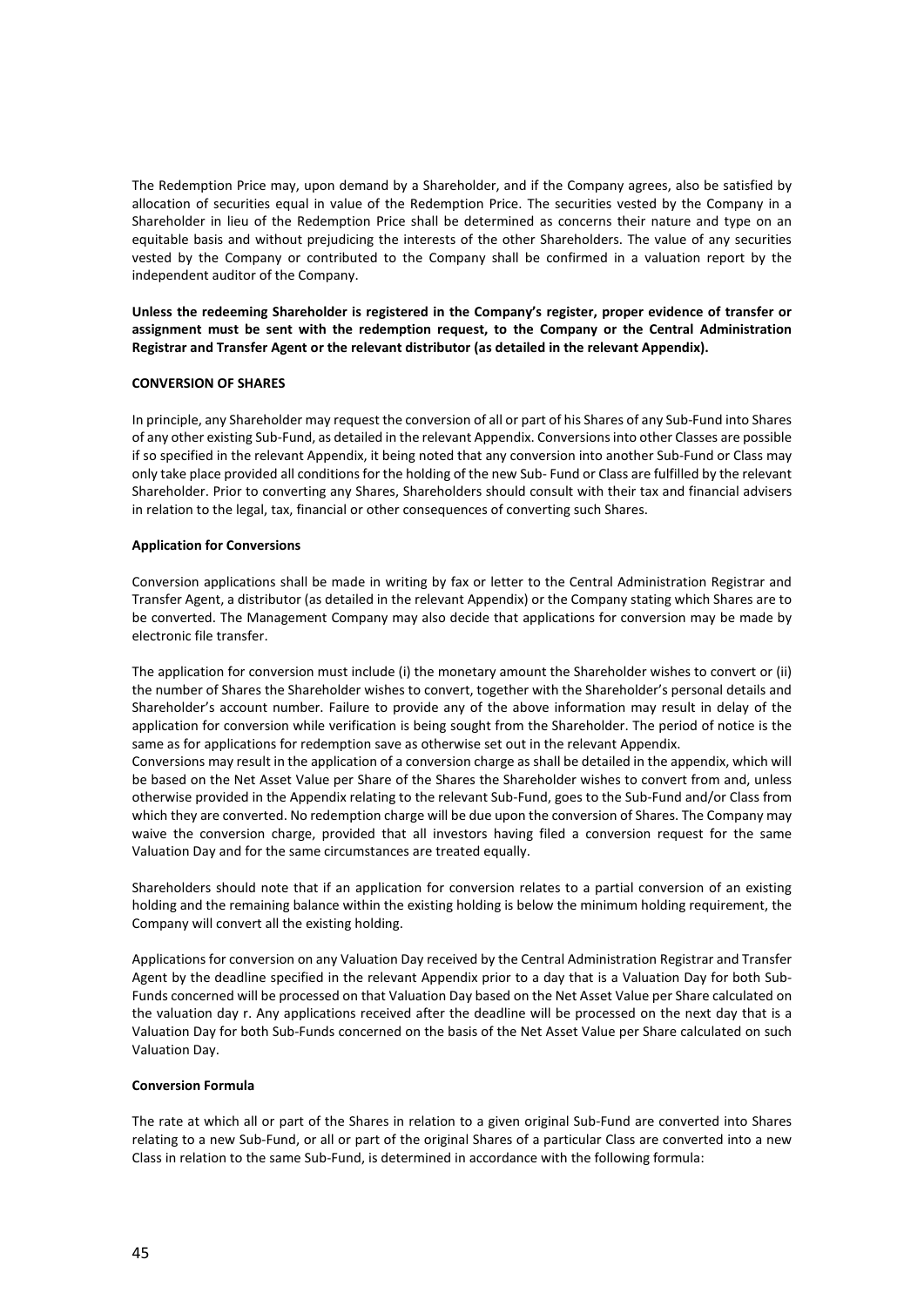The number of Shares of the New Portfolio to be issued will be calculated in accordance with the following formula:

 $A = B \times C \times E$ E

where:

A is the number of Shares to be allocated or issued by the Company in relation to the new Sub- Fund or new Class;

B is the number of Shares relating to the original Sub-Fund or to the original Class which is to be converted;

C is the Net Asset Value per Share (minus the relevant conversion charge, where applicable) of the original Sub-Fund or the relevant Class within the original Sub-Fund at the relevant Valuation Day;

D is the Net Asset Value per Share of the new Sub-Fund or the relevant Class within the new Sub-Fund at the relevant Valuation Day; and

E is the exchange rate between the currency of the original Sub-Fund or Class and currency of the new Sub-Fund or Class.

After conversion of the Shares, the Central Administration Registrar and Transfer Agent will inform the Shareholder of the number of Shares in relation to the new Sub-Fund or new Class obtained by conversion and the price thereof.

If "A" is not an integral number, fractions of Shares will be allotted in the new Sub-Fund or Class.

If the minimum holding requirement for any Class, as described in the relevant Appendix, is not maintained due to a conversion of Shares, the Company will compulsorily convert the remaining Shares at their current Net Asset Value per Share.

# **RESTRICTIONS ON OWNERSHIP OF SHARES**

Investors should note however that some Sub-Funds or Classes may not be available to all investors. The Company retains the right to offer only one or more Classes for purchase by investors in any particular jurisdiction in order to conform to local law, customs or business practice or for fiscal or any other reason.

The Company may further reserve one or more Sub-Funds or Classes to Institutional Investors (within the meaning of article 174 of the 2010 Law as interpreted from time to time by the CSSF) only.

The Restriction on Ownership of Shares is described in the relevant Appendix.

# **DIVIDENDS**

The Board of Directors proposes to the general meeting of shareholders a reasonable annual dividend payment for the distributing Shares in the Sub-Fund, ensuring that the Net Asset Value does not fall below the minimum capital of the Company.

Distributions can be performed at both regular and irregular intervals. Subject to the same limitation, the Board of Directors may also fix interim dividends.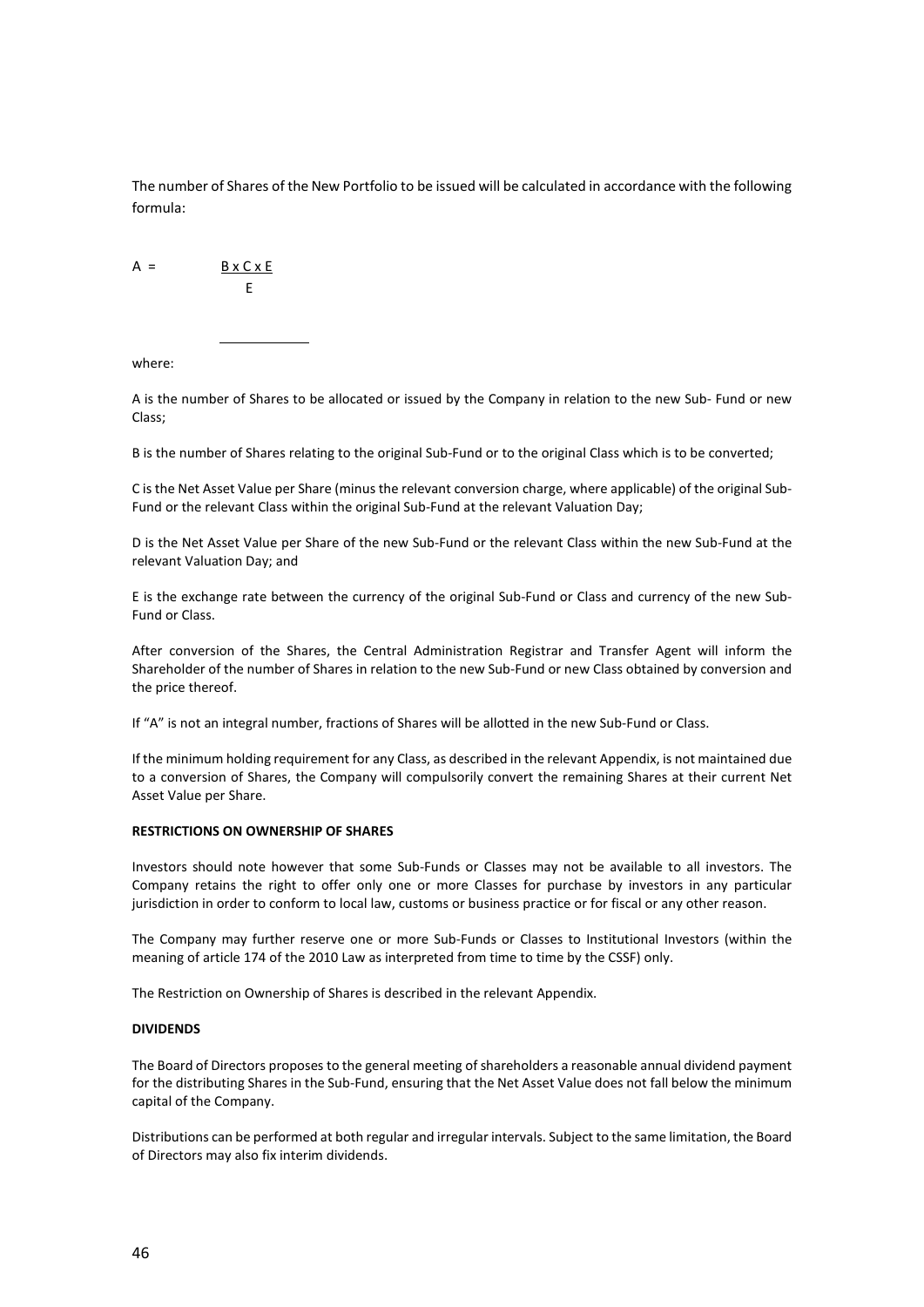A distribution shall be performed for the shares that were outstanding on the distribution date.

In the case of accumulating Shares, no dividend payments are made, but the values allocated to the accumulating Shares are reinvested for the benefit of the investors holding them.

The dividend policy of each Sub-Fund and Class is described in the relevant Appendix.

### **CREATION OF ADDITIONAL SUB-FUNDS AND CLASSES**

The Board of Directors may create at any time additional Sub-Funds and/or Classes. In such case, the Prospectus will be up-dated and if different Classes are issued within a Sub-Fund, the details of each Class will be described in the description of the Appendix relating to the relevant Sub-Fund.

# **DETERMINATION OF NET ASSET VALUE**

The Net Asset Value per Sub-Fund, Net Asset Value per Share, Net Asset Value per Class, the Redemption Price of Shares and the Issue Price of Shares shall be determined on each Valuation Date, at least twice a month. The Valuation Dates for each Sub-Fund are indicated in the relevant Appendix.

The Net Asset Value of each Sub-Fund and the Net Asset Value of the relevant Class shall be expressed in the currency of each Sub-Fund as described in the relevant Appendix. Whilst the reporting currency of the Company is the Euro, the Net Asset Value is made available in the currency of each Sub-Fund as described in the relevant Appendix. The Net Asset Value shall be determined on each Valuation Date separately for each Share of each Sub-Fund and for each Class dividing the total Net Asset Value of the relevant Sub-Fund and of the relevant Class by the number of outstanding Shares of such Sub-Fund and of the relevant class.

The Net Asset Value shall be determined by subtracting the total liabilities of the Sub-Fund or Class from the total assets of such Sub-Fund or Class in accordance with the principles laid down in the Company's Articles of Incorporation and in such further valuation regulations as may be adopted from time to time by the Board of Directors.

#### **Valuation of Investments**

Investments shall be valued as follows:

(1) The value of any cash in hand or on deposit, discount notes, bills and demand notes and accounts receivable, prepaid expenses, cash dividends and interest declared or accrued and not yet received shall be deemed to be the full amount thereof, unless in any case the same is unlikely to be paid or received in full, in which case the value thereof shall be arrived at after making such provision as the Company may consider appropriate in such case to reflect the true value thereof.

(2) The value of all securities which are listed on an official stock exchange is determined on the basis of the last available prices. If there is more than one stock exchange on which the securities are listed, the Board of Directors may in its discretion select the stock exchange which shall be the principal stock exchange for such purposes.

(3) Securities traded on a regulated market are valued in the same manner as listed securities.

(4) Securities which are not listed on an official stock exchange or traded on a regulated market shall be valued by the Company in accordance with valuation principles decided by the Board of Directors, at a price no lower than the bid price and no higher than the ask price on the relevant Valuation Date.

(5) Derivatives and repurchase agreements which are not listed on an official stock exchange or traded on a regulated market shall be valued by the Company in accordance with valuation principles decided by the Directors on the basis of their marked-to-market price.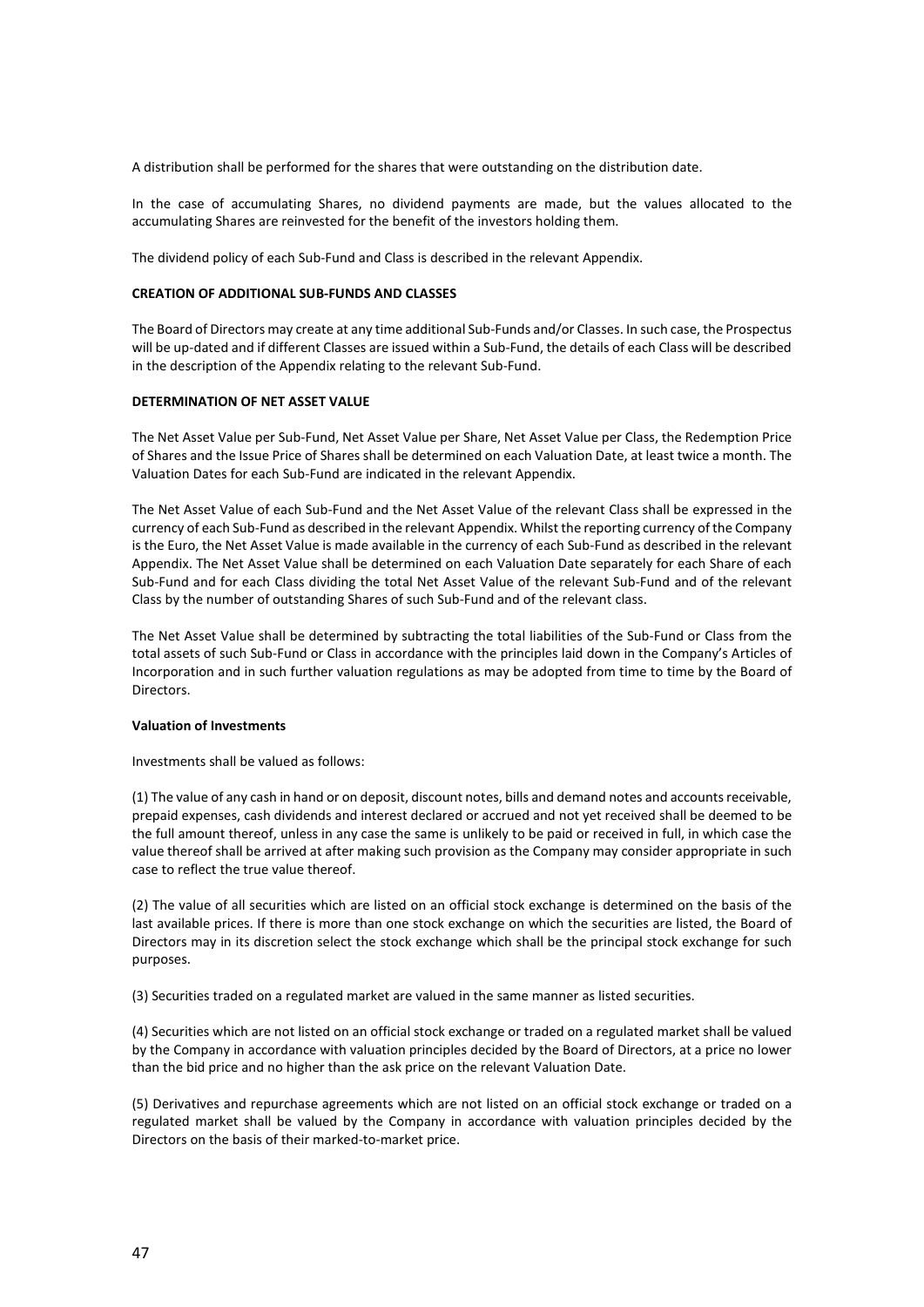(6) Term deposits shall be valued at their present value.

(7) Traded options and futures contracts to which the Company is a party which are traded on a stock, financial futures or other exchange shall be valued by reference to the profit or loss which would arise on closing out the relevant contract at or immediately before the close of the relevant market.

All securities or other assets for which the valuation in accordance with the above sub-paragraphs would not be possible or practicable, or would not be representative of their fair realization value, will be valued at their fair realization value, as determined in good faith and prudently pursuant to the procedures established by the Board of Directors.

Amounts determined in accordance with such valuation principles shall be translated into the currency of the Sub-Fund's accounts at the respective exchange rates, using the relevant rates quoted by a bank or another first class financial institution.

#### **Valuation of Liabilities**

The liabilities of the Company shall be deemed to include:

(1) all borrowings, bills and other amounts due;

(2) all administrative expenses due or accrued including (but not limited to) the costs of its constitution and registration with regulatory authorities, as well as legal and audit fees and expenses, the costs of legal publications, the cost of listing, prospectus, financial reports and other documents made available to Shareholders, translation expenses and generally any other expenses arising from the administration of the Company;

(3) all known liabilities, due or not yet due including all matured contractual obligations for payments of money or property, including the amount of all dividends declared by the Company which remain unpaid until the day these dividends revert to the Company by prescription;

(4) any appropriate amount set aside for taxes due on the date of the valuation of the Net Asset Value and any other provision of reserves authorized and approved by the Board; and

(5) any other liabilities of the Company of whatever kind towards third parties.

For the purposes of valuation of its liabilities, the Company may duly take into account all ongoing or periodic administrative and other expenses by valuing them for the entire year or any other period and by dividing the amount concerned proportionately for the relevant fractions of such period.

Amounts determined in accordance with such valuation principles shall be translated into the currency of the Sub-Fund's accounts at the respective exchange rates, using the relevant rates quoted by a bank or another first class financial institution.

# **SUSPENSION OF SALE, REDEMPTION AND CONVERSION OF SHARES AND OF CALCULATION OF NET ASSET VALUE**

The Company may temporarily suspend all calculations in relation to the Net Asset Value and/or the sale, redemption and conversion of Shares in any Sub-Fund on the occurrence of any of the following events:

(a) during any period when any market or stock exchange on which a material part of the relevant Sub-Fund's investments for the time being are listed is closed (otherwise than for ordinary holidays) or during which dealings thereat are substantially restricted or suspended;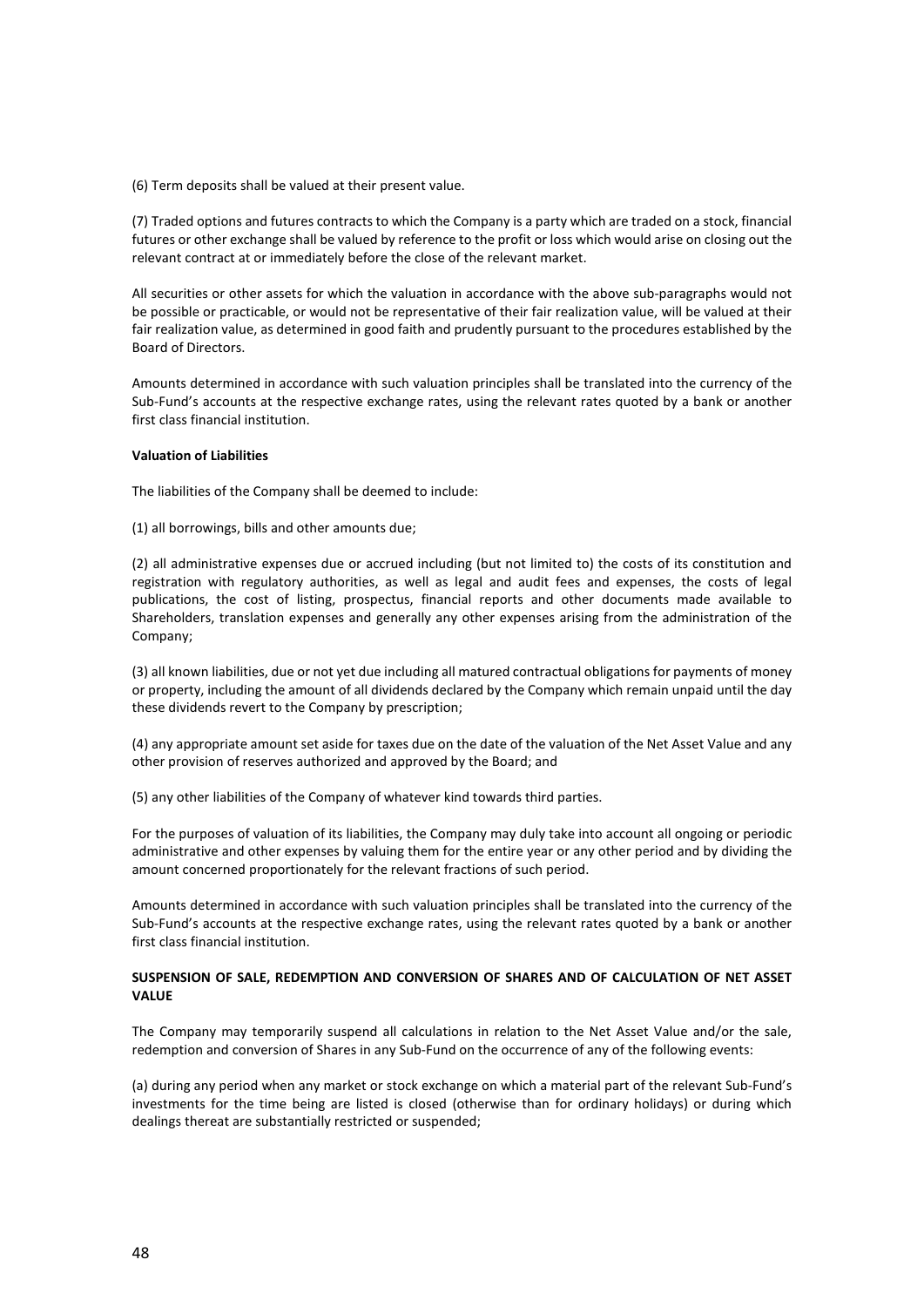(b) during the existence of any state of affairs which in the opinion of the Board of Directors constitutes an emergency, as a result of which disposals or valuation of investments of the relevant Sub-Fund would be impracticable;

(c) during any breakdown in, or restriction in the use of, the means of communication normally employed in determining the price or value of any of the investments of the relevant Sub-Fund;

(d) during any period when, for any other reason, the prices of any investments attributable to the relevant Sub-Fund cannot be promptly or accurately ascertained;

(e) during any period when in the opinion of the Board of Directors there exist circumstances beyond the control of the Board of Directors where it would be impracticable, inappropriate or unfair towards the Shareholders to continue dealing in Shares of the relevant Sub-Fund;

(f) any period during which the Company is unable to repatriate moneys for the purpose of making payments on the redemption of Shares or during which any transfer of moneys involved in the realization or acquisition of investments of the relevant Sub-Fund cannot in the opinion of the Board of Directors be effected at normal rates of exchange;

(g) in case of a proposal to dissolve and liquidate the Company or a Sub-Fund, on or after the day of publication of the first notice convening the general meeting of Shareholders for that purpose;

(h) in case a Sub-Fund is a Feeder of another UCITS (or a sub-fund thereof), if the net asset calculation of the Master UCITS (or of the sub-fund thereof) is suspended; or

(i) in case of a merger of a Sub-Fund with another Sub-Fund of the Company or of another UCITS (or a sub-fund thereof), or in case of the merger of the Company with another UCITS, provided such suspension is in the interest of the Shareholders.

The Company shall suspend the sale, redemption and conversion of Shares forthwith upon the occurrence of an event causing it to enter into liquidation or upon the order of the CSSF.

Shareholders having requested redemption or conversion of their Shares or having applied to the Company for the issue of Shares shall be notified in writing of any such suspension within seven days of their request and shall be promptly notified of the termination of such suspension.

A suspension of any Sub-Fund or Class shall have no effect on the determination of the Net Asset Value, the issue, redemption and conversion of the Shares of any other Sub-Fund or Class if the circumstances referred to above do not exist in respect of the other Sub-Funds or Classes.

# **LIQUIDATION, COMPULSORY REDEMPTION AND MERGERS**

#### **Liquidation**

The Company may at any time be dissolved by resolution passed at a general meeting of Shareholders.

In that event, liquidation shall be carried out by one or several liquidators who may be physical persons or legal entities appointed by the general meeting of Shareholders deciding such liquidation, which shall determine their powers and compensation.

A resolution to dissolve and liquidate the Company must be passed at a general meeting of Shareholders in accordance with the provisions of the law of 10 August 1915 on commercial companies as amended.

The Board of Directors must forthwith convene an extraordinary general meeting of Shareholders for the purpose of deliberating on the dissolution and liquidation of the Company in case the net assets of the Company fall below two thirds of the minimum capital required by law; the decision to dissolve and liquidate the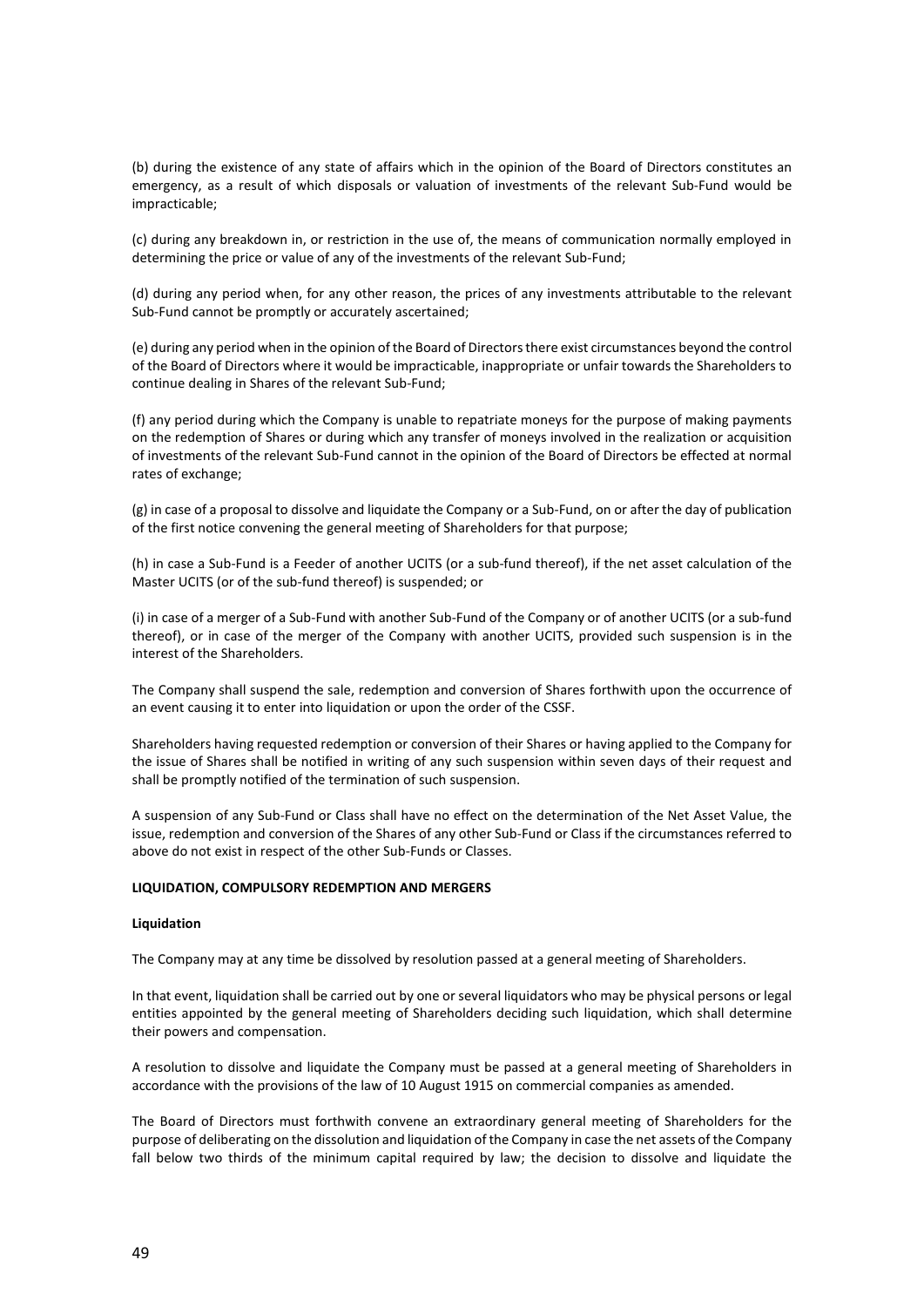Company is validly passed without a quorum of presence by a simple majority of the Shares present or represented at the meeting. If the net assets of the Company fall below a quarter of the minimum capital required by law, the decision to dissolve and liquidate the Company is validly passed without a quorum of presence by a vote representing one quarter of the Shares present or represented at the meeting.

The liquidator(s) shall realize the assets of the Company in the best interest of the Shareholders and shall distribute the net proceeds of liquidation, after deduction of liquidation fees and expenses, to the holders of Shares in proportion to their holding of Shares on the basis of the respective Net Asset Value per Share of the relevant classes or categories of Shares.

Any amount remaining unclaimed at the close of liquidation shall be converted, to the extent legally required at that time, into Euros and deposited by the liquidator(s) for the account of those entitled thereto at the "*Caisse de Consignation*" in Luxembourg, where it shall be forfeited if unclaimed after a period of thirty (30) years.

In the event that the net value of the total assets of any Sub-Fund or Class of Shares on a given Valuation Day is for one (1) month less than the minimum net value of the total assets for the relevant Sub-Fund as specified in the relevant Appendix, or if, in the Directors' opinion, a change in the economic or political situation may be detrimental to a Sub-Fund or Class and the interest of the relevant Shareholders, the Board of Directors may decide to compulsorily redeem without a redemption charge all the Shares relating to the relevant Sub-Fund at the Net Asset Value per Share (taking into account actual realization prices of investments and realization expenses), calculated on the Valuation Day specified as the effective date for such redemption. The Company shall serve a notice to the Shareholders of the relevant Sub-Fund in writing and/or by way of publication in newspapers in accordance with the Articles of Incorporation. Such notice to Shareholders will indicate the reasons for the redemption operation. In addition, the general meeting of Shareholders of a Sub-Fund may, upon a proposal from the Board of Directors, resolve to close a Sub-Fund by way of liquidation or to redeem all the Shares relating to the relevant Sub-Fund or Class of Shares issued by a Sub-Fund and refund to the Shareholders the Net Asset Value of their Shares (taking into account actual realization prices of investments and realization expenses) calculated on the Valuation Day at which such decision shall take effect. There shall be no quorum requirements for such general meeting of Shareholders which shall be validly passed by resolution by a simple majority of those Shares present or represented.

All redeemed Shares shall be cancelled and will become null and void. Upon compulsory redemptions, the relevant Sub-Fund will be closed.

Liquidation or redemption proceeds which may not be distributed to the relevant Shareholders upon termination will be deposited with the "*Caisse de Consignation"* on behalf of the persons entitled thereto.

If not claimed, they shall be forfeited after thirty (30) years.

# **Merger**

In addition, the Board of Directors may decide, in compliance with the procedures laid down in Chapter 8 of the law of the 2010 Law, to merge any Sub-Fund with another UCITS or a sub-fund within such UCITS (whether established in Luxembourg or another Member State or whether such UCITS is incorporated as a company or is a contractual type fund) under the provisions of Directive 2009/65/EC.

Such merger will be binding on the Shareholders of the relevant Sub-Fund upon thirty days' prior written notice thereof given to them, during which Shareholders may redeem their Shares, it being understood that the merger will take place five Business Days after the expiry of such notice period.

The request for redemption of a Shareholder during the above mentioned period will be treated without any cost, other than the cost of disinvestment.

A merger that has as a result that the Company ceases to exist needs to be decided at a general meeting of shareholders and certified by a notary. There shall be no quorum requirements for such general meeting of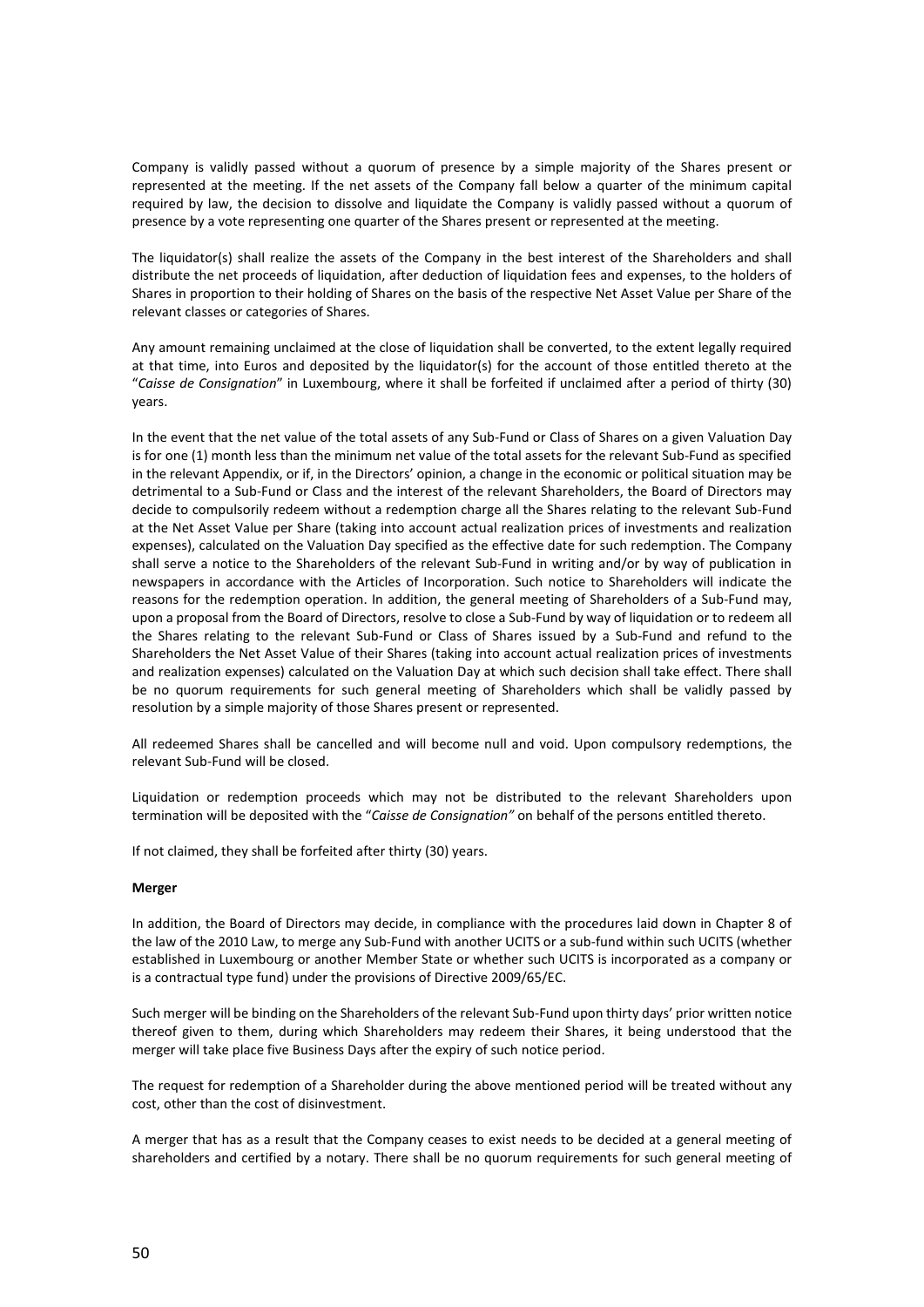shareholders which shall decide by resolution taken by simple majority of those present or represented and voting at such meeting.

# **TAX CONSIDERATIONS**

The following is a general description of the law and practice currently in force in the Grand Duchy of Luxembourg in respect of the Company and the Shares as at the date of this prospectus. It does not purport to be a comprehensive discussion of the tax treatment of the Shares. Prospective investors should consult their own professional advisers on the implications of making an investment in, holding or disposing of Shares and the receipt of interest with respect to such Shares under the laws of the countries in which they may be liable to taxation. Tax rates and bases may be liable to change.

The following summary is based on the Company's understanding of the law and practice currently in force in the Grand Duchy of Luxembourg and is subject to changes therein.

# **The Company**

The Company is subject to Luxembourg tax jurisdiction. Under Luxembourg law and the current practice, the Company is subject neither to income tax nor to any tax capital gains in respect of realized or unrealized valuation profits. No taxes are payable in Luxembourg on the issue of Shares.

Under article 174 of the 2010 Law, the assets of the Fund are subject to an annual subscription tax (*taxe d'abonnement*) in the Grand Duchy of Luxembourg.

The Company is subject to an annual tax of 0.05% of the Net Asset Value as valued at the end of each quarter, and which is payable quarterly. To the extent that parts of the Company's assets are invested in other Luxembourg UCITS which are subject to the tax, such parts are not taxed.

The Net Asset Value corresponding to a Share category for "institutional investors" pursuant to the Luxembourg tax legislation, as defined in the relevant Sub-Fund Appendices is subject to a reduced tax rate of 0.01% per annum, on the basis that the Company classifies the investors in this Share category as institutional investors within the meaning of the tax legislation. This classification is based on the Company's understanding of the current legal situation. This legal situation may change, even with retrospective effect, which may result in a duty of 0.05% being applied, even with retrospective effect.

Where applicable, the reduced tax may be applied to further Share categories, as indicated in the relevant Sub-Fund Appendix.

Capital gains and income from dividends, interest and interest payments originating in other countries may be subject to a non-recoverable withholding tax or capital gains tax in such countries.

# **The Shareholders**

Under Luxembourg law and current practice, shareholders in Luxembourg are not subject to capital gains tax, income tax, gifts tax, inheritance tax or other taxes (with the exception of investors domiciled or resident or having their payment establishment in Luxembourg).

In accordance with Directive 2003/48/EC dated 3 June 2003 concerning the taxation of interest income ("**Directive 2003/48**") which took effect on 1 July 2005, in cases where the beneficial owner does not opt for the disclosure of information procedure, a withholding tax will be charged upon payments of interest covered by Directive 2003/48 in the context of distributions by undertakings in the meaning of Directive 2003/48, or in the context of the assignment, repayment or redemption of shares by undertakings in the meaning of Directive 2003/48, when a paying agent within the meaning of Directive 2003/48 in an EU Member State or a paying agent in a non-EU Member State based on the treaties with the European Union makes or receives on their behalf such interest payments for beneficial owners which are natural persons and who reside in another EU Member State. The withholding tax on interest payments will be levied at 35%.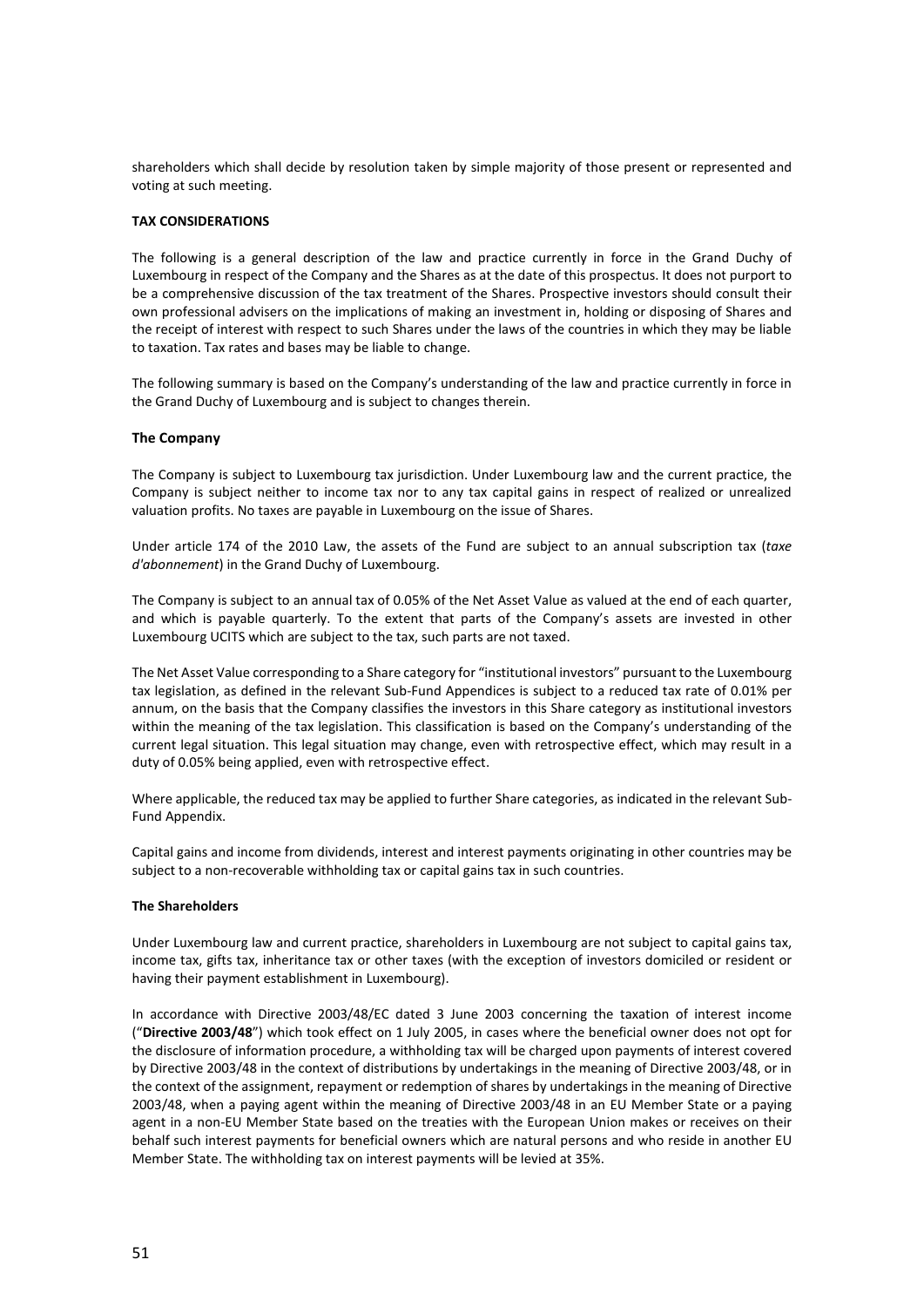Investors can avoid the withholding tax by permitting information on interest payments to be exchanged with his or her country of residence or submitting an exemption certificate issued by his or her tax office.

Depending on the composition of the portfolio, some or all of the assets of the Company could be subject to this withholding tax.

It is the responsibility of the Shareholders to seek advice on taxes and other consequences which may result from the subscription, ownership return (redemption), conversion and transfer of Shares, including any regulations regarding the control on the movement of capital.

# **United States (the "US") Tax Withholding and Reporting under the Foreign Account Tax Compliance Act("FATCA")**

FATCA aims to prevent US tax evasion by requiring foreign (non-US) financial institutions to comply with FATCA and report to the US Internal Revenue Service information on financial accounts held outside the United States by US investors. Non-US financial institutions that do not comply with the FATCA reporting regime will be subject to a US tax withholding of 30% on US source income (including interest and dividends), commencing on 1 July 2014.

Beginning from 1 January 2017, the 30% withholding tax is extended to include the gross proceeds of sales of certain US assets that can produce US source income. The United States has entered Intergovernmental Agreements with other jurisdictions to implement FATCA under local laws and Financial Institutions in those Intergovernmental Agreement (the "**IGA**") jurisdictions will be required to comply with FATCA.

Under the terms of the IGA entered between Luxembourg and the United States, the Fund will be obliged to comply with the provisions of FATCA as enacted by the Luxembourg legislation implementing the IGA (the "Lux IGA Legislation"), rather than directly complying with the US Treasury Regulations implementing FATCA.

Under the terms of the IGA, Luxembourg resident financial institutions that comply with the requirements of the Luxembourg IGA Legislation will be treated as compliant with FATCA and, as a result, will not be subject to withholding tax under FATCA (the "**FATCA Withholding**").

The Fund expects that it will be considered to be a collective investment vehicle within the meaning of the Luxembourg US FATCA intergovernmental agreement.as such it will be a Luxembourg resident financial institution that will need to comply with the requirements of the Luxembourg IGA Legislation and, as a result of such compliance, the Fund should not be subject to FATCA Withholding.

Additional intergovernmental agreements similar to the IGA have been entered into or are under discussion by other jurisdictions with the United States. Investors holding investments via distributors or custodians that are not in Luxembourg or another IGA country should check with such distributor or custodian as to the distributor's or custodian's intention to comply with FATCA.

Additional information may be required by the Fund, custodians or distributors from certain investors in order to comply with their obligations under FATCA or under an applicable IGA. The scope and application of FATCA Withholding and information reporting pursuant to the terms of FATCA and the IGAs is subject to review by the US, Luxembourg and other IGA governments, and the rules may change. Investors should contact their own tax advisors regarding the application of FATCA to their particular circumstances.

#### **Automatic Exchange of Information Agreements between Governments**

Certain jurisdictions including the United Kingdom and Luxembourg are considering entering into or may have entered into, Automatic Exchange of Information Agreements (the "**AEOI**") under which relevant tax authorities that collect information on investors under applicable local law, may share information on investors resident in another jurisdiction with the tax authority in that jurisdiction where an AEOI is in place between such jurisdictions.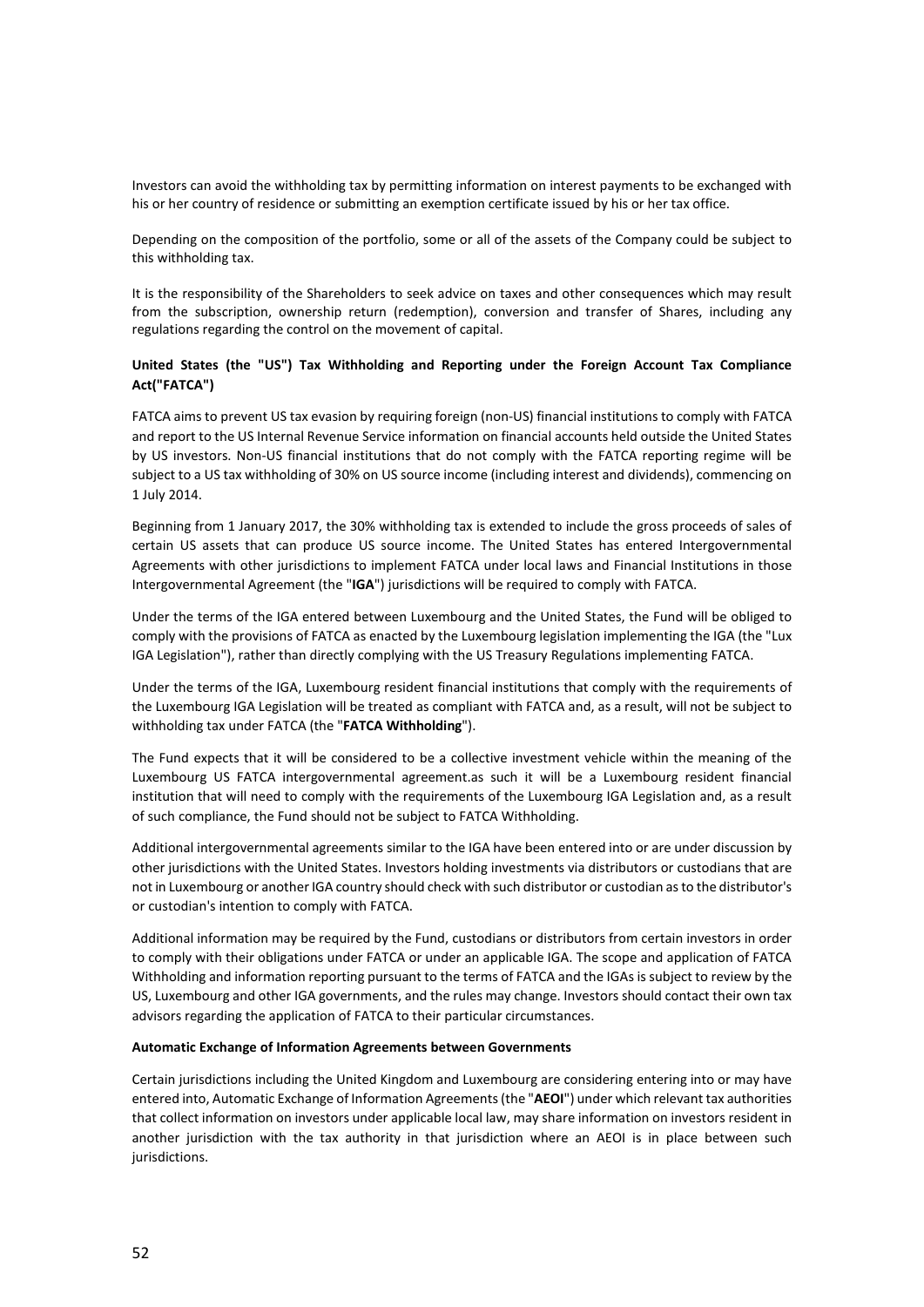The scope and application of information reporting and exchange pursuant to such AEOIs may be subject to review by the relevant jurisdictions, and the rules in this respect may also change.

In October 2014 Luxembourg signed a multilateral agreement with 50 other countries on automatic exchange of financial account information. It is intended that from 2017, Luxembourg will commence information sharing on certain cross border investors from those countries, subject to certain processes, safeguards and legal requirements being met. Luxembourg funds and entities will be required to comply with relevant Luxembourg law implementing these agreements.

Investors should contact their own tax advisors regarding the application of information reporting and exchange between governments to their particular circumstances.

# **Common Reporting Standards**

In addition the European Commission made proposals to revise the EU Directive on Administrative Cooperation (DAC) to include the requirement of Member States to adopt and implement legislation to automatic exchange information between EU Member States by incorporating the Common Reporting Standards (CRS) issued by the OECD. The revised DAC was officially adopted by the European Council at an ECOFIN meeting of 9 December 2014. EU Member States will have to begin the automatic exchange of information under the revised DAC no later than end of September 2017. In addition, Austria announced that it will join the other Member States and exchange information by September 2017. EU Member States need to adopt local legislation consistent with the revised DAC no later than 31 December 2015. It is expected due to the introduction of the revised DAC the EUSD will be withdrawn.

# **CHARGES OF THE COMPANY**

# **Shareholder servicing fee**

A Shareholder servicing fee at the rate of max. 0.25% per annum of the applicable Sub-Fund's average net assets is payable to the Investment Manager for operational support services provided by Investment Manager to financial intermediaries involved in the marketing and the distribution and is applicable when this is being explicitly addressed under the Sub-Fund particulars of the applicable Sub-Fund applying such Shareholder Servicing Fee.

# **Global fee**

The Fund will pay a Global Fee to the Investment Manager and to the financial intermediaries involved in the private placement, marketing and the distribution of the Fund's Shares, at an annual rate which could vary according to the Sub-Funds. Such Global Fee is levied on each Sub-Fund pro rata its net assets and may be paid directly by the Fund, on behalf the Management Company where applicable, to the Investment Manager and to the financial intermediaries.

# **Global Service fee**

Each Sub-fund is subject to a Service Fee of up to 0.27 % p.a., with a minimum amount charged to the Sub-fund of EUR 30.000 per annum, payable to the Depositary Bank and Domiciliary Agent, the Administrative Agent and the Management Company.

The Service Fee shall be calculated on the average value of the net assets of each Sub-Fund, determined on each Valuation Date and paid quarterly in arrears or at any other frequency as set out in the relevant Appendix of the present Prospectus.

Part of the Service Fee payable to the Depositary Bank and Domiciliary Agent and to the Administrative Agent may be paid directly to them by the Fund.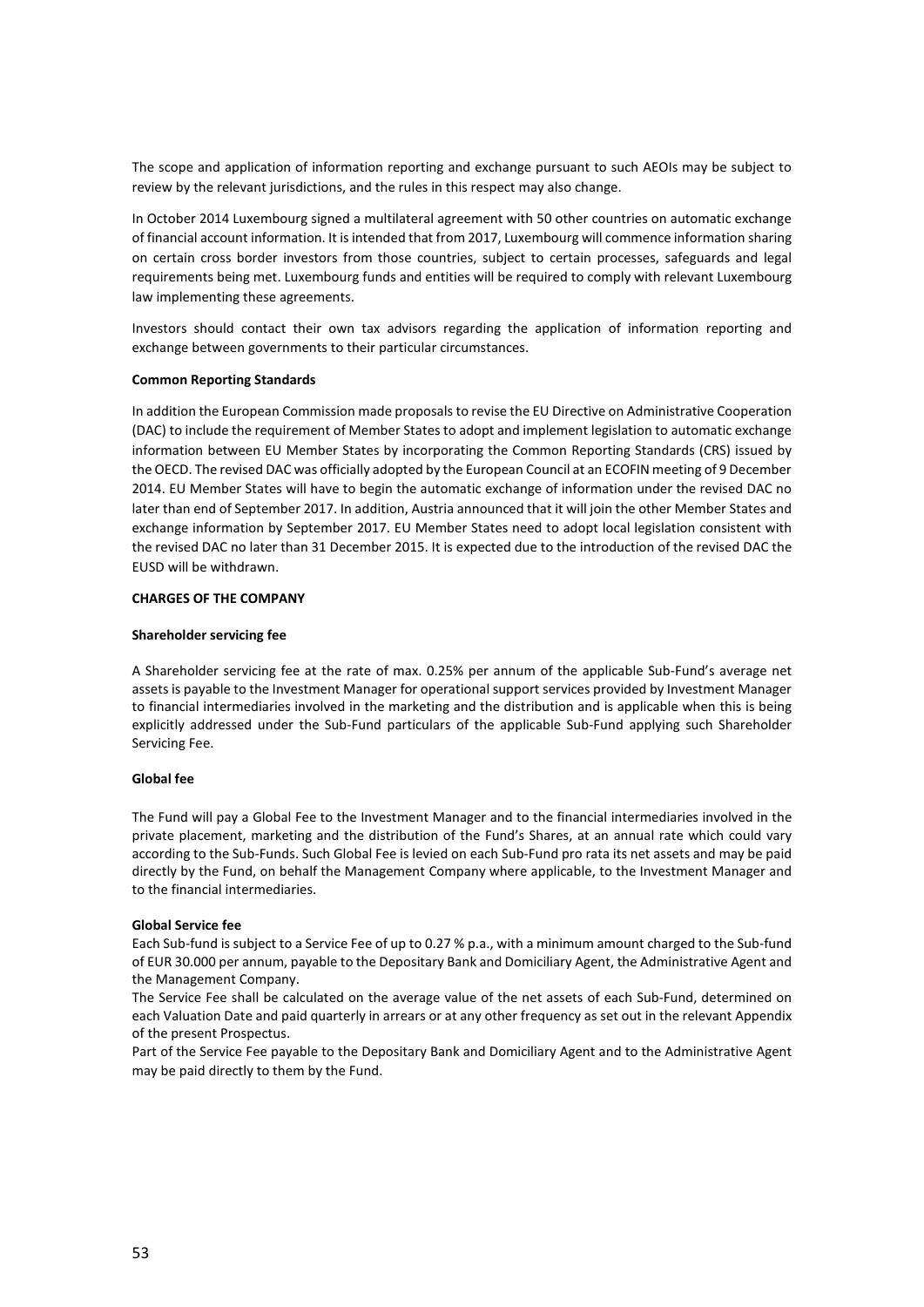For all Sub-Funds applying the commitment approach a risk management fee of 4.000,- EUR p.a.is charged against the applicable Sub Fund in addition.

For all Sub-Funds applying the value and risk approach the Management Company is entitled to charge in addition against this Sub-Fund a risk management fee of 7.000,- EUR p.a.

#### **Performance fee**

In order to provide an incentive to the relevant Investment Manager, the Company may pay an additional performance fee as indicated in the Appendix of the relevant Sub-Fund.

The amount of the Performance Fee will be calculated by the Central Administration. The performance fee (if applicable) shall be calculated and accrue and shall be payable as specified in the relevant Appendix. For the purposes of the first calculation of the Performance Fee, the starting point for the relevant Net Asset Value per Share of each relevant Class is the Initial Issue Price. The actual amounts of these fees are disclosed in the financial reports.

#### **Distribution fee**

The distribution fee to be levied for each Sub-Fund or Class is specified in the relevant Appendix.

#### **Launch costs**

The Company will pay its formation expenses, including the costs and expenses of producing the initial Prospectus, and the legal and other costs and expenses incurred in determining the structure of the Company, which formation expenses are expected not to exceed EUR 25.000 (excluding Tax). These expenses will be apportioned pro-rata to the initial Sub-Fund and amortized for accounting purposes over a period of five (5) years. Amortized expenses may be shared with new Sub-Funds at the discretion of the Board. Costs in relation to the launch of any additional Sub-Fund will be charged to such additional Sub-Fund and will be amortized over a period of five years from the launch of the relevant Sub-Fund.

#### **Other expenses**

The Company will further pay all administrative expenses of the Company due or accrued, including all fees payable to any Board of Directors, representatives and agents of the Company, the cost of its registration with regulatory authorities, costs of independent valuation agents, as well as legal, audit, management, corporate fees and expenses, governmental charges, the cost of legal publications, prospectuses, of the Key Investor Information Documents, financial reports and other documents made available to Shareholders, marketing and advertisement expenses and generally any other expenses arising from the administration of the Company. Further the costs and fees of the risk management system employed by Investment Managers to monitor the UCITs restrictions will be paid by the Company. All expenses are accrued on each Valuation Day in determining the Net Asset Value and are charged first against income. In the annual report the costs incurred in the management of the Company within the period under report and charged to the Company (excluding transaction costs) are disclosed and reported as a ratio of the average Fund volume ("total expense ratio" – TER).

#### **Dilution Levy**

In certain circumstances, the value of the property of a Sub-Fund may be reduced as a result of charges incurred in dealings in the Sub-Fund's investments and of any spread between the buying and selling prices of these investments. In order to offset this effect, known as "dilution", and the consequent potential adverse effect on the existing or remaining Shareholders, the Board of Directors of the Company has the power to charge a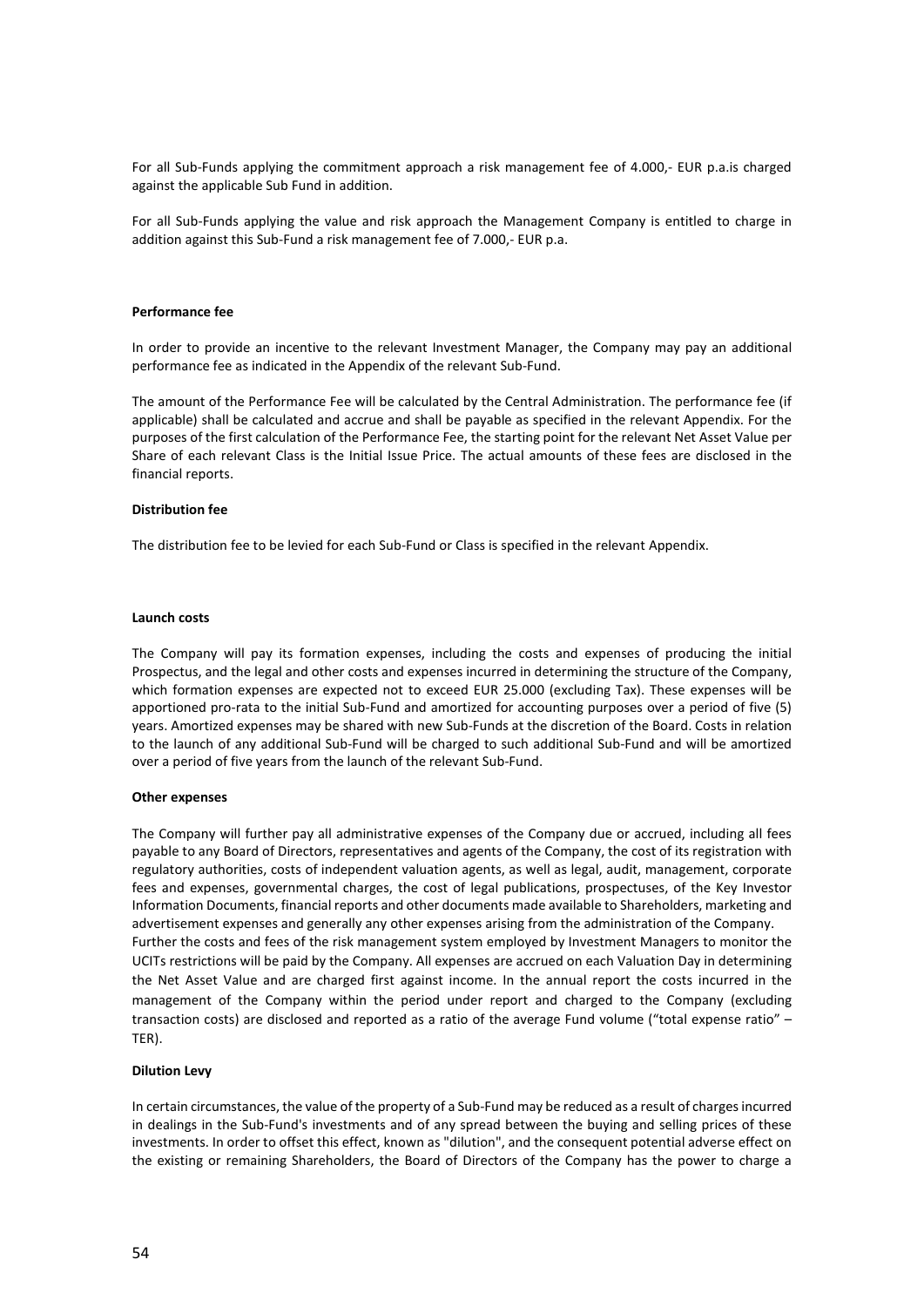"dilution levy" of up 5% of the amount subscribed or redeemed when Shares are bought or sold. If charged, the dilution levy will be shown in addition to (and not part of) the Subscription Price or Redemption Price of the Shares, as the case may be, in the relevant documentation. If charged, the dilution levy would be paid to the Company and would become part of the property of the relevant Sub-Fund thus protecting the value of the remaining Shareholders' interests. It is not, however, possible to predict accurately whether dilution will occur at any future point in time

# **Returning management fees received to certain investors and commission sharing agreements**

At its sole discretion, the Management Company may agree with individual investors to partially return the management fee already received to such investors. This applies especially if institutional investors invest large amounts directly and on a long-term basis.

The Management Company generally passes on portions of its management fee to intermediaries. This is paid as remuneration for sales services on the basis of brokered stocks. This may also involve significant portions. The Management Company does not receive any refunds from the remunerations and reimbursement of expenses to be paid from the Company's assets to the Custodian Bank and third parties. Monetary advantages offered by brokers and dealers, which the Management Company uses in the interests of investors, remain unaffected. The Management Company may enter into agreements with selected brokers pertaining to the provision of research or analysis services for the Management Company, under which the respective broker transfers to third parties, either immediately or subsequently, portions of the payments it receives pursuant to the relevant agreement from the Management Company for the purchase or sale of assets to brokers. The Management Company will use these broker services for the purposes of managing the investment fund ("commission sharing agreement").

The Company may acquire assets that are not admitted to official listing on a stock exchange or traded on another regulated market. The Company may avail itself of "over-the counter" (OTC) derivative transactions and collateral for derivative transactions originating from the services of third parties. In such cases the usual market costs related to the use of the services of these third parties and the internal usual market costs of the Management Company will be charged to the Company. The Company may charge a Sub-Fund or one or several unit classes a lower fee at its own discretion, or indeed exempt the latter from such a fee. The costs for the services of third parties shall not be covered by the management fee and shall, as such, be charged to the Company additionally. These costs and any losses from OTC derivatives transactions reduce the performance of the relevant Sub-Fund. The Company states the fees charged to these third parties, and for each unit class, in the annual and semi-annual reports.

# **REPORTS AND SHAREHOLDERS' MEETINGS**

The Company shall make available to the Shareholders within four months of the relevant year-end an audited annual report describing the assets, operations and results of the Company, and, within two months of the relevant half-year, it shall make available to the Shareholders an unaudited semi-annual report describing the assets and operations of the Company during such period. The financial year of the Company starts on January 1st and ends on December 31st of each year.

The first financial year should end at the 31<sup>st</sup> of December 2017.

The consolidation currency is the EUR.

The Net Asset Value, the Redemption Price and the Issue Price of each Class of Shares will be available (save as set out in the relevant Appendix) on or before the payment date (the "**Payment Date**"), as specified in the Appendix of the relevant Sub-Fund in Luxembourg at the registered office of the Company. The Company reserves the right to introduce a list of media in which this information is published. The list of media (if any) from time to time selected by the Company will appear in the annual and semi-annual reports. The annual report and all other periodical reports of the Company are made available to the Shareholders at the registered office of the Company.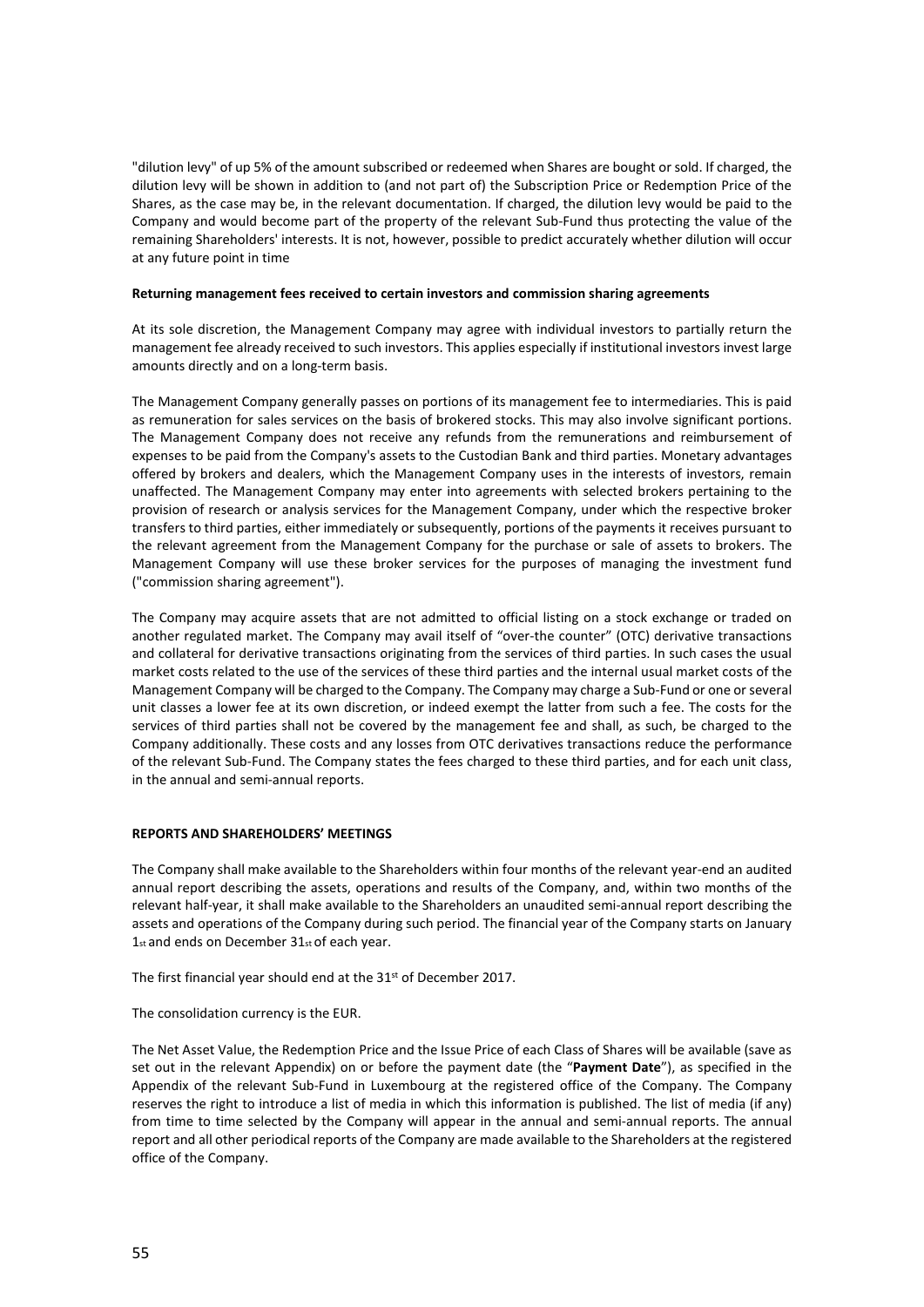Shareholders' meetings will be convened in accordance with Luxembourg law. The annual ordinary meeting of Shareholders will be held on last Monday **in April** of each year at 11 am. If such day is not a business day in Luxembourg, the general meeting takes place on the immediately following business day in Luxembourg. The first annual general meeting is held in April 2017.

Other General Meetings of Shareholders will be held at such time and place as indicated in the Notices of such meetings.

Notices of General Meetings are sent in accordance with Luxembourg law to the Shareholders at their addresses in the Share register. Notices will specify the place and time of the meetings, the conditions of admission, the agenda, the quorum and the voting requirements. The requirements as to attendance, quorum and majorities at all General Meetings will be those laid down in the Articles of Incorporation. All other Notices will be sent to Shareholders by post.

# **APPLICABLE LAW, JURISDICTION**

Any legal disputes between the Company, the Investors, the Depositary, the Management Company, the Domiciliary Agent, the Central administration, the Registrar and Transfer agent, the Investment Managers and any distribution agents will be subject to the jurisdiction of the Grand-Duchy of Luxembourg. The applicable law is Luxembourg law. However, the above entities may, in relation to claims from investors from other countries, accept the jurisdiction of those countries in which Shares are offered and sold. **GENERAL INFORMATION**

The following documents are available for inspection at the registered office of the Company:

- the Articles of Incorporation;
- the Management Company Agreement;
- the KIIDs;
- the Investment Management Agreement(s) and
- the Depositary Agreement and
- the Central Administration, Registrar and Transfer Agency Agreement.

Copies of the Articles of Incorporation and the last available reports can be obtained free of charge at the registered office of the Company.

Any legal disputes arising among or between the Shareholders, the Company and the Management Company / the Depositary shall be subject to the jurisdiction of the competent court in Luxembourg, by regulations for the registration of Shares for offer and sale to the public with respect to matters relating to subscription and redemption, or other claims related to their holding by residents in such country or which have evidently been solicited from such country. Claims of Shareholders against the Company or the Custodian shall lapse 5 years after the date of the event giving rise to such claims (except that claims by Shareholders on the proceeds of liquidation to which they are entitled shall lapse only 30 years after these shall have been deposited at the *Caisse de Consignation* in Luxembourg).

**The Company hereby informs investors that an investor can only directly exercise its investor rights in their entirety vis-à-vis a UCITS if the investor itself is registered under its own name in the shareholder register of the UCITS. If an investor has invested in a UCITS through an intermediary that makes the investment in its own name for the account of the investor, the investor may not be able to directly exercise all investor rights vis-à-vis the UCITS. It is recommended that investors inform themselves of their rights**.

#### **NOTICES TO SHAREHOLDERS**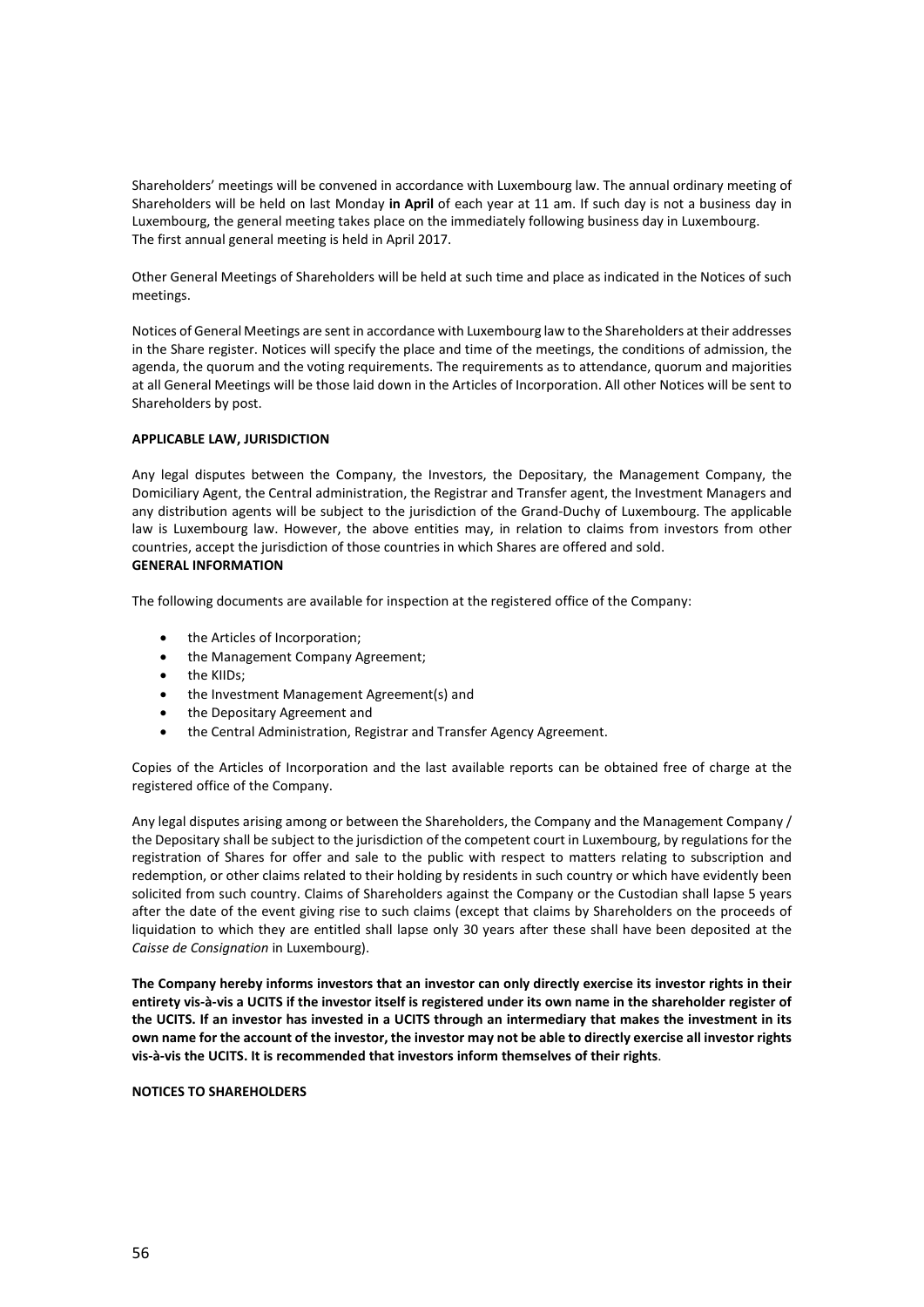Notices to shareholder will be published in newspapers and in the Luxembourg Mémorial, only when such way of publication is mandatory required under the provisions of the Luxembourg Law of 1915 or applicable laws and regulations.

All other notices to shareholders, will be mailed, translated in all languages of distribution countries where the Fund/ its Sub-Funds are authorized for pubic distribution, by registered mail to the shareholders registered in the Fund`s register and will be published, also in the languages of distribution countries where the Fund/ its Sub-Funds are authorized for pubic distribution, on the Management Company`s web site:

# <http://www.pharusmanco.lu/>

On the Management Company's web site, investors can obtain free of any charges the most up to date version of the Prospectus as well as actual translated country version of the KIIDs of the Sub-Funds where the Sub-Funds /its share classes is/are registered for public distribution.

Investors in the Fund are explicitly invited by the Board of the Company to regularly check the Management Company`s web site in order to be kept informed on any changes of the Fund, which are not legally required to be published in newspapers and Luxembourg or on the Luxembourg Mémorial.

# **Complaints Handling**

Information on the procedures in place for the handling of complaints by prospective investors, and/or Shareholders is available, upon request, from the Management Company free of charge.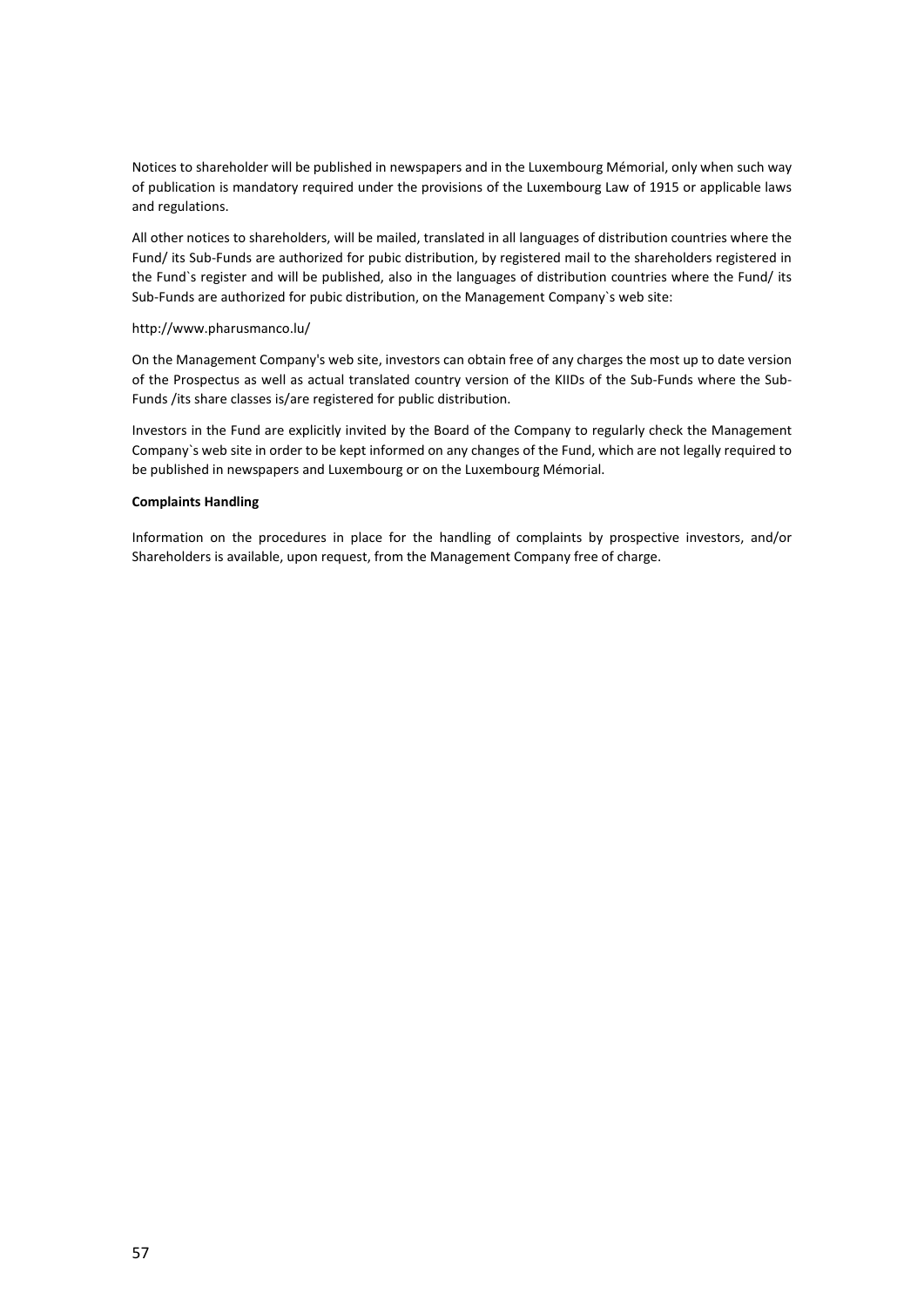# **APPENDIX I to the Prospectus of 1st SICAV-**

Information provided in this Appendix should be read in conjunction with the full text of the Prospectus.

# **1st SICAV – ITALY**

| <b>Sub-Fund Name</b>                            | 1st SICAV - ITALY                                                                                                                                                                                                                                                                                                                                                                                                                                                                                                                                                                                                                                                                       |
|-------------------------------------------------|-----------------------------------------------------------------------------------------------------------------------------------------------------------------------------------------------------------------------------------------------------------------------------------------------------------------------------------------------------------------------------------------------------------------------------------------------------------------------------------------------------------------------------------------------------------------------------------------------------------------------------------------------------------------------------------------|
| <b>Sub-Fund Currency</b>                        | <b>EUR</b>                                                                                                                                                                                                                                                                                                                                                                                                                                                                                                                                                                                                                                                                              |
| Investment Objective of the Sub-<br><b>Fund</b> | The Sub-Fund will seek to achieve its investment objective by investing at least 60%<br>of the net asset value of the Sub-Fund in common stocks of the Italian market and<br>the remainder in Euro bonds.                                                                                                                                                                                                                                                                                                                                                                                                                                                                               |
| <b>Investment Policy of the Sub-Fund</b>        | The Sub-Fund will, therefore, have a predominant exposure to the Italian equity<br>sector. The Sub-Fund will also invest in bonds denominated in a European currency<br>issued by commercial, governmental or supranational entities. Investment in bonds<br>may include investment in investment-grade or below investment-grade corporate<br>or government bonds, which have a fixed or floating rate. Investment in below<br>investment-grade bonds will not exceed 30% of the net asset value of the Sub-Fund.<br>Only up to 20 % of the Sub-Fund's assets can be invested in Convertible.                                                                                          |
|                                                 | The securities of the Fund will be listed or traded on Recognized Markets.<br>The Sub-Fund may use financial derivative instruments, such as, but not limited to,<br>futures, forwards, foreign exchange contracts (including spot and forward<br>contracts) and options (the "FDIs") for hedging purposes and/or speculative<br>purposes.                                                                                                                                                                                                                                                                                                                                              |
|                                                 | Futures (including financial future contracts) may be used to hedge against market<br>risk, to change the Fund's interest rate sensitivity or to gain exposure to an<br>underlying market. Forward contracts may be used to hedge or to gain exposure to<br>an increase in the value of an asset, currency or deposit. Foreign exchange contracts<br>may be used to reduce the risk of adverse market changes in exchange rates or to<br>increase exposure to foreign currencies or to shift exposure to foreign currency<br>fluctuations from one country to another. Options may be used to hedge or achieve<br>exposure to a particular market instead of using a physical security. |
|                                                 | In addition, up to 10% of the net asset value of the Fund may be invested in<br>exchange traded funds (the "ETFs"). Investment in ETFs will be in accordance with<br>section 3 of the "Investment Restrictions" section of the Prospectus. ETFs will be<br>domiciled in the EU (and after Brexit also in the UK) and may be authorized as UCITS<br>or non-UCITS funds. Where the ETF is authorized as a non-UCITS fund, it will be<br>subject to supervision by a supervisory authority set up by law to ensure the<br>protection of the investor and provide an equivalent level of protection to investors.                                                                           |
|                                                 | The maximum proportion of assets that may on average be subject to SFTs and TRSs<br>will not exceed 25% of the net assets of the Sub-Fund.                                                                                                                                                                                                                                                                                                                                                                                                                                                                                                                                              |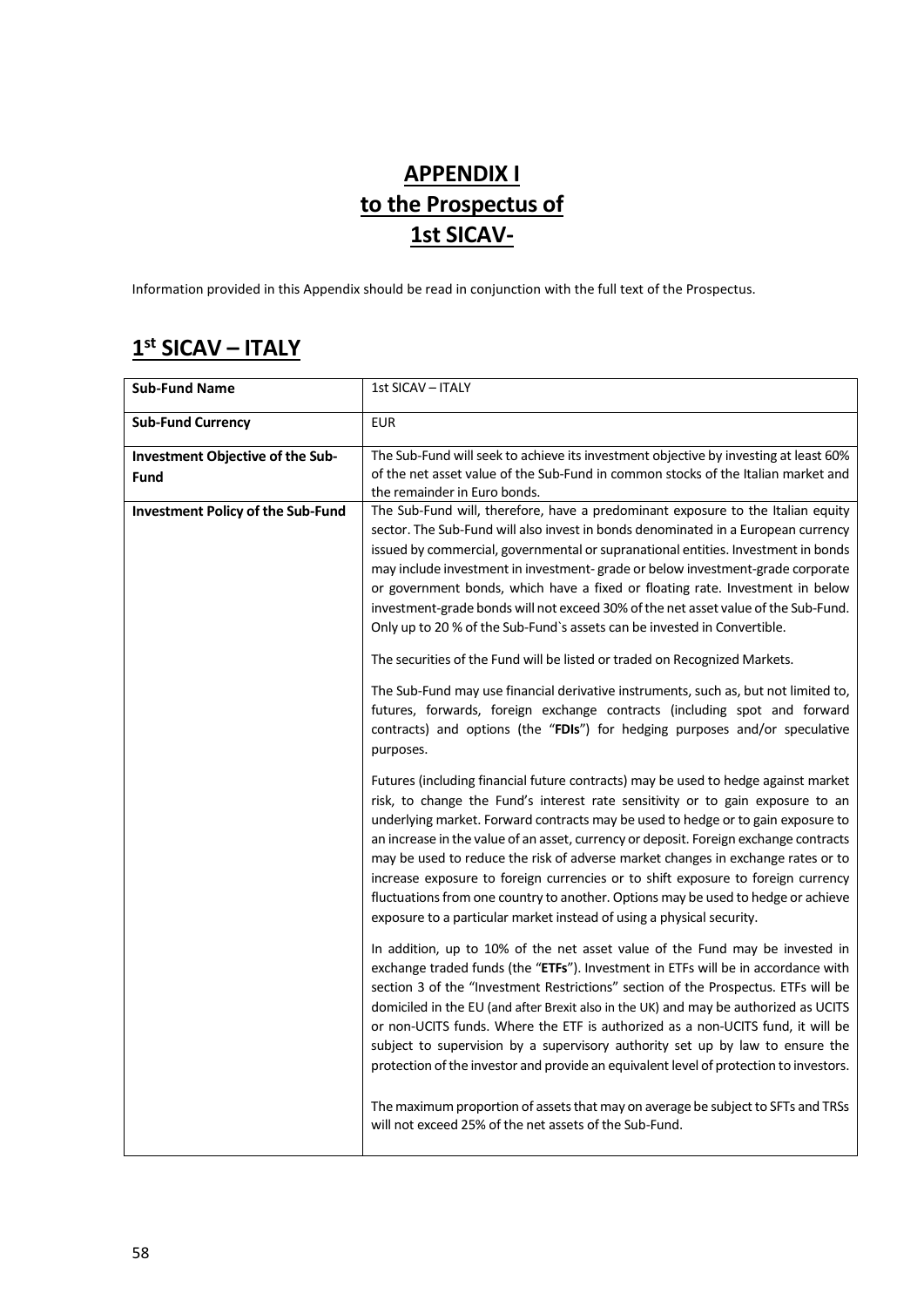|                                                              | The expected proportion of assets that may be subject to SFTs and TRSs is 0% of the<br>net assets of the Sub-fund.                                                |
|--------------------------------------------------------------|-------------------------------------------------------------------------------------------------------------------------------------------------------------------|
|                                                              |                                                                                                                                                                   |
|                                                              | Potential subscribers are advised that this Sub-Fund may fall within the scope of<br>the Savings Tax Directive 2003/48/CE                                         |
| <b>Investor Profile of the Sub-Fund</b>                      | The Sub-Fund is intended for investors who seek capital growth over the long-term.                                                                                |
|                                                              | This Sub-Fund is suitable to investors who can afford to set aside the capital invested                                                                           |
|                                                              | for at least five years.                                                                                                                                          |
| Main Risks associated with the                               | Potential investors in this Sub-Fund should consult their stockbroker, bank manager,                                                                              |
| investment in the Sub-Funds                                  | solicitor, accountant or other independent financial advisor before investing. These                                                                              |
|                                                              | risk factors are not intended to be exhaustive and there may be other risk factors                                                                                |
|                                                              | which a potential investor should consider prior to investing in Shares in the Sub-                                                                               |
|                                                              | Fund. However, the investments of the Sub-Fund will be subject to market                                                                                          |
|                                                              | fluctuations and other risks normally associated with any investment and there can<br>be no assurance that the Sub-Fund's investment objectives will be achieved. |
|                                                              |                                                                                                                                                                   |
| <b>Management Company</b>                                    | <b>Pharus Management Lux S.A.</b>                                                                                                                                 |
| <b>Investment Manager of the Sub-</b>                        | <b>Olympia Wealth Management Ltd</b>                                                                                                                              |
| <b>Fund</b>                                                  | 32 Ludgate Hill                                                                                                                                                   |
|                                                              | , London EC4M 7DR<br>United Kingdom                                                                                                                               |
|                                                              |                                                                                                                                                                   |
| <b>Depositary</b>                                            | <b>Edmond de Rothschild (Europe)</b>                                                                                                                              |
| <b>Central Administration Register</b><br>and Transfer Agent | Edmond de Rothschild Asset Management (Luxembourg)                                                                                                                |
| <b>Valuation Date of the Sub-Fund</b>                        | The net asset value per Share is determined on each business day in Luxembourg.                                                                                   |
|                                                              | (the "Valuation Date")                                                                                                                                            |
|                                                              | The Net Asset Value is calculated and published on the first Business Day following                                                                               |
|                                                              | the relevant Valuation Day (the "NAV calculation day")                                                                                                            |
| Payment of the issue and                                     | Within three (3) Business Days after the Valuation Day                                                                                                            |
| redemption price for the Sub-                                |                                                                                                                                                                   |
| Fund<br><b>Financial Year</b>                                | 01 January to 31 December                                                                                                                                         |
|                                                              |                                                                                                                                                                   |
| Sub-Fund's term                                              | Unlimited                                                                                                                                                         |
| Share classes available under the                            | Class R is opened to all type of investors.                                                                                                                       |
| Sub-Fund                                                     | Class I is reserved to Institutional Investors.                                                                                                                   |
|                                                              | If investors in Class I Shares no longer fulfil the conditions of eligibility as Institutional                                                                    |
|                                                              | Investors, the Board of Directors may convert their Shares, free of charge, into retail                                                                           |
|                                                              | share Classes of this Sub Fund.                                                                                                                                   |
|                                                              |                                                                                                                                                                   |
|                                                              | Class S is reserved to Institutional Investors.                                                                                                                   |
| <b>ISIN Codes of the available share</b>                     | LU1435777591 1ST SICAV-ITALY-R EUR ACC                                                                                                                            |
| <b>classes</b>                                               | LU1435777674 1ST SICAV-ITALY-I EUR ACC<br>LU1435777757 1ST SICAV-ITALY-S EUR ACC                                                                                  |
|                                                              |                                                                                                                                                                   |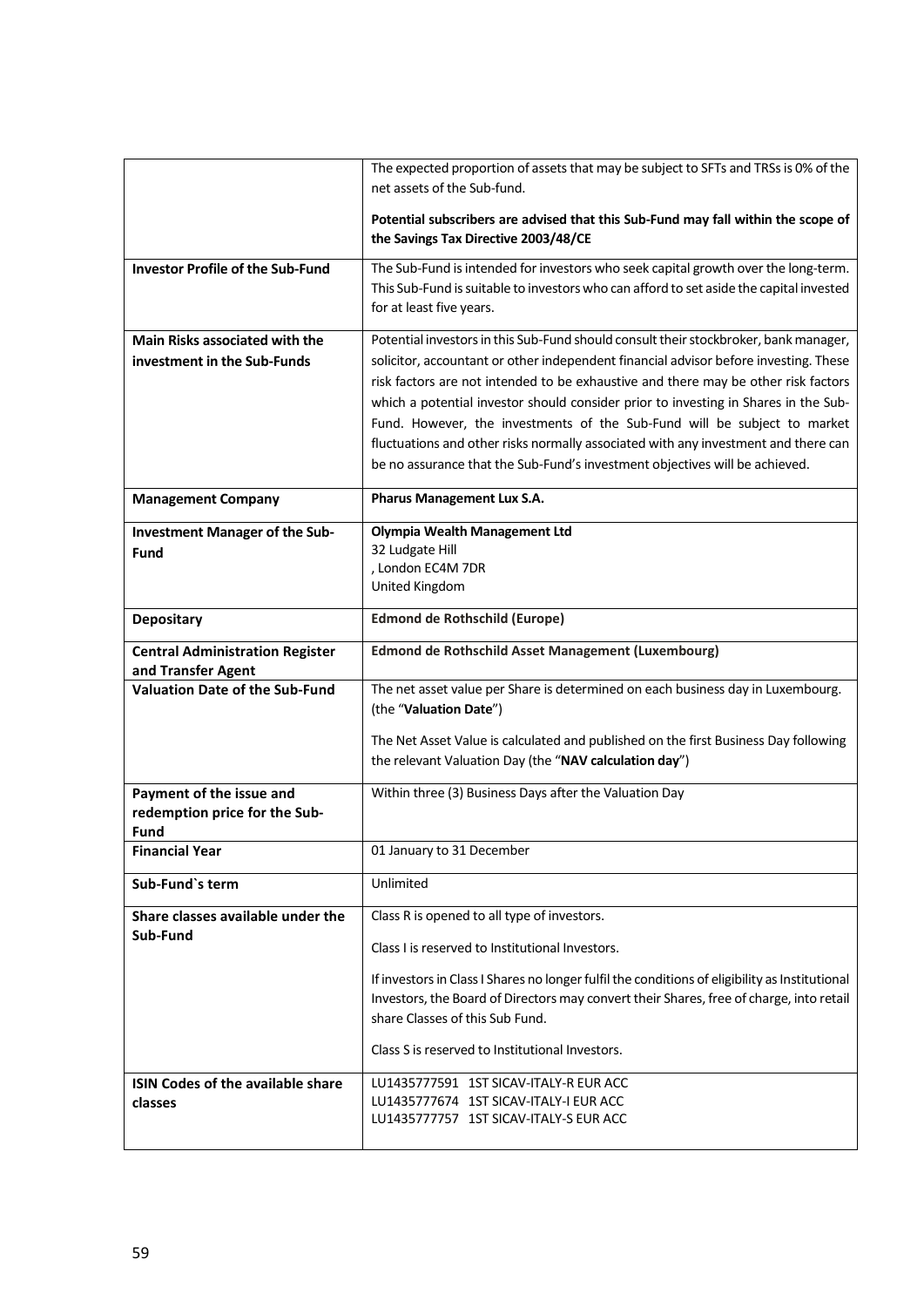| <b>Currency of the available share</b>                       | The currency of the R Class is EUR                                                                                                                          |
|--------------------------------------------------------------|-------------------------------------------------------------------------------------------------------------------------------------------------------------|
| classes                                                      | The currency of the I Class is EUR                                                                                                                          |
|                                                              | The currency of the S Class is EUR                                                                                                                          |
| <b>Distribution or accumulation</b>                          | No dividend payments will be made.                                                                                                                          |
| policy of the share class(es)<br>launched under the Sub Fund |                                                                                                                                                             |
| <b>Initial Minimum Investment per</b>                        | 1.000 EUR for class R Share                                                                                                                                 |
| share class                                                  | 25.000 EUR for class I Shares                                                                                                                               |
|                                                              | 500,000 EUR for class S Shares                                                                                                                              |
| <b>Minimum Holding Amount per</b>                            | 1.000 EUR for class R Share                                                                                                                                 |
| share class                                                  | 25.000 EUR for class I Shares                                                                                                                               |
|                                                              | 500,000 EUR for class S Shares                                                                                                                              |
| Front End Load per share class                               | up to 3% of the applicable net asset value per Share                                                                                                        |
| <b>Conversion Fee per share class</b>                        | up to 0.5% of the applicable net asset value per Share.                                                                                                     |
|                                                              |                                                                                                                                                             |
| Redemption Fee per share class                               | up to 2% of the applicable net asset value per Share                                                                                                        |
| <b>Shareholder Servicing Fee</b>                             | up to 0.25% per annum of the applicable Sub-Fund's average net assets for the<br>share classes R, I and S                                                   |
|                                                              |                                                                                                                                                             |
|                                                              |                                                                                                                                                             |
| Launch Date per share class                                  | The R Shares have had 1st NAV dated the 27th of March 2017 calculated the 28th<br>of March 2017.                                                            |
|                                                              | The I Shares have had 1 <sup>st</sup> NAV dated the 27th of March 2017 calculated the 28 <sup>th</sup><br>of March 2017.                                    |
|                                                              | TBD for class S                                                                                                                                             |
| <b>Initial Offering Period per share</b><br>class            | The R Shares may be initially subscribed from the 1st of March 2017 until the<br>24th of March 2017 at the initial subscription price of EUR 100 per Share. |
|                                                              | The I Shares may be initially subscribed from the 1st of March 2017 until the<br>24th of March 2017 at the initial subscription price of EUR 100 per Share. |
|                                                              | TBD for class S.                                                                                                                                            |
| Initial issue price (excluding front                         | 100 EUR for class R and L shares                                                                                                                            |
| end load) per share class<br><b>Global fee</b>               | up to 1.95 % p.a. of the average net assets value during each quarter for Class R                                                                           |
|                                                              | and payable quarterly on arrears.                                                                                                                           |
|                                                              | up to 1.50 % p.a. of the average net assets value during each quarter for Class I                                                                           |
|                                                              | and payable quarterly on arrears.                                                                                                                           |
|                                                              | up to 0.95 % p.a. of the average net assets value during each quarter for Class S                                                                           |
|                                                              | and payable quarterly on arrears.                                                                                                                           |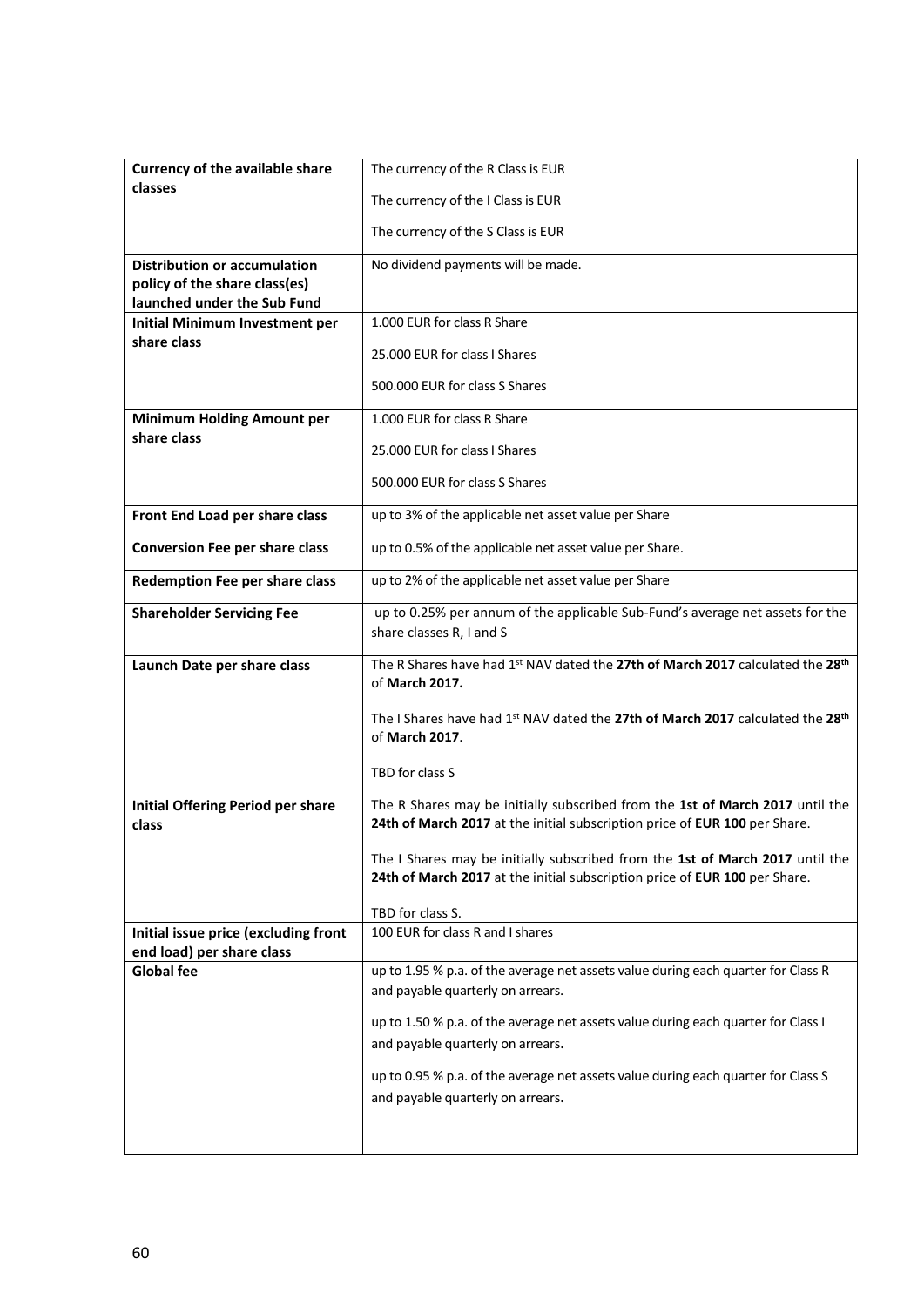| Performance Fee per share class                     | In addition, the Investment Manager is entitled to receive for all Share Classes an<br>annual performance fee.                                                                                                                                                                                                                                                                                                                                                                                           |
|-----------------------------------------------------|----------------------------------------------------------------------------------------------------------------------------------------------------------------------------------------------------------------------------------------------------------------------------------------------------------------------------------------------------------------------------------------------------------------------------------------------------------------------------------------------------------|
|                                                     | The annual performance fee represents per Share 20% of the annual positive<br>performance of the Net Asset Value per Share of the FTSE Italia All-Share Index. The<br>amount of the performance fee as calculated on a daily basis will be withdrawn on<br>a daily basis from the Sub-Fund's assets and accrued in view of the payment at the<br>end of the Fund's accounting year of such performance fee.                                                                                              |
|                                                     | The financial intermediaries in connection with the distribution and/or placing of<br>the Fund's Shares may be entitled to a retrocession payment on the performance<br>fee net of VAT, if applicable.                                                                                                                                                                                                                                                                                                   |
|                                                     | In case of a redemption of Shares on which a performance fee is accrued, such<br>performance fee will be deemed realized and becomes payable immediately. The<br>daily accruals of the performance fee are aggregated in order to determine a<br>positive or negative end-result. If the end-result at the end of the Fund's accounting<br>year is negative, no performance fee will be paid. A negative end-result will however<br>not be brought forward from one accounting year to another.          |
| <b>Global service fee</b>                           | up to 0.27% with a minimum of euro 30.000 per year per Sub-Fund                                                                                                                                                                                                                                                                                                                                                                                                                                          |
| <b>Distribution Countries per share</b><br>class    | For all Share classes Luxembourg and Italy                                                                                                                                                                                                                                                                                                                                                                                                                                                               |
| <b>Risk-Management Procedure of</b><br>the Sub-Fund | The Management Company will use the commitment approach, according to CSSF<br>Circular 11/512 and article 47 of the CSSF Regulation 10/04, for determining the<br>global exposure risk of the Sub-Fund.                                                                                                                                                                                                                                                                                                  |
|                                                     | The Sub-Fund's total commitment to financial derivative instruments is limited to<br>100% of the Sub-Fund's total net assets, which is quantified as the sum, as an<br>absolute value, of the individual commitments, after consideration of the possible<br>effects of netting and coverage. The Sub-Fund will make use of financial derivatives<br>instruments in a manner not to materially alter its risk profile over what would be<br>the case if financial derivatives instruments were not used. |
|                                                     | The Management Company will ensure that the overall risk linked to derivatives<br>does not exceed the total net value of the portfolio of the Sub-Fund.                                                                                                                                                                                                                                                                                                                                                  |
|                                                     | A total leverage of up to 100% over the Net Asset Value of the Sub-Fund is<br>admissible. This percentage does not represent an additional investment restriction<br>and may vary from time to time.                                                                                                                                                                                                                                                                                                     |
| <b>TAXE D'ABONNEMENT</b>                            | The Sub-Fund is subject to a subscription tax at an annual rate which amounts to<br>0.05% of the net assets value of the Sub-Fund and is calculated and payable<br>quarterly on the basis of the Sub-Fund's net asset value at the end of each quarter,<br>except for the Shares reserved for Institutional Investors who may benefit from the<br>reduced rate of 0.01% i.e. Class I and S Shares.                                                                                                       |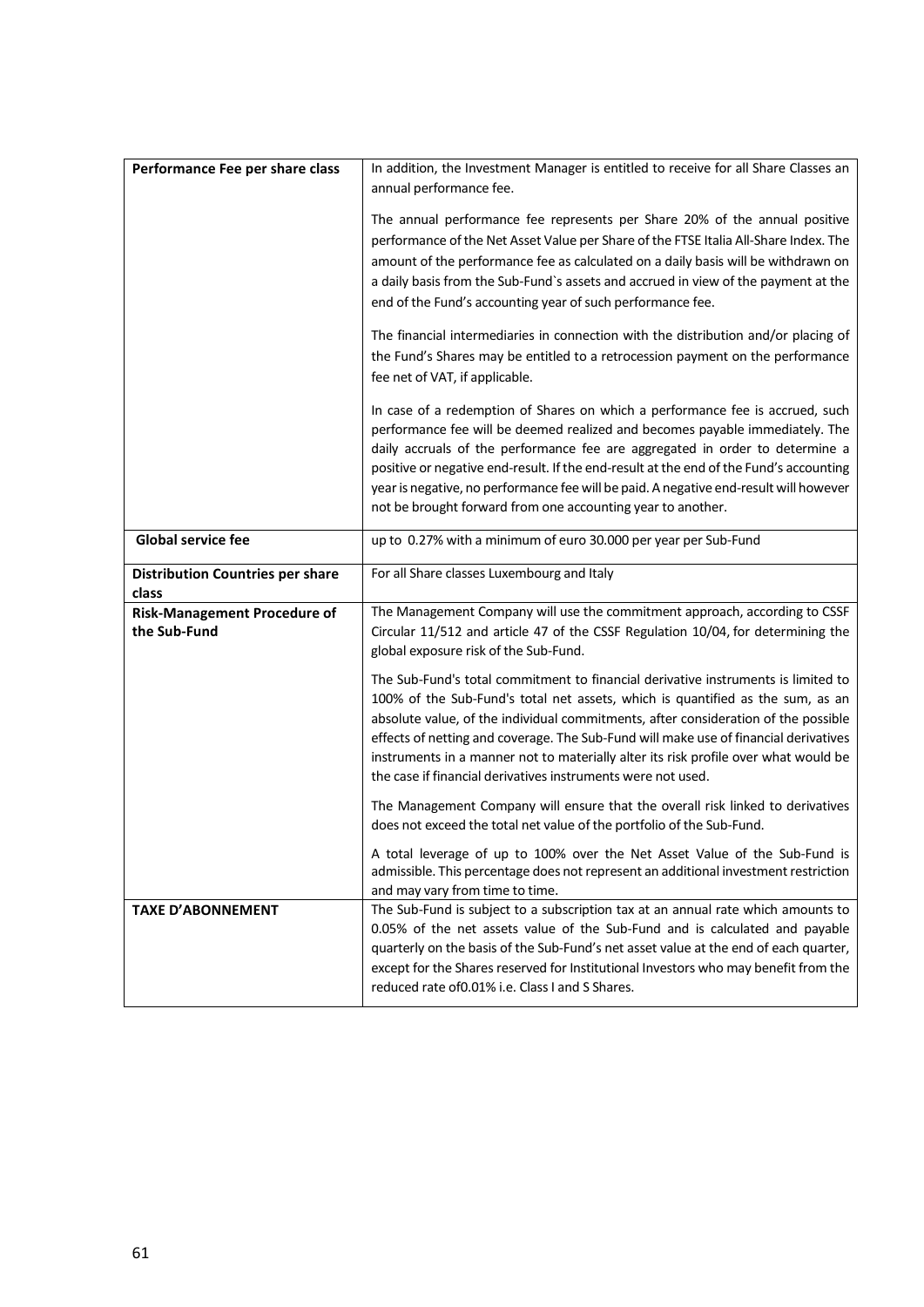# **1st SICAV – EUROPE SMALL CAP (Dormant)**

| <b>Sub-Fund Name</b>                            | 1st SICAV - EUROPE SMALL CAP                                                                                                                                                                                                                                                                                                                                                                                                                                                                                                                                                                                                                                                            |
|-------------------------------------------------|-----------------------------------------------------------------------------------------------------------------------------------------------------------------------------------------------------------------------------------------------------------------------------------------------------------------------------------------------------------------------------------------------------------------------------------------------------------------------------------------------------------------------------------------------------------------------------------------------------------------------------------------------------------------------------------------|
| <b>Sub-Fund Currency</b>                        | <b>EUR</b>                                                                                                                                                                                                                                                                                                                                                                                                                                                                                                                                                                                                                                                                              |
| Investment Objective of the Sub-<br><b>Fund</b> | The Sub-Fund will seek to achieve its investment objective by investing primarily in<br>equities of small, medium and large companies listed or traded on recognized<br>European markets such as, but not exclusively, Austria, Belgium, Denmark, Finland,<br>France, Germany, Greece, Ireland, Italy, the Netherlands, Norway, Portugal, Spain,<br>Sweden, Switzerland, and the United Kingdom.                                                                                                                                                                                                                                                                                        |
| <b>Investment Policy of the Sub-Fund</b>        | The Sub-Fund may also invest up to 30% of the net asset value of the Fund in bonds<br>issued by commercial, governmental or supranational entities domiciled in EU<br>Member States and denominated in a European currency. Investment in bonds may<br>include investment in investment-grade or below investment-grade corporate or<br>government bonds, which have a fixed or floating rate.                                                                                                                                                                                                                                                                                          |
|                                                 | 80% of this bond investments will be done in bonds, convertible bonds,<br>including fixed or floating rates, zero-coupons, government, or corporate<br>bonds with a minimum rating from Moody's and/or Standard & Poor's (B3-B-)<br>issued from OECD issuers;<br>20% of this bond investments will be done in bonds, convertible bonds,<br>$\bullet$<br>including fixed or floating rates, zero-coupons, government, treasury or<br>corporate bonds issued by non-OECD issuers and/or not rated bonds;                                                                                                                                                                                  |
|                                                 | In addition, up to 10% of the net asset value of the Fund may be invested in exchange<br>traded funds (the "ETFs"). Investment in ETFs will be in accordance with section 3 of<br>the "Investment Restrictions" section of the Prospectus. ETFs will be domiciled in<br>the EU (and after Brexit also in the UK) and may be authorized as UCITS or non-UCITS<br>funds. Where the ETF is authorized as a non-UCITS fund, it will be subject to<br>supervision by a supervisory authority set up by law to ensure the protection of the<br>investor and provide an equivalent level of protection to investors.                                                                           |
|                                                 | The Sub-Fund may use financial derivative instruments, such as futures, forwards,<br>foreign exchange contracts (including spot and forward contracts) and options (the<br>"FDIs") for hedging purposes and/or speculative purposes.                                                                                                                                                                                                                                                                                                                                                                                                                                                    |
|                                                 | Futures (including financial future contracts) may be used to hedge against market<br>risk, to change the Fund's interest rate sensitivity or to gain exposure to an<br>underlying market. Forward contracts may be used to hedge or to gain exposure to<br>an increase in the value of an asset, currency or deposit. Foreign exchange contracts<br>may be used to reduce the risk of adverse market changes in exchange rates or to<br>increase exposure to foreign currencies or to shift exposure to foreign currency<br>fluctuations from one country to another. Options may be used to hedge or achieve<br>exposure to a particular market instead of using a physical security. |
|                                                 | The maximum proportion of assets that may on average be subject to SFTs and TRSs<br>will not exceed 25% of the net assets of the Sub-Fund.                                                                                                                                                                                                                                                                                                                                                                                                                                                                                                                                              |
|                                                 | The expected proportion of assets that may be subject to SFTs and TRSs is 0% of the<br>net assets of the Sub-fund.                                                                                                                                                                                                                                                                                                                                                                                                                                                                                                                                                                      |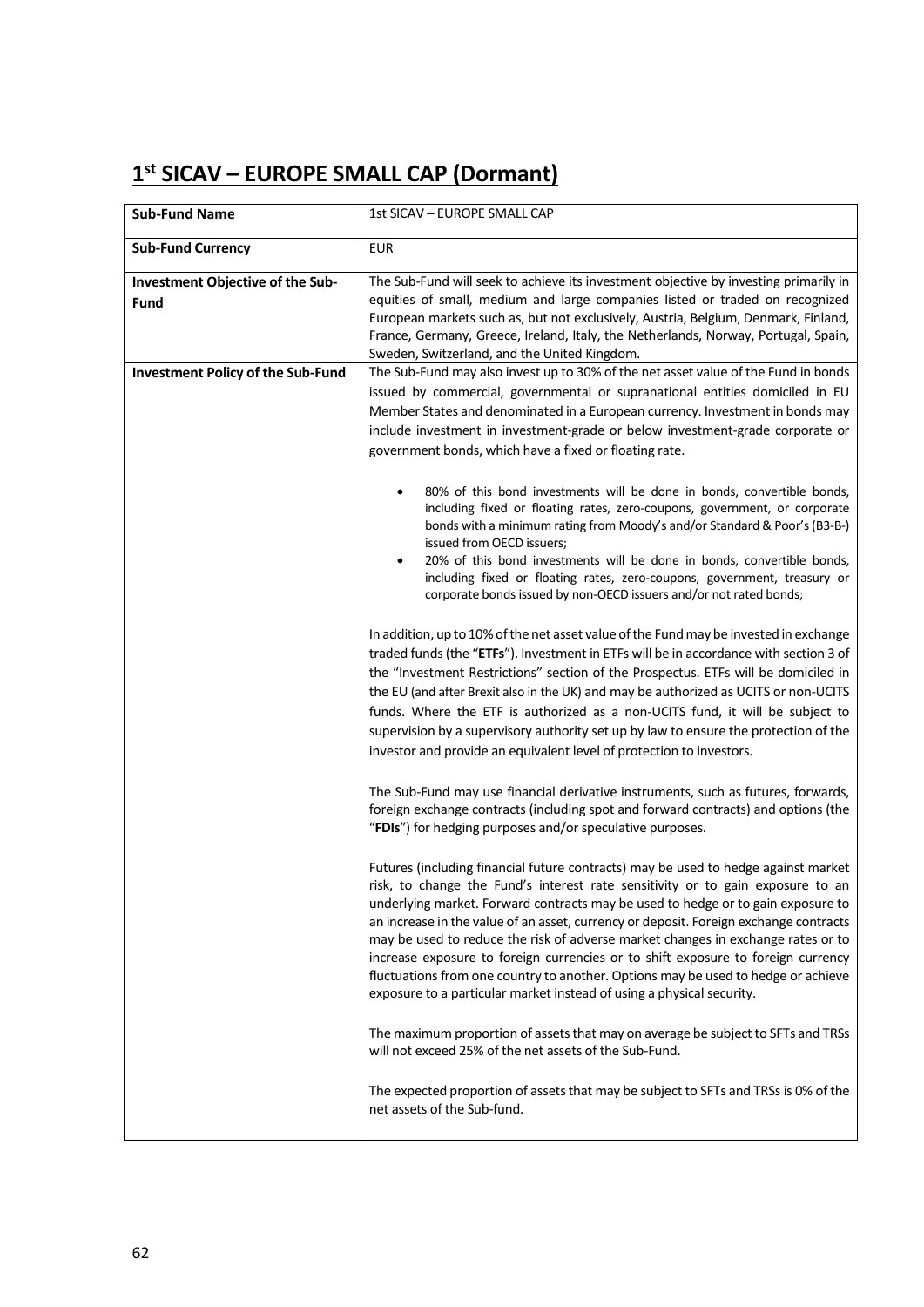|                                                                      | Potential subscribers are advised that this Sub-Fund may fall within the scope of<br>the Savings Tax Directive 2003/48/CE.                                                                                                                                                                                                                                                                                                            |
|----------------------------------------------------------------------|---------------------------------------------------------------------------------------------------------------------------------------------------------------------------------------------------------------------------------------------------------------------------------------------------------------------------------------------------------------------------------------------------------------------------------------|
| <b>Investor Profile of the Sub-Fund</b>                              | The Sub-Fund is intended for investors who seek capital growth over the long-term.                                                                                                                                                                                                                                                                                                                                                    |
|                                                                      | This Sub-Fund is suitable to investors who can afford to set aside the capital invested                                                                                                                                                                                                                                                                                                                                               |
|                                                                      | for at least five years.                                                                                                                                                                                                                                                                                                                                                                                                              |
| <b>Main Risks associated with the</b><br>investment in the Sub-Funds | Potential investors in this Sub-Fund should consult their stockbroker, bank manager,<br>solicitor, accountant or other independent financial advisor before investing. These<br>risk factors are not intended to be exhaustive and there may be other risk factors<br>which a potential investor should consider prior to investing in Shares in the Sub-<br>Fund. However, the investments of the Sub-Fund will be subject to market |
|                                                                      | fluctuations and other risks normally associated with any investment and there can<br>be no assurance that the Sub-Fund's investment objectives will be achieved.                                                                                                                                                                                                                                                                     |
|                                                                      | Convertible Bonds may be exposed to higher volatility than other bonds with an<br>increased risk of capital loss, but with the potential of higher returns. If the Sub-Fund<br>receives Shares from a conversion of Convertible Bonds, the Sub- Fund is exposed<br>to equity risk for the period until such a position is sold.                                                                                                       |
| <b>Management Company</b>                                            | Pharus Management Lux S.A.                                                                                                                                                                                                                                                                                                                                                                                                            |
| <b>Investment Manager of the Sub-</b>                                | <b>Olympia Wealth Management Ltd</b>                                                                                                                                                                                                                                                                                                                                                                                                  |
| <b>Fund</b>                                                          | 32 Ludgate Hill,<br>London, EC4M 7DR                                                                                                                                                                                                                                                                                                                                                                                                  |
|                                                                      | United Kingdom                                                                                                                                                                                                                                                                                                                                                                                                                        |
| <b>Depositary</b>                                                    | <b>Edmond de Rothschild (Europe)</b>                                                                                                                                                                                                                                                                                                                                                                                                  |
| <b>Central Administration Register</b>                               | <b>Edmond de Rothschild Asset Management (Luxembourg)</b>                                                                                                                                                                                                                                                                                                                                                                             |
| and Transfer Agent<br><b>Valuation Date of the Sub-Fund</b>          | The net asset value per Share is determined on each business day in Luxembourg.                                                                                                                                                                                                                                                                                                                                                       |
|                                                                      | (The "Valuation Date")                                                                                                                                                                                                                                                                                                                                                                                                                |
|                                                                      |                                                                                                                                                                                                                                                                                                                                                                                                                                       |
|                                                                      | The Net Asset Value is calculated and published on the first Business Day following                                                                                                                                                                                                                                                                                                                                                   |
|                                                                      | the relevant Valuation Day (the "NAV calculation day")                                                                                                                                                                                                                                                                                                                                                                                |
| Payment of the issue and                                             | Within three (3) Business Days after the Valuation Day                                                                                                                                                                                                                                                                                                                                                                                |
| redemption price for the Sub-                                        |                                                                                                                                                                                                                                                                                                                                                                                                                                       |
| Fund<br><b>Financial Year</b>                                        | 01 January to 31 December                                                                                                                                                                                                                                                                                                                                                                                                             |
|                                                                      |                                                                                                                                                                                                                                                                                                                                                                                                                                       |
| Sub-Fund's term                                                      | Unlimited                                                                                                                                                                                                                                                                                                                                                                                                                             |
| Share classes available under the                                    | Class R is opened to all type of investors.                                                                                                                                                                                                                                                                                                                                                                                           |
| Sub-Fund                                                             | Class I is reserved to Institutional Investors.                                                                                                                                                                                                                                                                                                                                                                                       |
|                                                                      | If investors in Class I Shares no longer fulfil the conditions of eligibility as Institutional<br>Investors, the Board of Directors may convert their Shares, free of charge, into retail<br>share Classes of this Sub Fund.                                                                                                                                                                                                          |
|                                                                      | Class S is reserved to Institutional Investors.                                                                                                                                                                                                                                                                                                                                                                                       |
| <b>ISIN Codes of the available share</b><br>classes                  | LU1435777831 1ST SICAV-EUROPE SMALL CAP-R EUR ACC                                                                                                                                                                                                                                                                                                                                                                                     |
|                                                                      | LU1435777914 1ST SICAV-EUROPE SMALL CAP-I EUR ACC                                                                                                                                                                                                                                                                                                                                                                                     |
|                                                                      | LU1435778052 1ST SICAV-EUROPE SMALL CAP-S EUR ACC                                                                                                                                                                                                                                                                                                                                                                                     |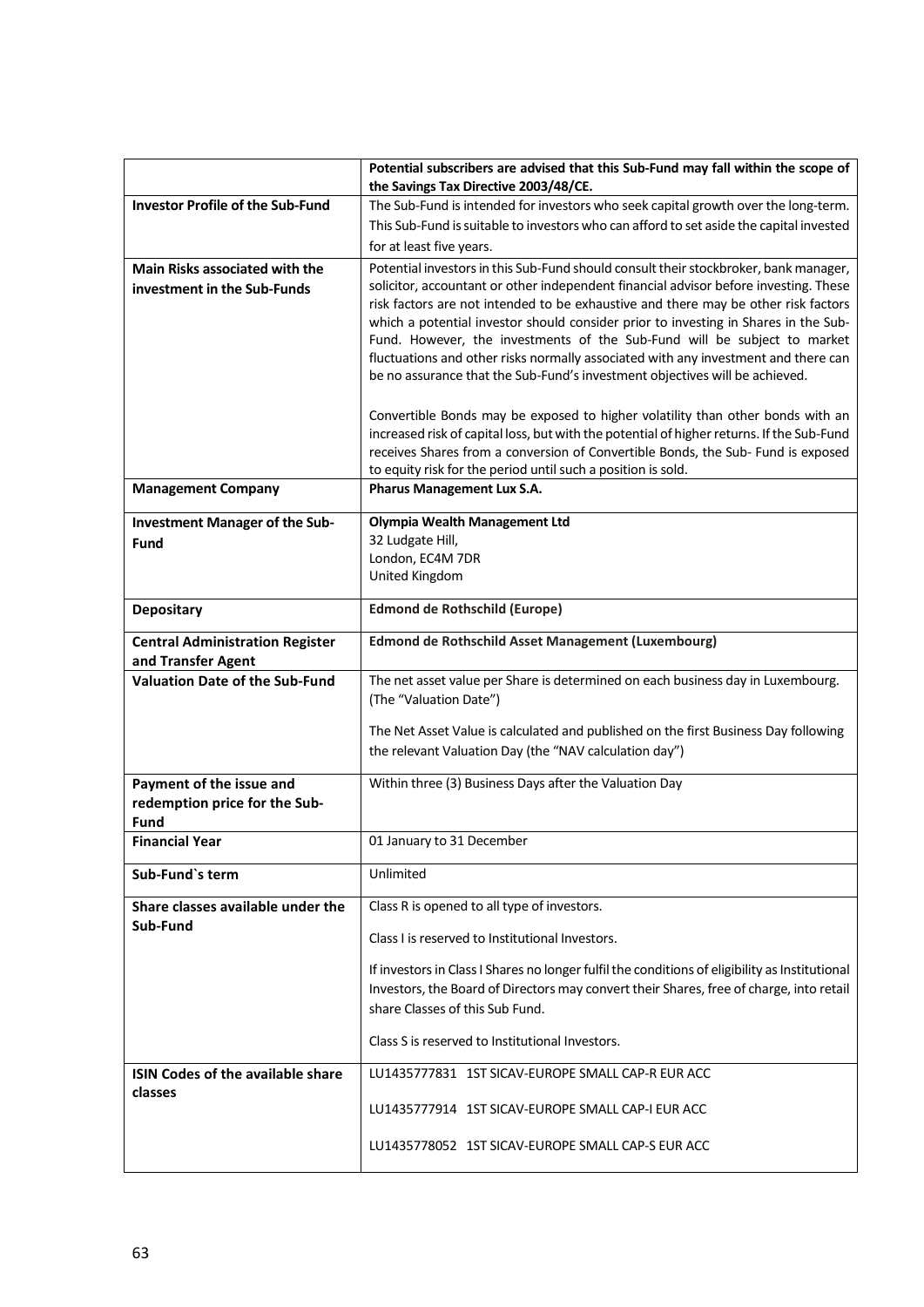| <b>Currency of the available share</b>                            | The currency of the R Class is EUR                                                                                                                          |
|-------------------------------------------------------------------|-------------------------------------------------------------------------------------------------------------------------------------------------------------|
| classes                                                           | The currency of the I Class is EUR                                                                                                                          |
|                                                                   | The currency of the S Class is EUR                                                                                                                          |
| <b>Distribution or accumulation</b>                               | No dividend payments will be made.                                                                                                                          |
| policy of the share class(es)<br>launched under the Sub Fund      |                                                                                                                                                             |
| <b>Initial Minimum Investment per</b>                             | 1.000 EUR for class R Share                                                                                                                                 |
| share class                                                       | 25,000 EUR for class I Shares                                                                                                                               |
|                                                                   | 500.000 EUR for class S Shares                                                                                                                              |
| <b>Minimum Holding Amount per</b>                                 | 1.000 EUR for class R Share                                                                                                                                 |
| share class                                                       | 25.000 EUR for class I Shares                                                                                                                               |
|                                                                   |                                                                                                                                                             |
|                                                                   | 500,000 EUR for class S Shares                                                                                                                              |
| Front End Load per share class                                    | up to 3% of the applicable net asset value per Share                                                                                                        |
| <b>Conversion Fee per share class</b>                             | up to 0.5% of the applicable net asset value per Share.                                                                                                     |
| Redemption Fee per share class                                    | up to 2% of the applicable net asset value per Share                                                                                                        |
| <b>Shareholder Servicing Fee</b>                                  | up to 0.25% per annum of the applicable Sub-Fund's average net assets for the                                                                               |
|                                                                   | share classes R I and S                                                                                                                                     |
|                                                                   |                                                                                                                                                             |
| Launch Date per share class                                       | The R Shares have had 1st NAV dated the 27th of March 2017 calculated the 28th<br>of March 2017.                                                            |
|                                                                   | The I Shares have had 1 <sup>st</sup> NAV dated the 27th of March 2017 calculated the 28 <sup>th</sup><br>of March 2017.                                    |
|                                                                   | TBD for class S                                                                                                                                             |
| <b>Initial Offering Period per share</b><br>class                 | The R Shares may be initially subscribed from the 1st of March 2017 until the<br>24th of March 2017 at the initial subscription price of EUR 100 per Share. |
|                                                                   | The I Shares may be initially subscribed from the 1st of March 2017 until the 24th<br>of March 2017 at the initial subscription price of EUR 100 per Share. |
|                                                                   | TBD for class S.                                                                                                                                            |
| Initial issue price (excluding front<br>end load) per share class | 100 EUR for class R and I shares                                                                                                                            |
| <b>Global fee</b>                                                 | up to 1.95 % p.a. of the average net assets value during each quarter for Class R                                                                           |
|                                                                   | and payable quarterly on arrears.                                                                                                                           |
|                                                                   | up to 1.50 % p.a. of the average net assets value during each quarter for Class I and<br>payable quarterly on arrears.                                      |
|                                                                   | up to 0.95 % p.a. of the average net assets value during each quarter for Class S<br>and payable quarterly on arrears.                                      |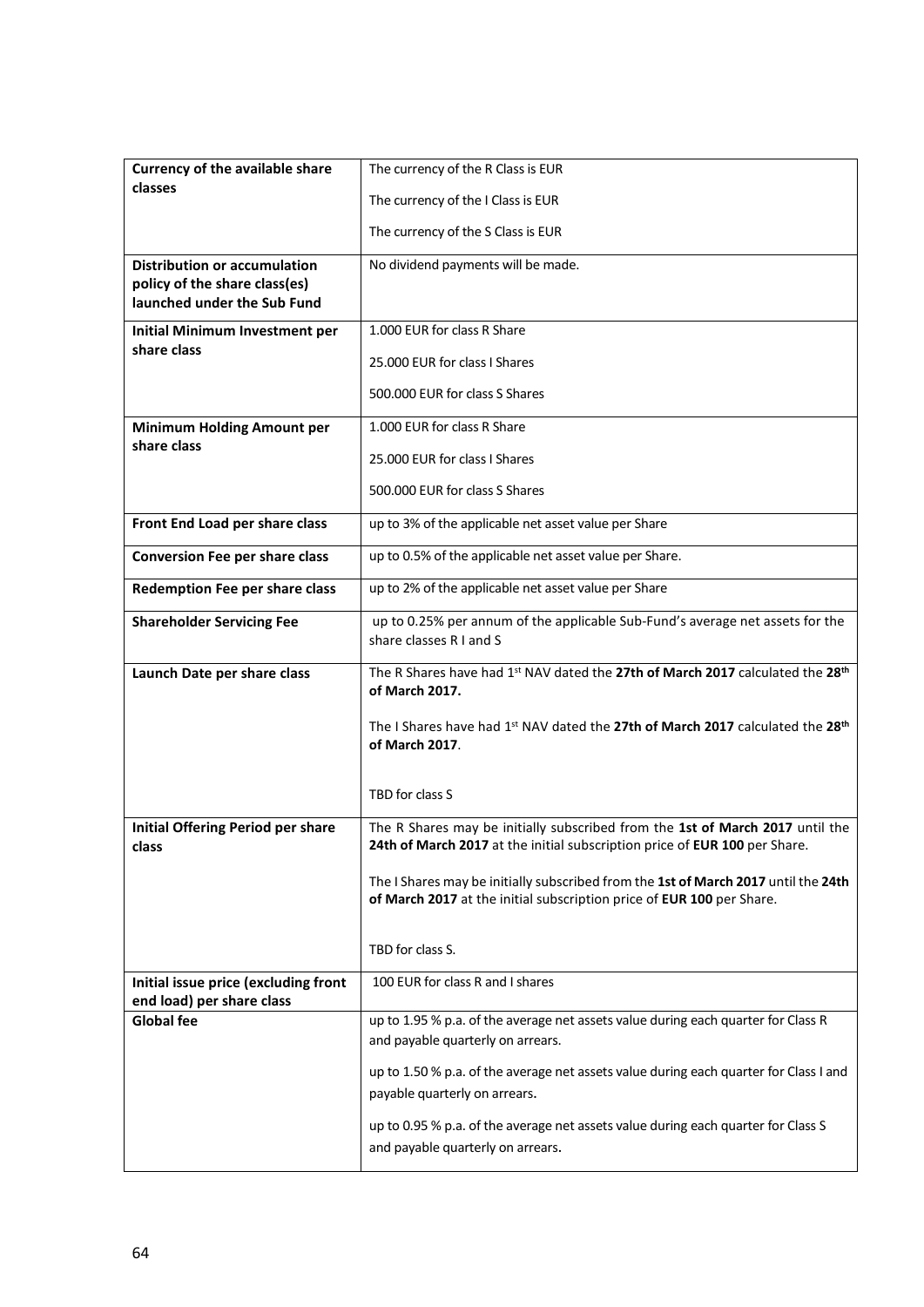| Performance Fee per share class              | In addition, the Investment Manager is entitled to receive for all Share Classes an                                                                                         |
|----------------------------------------------|-----------------------------------------------------------------------------------------------------------------------------------------------------------------------------|
|                                              | annual performance fee. The annual performance fee represents per Share 20% of<br>the annual positive performance of the Net Asset Value per Share of the                   |
|                                              | Eurostoxx600 index.                                                                                                                                                         |
|                                              |                                                                                                                                                                             |
|                                              | The financial intermediaries in connection with the distribution and/or placing of the<br>Fund's Shares may be entitled to a retrocession payment on the performance fee    |
|                                              | net of VAT, if applicable.                                                                                                                                                  |
|                                              | The amount of the performance fee as calculated on a daily basis will be withdrawn                                                                                          |
|                                              | on a daily basis from the Sub-Fund's assets and accrued in view of the payment at                                                                                           |
|                                              | the end of the Fund's accounting year of such performance fee.                                                                                                              |
|                                              | In case of a redemption of Shares on which a performance fee is accrued, such                                                                                               |
|                                              | performance fee will be deemed realized and becomes payable immediately. The<br>daily accruals of the performance fee are aggregated in order to determine a                |
|                                              | positive or negative end-result. If the end-result at the end of the Fund's accounting                                                                                      |
|                                              | year is negative, no performance fee will be paid. A negative end-result will however                                                                                       |
|                                              | not be brought forward from one accounting year to another.                                                                                                                 |
| <b>Servicing Fee</b>                         | Up to 0.27% with a minimum of euro 30.000 per year per sub-fund.                                                                                                            |
| <b>Distribution Countries per share</b>      | For all Share classes Luxembourg and Italy                                                                                                                                  |
| class<br><b>Risk-Management Procedure of</b> | The Management Company will use the commitment approach, according to CSSF                                                                                                  |
| the Sub-Fund                                 | Circular 11/512 and article 47 of the CSSF Regulation 10/04, for determining the                                                                                            |
|                                              | global exposure risk of the Sub-Fund.                                                                                                                                       |
|                                              | The Sub-Fund's total commitment to financial derivative instruments is limited to                                                                                           |
|                                              | 100% of the Sub-Fund's total net assets, which is quantified as the sum, as an<br>absolute value, of the individual commitments, after consideration of the possible        |
|                                              | effects of netting and coverage. The Sub-Fund will make use of financial derivatives                                                                                        |
|                                              | instruments in a manner not to materially alter its risk profile over what would be                                                                                         |
|                                              | the case if financial derivatives instruments were not used.                                                                                                                |
|                                              | The Management Company will ensure that the overall risk linked to derivatives                                                                                              |
|                                              | does not exceed the total net value of the portfolio of the Sub-Fund.                                                                                                       |
|                                              | A total leverage of up to 100% over the Net Asset Value of the Sub-Fund is<br>admissible. This percentage does not represent an additional investment restriction           |
|                                              | and may vary from time to time.                                                                                                                                             |
| <b>TAXE D'ABONNEMENT</b>                     | The Sub-Fund is subject to a subscription tax at an annual rate which amounts to                                                                                            |
|                                              | 0.05% of the net assets value of the Sub-Fund and is calculated and payable                                                                                                 |
|                                              | quarterly on the basis of the Sub-Fund's net asset value at the end of each quarter,<br>except for the Shares reserved for Institutional Investors who may benefit from the |
|                                              | reduced rate of 0.01% i.e. Class I and S Shares.                                                                                                                            |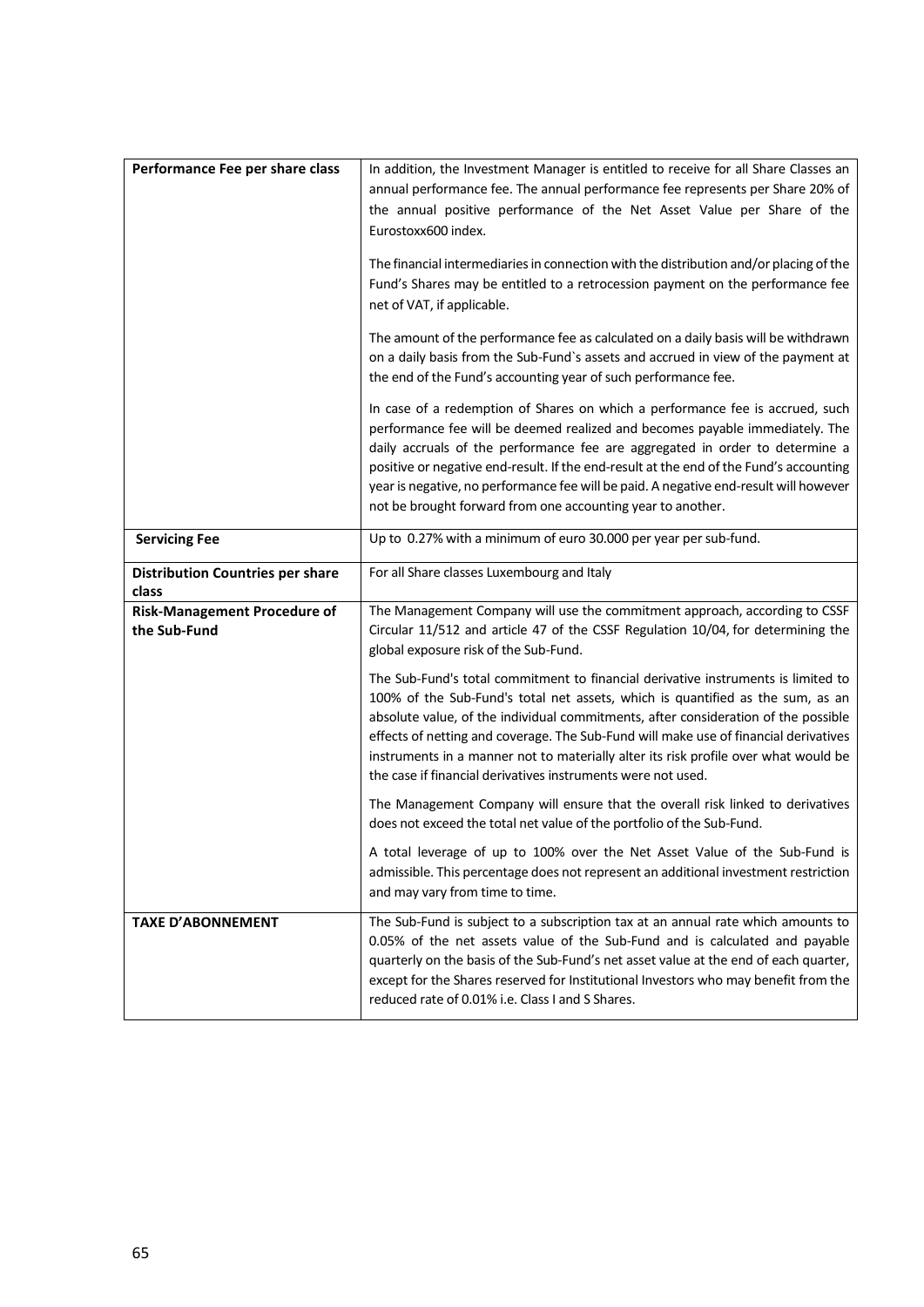# **1st SICAV – ATHENA BALANCED**

| <b>Sub-Fund Name</b>                            | <b>1st SICAV ATHENA BALANCED</b>                                                                                                                                                                                                                                                                                                                                                                                                                                                                                                                                                                                                                                                                                                                                                                                                                             |
|-------------------------------------------------|--------------------------------------------------------------------------------------------------------------------------------------------------------------------------------------------------------------------------------------------------------------------------------------------------------------------------------------------------------------------------------------------------------------------------------------------------------------------------------------------------------------------------------------------------------------------------------------------------------------------------------------------------------------------------------------------------------------------------------------------------------------------------------------------------------------------------------------------------------------|
| <b>Sub-Fund Currency</b>                        | <b>EUR</b>                                                                                                                                                                                                                                                                                                                                                                                                                                                                                                                                                                                                                                                                                                                                                                                                                                                   |
| Investment Objective of the Sub-<br><b>Fund</b> | The Sub-Fund shall be managed with the objective to obtain capital growth by<br>investing in liquid equities listed in the main stocks exchange markets in Europe, Asia<br>or the US and in a diversified range of debt securities of any kind, such as<br>government bonds, investment grade bonds, high yield bonds, convertible bonds,<br>floating rate notes, Inflation-Linked Bonds / Notes, money market instruments,<br>issued or guaranteed by sovereign, supranational or corporate issuers, denominated<br>in the reference currency or any other currencies.                                                                                                                                                                                                                                                                                      |
|                                                 | Inflation-Linked Bonds/ Notes are bonds/ notes whose interest payments and<br>principal (the payment made by the issuer at maturity) are linked to an index of<br>inflation. By contrast to Inflation-Linked Bonds/ Notes, the interest payments and<br>principal value of conventional bonds/ notes are fixed in nominal (money) terms.                                                                                                                                                                                                                                                                                                                                                                                                                                                                                                                     |
| <b>Investment Policy of the Sub-Fund</b>        | A maximum of 70 % of the Sub-Funds assets may be invested in liquid equities listed<br>in the main stocks exchange markets in Europe, Asia or the US.                                                                                                                                                                                                                                                                                                                                                                                                                                                                                                                                                                                                                                                                                                        |
|                                                 | Direct investments in Chinese equities are not foreseen.                                                                                                                                                                                                                                                                                                                                                                                                                                                                                                                                                                                                                                                                                                                                                                                                     |
|                                                 | A maximum of 100 % of the Sub-Fund's assets may be invested in Bonds including<br>investments in Debt Securities.                                                                                                                                                                                                                                                                                                                                                                                                                                                                                                                                                                                                                                                                                                                                            |
|                                                 | 70% of this bond investments will be done in bonds, convertible bonds,<br>including fixed or floating rates, zero-coupons, government, or corporate<br>bonds with a minimum rating from Moody's and/or Standard & Poors<br>(B3-B-) issued from OECD issuers;                                                                                                                                                                                                                                                                                                                                                                                                                                                                                                                                                                                                 |
|                                                 | 30% of this bond investments will be done in bonds, convertible bonds,<br>including fixed or floating rates, zero-coupons, government, treasury or<br>corporate bonds issued by non-OECD issuers and/or not rated bonds"                                                                                                                                                                                                                                                                                                                                                                                                                                                                                                                                                                                                                                     |
|                                                 | The Sub-Fund may invest in UCITS and/or other UCIs (including "ETFs" qualifying as<br>UCITS and/or UCIs" which will be domiciled in the EU (and after Brexit also in the UK),<br>whose purpose is to invest in a flexible way (from 0% to 100%) in a broad range of<br>asset classes such as equities, debt securities of any kind, government bonds,<br>investment grade bonds, high yield bonds, convertible bonds, floating rate notes,<br>financial derivatives, cash and cash equivalents, money market instruments, real<br>estate indices, financial indices, commodity certificates, commodities indices,<br>and UCITS and/or other UCIs which may have an indirect exposure to commodities<br>and real estate, without any geographical restriction, in compliance with the Law of<br>2010 and with the Grand-Ducal Regulation of February 8, 2008. |
|                                                 | The Sub-Fund shall not be charged for subscription or redemption fees on account<br>of its investments in such UCITS and other UCIs, for which PHARUS MANAGEMENT<br>LUX S.A. acts as management company nor is linked to such UCITS/UCIs<br>management company within the meaning of article 46(3) of the 2010 Law. Further<br>it has to be ensured that the entry and management fees applying to the target<br>UCITS, UCIs shall not exceed 3% (three percent) each of the Sub-Fund's net asset<br>value.                                                                                                                                                                                                                                                                                                                                                  |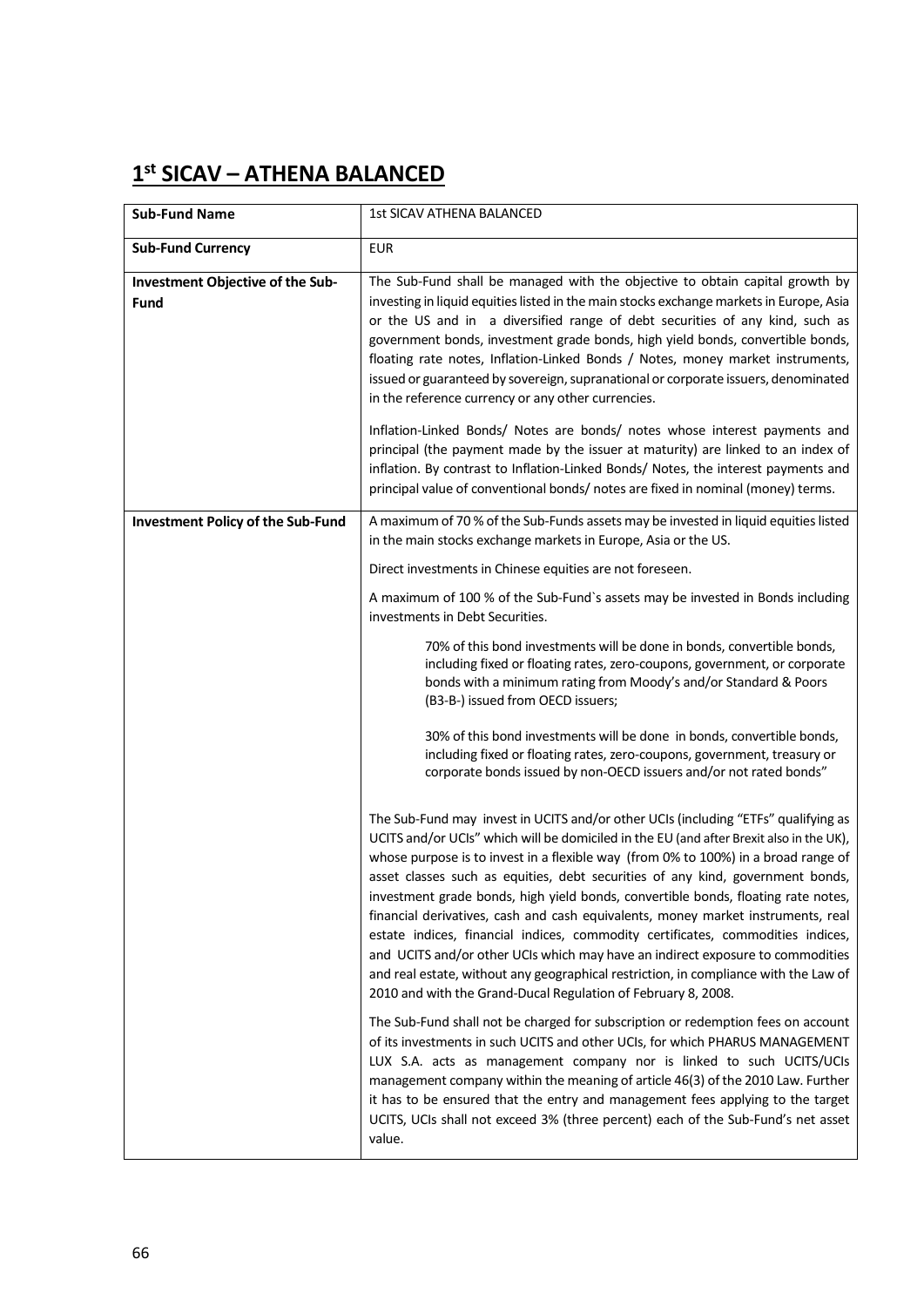|                                                                      | UCITS and/or UCIs as described above can represent, from 0% to 100% of the Sub-<br>Fund's net assets within the limit of the Law of 2010.                                                                                                                                                                                                                                                                                                                                                                                                                                                                  |
|----------------------------------------------------------------------|------------------------------------------------------------------------------------------------------------------------------------------------------------------------------------------------------------------------------------------------------------------------------------------------------------------------------------------------------------------------------------------------------------------------------------------------------------------------------------------------------------------------------------------------------------------------------------------------------------|
|                                                                      | The Investment in commodities will be indirect.                                                                                                                                                                                                                                                                                                                                                                                                                                                                                                                                                            |
|                                                                      | The underlying UCITS and other UCIs may be denominated in other currencies than<br>the Reference Currency.                                                                                                                                                                                                                                                                                                                                                                                                                                                                                                 |
|                                                                      | The Sub-Fund may, in accordance with the Fund's investment restrictions, purchase<br>or sell put and call options, financial futures and forward contracts, on financial<br>indices, foreign currencies and transferable securities for hedging purposes and/or<br>speculative purposes.                                                                                                                                                                                                                                                                                                                   |
|                                                                      | The maximum proportion of assets that may on average be subject to SFTs and TRSs<br>will not exceed 25% of the net assets of the Sub-Fund.                                                                                                                                                                                                                                                                                                                                                                                                                                                                 |
|                                                                      | The expected proportion of assets that may be subject to SFTs and TRSs is 0% of the<br>net assets of the Sub-fund.                                                                                                                                                                                                                                                                                                                                                                                                                                                                                         |
|                                                                      | Potential subscribers are advised that this Sub-Fund may fall within the scope of<br>the Savings Tax Directive 2003/48/CE                                                                                                                                                                                                                                                                                                                                                                                                                                                                                  |
| <b>Investor Profile of the Sub-Fund</b>                              | The Sub-Fund is intended for investors who seek capital growth over the long-term.<br>This Sub-Fund is suitable to investors who can afford to set aside the capital invested<br>for at least three years.                                                                                                                                                                                                                                                                                                                                                                                                 |
| <b>Main Risks associated with the</b><br>investment in the Sub-Funds | Potential investors in this Sub-Fund should consult their stockbroker, bank manager,<br>solicitor, accountant or other independent financial advisor before investing. These<br>risk factors are not intended to be exhaustive and there may be other risk factors<br>which a potential investor should consider prior to investing in Shares in the Sub-<br>Fund. However, the investments of the Sub-Fund will be subject to market<br>fluctuations and other risks normally associated with any investment and there can<br>be no assurance that the Sub-Fund's investment objectives will be achieved. |
|                                                                      | Convertible Bonds may be exposed to higher volatility than other bonds with an<br>increased risk of capital loss, but with the potential of higher returns. If the Sub-Fund<br>receives Shares from a conversion of Convertible Bonds, the Sub- Fund is exposed<br>to equity risk for the period until such a position is sold.                                                                                                                                                                                                                                                                            |
|                                                                      | Due to the possibility of the Sub-Fund to invest in High yield Bonds investors should<br>take further into account the below risks which might be caused due to the<br>investment possibility in high yield bonds.                                                                                                                                                                                                                                                                                                                                                                                         |
|                                                                      | • Credit risk: the risk of loss arising from default that may occur if an issuer fails to<br>make principal or interest payments when due. This risk is higher if the Fund holds<br>low-rated, non-investment grade securities.                                                                                                                                                                                                                                                                                                                                                                            |
|                                                                      | • Derivatives risk: the risk of loss in an instrument where a small change in the value<br>of the underlying investment may have a larger impact on the value of such<br>instrument. Derivatives may involve additional liquidity, credit and counterparty<br>risks.                                                                                                                                                                                                                                                                                                                                       |
|                                                                      | • Liquidity risk: the risk that arises when adverse market conditions affect the ability<br>to sell assets when necessary. Reduced liquidity may have a negative impact on the<br>price of the assets.                                                                                                                                                                                                                                                                                                                                                                                                     |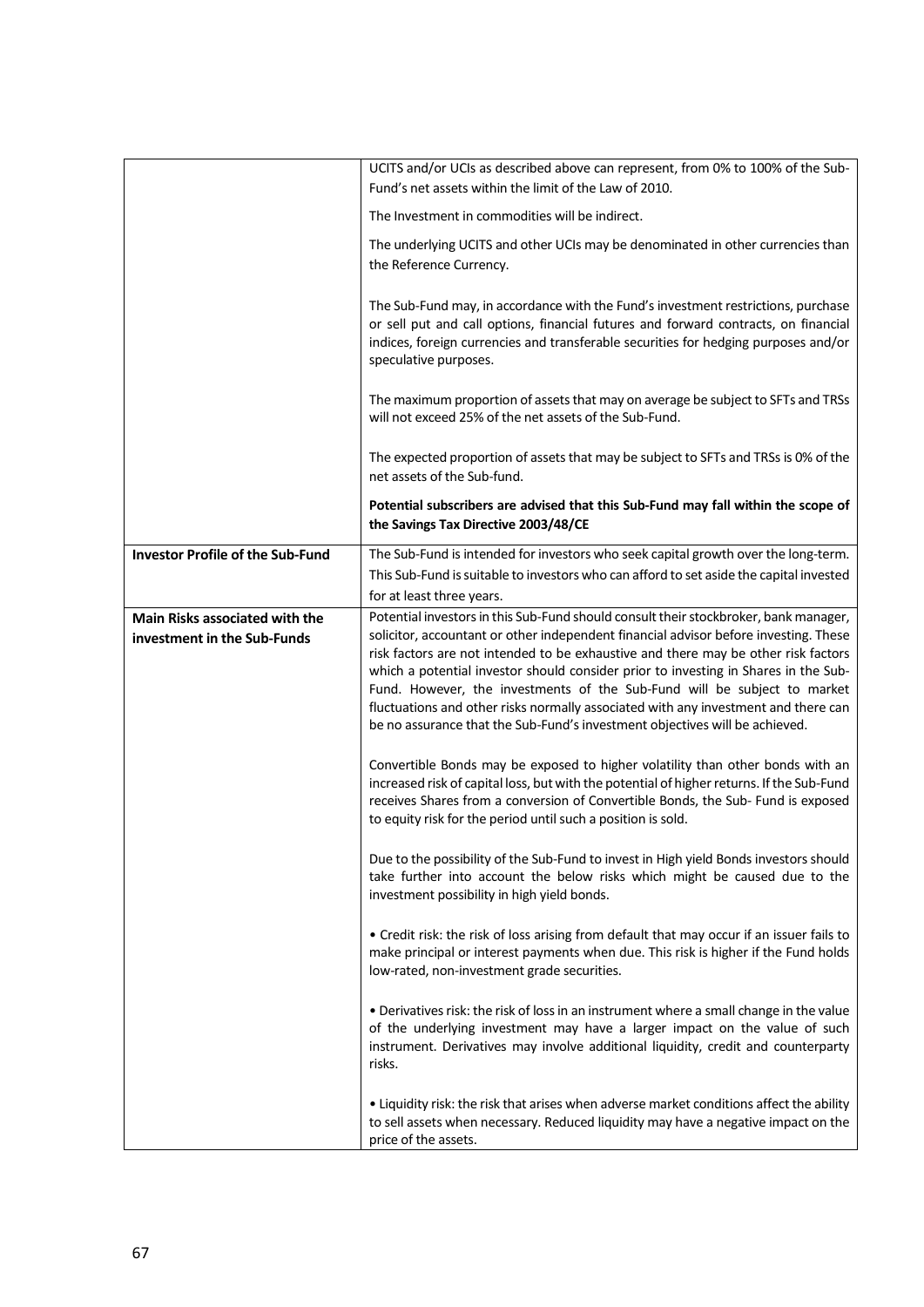| <b>Management Company</b>                         | Pharus Management Lux S.A.                                                                              |
|---------------------------------------------------|---------------------------------------------------------------------------------------------------------|
| <b>Investment Manager of the Sub-</b>             | Olympia Wealth Management Ltd,                                                                          |
| <b>Fund</b>                                       | 32 Ludgate Hill,                                                                                        |
|                                                   | London EC4M 7DR                                                                                         |
|                                                   | United Kingdom                                                                                          |
| <b>Depositary</b>                                 | <b>Edmond de Rothschild (Europe)</b>                                                                    |
| <b>Central Administration Register</b>            | <b>Edmond de Rothschild Asset Management (Luxembourg)</b>                                               |
| and Transfer Agent                                |                                                                                                         |
| <b>Valuation Date of the Sub-Fund</b>             | The net asset value per Share is determined on each business day in Luxembourg.                         |
|                                                   | (the "Valuation Date")                                                                                  |
|                                                   | The Net Asset Value is calculated and published on the first Business Day following                     |
|                                                   | the relevant Valuation Day (the "NAV calculation day")                                                  |
|                                                   |                                                                                                         |
| Payment of the issue and                          | Within three (3) Business Days after the Valuation Day                                                  |
| redemption price for the Sub-                     |                                                                                                         |
| Fund<br><b>Financial Year</b>                     |                                                                                                         |
|                                                   | 01 January to 31 December                                                                               |
| Sub-Fund's term                                   | Unlimited                                                                                               |
| Share classes available under the                 | Class R is opened to all type of investors.                                                             |
| Sub-Fund                                          | Class I is reserved to Institutional Investors.                                                         |
|                                                   |                                                                                                         |
| <b>ISIN Codes of the available share</b>          | LU1435778300<br>1ST SICAV-ATHENA BALANCED-R EUR ACC<br>LU1435778482 1ST SICAV-ATHENA BALANCED-I EUR ACC |
| classes<br><b>Currency of the available share</b> | The currency of the R Class is EUR                                                                      |
| classes                                           |                                                                                                         |
|                                                   | The currency of the I Class is EUR                                                                      |
| <b>Distribution or accumulation</b>               | No dividend payments will be made.                                                                      |
| policy of the share class(es)                     |                                                                                                         |
| launched under the Sub Fund                       |                                                                                                         |
| Initial Minimum Investment per                    | 1.000 EUR for class R Share                                                                             |
| share class                                       | 25,000 EUR for class I Shares                                                                           |
|                                                   |                                                                                                         |
| <b>Minimum Holding Amount per</b>                 | 1.000 EUR for class R Share                                                                             |
| share class                                       | 25.000 EUR for class I Shares                                                                           |
|                                                   |                                                                                                         |
| Front End Load per share class                    | up to 3 % of the applicable net asset value per Share R and I                                           |
| <b>Conversion Fee per share class</b>             | up to 0.5% of the applicable net asset value per Share                                                  |
| <b>Redemption Fee per share class</b>             | up to 2 % of the applicable net asset value per Share R and I                                           |
| <b>Shareholder Servicing</b>                      | up to 0.25% per annum of the applicable Sub-Fund's average net assets for the                           |
|                                                   | share classes R and I                                                                                   |
| Launch Date per share class                       | The R Shares have had its 1st NAV dated the 8th of May 2017 calculated the 9th of                       |
|                                                   | May 2017.                                                                                               |
|                                                   |                                                                                                         |
|                                                   | The I Shares have had its 1st NAV dated the 8th of May 2017 calculated the 9th of<br>May 2017.          |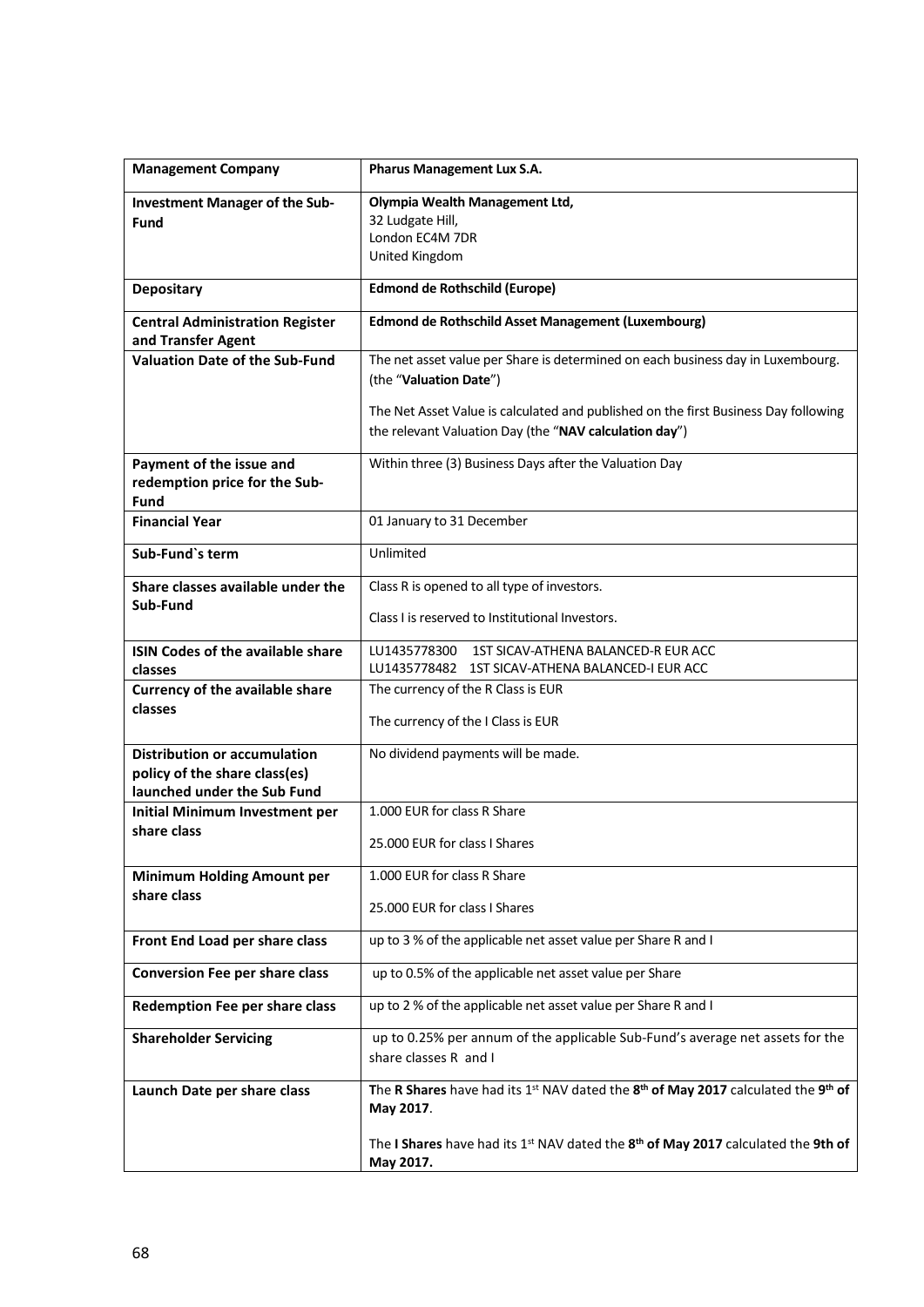| <b>Initial Offering Period per share</b>     | The R Shares may be initially subscribed from the 20th of April 2017 until the 5th                                                                                   |
|----------------------------------------------|----------------------------------------------------------------------------------------------------------------------------------------------------------------------|
| class                                        | of May 2017 at the initial subscription price of EUR 100 per Share.                                                                                                  |
|                                              |                                                                                                                                                                      |
|                                              | The I Shares may be initially subscribed from the 20th of April 2017 until the 5th<br>of May 2017 at the initial subscription price of EUR 100 per Share.            |
| Initial issue price (excluding front         | 100 EUR for the class R and I shares.                                                                                                                                |
| end load) per share class                    |                                                                                                                                                                      |
| <b>Global fee</b>                            | up to 1.50 % p.a. of the average net assets value during each quarter for Class R                                                                                    |
|                                              | and payable quarterly on arrears.                                                                                                                                    |
|                                              |                                                                                                                                                                      |
|                                              | up to 0.8 % p.a. of the average net assets value during each quarter for Class I and                                                                                 |
|                                              | payable quarterly on arrears.                                                                                                                                        |
| Performance Fee per share class              | In addition, the sub-fund will pay for all classes to the Investment Manager a                                                                                       |
|                                              | performance fee, calculated on each Valuation Date and paid on a quarterly basis,                                                                                    |
|                                              | provided that the net asset value per Share before payment of the Performance Fee                                                                                    |
|                                              | is higher than any previous quarter-end net asset value per Share.                                                                                                   |
|                                              | The financial intermediaries in connection with the distribution and/or placing of the                                                                               |
|                                              | Fund's Shares may be entitled to a retrocession payment on the performance fee                                                                                       |
|                                              | net of VAT, if applicable.                                                                                                                                           |
|                                              |                                                                                                                                                                      |
|                                              | The Performance Fee will be equal to 20% of the difference between the net asset                                                                                     |
|                                              | value per Share before Performance Fee and the previous quarter-end net asset                                                                                        |
|                                              | value per Share multiplied by the quarterly average number of Shares outstanding                                                                                     |
|                                              | on each Valuation Date.                                                                                                                                              |
|                                              | If a redemption occurs on a date other than that on which a performance fee is paid                                                                                  |
|                                              | while an accrual has been made for performance fees, the performance fees for                                                                                        |
|                                              | which an accrual has been made and which are attributable to the Shares redeemed                                                                                     |
|                                              | will be paid at the end of the period even if the accrual for performance fees is no                                                                                 |
|                                              | longer made at that date (crystallisation).                                                                                                                          |
| <b>Servicing Fee</b>                         | Up to 0.27% with a minimum of euro 30.000 per year per Sub-Fund.                                                                                                     |
|                                              |                                                                                                                                                                      |
| <b>Distribution Countries per share</b>      | For all Share classes Luxembourg and Italy                                                                                                                           |
| class<br><b>Risk-Management Procedure of</b> | The Management Company will use the commitment approach, according to CSSF                                                                                           |
| the Sub-Fund                                 | Circular 11/512 and article 47 of the CSSF Regulation 10/04, for determining the                                                                                     |
|                                              | global exposure risk of the Sub-Fund.                                                                                                                                |
|                                              |                                                                                                                                                                      |
|                                              | The Sub-Fund's total commitment to financial derivative instruments is limited to                                                                                    |
|                                              | 100% of the Sub-Fund's total net assets, which is quantified as the sum, as an<br>absolute value, of the individual commitments, after consideration of the possible |
|                                              | effects of netting and coverage. The Sub-Fund will make use of financial derivatives                                                                                 |
|                                              | instruments in a manner not to materially alter its risk profile over what would be                                                                                  |
|                                              | the case if financial derivatives instruments were not used.                                                                                                         |
|                                              | The Management Company will ensure that the overall risk linked to derivatives                                                                                       |
|                                              | does not exceed the total net value of the portfolio of the Sub-Fund.                                                                                                |
|                                              |                                                                                                                                                                      |
|                                              | A total leverage of up to 100% over the Net Asset Value of the Sub-Fund is                                                                                           |
|                                              | admissible. This percentage does not represent an additional investment restriction                                                                                  |
|                                              | and may vary from time to time.                                                                                                                                      |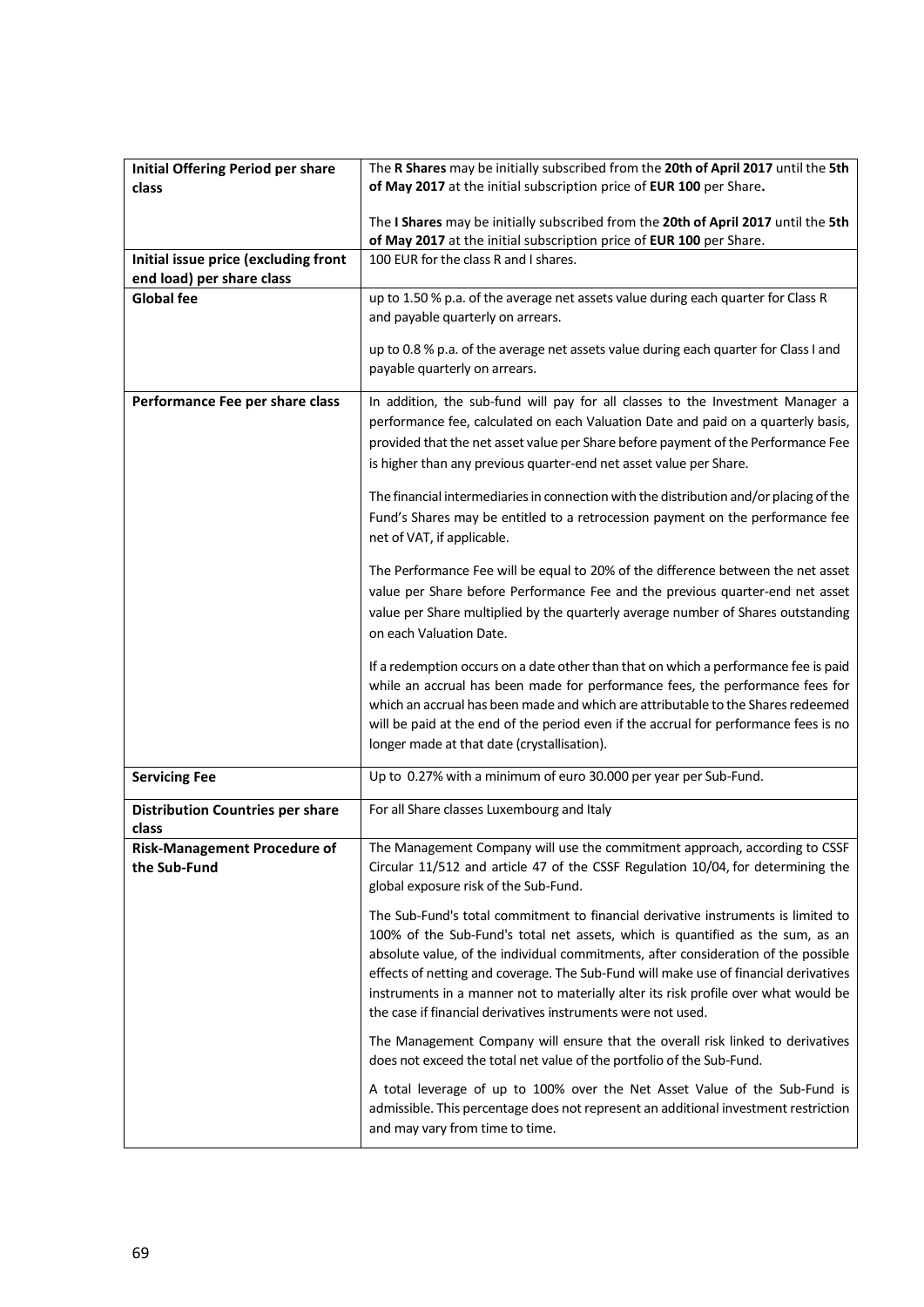| <b>TAXE D'ABONNEMENT</b> | The Sub-Fund is subject to a subscription tax at an annual rate which amounts to     |
|--------------------------|--------------------------------------------------------------------------------------|
|                          | 0.05% of the net assets value of the Sub-Fund and is calculated and payable          |
|                          | quarterly on the basis of the Sub-Fund's net asset value at the end of each quarter, |
|                          | except for the Shares reserved for Institutional Investors who may benefit from the  |
|                          | reduced rate of 0.01% i.e. Class S Shares.                                           |
|                          |                                                                                      |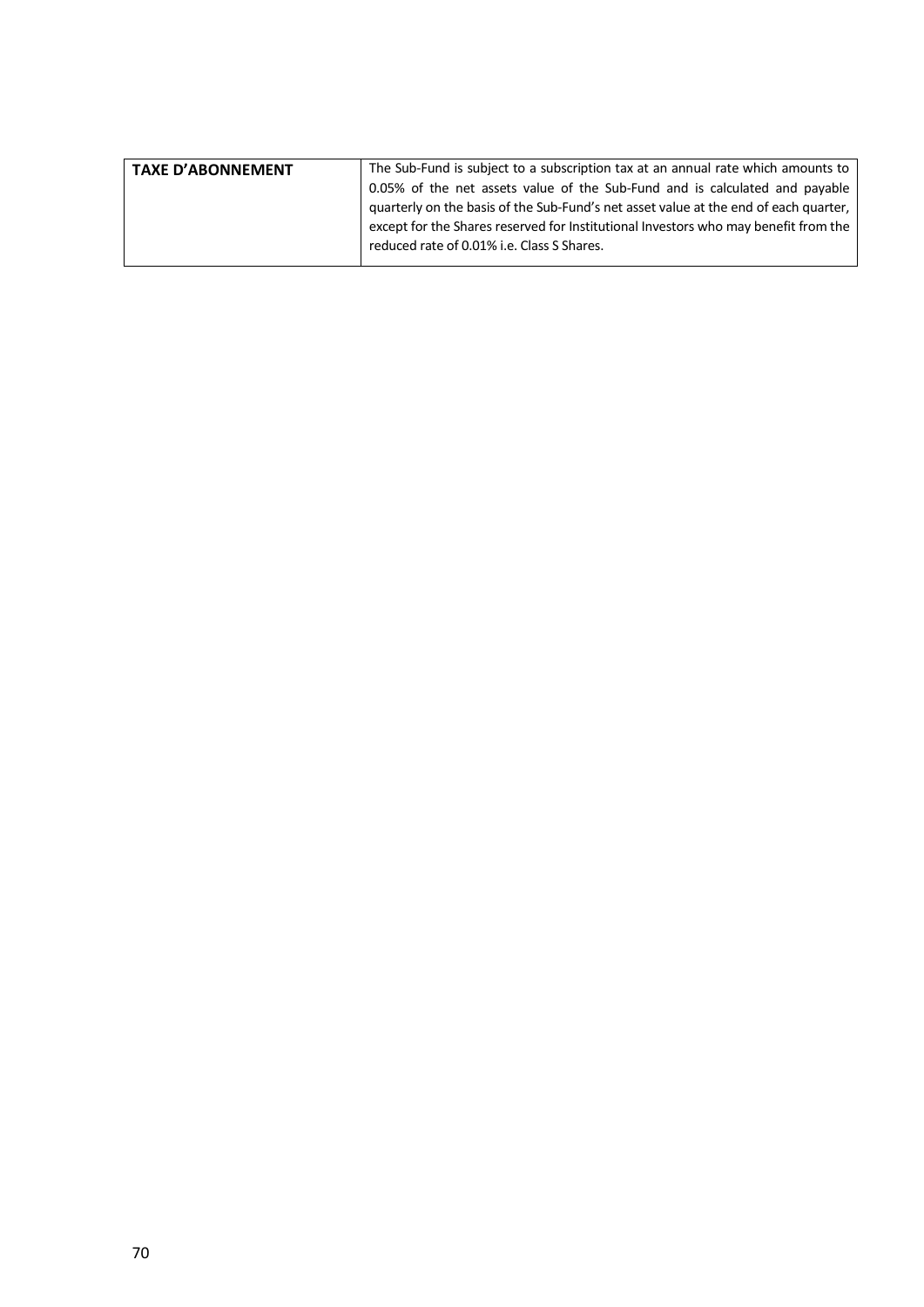# **1st SICAV –HESTIA CONSERVATIVE**

| <b>Sub-Fund Name</b>                            | 1st SICAV HESTIA CONSERVATIVE                                                                                                                                                                                                                                                                                                                                                                                                                                                                                                                                                                                                                                                                                                                                                                                                                               |
|-------------------------------------------------|-------------------------------------------------------------------------------------------------------------------------------------------------------------------------------------------------------------------------------------------------------------------------------------------------------------------------------------------------------------------------------------------------------------------------------------------------------------------------------------------------------------------------------------------------------------------------------------------------------------------------------------------------------------------------------------------------------------------------------------------------------------------------------------------------------------------------------------------------------------|
| <b>Sub-Fund Currency</b>                        | <b>EUR</b>                                                                                                                                                                                                                                                                                                                                                                                                                                                                                                                                                                                                                                                                                                                                                                                                                                                  |
| Investment Objective of the Sub-<br><b>Fund</b> | The Sub-Fund shall be managed with the objective to obtain capital growth by<br>investing in a diversified range of debt securities of any kind, such as government<br>bonds, investment grade bonds, high yield bonds, convertible bonds, floating rate<br>notes, Inflation-Linked Bonds / Notes, money market instruments, issued or<br>guaranteed by sovereign, supranational or corporate issuers, denominated in the<br>reference currency or any other currencies.                                                                                                                                                                                                                                                                                                                                                                                    |
|                                                 | Inflation-Linked Bonds/ Notes are bonds/notes whose interest payments and<br>principal (the payment made by the issuer at maturity) are linked to an index of<br>inflation. By contrast to Inflation-Linked Bonds/Notes, the interest payments and<br>principal value of conventional bonds notes are fixed in nominal (money) terms.                                                                                                                                                                                                                                                                                                                                                                                                                                                                                                                       |
| <b>Investment Policy of the Sub-Fund</b>        | A maximum of 50 % of the Sub-Funds assets may be invested in liquid equities listed<br>in the main stocks exchange markets.                                                                                                                                                                                                                                                                                                                                                                                                                                                                                                                                                                                                                                                                                                                                 |
|                                                 | Direct investments in Chinese equities are not foreseen.                                                                                                                                                                                                                                                                                                                                                                                                                                                                                                                                                                                                                                                                                                                                                                                                    |
|                                                 | A maximum of 100 % of the Sub-Funds assets may be invested in Bonds including<br>investments in Debt Securities                                                                                                                                                                                                                                                                                                                                                                                                                                                                                                                                                                                                                                                                                                                                             |
|                                                 | 70% of this bond investments will be done in bonds, convertible bonds,<br>including fixed or floating rates, zero-coupons, government, or corporate<br>bonds with a minimum rating from Moody's and/or Standard & Poor's<br>(B3-B-) issued from OECD issuers;                                                                                                                                                                                                                                                                                                                                                                                                                                                                                                                                                                                               |
|                                                 | 30% of this bond investments will be done in bonds, convertible bonds,<br>including fixed or floating rates, zero-coupons, government, treasury or<br>corporate bonds issued by non-OECD issuers and/or not rated bonds.                                                                                                                                                                                                                                                                                                                                                                                                                                                                                                                                                                                                                                    |
|                                                 | The Sub-Fund may invest in UCITS and/or other UCIs (including "ETFs qualifying as<br>UCITS and/or UCIs" which will be domiciled in the EU (and after Brexit also in the UK),<br>whose purpose is to invest in a flexible way (from 0% to 100%) in a broad range of<br>asset classes such as equities, debt securities of any kind, government bonds,<br>investment grade bonds, high yield bonds, convertible bonds, floating rate notes,<br>financial derivatives, cash and cash equivalents, money market instruments, real<br>estate indices, financial indices, commodity certificates, commodities indices,<br>and UCITS and/or other UCIs which may have an indirect exposure to commodities<br>and real estate, without any geographical restriction, in compliance with the Law of<br>2010 and with the Grand-Ducal Regulation of February 8, 2008. |
|                                                 | The Sub-Fund shall not be charged for subscription or redemption fees on account<br>of its investments in such UCITS and other UCIs, for which PHARUS MANAGEMENT<br>LUX S.A. acts as management company nor is linked to such UCITS/UCIs<br>management company within the meaning of article 46(3) of the 2010 Law. Further<br>it has to be ensured that the entry and management fees applying to the target<br>UCITS, UCIs shall not exceed 3% (three percent) each of the Sub-Fund's net asset<br>value. UCITS and/or UCIs as described above can represent, from 0% to 100% of the<br>Sub-Fund's net assets within the limit of the Law of 2010.                                                                                                                                                                                                        |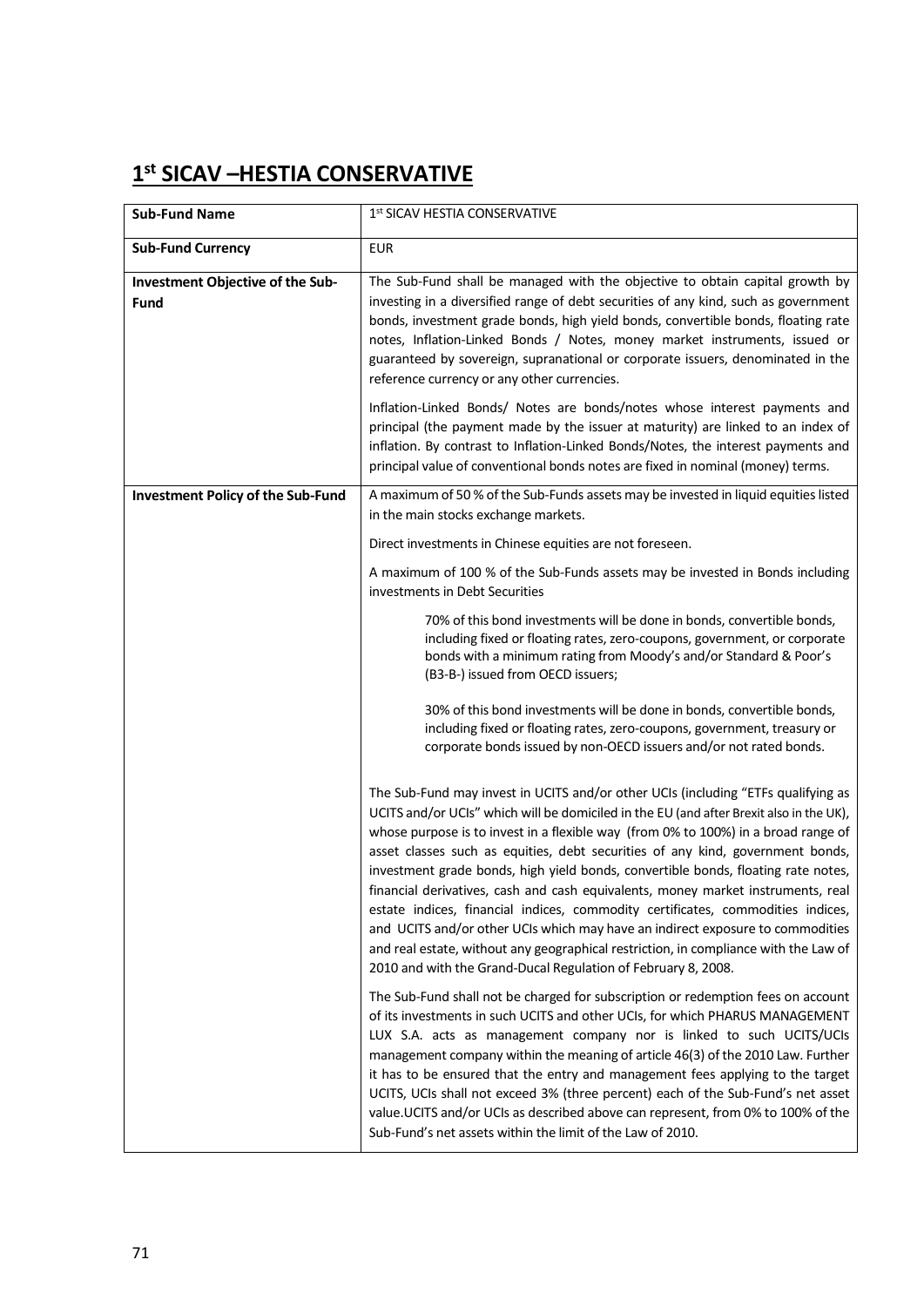|                                                                      | The Investment in commodities will be indirect.                                                                                                                                                                                                                                                                                                                                                                                                                                                                                                                                                            |
|----------------------------------------------------------------------|------------------------------------------------------------------------------------------------------------------------------------------------------------------------------------------------------------------------------------------------------------------------------------------------------------------------------------------------------------------------------------------------------------------------------------------------------------------------------------------------------------------------------------------------------------------------------------------------------------|
|                                                                      | The underlying UCITS and other UCIs may be denominated in other currencies than<br>the Reference Currency.                                                                                                                                                                                                                                                                                                                                                                                                                                                                                                 |
|                                                                      | The Sub-Fund may, in accordance with the Fund's investment restrictions, purchase<br>or sell put and call options, financial futures and forward contracts, on financial<br>indices, foreign currencies and transferable securities for hedging purposes and/or<br>speculative purposes.                                                                                                                                                                                                                                                                                                                   |
|                                                                      | The maximum proportion of assets that may on average be subject to SFTs and TRSs<br>will not exceed 25% of the net assets of the Sub-Fund.                                                                                                                                                                                                                                                                                                                                                                                                                                                                 |
|                                                                      | The expected proportion of assets that may be subject to SFTs and TRSs is 0% of the<br>net assets of the Sub-fund.                                                                                                                                                                                                                                                                                                                                                                                                                                                                                         |
|                                                                      | Potential subscribers are advised that this Sub-Fund may fall within the scope of<br>the Savings Tax Directive 2003/48/CE.                                                                                                                                                                                                                                                                                                                                                                                                                                                                                 |
| <b>Investor Profile of the Sub-Fund</b>                              | The Sub-Fund is intended for investors who seek capital growth over the long-term.<br>This Sub-Fund is suitable to investors who can afford to set aside the capital invested<br>for at least three years.                                                                                                                                                                                                                                                                                                                                                                                                 |
| <b>Main Risks associated with the</b><br>investment in the Sub-Funds | Potential investors in this Sub-Fund should consult their stockbroker, bank manager,<br>solicitor, accountant or other independent financial advisor before investing. These<br>risk factors are not intended to be exhaustive and there may be other risk factors<br>which a potential investor should consider prior to investing in Shares in the Sub-<br>Fund. However, the investments of the Sub-Fund will be subject to market<br>fluctuations and other risks normally associated with any investment and there can<br>be no assurance that the Sub-Fund's investment objectives will be achieved. |
|                                                                      | Convertible Bonds may be exposed to higher volatility than other bonds with an<br>increased risk of capital loss, but with the potential of higher returns. If the Sub-Fund<br>receives Shares from a conversion of Convertible Bonds, the Sub- Fund is exposed<br>to equity risk for the period until such a position is sold.                                                                                                                                                                                                                                                                            |
|                                                                      | Due to the possibility of the Sub-Fund to invest in high yield Bonds investors should<br>take further into account the below risks which might be caused due to the<br>investment possibility in high yield bonds.                                                                                                                                                                                                                                                                                                                                                                                         |
|                                                                      | • Credit risk: the risk of loss arising from default that may occur if an issuer fails to<br>make principal or interest payments when due. This risk is higher if the Fund holds<br>low-rated, non-investment grade securities.                                                                                                                                                                                                                                                                                                                                                                            |
|                                                                      | . Derivatives risk: the risk of loss in an instrument where a small change in the value<br>of the underlying investment may have a larger impact on the value of such<br>instrument. Derivatives may involve additional liquidity, credit and counterparty<br>risks.                                                                                                                                                                                                                                                                                                                                       |
|                                                                      | . Liquidity risk: the risk that arises when adverse market conditions affect the ability<br>to sell assets when necessary. Reduced liquidity may have a negative impact on the<br>price of the assets.                                                                                                                                                                                                                                                                                                                                                                                                     |
| <b>Management Company</b>                                            | Pharus Management Lux S.A.                                                                                                                                                                                                                                                                                                                                                                                                                                                                                                                                                                                 |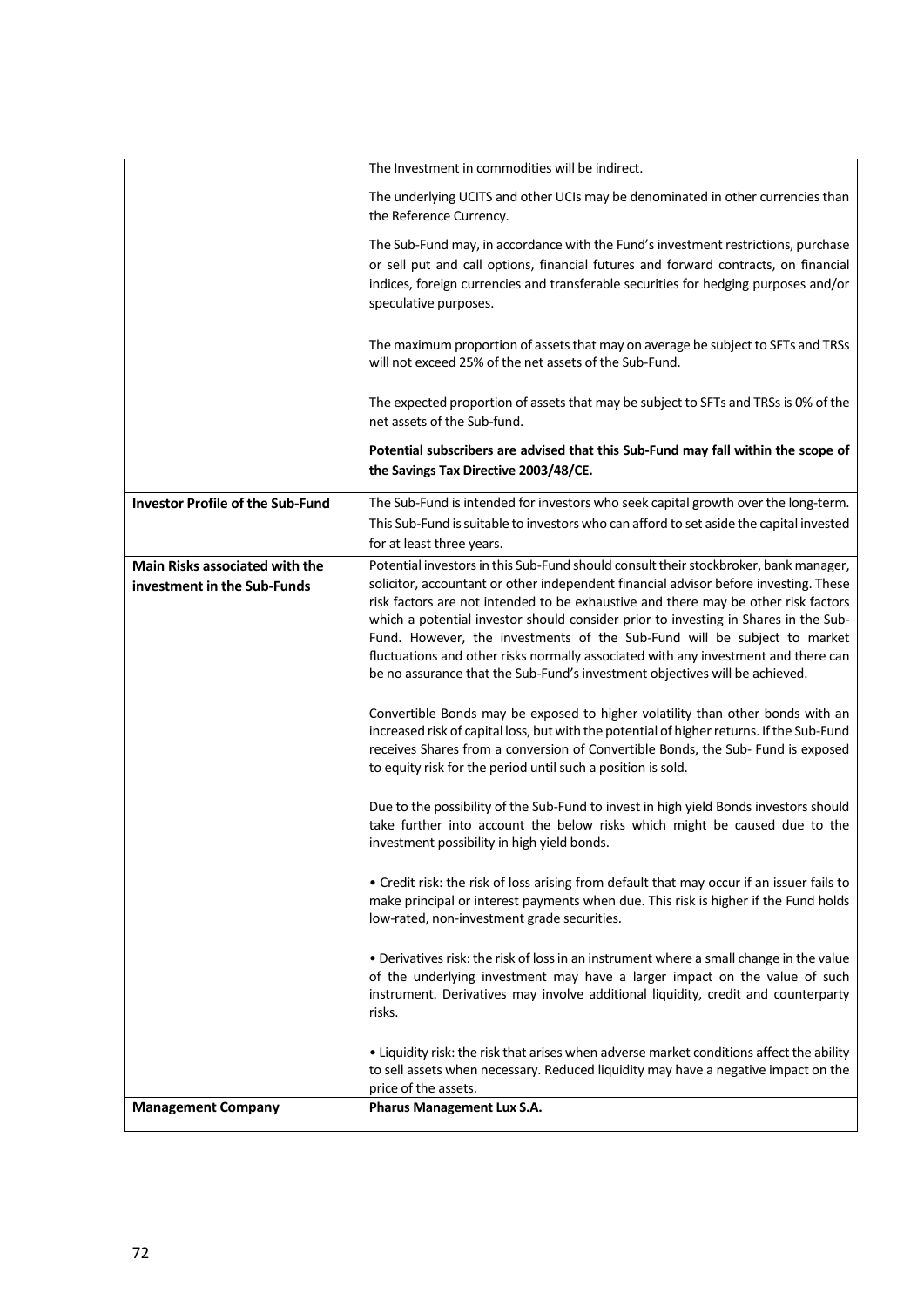| <b>Investment Manager of the Sub-</b>    | Olympia Wealth Management Ltd,                                                                            |
|------------------------------------------|-----------------------------------------------------------------------------------------------------------|
| <b>Fund</b>                              |                                                                                                           |
|                                          | 32 Ludgate Hill,<br>London EC4M 7DR                                                                       |
|                                          | United Kingdom                                                                                            |
|                                          |                                                                                                           |
| <b>Depositary</b>                        | <b>Edmond de Rothschild (Europe)</b>                                                                      |
| <b>Central Administration Register</b>   | Edmond de Rothschild Asset Management (Luxembourg)                                                        |
| and Transfer Agent                       |                                                                                                           |
| <b>Valuation Date of the Sub-Fund</b>    | The net asset value per Share is determined on each business day in Luxembourg.<br>(The "Valuation Date") |
|                                          |                                                                                                           |
|                                          | The Net Asset Value is calculated and published on the first Business Day following                       |
|                                          | the relevant Valuation Day (the "NAV calculation day")                                                    |
| Payment of the issue and                 | Within three (3) Business Days after the Valuation Day                                                    |
| redemption price for the Sub-            |                                                                                                           |
| Fund                                     |                                                                                                           |
| <b>Financial Year</b>                    | 01 January to 31 December                                                                                 |
| Sub-Fund's term                          | Unlimited                                                                                                 |
| Share classes available under the        | Class R is opened to all type of investors.                                                               |
| Sub-Fund                                 |                                                                                                           |
|                                          | Class I is reserved to Institutional Investors.                                                           |
|                                          | If investors in Class I Shares no longer fulfil the conditions of eligibility as Institutional            |
|                                          | Investors, the Board of Directors may convert their Shares, free of charge, into retail                   |
|                                          | share Classes of this Sub Fund.                                                                           |
|                                          |                                                                                                           |
|                                          | Class S is reserved to Institutional Investors.                                                           |
| <b>ISIN Codes of the available share</b> | LU1435778565 1ST SICAV-HESTIA CONSERVATIVE-R EUR ACC                                                      |
| classes                                  | LU1435778649 1ST SICAV-HESTIA CONSERVATIVE-I EUR ACC                                                      |
| <b>Currency of the available share</b>   | The currency of the R Class is EUR                                                                        |
| classes                                  | The currency of the I Class is EUR                                                                        |
|                                          |                                                                                                           |
| <b>Distribution or accumulation</b>      | No dividend payments will be made.                                                                        |
| policy of the share class(es)            |                                                                                                           |
| launched under the Sub Fund              |                                                                                                           |
| <b>Initial Minimum Investment per</b>    | 1.000 EUR for class R Share                                                                               |
| share class                              | 25.000 EUR for class I Shares                                                                             |
| <b>Minimum Holding Amount per</b>        | 1.000 EUR for class R Share                                                                               |
| share class                              |                                                                                                           |
|                                          | 25,000 EUR for class I Shares                                                                             |
| Front End Load per share class           | up to 3 % of the applicable net asset value per Share R and I                                             |
| <b>Conversion Fee per share class</b>    | up to 0.5% of the applicable net asset value per Share                                                    |
| Redemption Fee per share class           | up to 2 % of the applicable net asset value per Share R and I                                             |
| <b>Shareholder Servicing Fee</b>         | up to 0.25% per annum of the applicable Sub-Fund's average net assets for the                             |
|                                          | share classes R and I                                                                                     |
|                                          |                                                                                                           |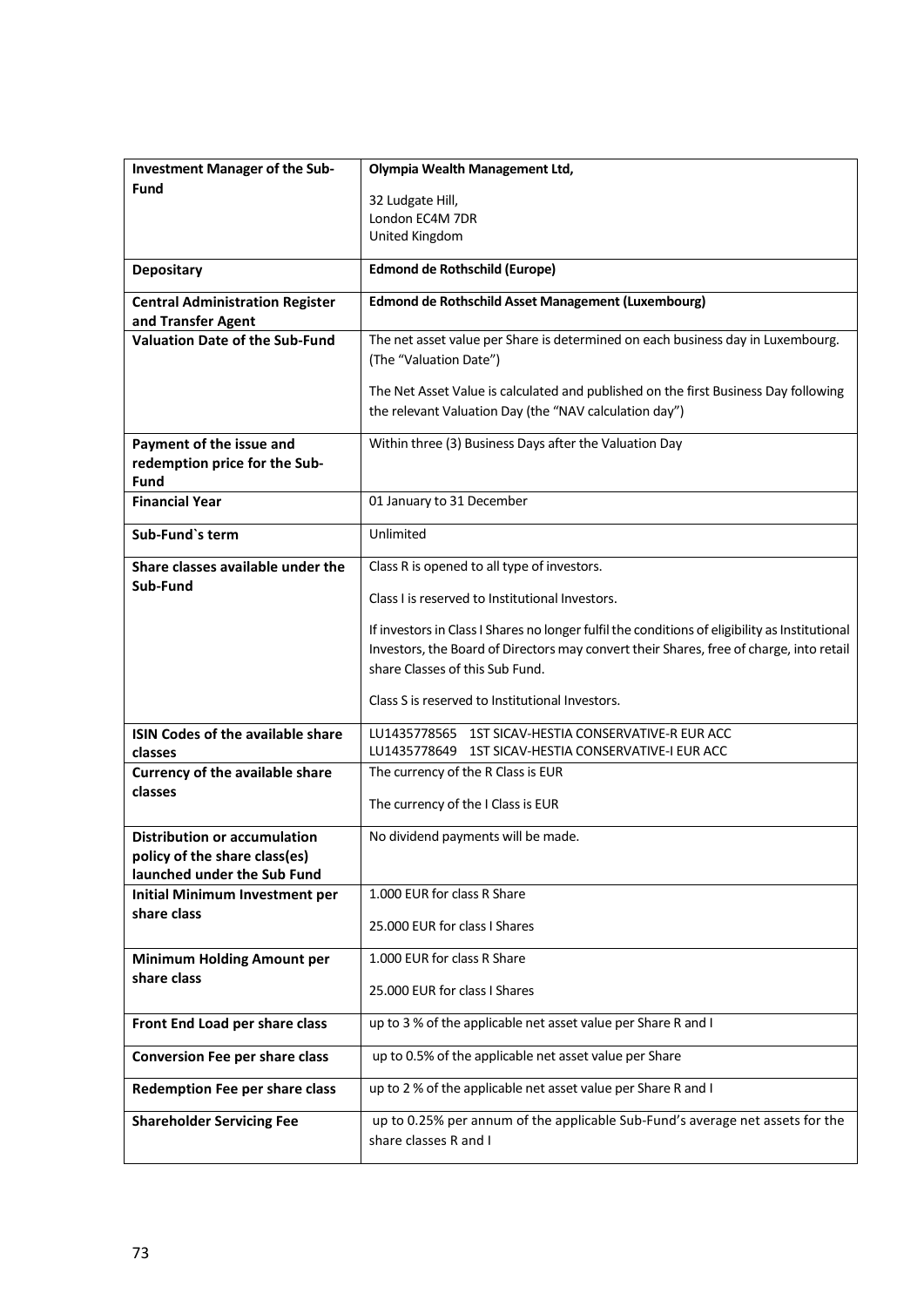| Launch Date per share class                         | The R Shares have had its 1st NAV dated the 8 <sup>th</sup> of May 2017 calculated the 9 <sup>th</sup> of<br>May 2017.                                                                                                                                                                                                                                                                                                                                                                                                                                                                     |
|-----------------------------------------------------|--------------------------------------------------------------------------------------------------------------------------------------------------------------------------------------------------------------------------------------------------------------------------------------------------------------------------------------------------------------------------------------------------------------------------------------------------------------------------------------------------------------------------------------------------------------------------------------------|
|                                                     | The I Shares have had its 1st NAV dated the 8 <sup>th</sup> of May 2017 calculated the 9th of<br>May 2017.                                                                                                                                                                                                                                                                                                                                                                                                                                                                                 |
| <b>Initial Offering Period per share</b>            | The R Shares may be initially subscribed from the 20th of April 2017 until the                                                                                                                                                                                                                                                                                                                                                                                                                                                                                                             |
| class                                               | 5th of May 2017 at the initial subscription price of EUR 100 per Share.                                                                                                                                                                                                                                                                                                                                                                                                                                                                                                                    |
|                                                     | The I Shares may be initially subscribed from the 20th of April 2017 until the 5th<br>of May 2017 at the initial subscription price of EUR 100 per Share.                                                                                                                                                                                                                                                                                                                                                                                                                                  |
| Initial issue price (excluding front                | 100 EUR for the class R and I shares.                                                                                                                                                                                                                                                                                                                                                                                                                                                                                                                                                      |
| end load) per share class                           |                                                                                                                                                                                                                                                                                                                                                                                                                                                                                                                                                                                            |
| <b>Global fee</b>                                   | up to 1.1 % p.a. of the average net assets value during each quarter for Class R and                                                                                                                                                                                                                                                                                                                                                                                                                                                                                                       |
|                                                     | payable quarterly on arrears.                                                                                                                                                                                                                                                                                                                                                                                                                                                                                                                                                              |
|                                                     | up to 0.60 % p.a. of the average net assets value during each quarter for Class I and<br>payable quarterly on arrears.                                                                                                                                                                                                                                                                                                                                                                                                                                                                     |
| Performance Fee per share class                     | In addition, the Sub-Fund will pay for all classes to the Investment Manager a<br>performance fee, calculated on each Valuation Date and paid on a quarterly basis,<br>provided that the net asset value per Share before payment of the Performance Fee<br>is higher than any previous quarter-end net asset value per Share.                                                                                                                                                                                                                                                             |
|                                                     | The financial intermediaries in connection with the distribution and/or placing of the<br>Fund's Shares may be entitled to a retrocession payment on the performance fee<br>net of VAT, if applicable.                                                                                                                                                                                                                                                                                                                                                                                     |
|                                                     | The Performance Fee will be equal to 20% of the difference between the net asset<br>value per Share before Performance Fee and the previous quarter-end net asset<br>value per Share multiplied by the quarterly average number of Shares outstanding<br>on each Valuation Date.                                                                                                                                                                                                                                                                                                           |
|                                                     | If a redemption occurs on a date other than that on which a performance fee is paid<br>while an accrual has been made for performance fees, the performance fees for<br>which an accrual has been made and which are attributable to the Shares redeemed<br>will be paid at the end of the period even if the accrual for performance fees is no<br>longer made at that date (crystallisation).                                                                                                                                                                                            |
| <b>Servicing Fee</b>                                | up to 0.27% with a minimum of euro 30.000 per year per Sub-Fund.                                                                                                                                                                                                                                                                                                                                                                                                                                                                                                                           |
| <b>Distribution Countries per share</b><br>class    | For all Share classes Luxembourg and Italy                                                                                                                                                                                                                                                                                                                                                                                                                                                                                                                                                 |
| <b>Risk-Management Procedure of</b><br>the Sub-Fund | The Management Company will use the commitment approach, according to CSSF<br>Circular 11/512 and article 47 of the CSSF Regulation 10/04, for determining the<br>global exposure risk of the Sub-Fund.                                                                                                                                                                                                                                                                                                                                                                                    |
|                                                     | The Sub-Fund's total commitment to financial derivative instruments is limited to<br>100% of the Sub-Fund's total net assets, which is quantified as the sum, as an<br>absolute value, of the individual commitments, after consideration of the possible<br>effects of netting and coverage. The Sub-Fund will make use of financial derivatives<br>instruments in a manner not to materially alter its risk profile over what would be<br>the case if financial derivatives instruments were not used.<br>The Management Company will ensure that the overall risk linked to derivatives |
|                                                     | does not exceed the total net value of the portfolio of the Sub-Fund.                                                                                                                                                                                                                                                                                                                                                                                                                                                                                                                      |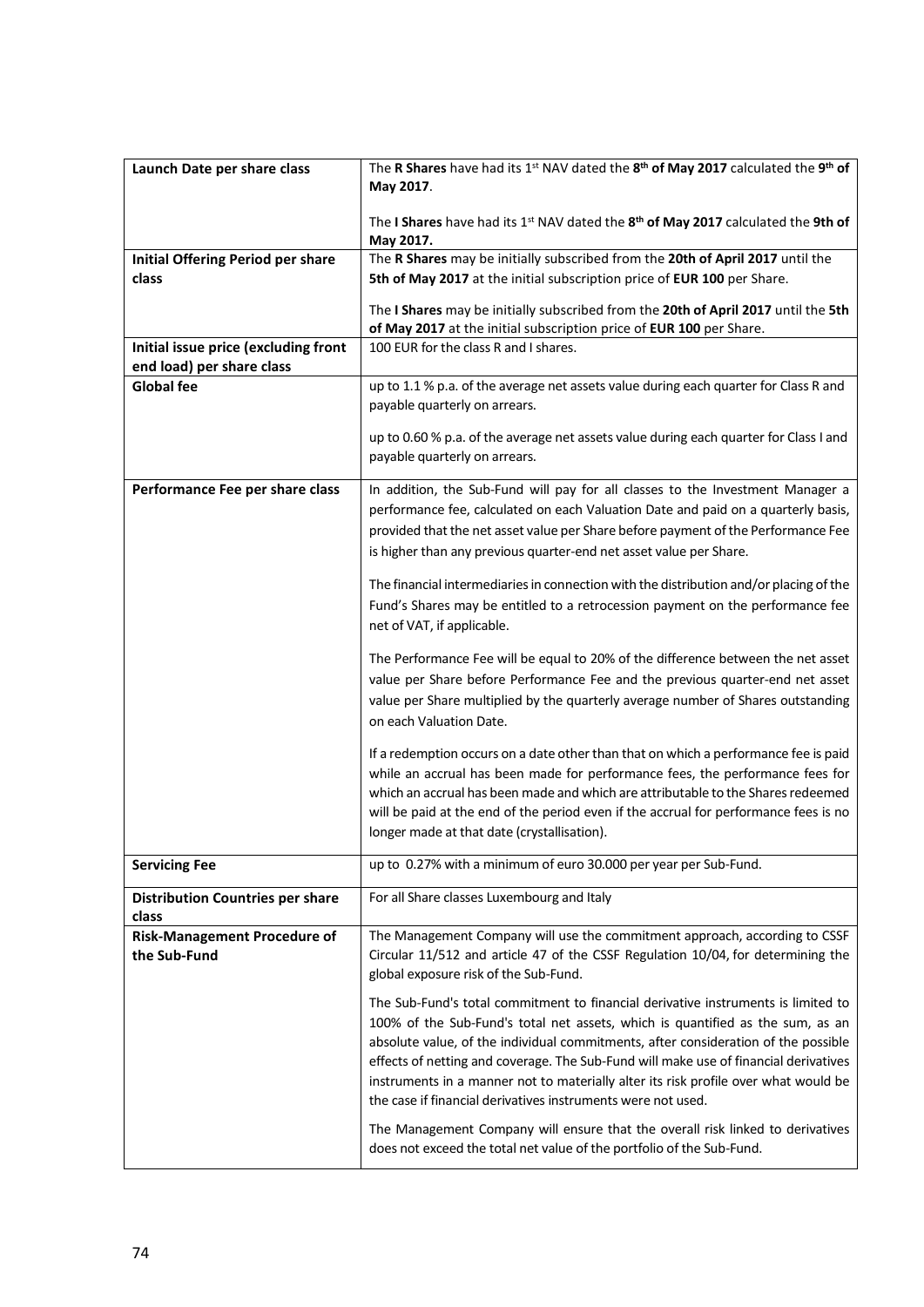|                          | A total leverage of up to 100% over the Net Asset Value of the Sub-Fund is<br>admissible. This percentage does not represent an additional investment restriction<br>and may vary from time to time.                                                                                                                                                                                         |
|--------------------------|----------------------------------------------------------------------------------------------------------------------------------------------------------------------------------------------------------------------------------------------------------------------------------------------------------------------------------------------------------------------------------------------|
| <b>TAXE D'ABONNEMENT</b> | The Sub-Fund is subject to a subscription tax at an annual rate which amounts to<br>0.05% of the net assets value of the Sub-Fund and is calculated and payable<br>quarterly on the basis of the Sub-Fund's net asset value at the end of each quarter,<br>except for the Shares reserved for Institutional Investors who may benefit from the<br>reduced rate of 0.01% i.e. Class S Shares. |

## **Additional information concerning the offering of shares in Switzerland**

Shares of the Fund (the "Shares" and the "Fund") can be offered in Switzerland exclusively to Qualified Investors as defined by Article 10 § 3 of the Collective Investment Scheme Act (CISA) and Article 6 of the Collective Investment Scheme Ordinance (CISO) (Qualified Investors). The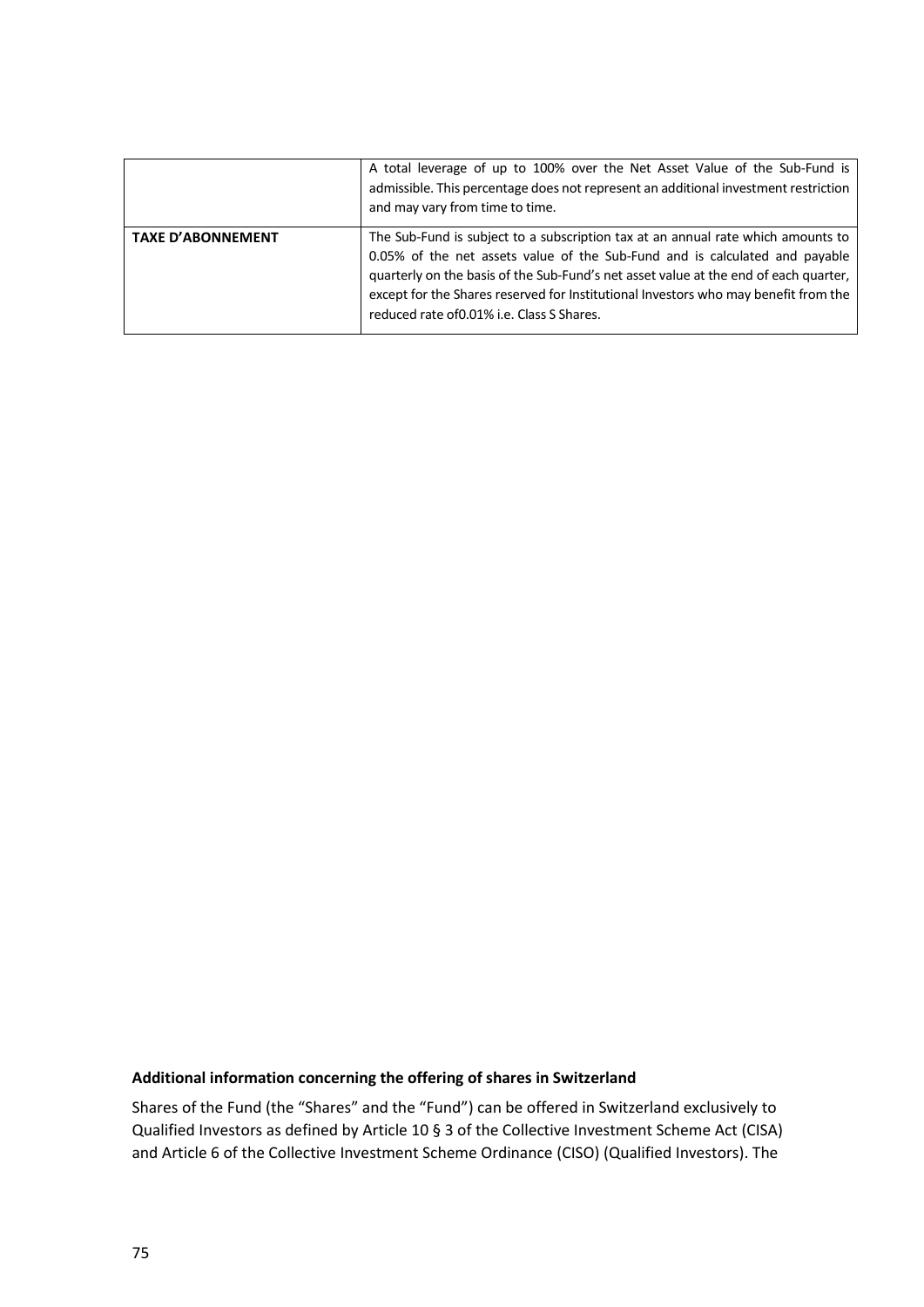Fund has not been and will not be registered with the Swiss Financial Market Supervisory Authority (FINMA). This Offering Memorandum and/or any other offering materials relating to the Shares of the Fund may be made available in Switzerland solely to Qualified Investors.

## **Information for Swiss based Qualified Investors**

- The domicile of the Fund is Luxembourg
- The Representative of the Fund in Switzerland is:

OpenFunds Investment Services AG Seefeldstrasse 35, CH-8008 Zurich Tel +41 44 500 3108[, www.open-funds.ch](http://www.open-funds.ch/)

The statutory documents of the Fund such as the prospectus, the key investor information document (if any), the memorandum and articles of association, the annual and semiannual reports and/or any other legal documents as defined in Article 15 CISA in conjunction with Article 13a CISO may be obtained free of charge from the Representative.

The place of performance and jurisdiction for Shares of the Fund offered or distributed in or from Switzerland are the registered office of the Representative.

The Paying Agent in Switzerland is:

Banque Cantonale de Genève

Case Postale 2251, 1211 Genève 2 Tel +41 22 809 35 43, Fax. + 41 22 809 24 25, [www.bcge.ch](http://www.bcge.ch/)

- Subscriptions and redemptions of Shares of the Fund as well as distributions may be made through the Paying Agent. A handling commission per transaction will be charged by the Paying Agent and deducted from the subscription or redemption amount paid or received. If a subscription or redemption is made through the Paying Agent, instructions and money must be received by the Paying Agent at least 72 hours before the appropriate dealing cut-off time.
- Publications to Swiss investors in respect of the Shares of the Fund are effected on the electronic platform www.fundinfo.com.

## **Remuneration of distributors, retrocessions and rebates**

The Financial Intermediaries may pay retrocessions as remuneration for distribution activity in respect of Fund units in or from Switzerland to the distributors and sales partners listed below:

- Distributors subject to authorization as defined in Article 19§ 1bis of the CISA (Swiss or foreign distributors regulated in their home jurisdiction);
- Distributors that are not required to obtain an authorization as defined under Article 19§ 1bis of the CISA and Article 8 of CISO (financial intermediaries regulated by FINMA, Banks, insurances, Fund Managers, representatives);